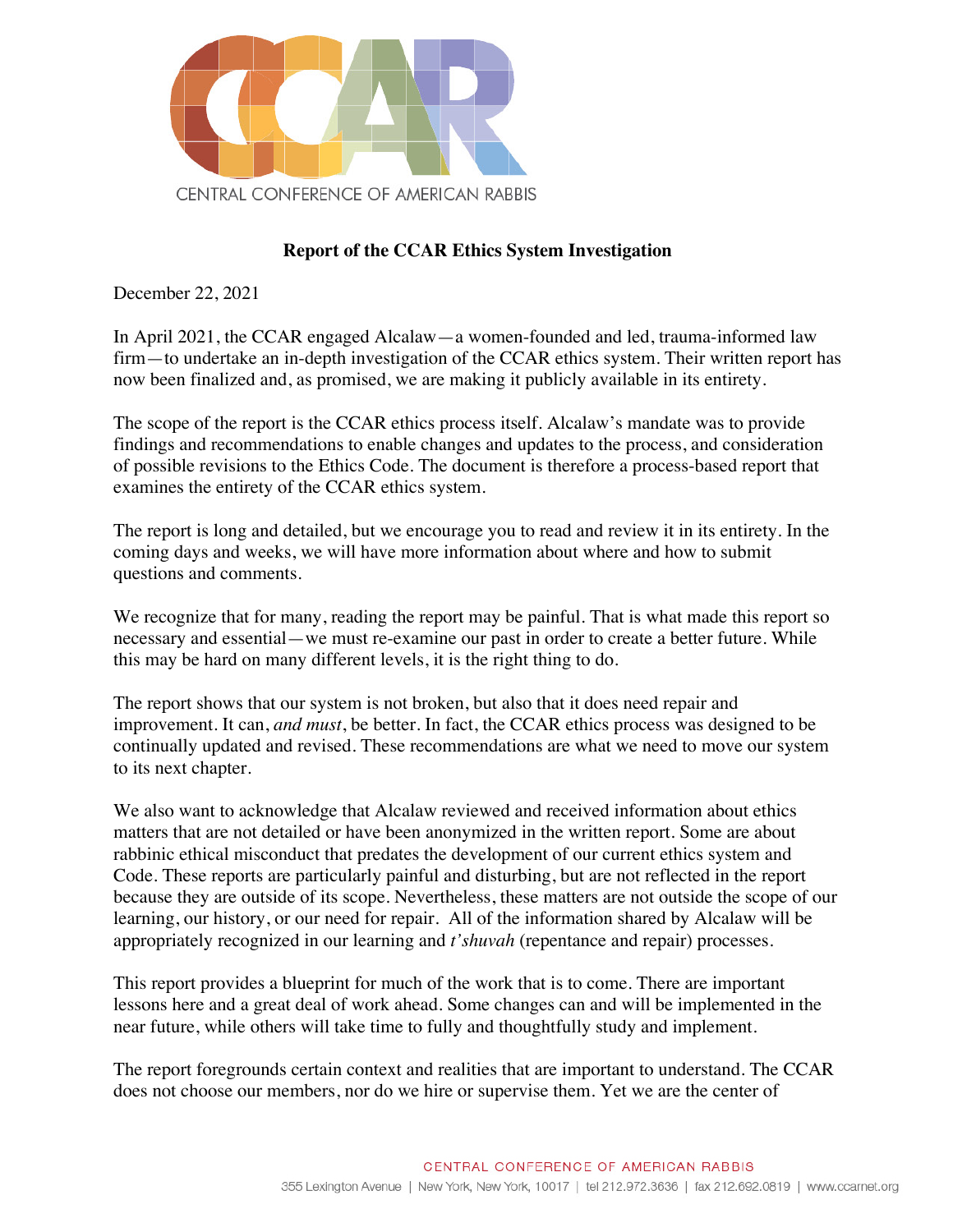

Movement-wide concerns about the conduct of member rabbis. We therefore look forward to even greater coordination with our Movement partners as we work to create a shared set of norms and collaborations with the goal of ensuring a safe and sacred community. To reach our highest aspirations in the area of ethics, it is critical that we deepen the ways that we work together.

We are now moving into the process of implementing many of the recommendations listed in the report:

- Creating an institutional *t'shuvah* process that will include a reckoning with our past and repair.
- Implementing some of the concrete recommendations in the near future in order to help the current Ethics Committee do their work with better tools and better support.
- Bringing a set of nearer-term revisions of our Ethics Code to a special General Meeting of our membership in the next six months.
- Instructing the Ethics Task Force to take up the work begun by Alcalaw and create proposals for changes to the system in the next two years.

As we begin analyzing the recommendations and working on implementation and changemaking, we commit to keeping you updated on our progress through regular status updates on our website.

In addition, in the days to come we will be announcing information about an online resource where you can ask questions about and share experiences related to the report.

We are deeply grateful to those who have courageously come forward to share the experiences reflected in the report. Your brave decision to speak with Alcalaw enables us to move forward with updating our ethics system to ensure that the CCAR and our communities remain safe and sacred.

Thank you.

Rabbi Lewis Kamrass, President Rabbi Erica Asch, President Elect Rabbi Ron Segal, Immediate Past President Rabbi Hara Person, Chief Executive **Central Conference of American Rabbis**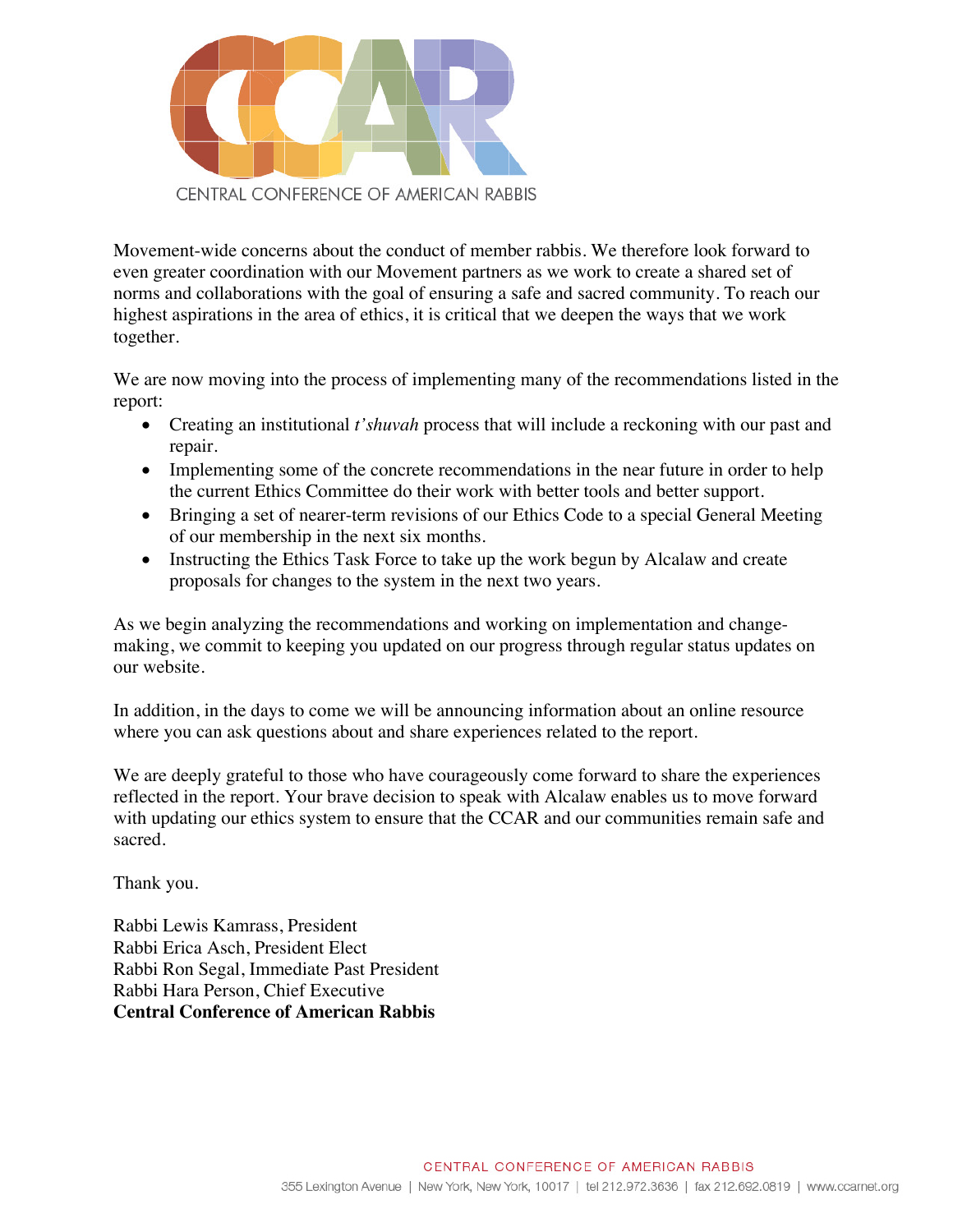

**Alcalaw LLP**

# **Report of Investigation of the Central Conference of American Rabbis Ethics Process**

Rena Paul, Esq. Margaret Gandy, Esq. Rahel Bayar, Esq.

December 21, 2021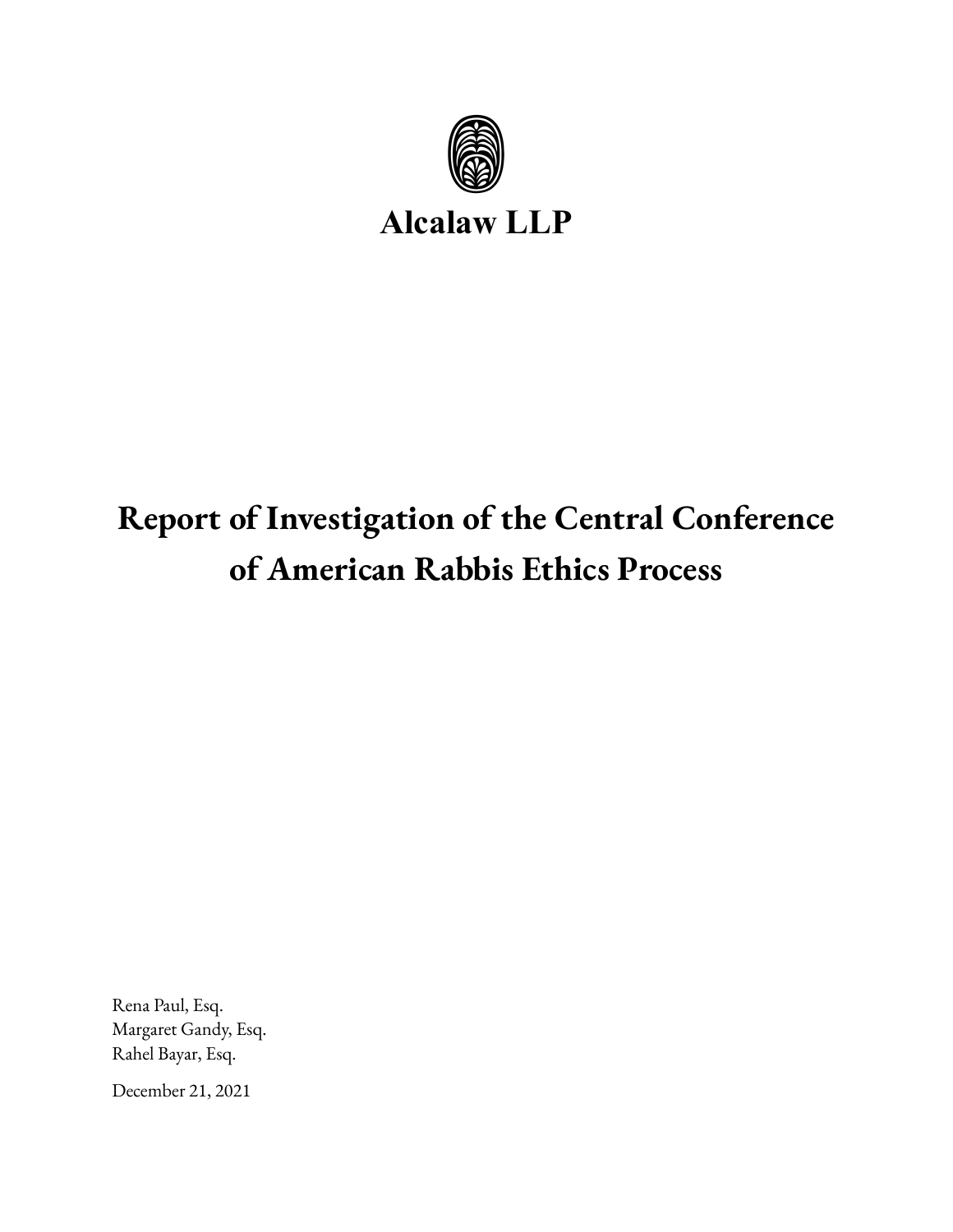# **EXECUTIVE SUMMARY**

| I.  | <b>INTRODUCTION</b>                                                            | 4              |
|-----|--------------------------------------------------------------------------------|----------------|
|     | A. Overview of the CCAR Ethics Process                                         | $\overline{4}$ |
|     | B. Origin of the Current Ethics Process Review                                 | 5              |
| II. | <b>OVERVIEW OF THE INVESTIGATION</b>                                           | 7              |
|     | A. Scope and Methodology                                                       | 7              |
|     | <b>B.</b> Interviews Conducted                                                 | 8              |
|     | C. Confidentiality and Anonymity                                               | 8              |
|     | D. Material Reviewed                                                           | 9              |
|     | E. Community Participation in the Investigation                                | 9              |
| Ш.  | <b>HISTORICAL CONTEXT</b>                                                      | 10             |
| IV. | <b>OVERVIEW OF THE REPORT</b>                                                  | 12             |
|     | A. Section One: Overview of the Code and Observations About the Ethics Process | 12             |
|     | B. Section Two: Reported Impact of the Ethics Process                          | 14             |
|     | C. Section Three: Recommendations                                              | 15             |
| V.  | <b>CONCLUSION</b>                                                              | 17             |
|     | <b>THE REPORT</b>                                                              |                |
| I.  | <b>OVERVIEW OF THE CODE AND OBSERVATIONS ABOUT THE ETHICS</b>                  |                |
|     | <b>PROCESS</b>                                                                 | 18             |
|     | A. The Interconnectedness of the Partner Organizations of the Reform Movement  | 18             |
|     | Overview<br>$1_{-}$                                                            | 18             |
|     | 2. Observations                                                                | 18             |
|     | B. The Code                                                                    | 20             |
|     | Overview<br>1.                                                                 | 20             |
|     | 2. Observations                                                                | 21             |
|     | C. Administration of the EC                                                    | 26             |
|     | Overview<br>1.                                                                 | 26             |
|     | Observations<br>2.                                                             | 27             |
|     | D. Reporting an Ethics Complaint                                               | 29             |
|     | Overview<br>$1_{-}$                                                            | 29             |
|     | 2. Observations                                                                | 31             |
|     | E. Responding To, Investigating and Adjudicating an Ethics Complaint           | 33             |
|     | Overview<br>1.                                                                 | 33             |
|     | Observations<br>2.                                                             | 37             |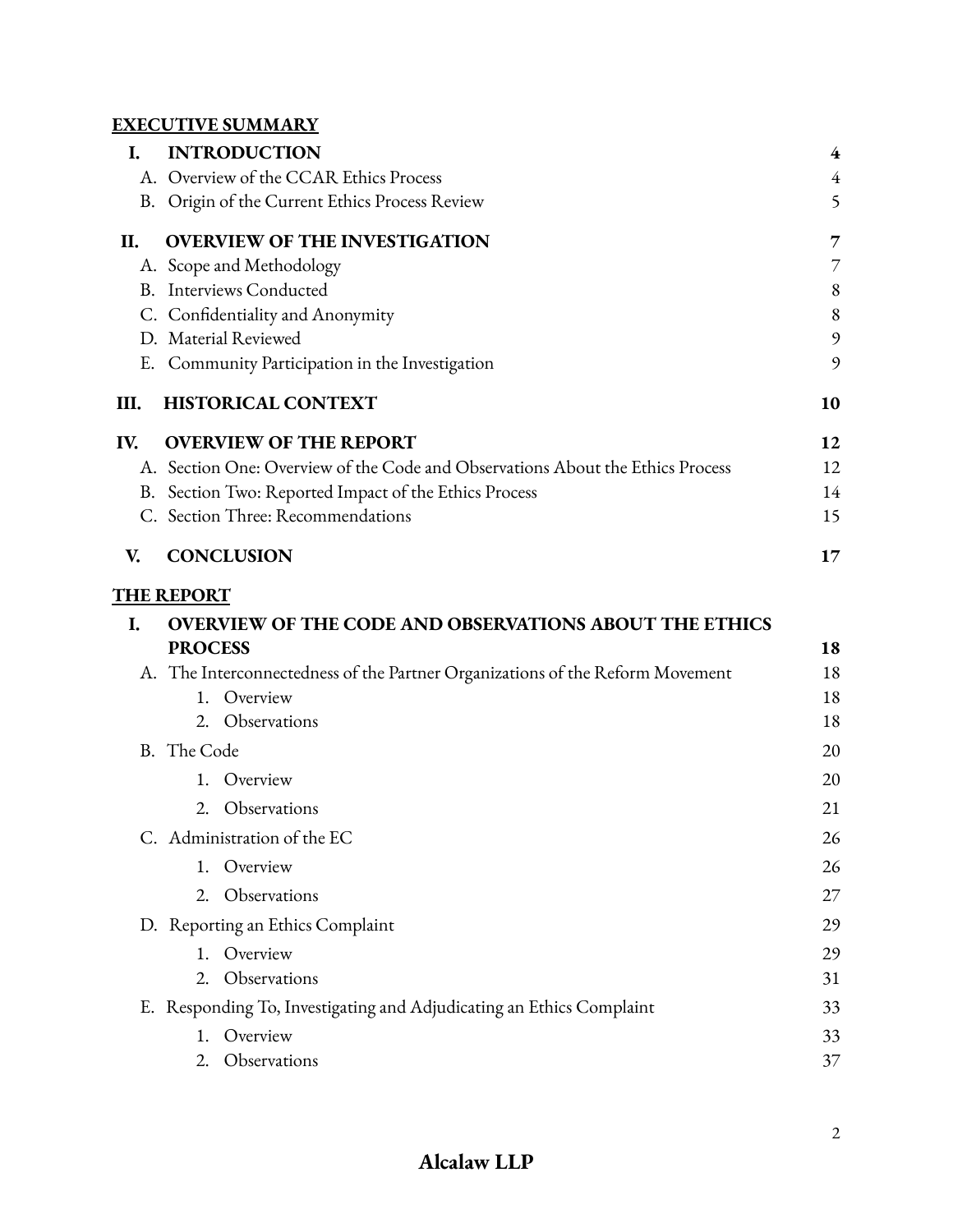| IV. | <b>CONCLUSION</b>                                                                               | 84 |
|-----|-------------------------------------------------------------------------------------------------|----|
|     | N. Clarify the Role of the Board of Appeals                                                     | 83 |
|     | M. Provide Additional Guidance for the T'shuvah Process                                         | 82 |
| L.  | <b>Create Clearer Sanctions</b>                                                                 | 81 |
| Κ.  | Narrow the Focus of the EC                                                                      | 80 |
| J.  | Require Rabbis to Make Restitution Whenever Possible                                            | 79 |
| I.  | Incorporate More Trauma-Informed Practices into the Code                                        | 79 |
|     | H. Expand Opportunities for Ethics Violations to Be Reported                                    | 77 |
|     | G. Revise the Rules and Regulations that Govern the Ethics Process                              | 76 |
| F.  | Expand Section VI of the Code Related to Violations Involving Minors                            | 75 |
| Ε.  | Enhance Recordkeeping                                                                           | 75 |
|     | D. Implement Additional Measures Designed to Prevent and Address Inter-Colleague Conflict 74    |    |
|     | C. Increase Education About the Code and the Ethics Process                                     | 73 |
|     | <b>Reform Movement</b>                                                                          | 72 |
|     | B. Collaborate with Partner Organizations to Expand the Impact of the Ethics Process Within the |    |
| А.  | Engage in a T'shuvah Process                                                                    | 72 |
| Ш.  | <b>RECOMMENDATIONS</b>                                                                          | 72 |
| D.  | Two Significant Amendments That Have Been Made to the Code                                      | 65 |
| C.  | Impact as Reported by Congregational Lay Leaders                                                | 62 |
| В.  | Impact as Reported by Rabbis Who Were the Subject of an Ethics Complaint                        | 61 |
|     | A. Impact on Complainants and Would-Be Complainants                                             | 57 |
| П.  | <b>REPORTED IMPACT OF THE ETHICS PROCESS</b>                                                    | 57 |
|     | 2. Observations                                                                                 | 55 |
|     | 1. Overview                                                                                     | 51 |
| I.  | The Board of Appeals                                                                            | 51 |
|     | Observations<br>2.                                                                              | 48 |
|     | Overview<br>1.                                                                                  | 46 |
|     | H. T'shuvah and Rehabilitation Counseling and Reinstatement                                     | 46 |
|     | Observations<br>2.                                                                              | 45 |
|     | 1. Overview                                                                                     | 41 |
|     | G. Rules Regarding Confidentiality and Notifications                                            | 41 |
|     | 2. Observations                                                                                 | 41 |
|     | Overview<br>1.                                                                                  | 39 |
|     | F. Sanctions                                                                                    | 39 |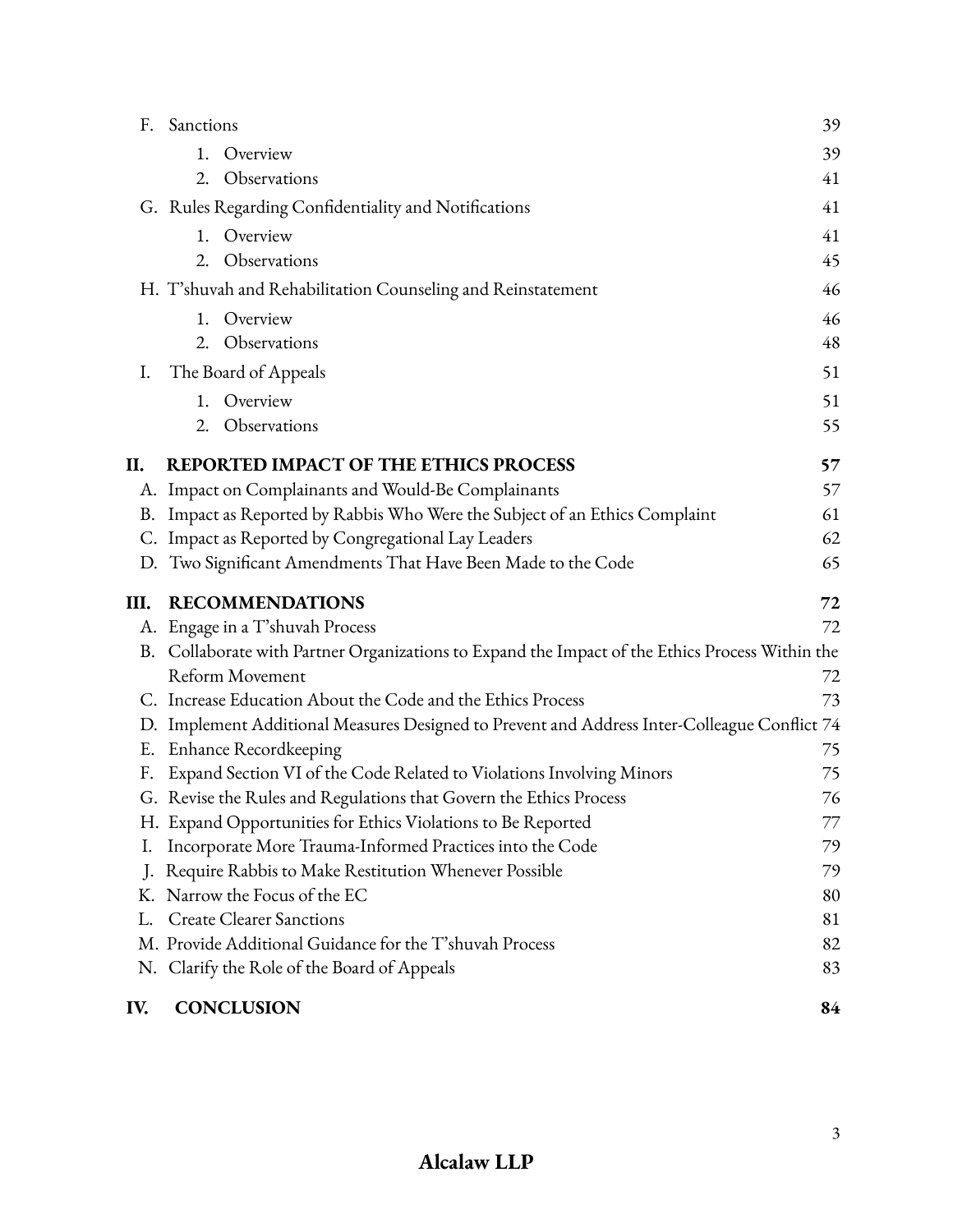# **EXECUTIVE SUMMARY**

#### **I. INTRODUCTION**

#### **A. Overview of the CCAR Ethics Process**

The Central Conference of American Rabbis (the "CCAR"), founded in 1889, is the rabbinic leadership organization for the Reform Movement. The CCAR is a membership organization made up of approximately 2,200 members that is operated by a small staff of full- and part-time employees. The operation of the CCAR is governed by the CCAR's Constitution (the "Constitution") and Bylaws (the "Bylaws"), which extend eligibility for membership in the CCAR to ordained rabbis with requisite qualifications<sup>1</sup> and "any regular and full-time professor at the Hebrew Union College-Jewish Institute of Religion" ("HUC-JIR"), even if not an ordained rabbi. 2

In June 1991, at its annual convention (the "Convention"), the CCAR membership voted to adopt a newly created CCAR Code of Ethics (the "Code"), which outlined ethical guidelines for CCAR members and established the process by which the volunteer members of the ethics committee (the "EC") should respond to allegations of Code violations by CCAR members (the "Ethics Process").

Since its adoption in 1991, the Code has been revised sixteen times. The Ethics Process Review Committee (the "EPR"), which is distinct from the EC, is tasked with regularly reviewing the Code and proposing amendments that are presented to and voted on by the CCAR membership at the Convention. As outlined in the Code, the Ethics Process is complaint-driven, meaning that the EC responds only to written complaints of ethics violations by a CCAR member made by complainants, and does not, on its own, initiate investigations into misconduct. The Ethics Process has three central components: (1) the adjudication of ethics complaints; (2) the post-adjudication ethical t'shuvah rehabilitation and counseling ("TRaC") process, a colleague-led mentoring process aimed at

<sup>&</sup>lt;sup>1</sup> According to Article III of the Bylaws, any ordained rabbi who is "a graduate of a recognized rabbinical seminary, or the possessor of academic or other qualifications deemed equivalent thereto by the Board of Trustees, and who is or has been engaged solely in the work of like nature," is eligible for membership.

<sup>&</sup>lt;sup>2</sup> Bylaws Article III, Section 1.a-b.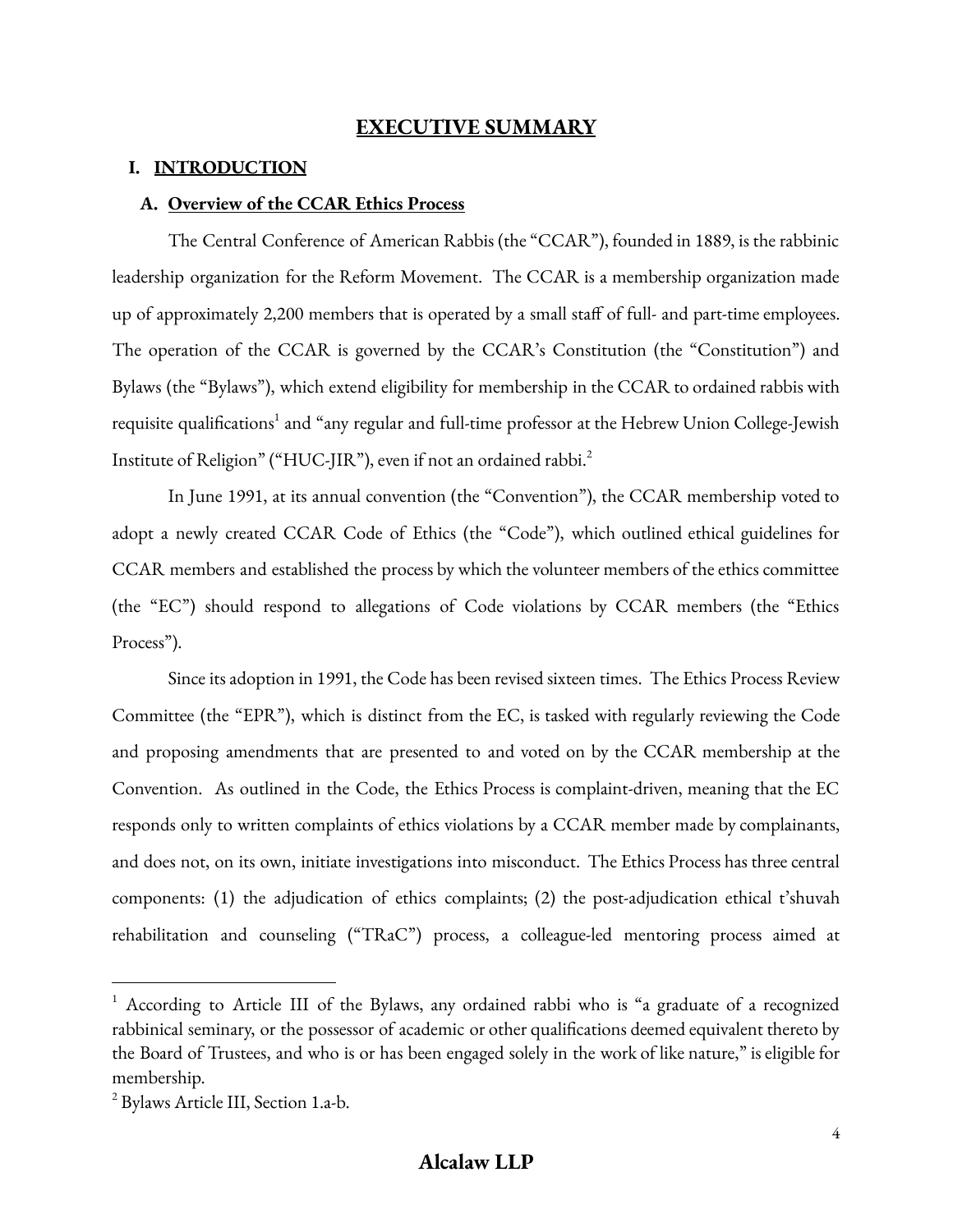rehabilitation and repentance; and (3) the appellate process, managed by the Board of Appeals (the "BOA"). The operation of the Ethics Process has long been treated as highly confidential to protect the privacy of complainants, witnesses and rabbis against whom complaints are lodged. Members found to have violated the Code face sanctions and may have the adjudication published in the CCAR newsletter, on the CCAR website or by email to CCAR membership.<sup>3</sup>

Despite its quasi-legal framework, the Ethics Process is an ecclesiastical one, premised on aspirational standards of conduct and grounded in religious principles. Allegations that a CCAR member has violated the Code are reviewed by colleagues who volunteer to maintain the operation of the Ethics Process. The reach of the EC is limited to rendering decisions about whether a CCAR member's conduct violates the Code and, if it does, imposing a sanction. The most severe sanction the EC can impose is expulsion from the CCAR; the CCAR has no ability to "defrock" a rabbi.

#### **B. Origin of the Current Ethics Process Review**

During the most recent Convention in March 2021, Chief Executive Rabbi Hara Person ("PERSON") announced the CCAR's intention to "upgrade" the Code and the Ethics Process. PERSON reported that the CCAR had hired a part-time staff member to serve as the Senior Advisor for Ethics, and that, with the support of the CCAR Board and the EC, the conference would "embark on a thorough audit and assessment of our ethics system."

Shortly after the Convention, the CCAR became aware of growing public discourse on social media related to allegations of sexual harassment and other unethical behavior by, among others, Rabbi Dr. Michael Cook ("COOK"), a HUC-JIR professor and former member of the CCAR who had recently died.<sup>4</sup> Thereafter, on April 27, 2021, the leadership of Central Synagogue in New York City ("Central") announced in a statement<sup>5</sup> that a law firm hired by the synagogue had conducted an investigation into "allegations of sexually predatory behavior" by its former rabbi, Rabbi Sheldon

<sup>&</sup>lt;sup>3</sup> As outlined in Section VII.E.2 of the 2021 version of the Code, and discussed more fully below, sanctions can include reprimand, censure, suspension and expulsion.

<sup>4</sup> COOK resigned his membership in the CCAR on April 26, 2001.

<sup>5</sup> Available at:

https://www.centralsynagogue.org/news/an-important-message-from-central-synagogue.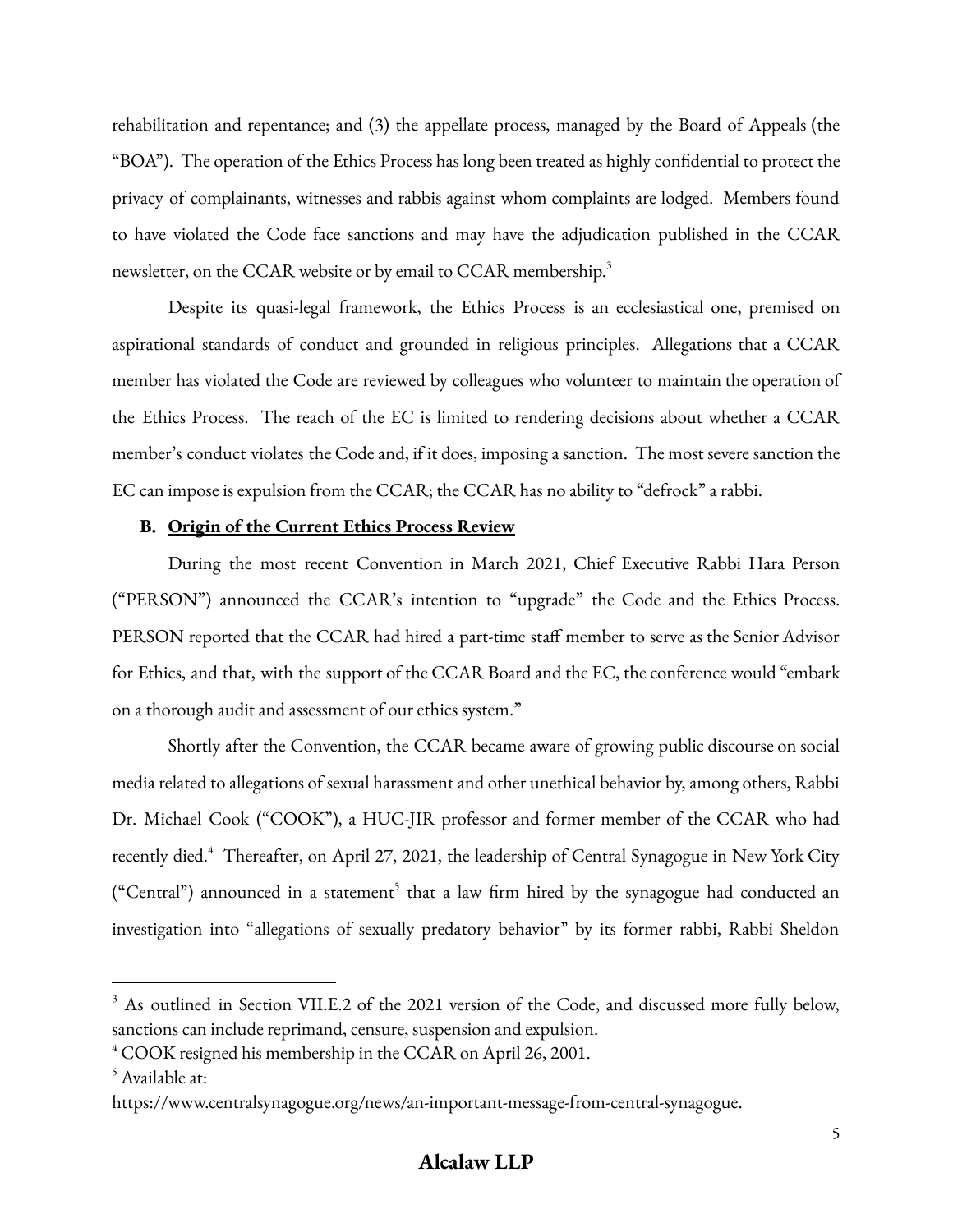Zimmerman ("ZIMMERMAN"), in the 1970s and 1980s, and found accounts reported to them by three women "credible." The statement said that one of the women reported having had an "inappropriate relationship" with ZIMMERMAN that lasted "many years" and involved "sexual contact" that began when she was an "underage teenager." Central's statement referenced a 2000 CCAR Ethics Process that was triggered by an "ethics charge brought to the CCAR by one of the women," which resulted in ZIMMERMAN's suspension from the CCAR for a period of years and resignation as the President of HUC-JIR. Central's statement noted that Central was "never informed by the CCAR of the events that led to Rabbi Zimmerman's suspension."

The evolving public discourse prompted the CCAR to accelerate and modify its approach to upgrading the ethics system, including by retaining Alcalaw LLP ("Alcalaw") on April 12, 2021, to conduct a review of the Ethics Process. The CCAR created a committee of select members of the CCAR staff and Board of Trustees (the "Investigation Response Team"), which directed Alcalaw to conduct a neutral investigation of the Code and its handling of historical ethics complaints, including complaints against COOK and ZIMMERMAN, and to make recommendations about how to use the information learned from the investigation to improve the Ethics Process. 6

During the pendency of Alcalaw's investigation, on August 30, 2021, the CCAR announced the creation of the Task Force on Ethics to "help lead the change process that will ultimately lead to a new and updated ethics system," by "creating recommendations that will go before the CCAR Board and, as required by [the CCAR's] constitution and bylaws, to the CCAR membership as a whole."<sup>7</sup> The work of the Task Force on Ethics is ongoing.

 $^7$ Available at:  $^6$  The investigation into the CCAR's Ethics Process coincided with investigations by HUC-JIR and the Union for Reform Judaism aimed generally at investigating allegations of sexual and other misconduct within the organizations. HUC-JIR released a report of its findings on November 9, 2021.

https://www.ccarnet.org/august-30-2021-from-rabbis-lewis-kamrass-and-hara-person-announcing-the -ccar-task-force-ethics/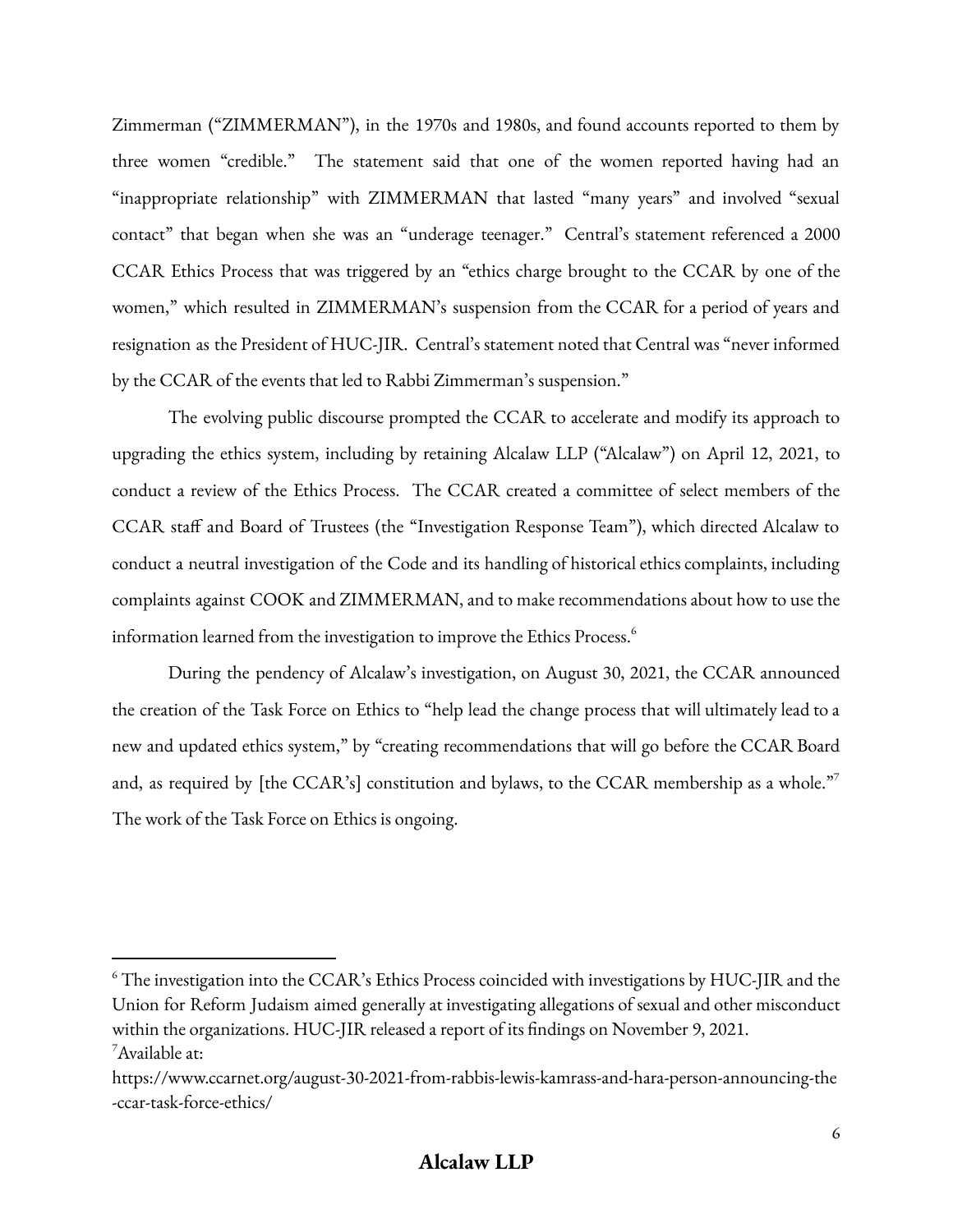#### **II. OVERVIEW OF THE INVESTIGATION**

#### **A. Scope and Methodology**

Alcalaw conducted a review of the Ethics Process by studying its operation, reviewing materials maintained by the CCAR and interviewing a diverse sampling of past and present CCAR staff, past and present EC and BOA members, complainants, prospective complainants, lay leaders, congregants and CCAR members, including those who had been the subject of an ethics complaint. Alcalaw's review focused on the operation of the Code and the Ethics Process since its creation in 1991. Due to the breadth of cases and the time period covered, Alcalaw did not endeavor to conduct a comprehensive investigation of every case that was mentioned during an interview, nor did Alcalaw review every case that has come before the EC since the Code was created. Rather, Alcalaw sought to identify aspects of the Code and the Ethics Process that require evolution by reviewing the Code, examining select cases in depth and cataloging themes that were commonly reported during interviews, including the impact that the Ethics Process has had on various stakeholders at different points in time.

Alcalaw's objective was to examine the steps undertaken by the CCAR in response to the filing of a complaint alleging misconduct by a member, as well as factors that may have inhibited reporting. Alcalaw did not reexamine factual findings from prior ethics complaints to determine whether the findings reached by the EC at the time were correct or whether there was additional information that might have changed the outcome. Mindful that the Code and the Ethics Process have evolved over time, Alcalaw sought to examine how ethics complaints were handled in the context of the Code that was in place at the time, and the extent to which previously identified issues with the Ethics Process had already been addressed by more recent amendments to the Code.

Alcalaw received the full cooperation of the CCAR during the course of the investigation, which included the CCAR facilitating Alcalaw's access to any CCAR employee or member with whom Alcalaw wished to speak and affording Alcalaw access to all documentary evidence that could be located.<sup>8</sup>

<sup>&</sup>lt;sup>8</sup> Alcalaw's investigation of relevant materials was limited by the CCAR's historically inconsistent recordkeeping practices, which did not permit Alcalaw to obtain a copy of every iteration of the Code or every document or communication related to an ethics matter.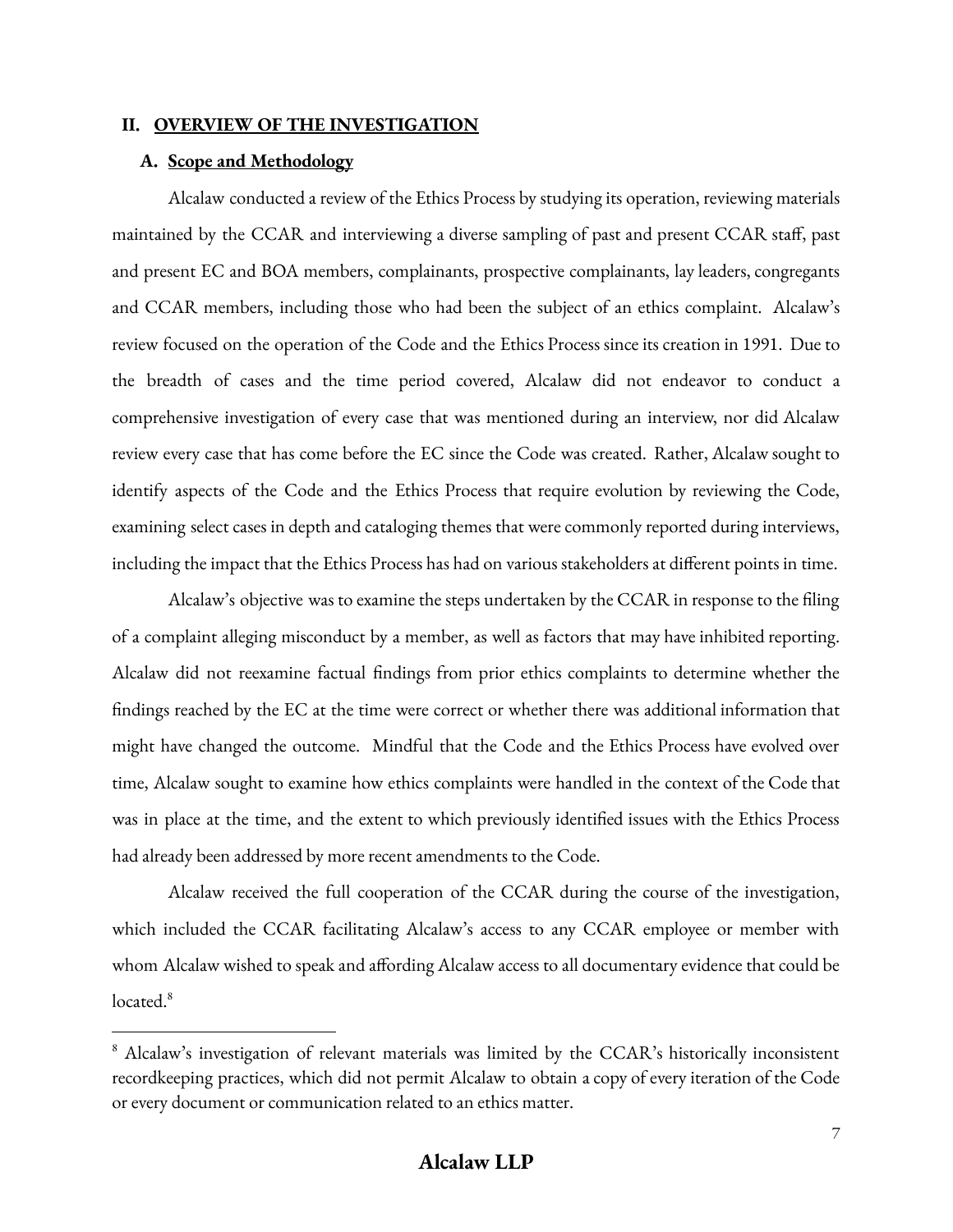#### **B. Interviews Conducted**

On April 27, 2021, the CCAR announced by email to its membership and on its website that anyone who wanted to share information about the Ethics Process with Alcalaw could do so directly at ccar@alcalaw.com (the "Hotline"). 9 In total, Alcalaw interviewed 140 people, which included current and former EC and BOA members, current and former CCAR staff, complainants, prospective complainants, congregational leadership, congregants and other CCAR members, including rabbis who were the subject of an ethics complaint.

## **C. Confidentiality and Anonymity**

With limited exceptions, the lived experiences, opinions and observations reported to Alcalaw that have been incorporated into this report have been anonymized. $^{10}$  While some of the people with whom Alcalaw spoke were content to have their accounts shared publicly, others requested that their identity or account be held in confidence.<sup>11</sup> In addition, some of the observations incorporated in the report come from Alcalaw's review of prior ethics cases in which the parties, including complainants, rabbis who were the subject of complaints and, in some cases, witnesses, were promised confidentiality. In recognition of this, with limited exceptions, individual ethics matters are not discussed in detail or by name, including matters currently pending before the EC or in the TRaC process. $^{12}\,$  To the extent that an individual contacted the Hotline seeking to file a complaint alleging misconduct for the first

<sup>9</sup> On August 27, 2021, the CCAR announced that the Hotline was closed. However, Alcalaw continued to receive intermittent communications to the Hotline through December 2021 from individuals who had not previously been aware of the Hotline or had been motivated to share their account after having read the report from HUC-JIR; Alcalaw met with additional individuals during this period.

 $10$  The quotations contained in the report reflect the substance of statements made to Alcalaw.

<sup>&</sup>lt;sup>11</sup> Alcalaw advised all interviewees that the information shared with Alcalaw would not be kept confidential in that, at a minimum, it would be shared with CCAR leadership. Alcalaw confirmed that all interviewees understood that Alcalaw would honor requests for anonymity and confidentiality to the extent possible but could not guarantee complete confidentiality or anonymity because where individuals discussed their role in a prior ethics matter, the context of their report alone could reveal their identity to those familiar with the matter.

<sup>&</sup>lt;sup>12</sup> Alcalaw shared non-anonymized information with the Investigation Response Team regarding certain ethics matters.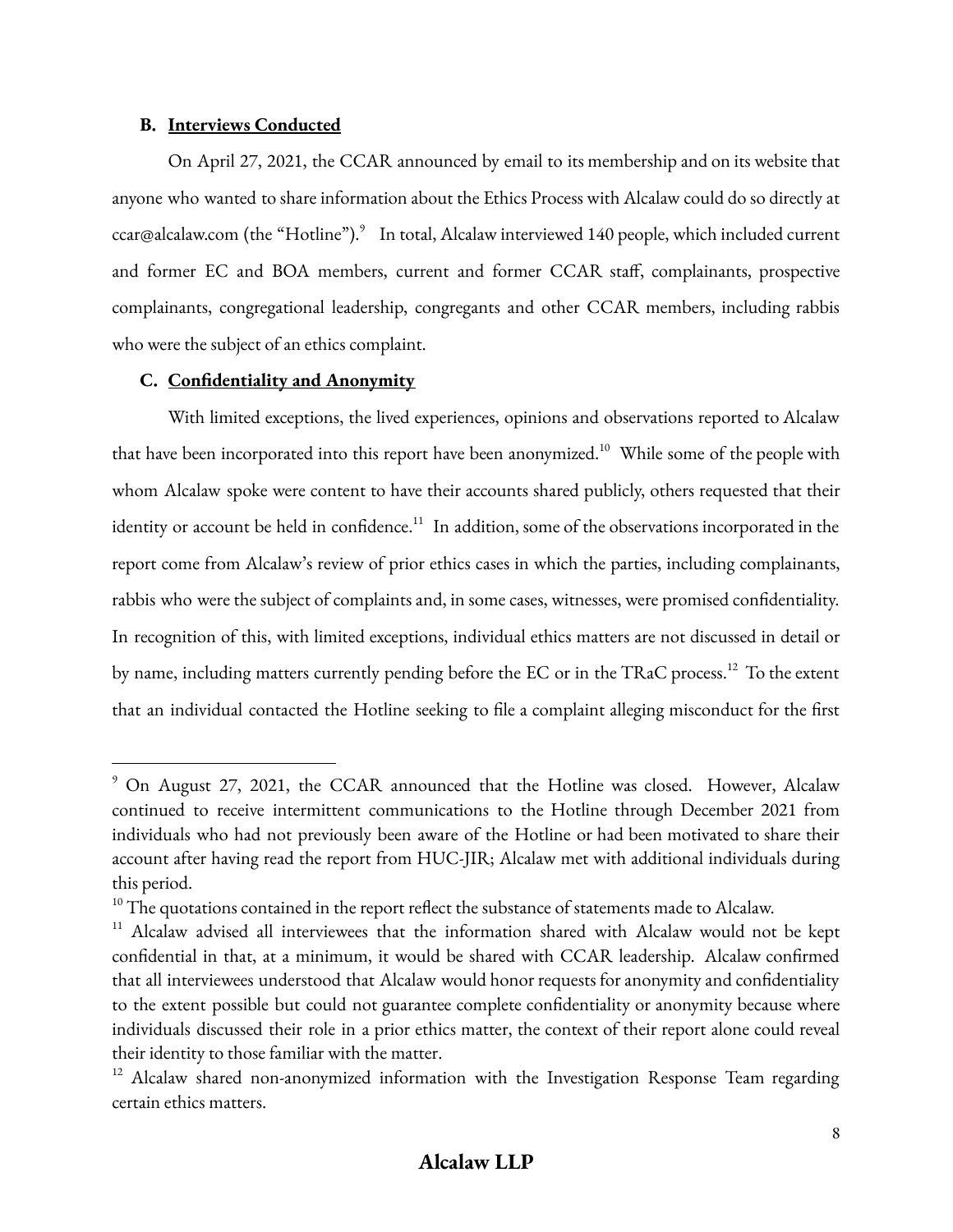time, Alcalaw directed the individual to the EC, which continued its operation during Alcalaw's investigation.

# **D. Material Reviewed**

Alcalaw reviewed the following material:

- Constitution and Bylaws, as amended in 2018
- The Code, as amended in 2001, 2004, 2015, 2017, 2019 and 2021
- February 2001 CCAR Newsletter Volume 48, Number 6, which contained excerpts of the Code and other information
- BOA Rules, as amended in 2012
- $\bullet$  The contents of more than 65 EC case files<sup>13</sup>
- Various material provided by interviewees
- PERSON's remarks at the 2021 Convention
- CCAR Ethics Updates and other information published on the CCAR Website
- Statement by Central Synagogue published on April 27, 2021
- Report by HUC-JIR published on November 9, 2021
- Public source reporting related to cases that garnered media attention

# **E. Community Participation in the Investigation**

While prospective revisions to the Code have traditionally flowed from internal reviews conducted by the EPR (often with input from the EC), by undertaking this investigation and establishing the Hotline, the CCAR solicited input from a broad cross section of stakeholders in the community. Many of the community members with whom Alcalaw spoke emphasized how important it is for the CCAR to have a robust and reliable Ethics Process that reflects the traditions and values of Reform Judaism and promotes accountability in the rabbinate. Many CCAR members expressed

 $^{13}$  Alcalaw's ability to review historical EC case files maintained in hard copy was limited by the lack of a centralized storage system. In some instances, Alcalaw's request to review a historical ethics committee case file was unrealized because the CCAR reported that it was unable to locate the file; a few files were provided to Alcalaw but appeared to be incomplete. The CCAR now maintains its EC-related material electronically using a project management software, to which Alcalaw was given unfettered access.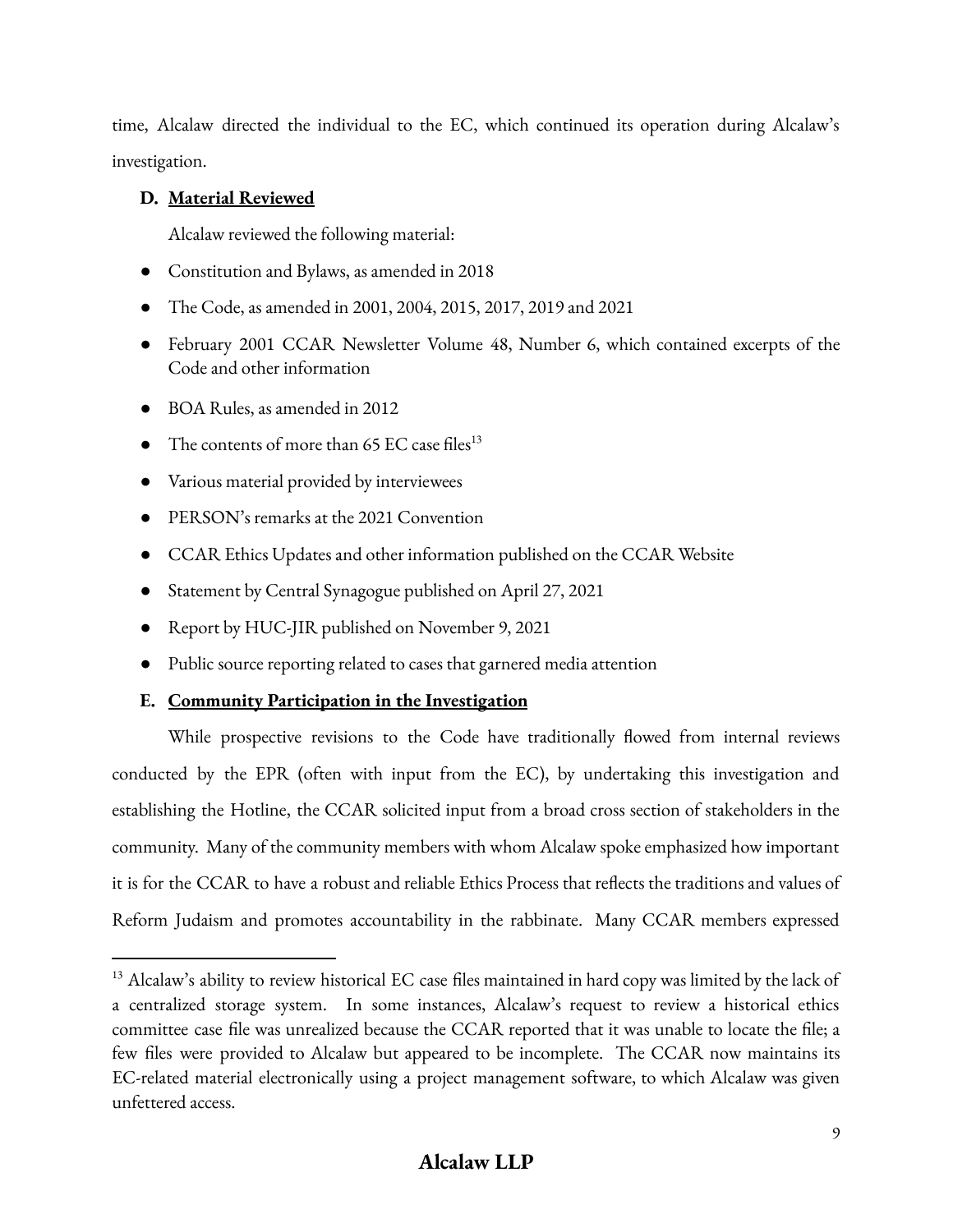appreciation for the CCAR's efforts to conduct an audit and assessment and for the colleagues who have generously volunteered their time to contribute to the Ethics Process. Alcalaw also heard from members of the EC, including the EC Chair and Chair-Elect, who welcomed the CCAR's decision to conduct a comprehensive review of the Code and the Ethics Process, and provided feedback about modifications that might be made.

#### **III. HISTORICAL CONTEXT**

The adoption of the Code by the membership of the CCAR in 1991 represented a significant commitment by the organization to hold its membership to high ethical standards and to provide a system for responding to ethics-related matters within its ranks. Alcalaw's investigation did not focus on the CCAR's handling of ethics-related matters before the creation of the Code, but information learned during the investigation suggested that in the decades that preceded its adoption, the CCAR's response to allegations of misconduct by CCAR members was ad hoc. $^{14}$  In the 30 years since the Code was adopted, the CCAR has routinely looked for ways to modify and improve the Code and Ethics Process, a commitment reflected, in part, by the amendment of the Code sixteen times. Information learned during the investigation indicated that the volume of complaints has increased notably in recent years, causing increased demands on the EC. In 2021, the EC has issued five adjudicatory decisions, and there are currently 15 cases on the EC's active docket and 10 members in the TRaC process.

The report reviews historical ethics matters involving ZIMMERMAN and COOK.<sup>15</sup> First, less than a decade after the Code was adopted, in June 2000, a complainant filed an ethics complaint against ZIMMERMAN, the then-President of HUC-JIR and a prominent leader in the Reform Movement, alleging that he had engaged in an inappropriate sexual relationship with her over a period

<sup>&</sup>lt;sup>14</sup> In particular, Alcalaw relayed to the Investigation Response Team reports it received related to the CCAR's handling of two ethics-related matters involving allegations of sexual misconduct by CCAR rabbis; one from the 1970s, the other from the 1980s. While the details of each matter are beyond the scope of this report, according to the individuals who shared information with Alcalaw, the respective rabbis' alleged misconduct and the CCAR's response to the same had a lasting negative impact.

<sup>&</sup>lt;sup>15</sup> Alcalaw shares information about these historical matters with the permission of the individuals who made the complaints.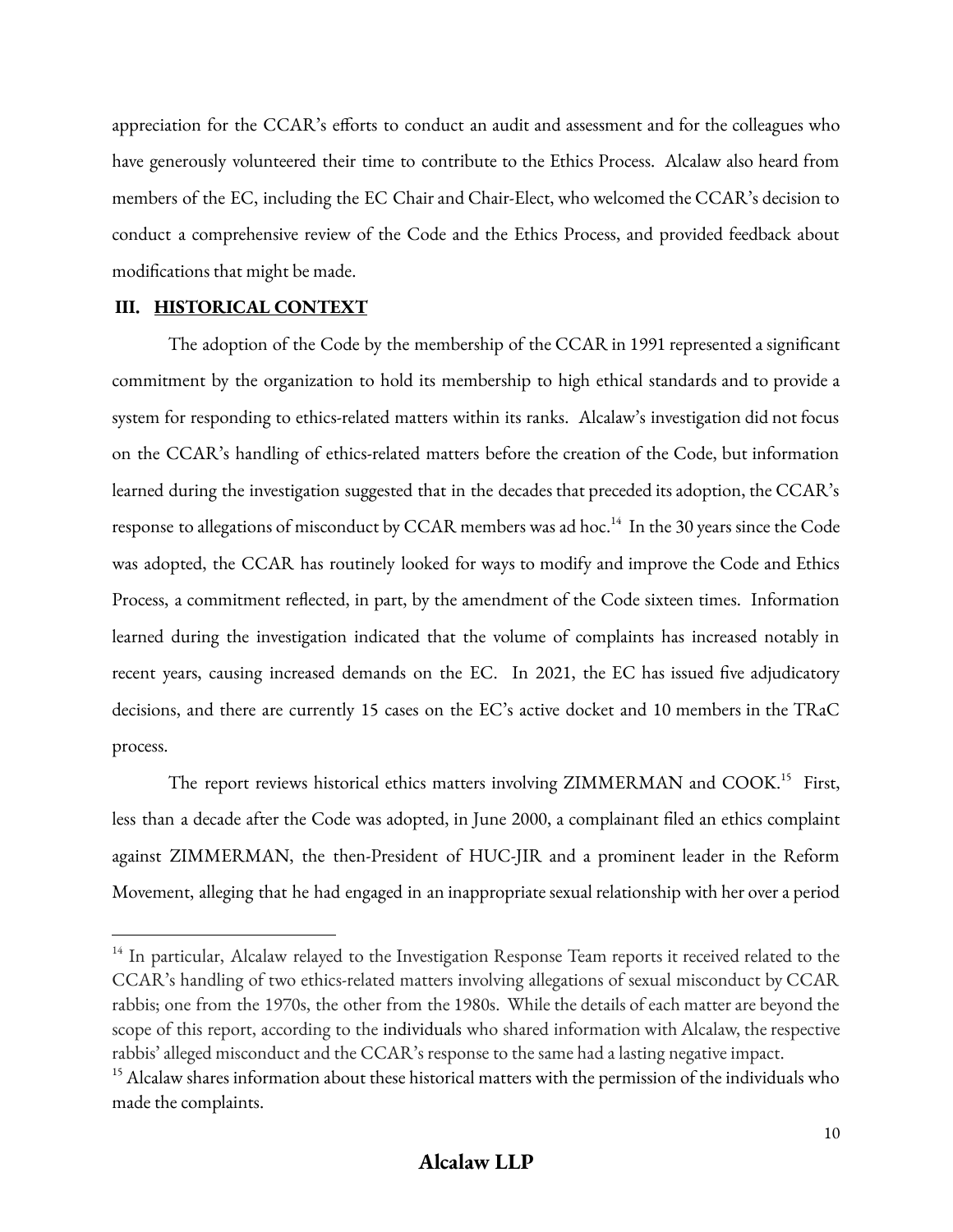of years, and that the sexual contact began while he was a rabbi and she was an underage teenage congregant at Central. Following an investigation by the EC, the EC voted to suspend ZIMMERMAN's CCAR membership for violating Section A.2 of the Code. <sup>16</sup> Thereafter, members of CCAR leadership communicated about ZIMMERMAN's suspension with a member of HUC-JIR leadership, and reported - both in a letter to its membership and in public reporting - that ZIMMERMAN's suspension was based on his violation of Section A.2 of the Code, a provision that related to sexual conduct, but did not specify the nature of the allegations underlying his suspension, including that they involved sexual contact with an underage teenager. As discussed more fully below, a review of the CCAR's handling of the ZIMMERMAN matter indicated that the CCAR treated the Ethics Process as confidential. While the commitment to maintaining the confidentiality of the process allowed the complainant's identity to remain unknown, consistent with her request, it also allowed a misimpression to persist about the nature of the allegations underlying ZIMMERMAN's suspension, including that they involved sexual contact with an underage teenager. The lasting negative impact of the public misconception that persisted cannot easily be measured, especially as it relates to the complainant. The Code has since been amended to include a provision that allows the EC to specify when an ethics violation involves a minor and to identify with more specificity the nature of the sexual boundary violation.

Months after ZIMMERMAN's suspension, the CCAR received ethics complaints from two rabbis who alleged that COOK, their former professor at HUC-JIR, had engaged in behavior that

<sup>&</sup>lt;sup>16</sup> In 2000, Section A.2 of the Code read as follows:

As human beings we are tempted by yetzer hara, particularly in the areas of substance abuse and sexuality. However, our position as rabbis, teachers of moral standards, and models of moral behavior, demands of us adherence to an exemplary moral code. We must therefore not engage in exploitative practices which destroy our moral integrity. We are expected by others, and we expect of ourselves and each other, to be scrupulous in avoiding even the appearance of sexual misconduct, whether by taking advantage of our position with those weaker than ourselves or dependent upon us, or succumbing to the temptations of willing adults. Similarly, recognizing the consequences of addiction we have a responsibility to seek help for any need or tendency to abuse chemical substances.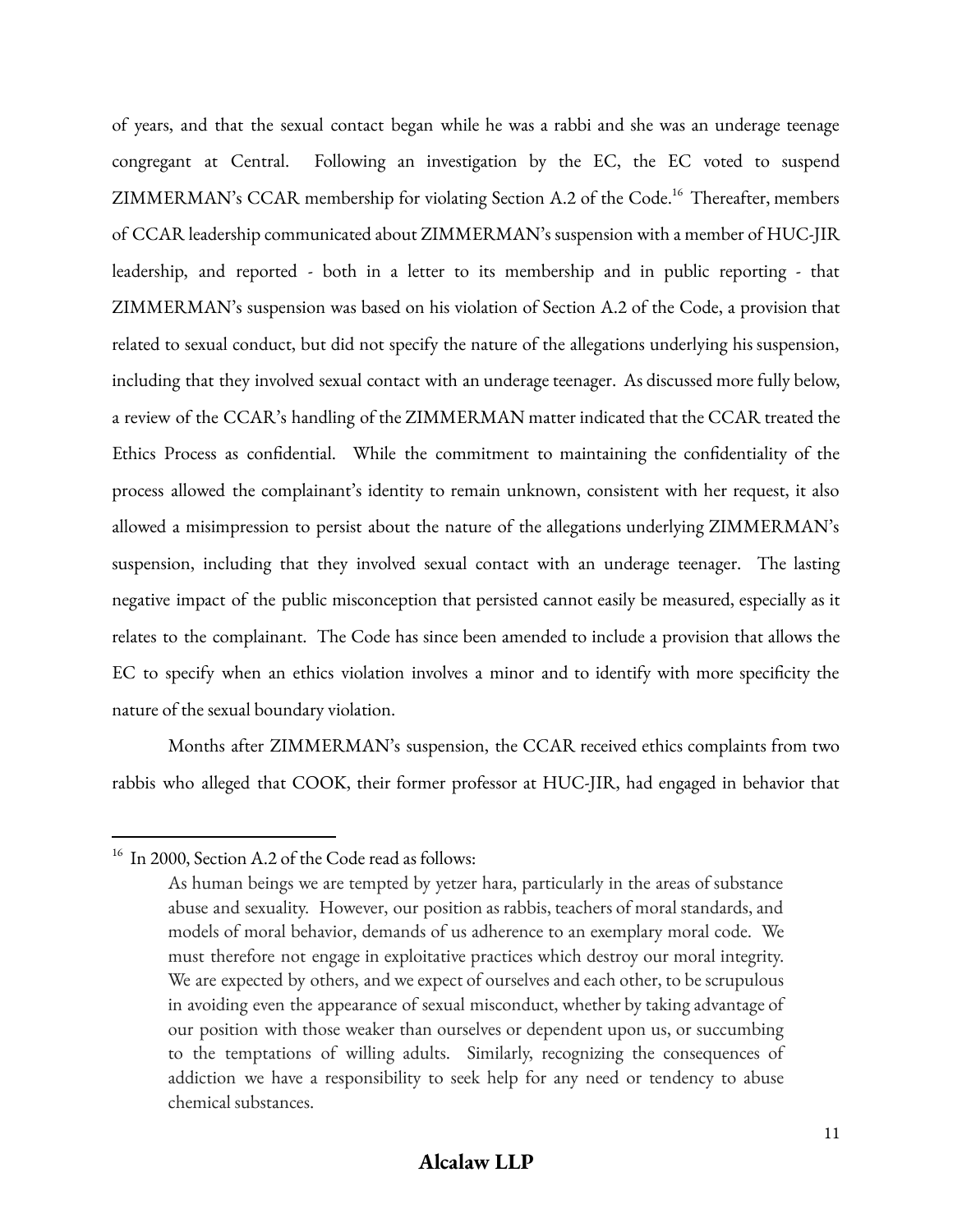violated Section A.2 of the Code. In a letter dated April 26, 2001, COOK resigned from the CCAR and provided multiple and varied reasons for doing so, none of which indicated an awareness of the ethics complaints. The complaints were dated before COOK's resignation letter but handwritten notations on the copies maintained by the CCAR indicated that they were not received by the CCAR until days after COOK had resigned his membership. By then, the CCAR had no influence over its former member, and no Ethics Process was ever commenced. The Code now provides that where an Ethics Process has been commenced and a rabbi elects to resign their membership from the CCAR, the rabbi is regarded as expelled.

#### **IV. OVERVIEW OF THE REPORT**

The purpose of this report is to synthesize information learned during the investigation to frame the ongoing discussion within the CCAR about how best to upgrade its Ethics Process. By way of overview, the report outlines myriad ways in which the Code and the Ethics Process could be upgraded and reimagined. None of the observations and recommendations set forth in the report should overshadow an overarching observation that flows from information gathered during the investigation: the current EC approaches its work thoughtfully, with a sense of solemnity and with careful attention to implementing the Ethics Process in a way that honors the language and spirit of the Code.

#### **A. Section One: Overview of the Code and Observations About the Ethics Process**

A discussion of Ethics Process reform must begin with a shared understanding of the text upon which it is based. The Code that gives the Ethics Process its shape is highly technical, and Alcalaw's investigation revealed that many CCAR members are unfamiliar with its current contours. Section One provides an overview of the Code that is informed by a review of its current iteration (the "2021 Code"), prior iterations of the Code and conversations with current and former EC members, BOA members and CCAR staff. Section One also includes observations about the Ethics Process that are informed by Alcalaw's review of ethics case material, as well as themes that were revealed during interviews. Each of these components provides a framework for the recommendations that follow. The following are summary overviews of the observations described more fully in Section One: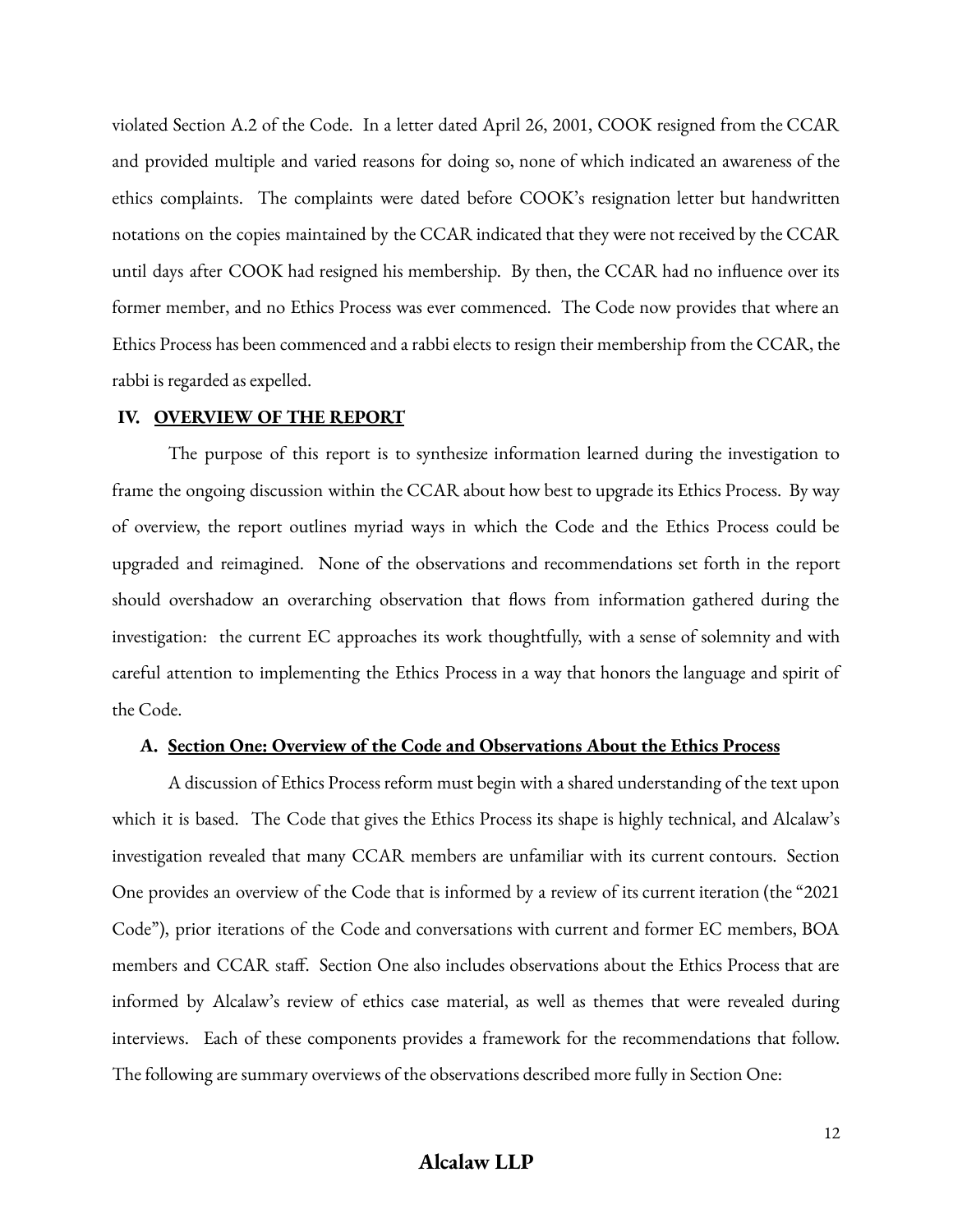- The Interconnectedness of the Partner Organizations of the Reform Movement:
	- **○** The CCAR's influence over a rabbi who engages in misconduct is limited.
	- **○** The Reform Movement's ability to protect the community from abusive rabbinic conduct is compromised by lack of communication and collaboration between the CCAR, the URJ and HUC-JIR.
	- The community is requesting coordination between the partner organizations.
- The Code:
	- The CCAR has made significant efforts over the years to modernize and update the Code.
	- There is a lack of awareness about the Code in the Reform Movement.
	- The 2021 Code is poorly organized and contains internal inconsistencies.
	- Some ethical guidelines lack clarity.

# Administration of the EC:

- The EC has made significant efforts to increase training and support for EC members.
- The process for identifying prospective nominees for the EC could be more transparent.
- Membership on the EC requires a significant commitment of time and energy.
- The Ethics Process could be more efficient.
- Reporting an Ethics Complaint:
	- The EC's dual role of advising prospective complainants and adjudicating the subsequent complaint can raise questions about the appearance of impartiality.
	- The complaint-driven system may allow potential misconduct to go unexamined by the EC.
- Responding to, Investigating and Adjudicating an Ethics Complaint:
	- EC members are dedicated volunteers.
	- EC members perform too many roles.
	- The EC Chair is tasked with too many duties.
	- The 2021 Code does not establish a clear standard of proof for information gathering.
	- EC members are not professional investigators.
- Sanctions:
	- The 2021 Code does not provide clear guidance about the appropriate sanction for a given violation.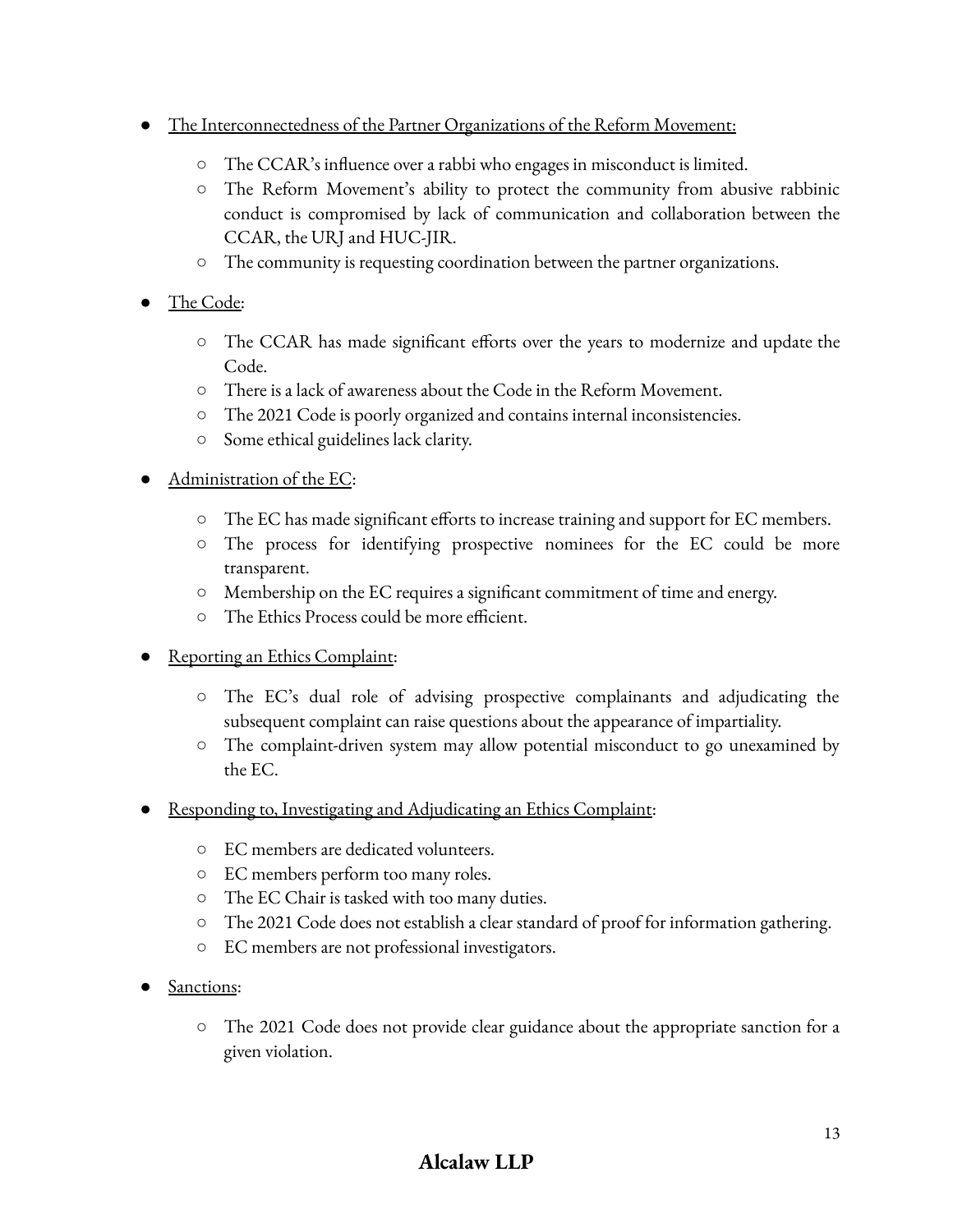- Rules Regarding Confidentiality and Notification:
	- The 2021 Code contains an inconsistency regarding the notification requirements related to the sanction of censure.
	- The Code's provision regarding notification of pending matters could be clarified.
- T'shuvah and Rehabilitation Counseling and Reinstatement:
	- The t'shuvah process lacks structure, and its objectives are not clearly defined.
	- The TRaC process would benefit from clear timelines.
	- **○** Assessing a rabbi's suitability for reinstatement is a challenging task for EC members, particularly when the matter involves sexual misconduct.
	- Restitution is not enforced as a condition of reinstatement.
- The Board of Appeals:
	- The appellate standard of review is confusing.
	- There is confusion about whether the BOA Rules permit additional fact-finding by the BOA.
	- There is confusion among EC and BOA members about who can file an appeal.

# **B. Section Two: Reported Impact of the Ethics Process**

To gain greater clarity about the ways in which the Ethics Process works and where it could be improved, it is necessary to look beyond the written language of the Code and examine how people who participated in the Ethics Process experienced it. Alcalaw's investigation revealed that the Ethics Process has had a significant and often lasting impact on people. Section Two is intended to present a representative sampling of the impact of the Ethics Process, informed by interviews conducted by Alcalaw. The following are summary overviews of the reported impact described in Section Two:

- Impact on Complainants and Would-Be Complainants:
	- Some individuals reported a hesitancy to report because they could not do so anonymously.
	- Some CCAR members reported a hesitancy to report because of fear it would affect career prospects.
	- Some complainants reported concerns about rabbis managing the entire Ethics Process.
	- The Code could include more trauma-informed practices.
	- Complainants seek more transparency in the TRaC process.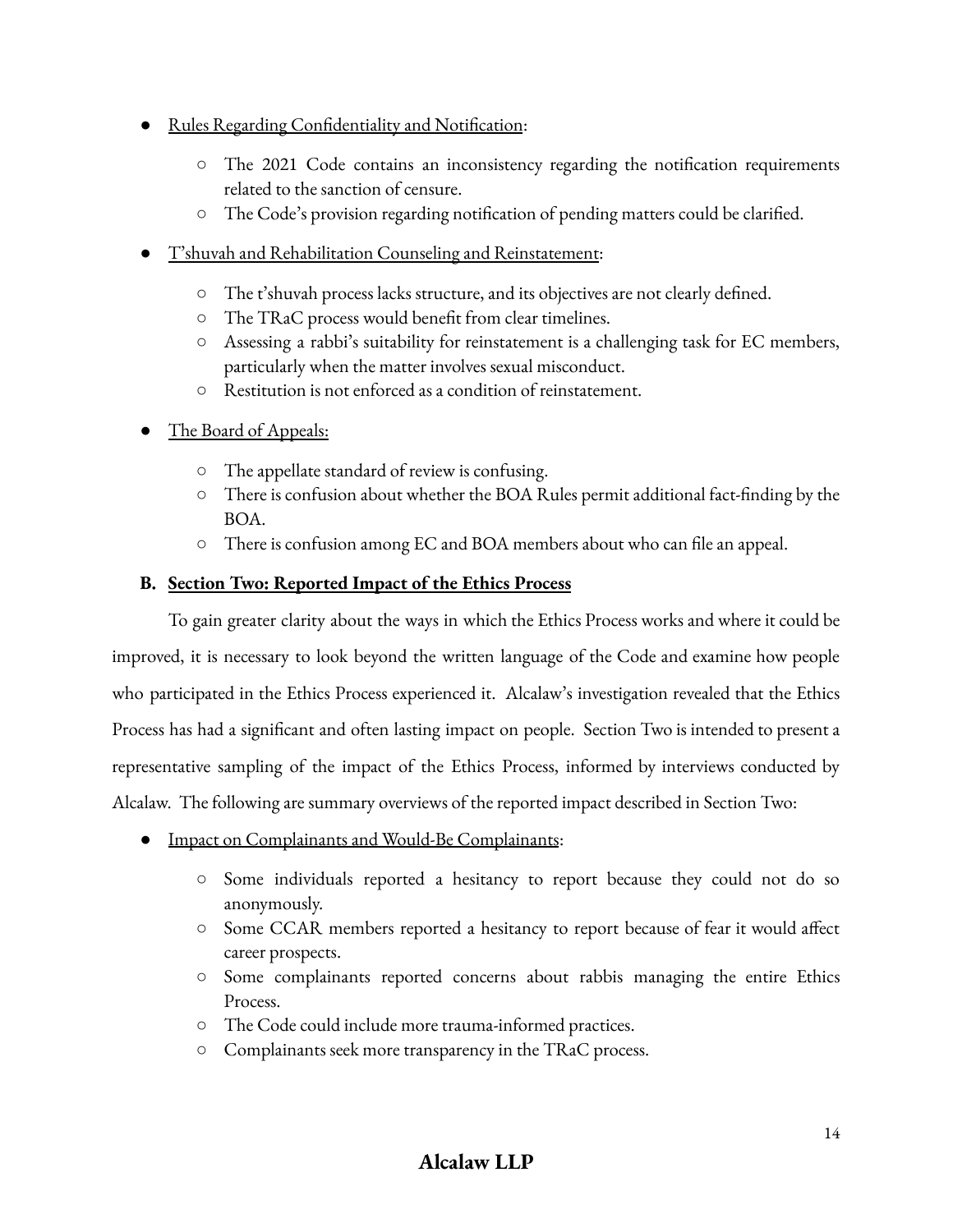- Impact as Reported by Rabbis Who Were the Subject of an Ethics Complaint:
	- Many rabbis reported feeling a lack of support from the CCAR during the Ethics Process.
	- The t'shuvah process is amorphous and can be protracted.
	- The psychological evaluation requirement imposes a heavy financial burden on sanctioned rabbis.
	- The confidentiality requirement can have negative consequences for rabbis.
- Impact as Reported by Congregational Lay Leaders:
	- Lack of notice of a rabbi's prior ethics case has negatively impacted the perception of the CCAR in some congregations.
	- The confidentiality surrounding the Ethics Process impedes effective management of affected congregations.
	- Congregations harmed by a rabbi's misconduct seek a t'shuvah process.
- Two Significant Amendments That Have Been Made to the Code:
	- The 2021 Code contains a provision that provides notice when an ethics violation involves a minor.
	- Rabbis who resign during the pendency of an Ethics Process are regarded as expelled.

# **C. Section Three: Recommendations**

A critical component of Alcalaw's mandate was to use the information learned during the investigation to identify possible changes to the Ethics Process aimed at ensuring a fair adjudication process and promoting safe communities. Alcalaw's recommended updates to the Code and the Ethics Process were developed with an eye toward bolstering clarity, notice, efficiency, symmetry of process, impartiality, broader investment and collaboration across the Reform Movement, and, when possible, the emphasis of trauma-informed practices for the benefit of accused rabbis and complainants alike.<sup>17</sup> Section Three details more fully the following recommendations:

- Engage in a t'shuvah process.
- Collaborate with partner organizations to expand the impact of the Ethics Process within the Reform Movement.
	- Collaborate with the URJ and HUC-JIR to adopt policies of reciprocity.

 $17$  Trauma-informed practices involve the recognition of and attention to the presence of trauma.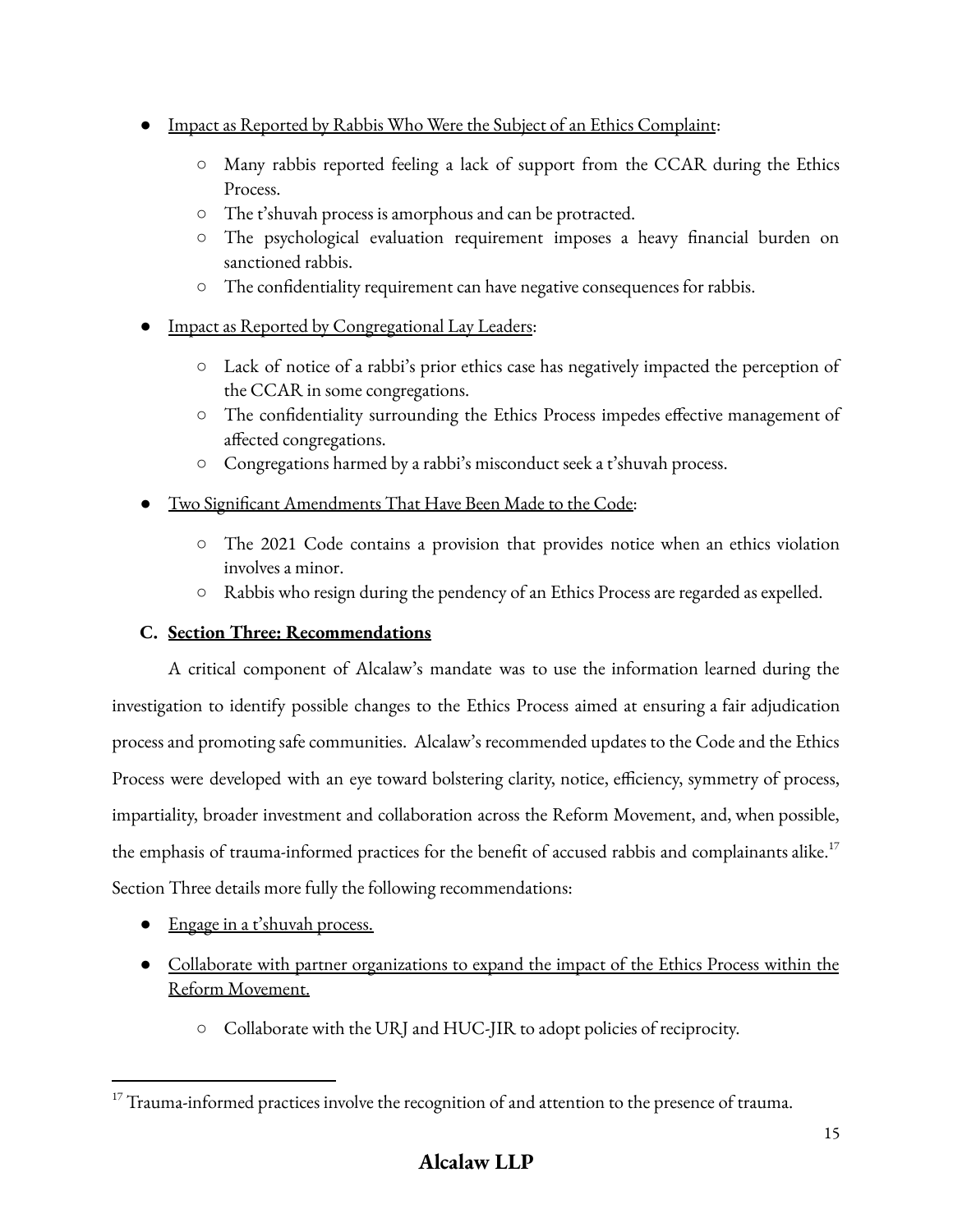- Collaborate with the URJ to bolster its support of congregations impacted by rabbi misconduct.
- Increase education about the Code and the Ethics Process.
- Implement additional measures designed to prevent and address inter-colleague conflict.
- Enhance recordkeeping.
	- The CCAR should ensure that the EC and BOA recordkeeping is digitized and organized.
- Expand Section VI of the 2021 Code related to violations involving minors.
	- Include specialized notification and sanction requirements for sexual boundary violations involving a minor.
	- Mandate that the EC Chair make certain notifications when potentially criminal conduct involving a minor is reported.
	- Explicitly prohibit boundary violations involving minors.
- Revise the rules and regulations that govern the Ethics Process.
	- Amend the Code to establish a clear standard of proof.
	- Amend the Code to provide greater notice.
	- Amend the Code to mandate expulsion for certain violations.
	- Revise the rules and regulations to eliminate redundancy and inconsistency.
	- Amend the Code to more clearly state when notifications will be made by the EC and Director of Rabbinic Career Services.
	- Amend the Code to create more predictable timelines in the process.
	- Amend the Code to advise parties about the impact of external legal proceedings.
- Expand opportunities for ethics violations to be reported.
	- Create a standardized complaint form.
	- Explore the option of allowing the EC to serve as proxy complainant in select matters.
	- Create a new system for fielding inquiries about the Ethics Process and intaking complaints.
	- Add a non-retaliation provision to the Code.
- Incorporate more trauma-informed practices into the Code.
- Require rabbis to make restitution whenever possible.
- Narrow the focus of the EC.
	- Adopt a more transparent process for nominating prospective EC members.

# **Alcalaw LLP**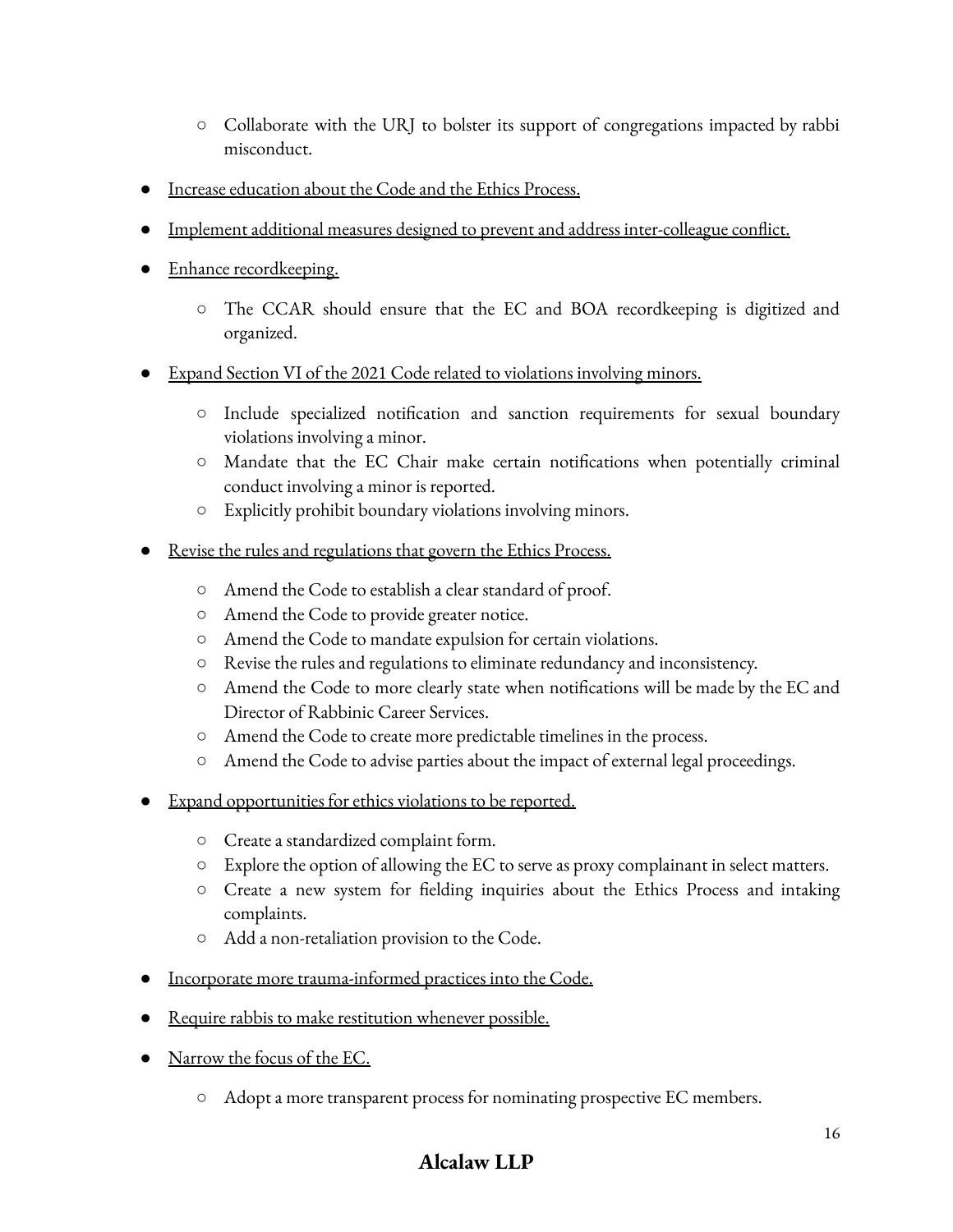- Focus the role of the EC Chair.
- Remove the investigative function from the EC whenever possible.
- Continue and increase training to EC and BOA members.
- Create clearer sanctions:
	- Eliminate censure without publication.
	- Require publication of any sanction that includes any restriction of rabbinic function.
	- Amend the Code to more clearly state the impact of each sanction.
- Provide additional guidance for the t'shuvah process:
	- Identify the possible outcomes of the t'shuvah process in each case.
	- Create a curriculum for TRaC Team members to follow.
	- Examine the psychological evaluation process.
	- Do not indefinitely hold rabbis in the TRaC process.
	- Establish a process regarding the legacy of rabbis found to have engaged in unethical behavior.
- Clarify the role of the Board of Appeals:
	- The promulgation of the BOA rules should not be left to the BOA.
	- The BOA standard of review should be amended.
	- The BOA should not engage in additional fact-finding.

# **V. CONCLUSION**

While the Code and the Ethics Process have evolved in significant and constructive ways over the years, there are modifications to the Code and the process that could be made to promote better clarity, notice, efficiency, symmetry of process, impartiality, broader investment and collaboration across the Reform Movement and, when possible, an emphasis on employing trauma-informed practices. Alcalaw acknowledges the CCAR for its earnest endeavor to conduct a neutral and thorough investigation of the Ethics Process and extends its gratitude for the invitation to perform this important work and for allowing Alcalaw unfettered access to relevant CCAR material. Alcalaw also expresses its gratitude to all of the members of the community who extended their time and energy to participate in this process.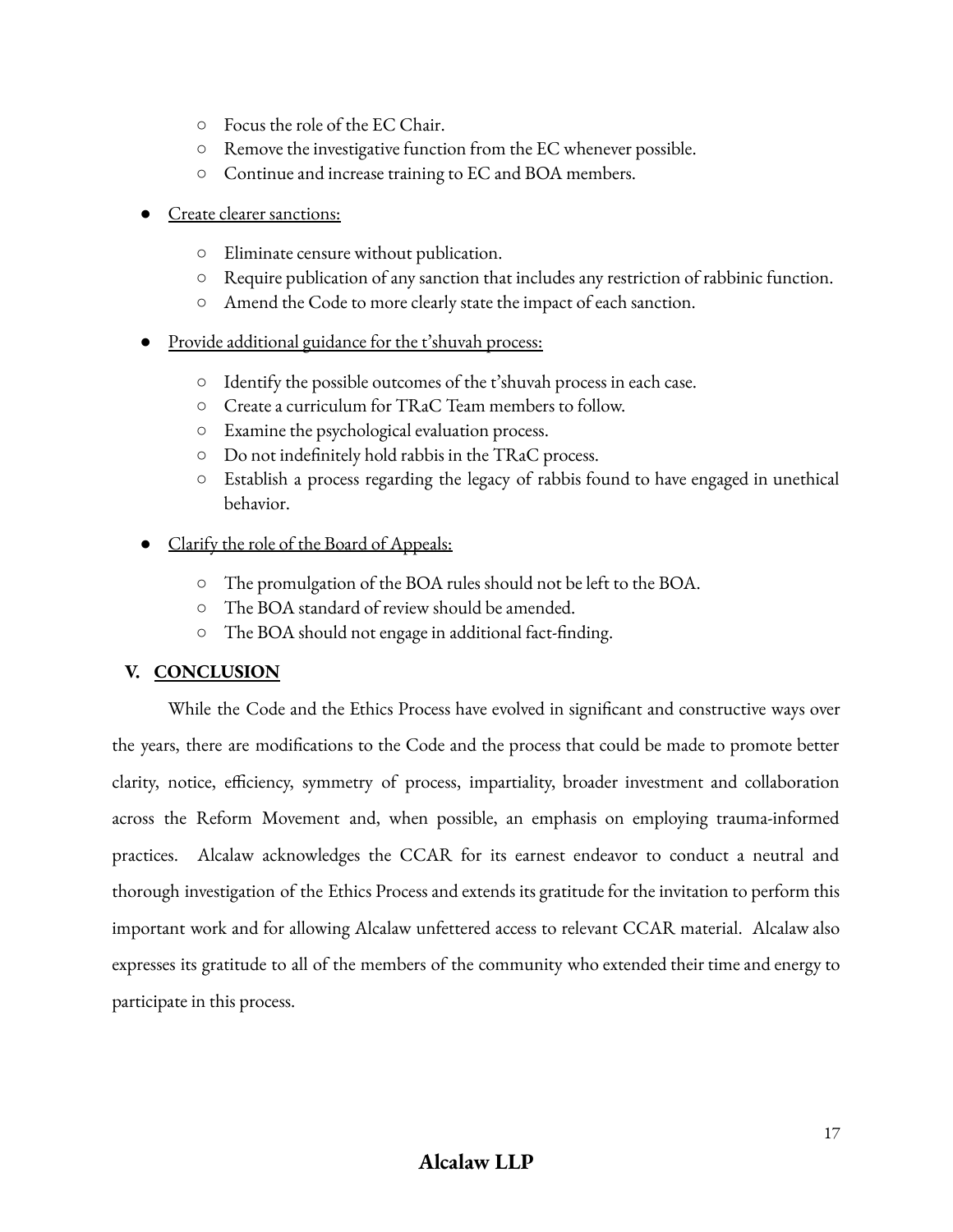# **THE REPORT**

#### **I. OVERVIEW OF THE CODE AND OBSERVATIONS ABOUT THE ETHICS PROCESS**

Section One provides a detailed overview of the operation of the 2021 Code to provide a foundational understanding of the text that underlies the current Ethics Process. Section One also includes observations about various aspects of the Code and the Ethics Process based on information learned during Alcalaw's investigation. The observations represent broader themes reported by multiple people.

#### **A. The Interconnectedness of the Partner Organizations of the Reform Movement**

#### **1. Overview**

The CCAR, HUC-JIR and the URJ are deeply interconnected organizations. CCAR members are involved in every aspect of the Reform Movement; they are professors at HUC-JIR, leadership at URJ and spiritual leaders in URJ-affiliated congregations and other organizations. Alcalaw heard repeatedly that significant crossover and long-standing personal connections exist between members in each organization, and yet collaboration and information sharing appear to be limited when it comes to addressing problematic unethical behavior.

#### **2. Observations**

#### a. The CCAR's Influence Over a Rabbi Who Engages in Misconduct is Limited

The most stringent sanction the CCAR can impose for a violation of the Code is expulsion; the CCAR cannot "defrock" a rabbi. Once a rabbi is expelled from the CCAR, the CCAR no longer maintains authority to impose restrictions on that rabbi's conduct. The rabbi remains an ordained rabbi with freedom to use the title rabbi and perform rabbinic or other functions in any congregation or organization that would permit the rabbi to do so. The 2021 Code prohibits CCAR members from "knowingly employ[ing] any person (directly or by consenting to the employment of such person by their congregation/organization) who has been expelled from the CCAR for breach of [the Code] and not reinstated."<sup>18</sup> This prohibition does not - and cannot - extend to lay leaders or other non-CCAR members not bound by the Code. Based on information learned during the investigation, the URJ has

<sup>&</sup>lt;sup>18</sup> 2021 Code Section VII.E.2.d.5.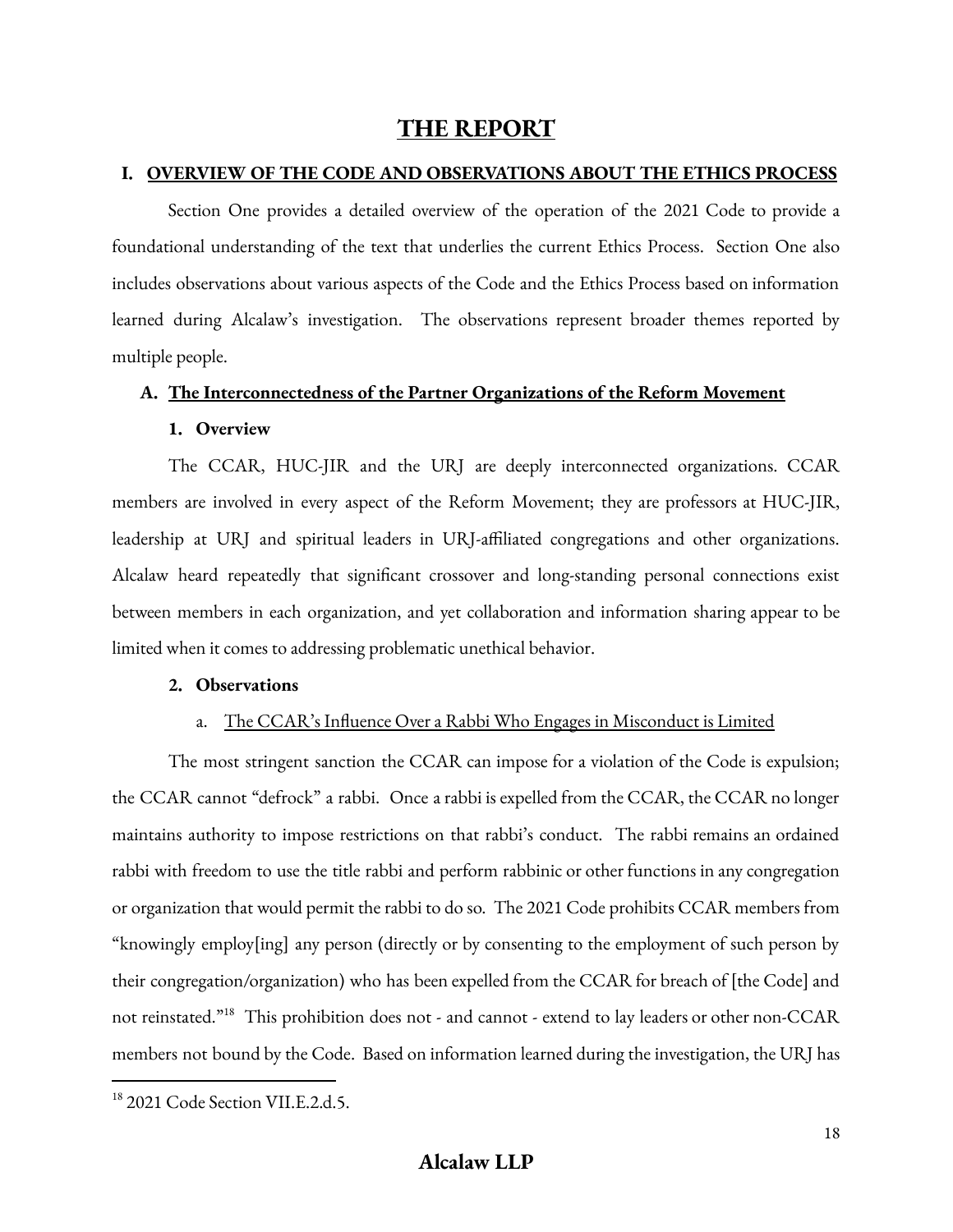dissuaded, but has no formal policy that prohibits, URJ-affiliated congregations from employing rabbis who have been suspended or expelled from the CCAR. Based on information learned during the investigation, the imposition of a sanction by the EC on a HUC-JIR employee has no correlated effect on their employment, and there appears to be no method by which to "defrock" a rabbi ordained by HUC-JIR who has been expelled from the CCAR.

# b. The Reform Movement's Ability to Protect the Community from Abusive Rabbinic Conduct is Compromised by Lack of Communication and Collaboration Between the CCAR, the URJ and HUC-JIR

Based on information learned during the investigation, there is an apparent perception within the Reform community that the existence of the Ethics Process should enable the CCAR to unilaterally maintain a safe and sacred rabbinate. This perception is misguided because the CCAR is limited in its ability to manage the behavior of CCAR members as it does not employ rabbis but is rather a voluntary member organization. In addition to its inability to "defrock" a rabbi, the CCAR lacks the ability to control congregational and organizational employment decisions about rabbis who have been sanctioned by the CCAR. In addition, in its current iteration, the Code does not permit the CCAR to get involved in ethics issues unless a complaint is filed, and thus relies on complainants, partner organizations and congregations to bring inappropriate conduct by CCAR members to its attention. The lack of coordination and, sometimes, communication between the partner entities creates gaps in accountability and permits the opportunity for unethical behavior to go unchecked.

## c. The Community is Requesting Coordination Between the Partner Organizations

Alcalaw heard repeated calls for coordination between the CCAR, URJ and HUC-JIR. One CCAR member told Alcalaw, "there is an inter-movement problem, and everyone has been throwing up their hands and saying, 'this is not my backyard,'" and "that is how you end up with a systemic problem." Collaboration between the partner entities in the Reform Movement is critical, as no one entity can effectively create a culture of safety across the Reform Movement without partnership from the others. 19

<sup>&</sup>lt;sup>19</sup> One CCAR member serving a congregation overseas requested that the CCAR coordinate with international organizations to ensure enforcement of the Code internationally.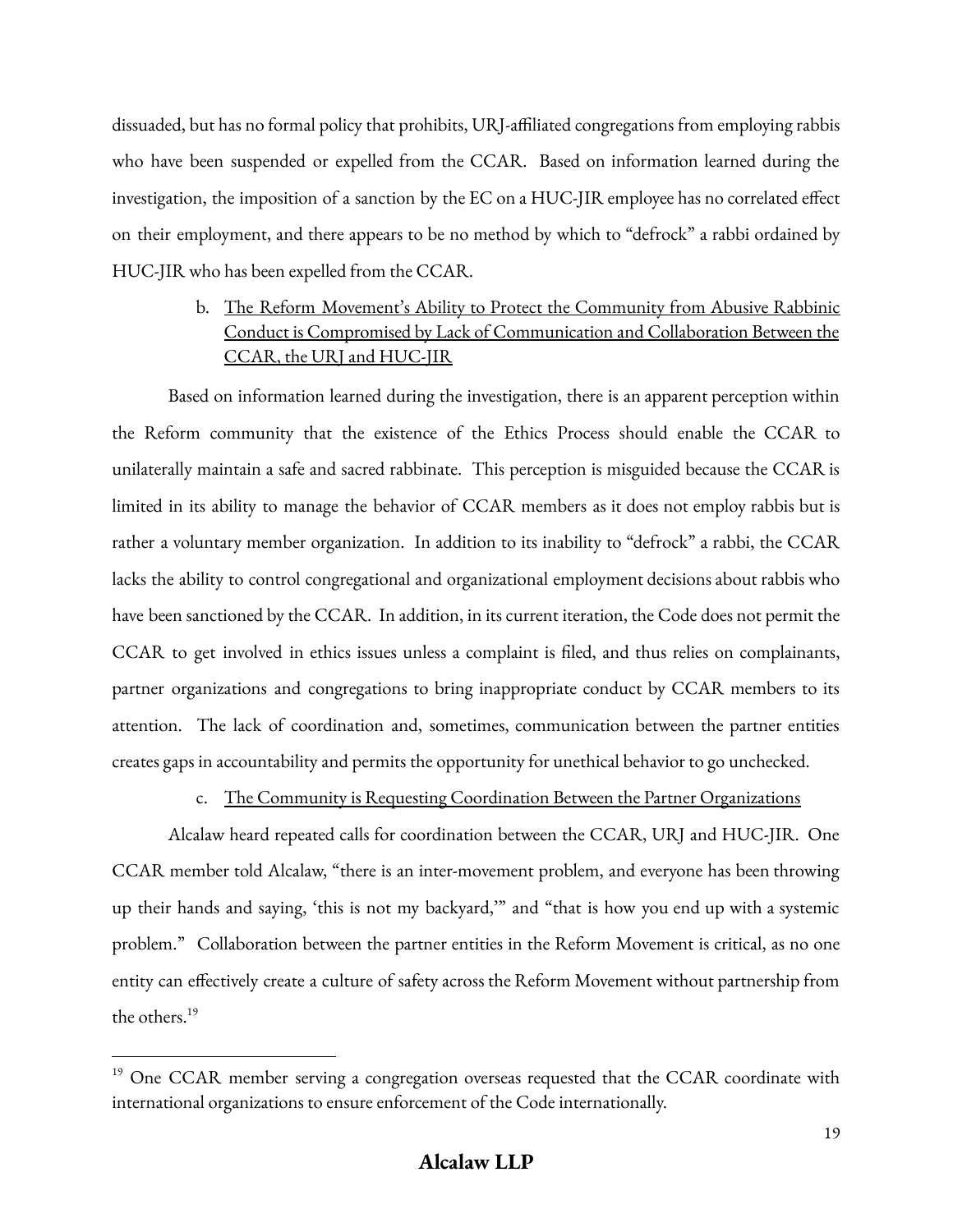# **B. The Code**

# **1. Overview**

# a. CCAR Members Agree to be Bound by the Code

All members of the CCAR are bound by the ethical standards set forth in the Code and can be subject to sanction if found to have engaged in conduct that violates the Code, including expulsion from the CCAR.<sup>20</sup> The conclusion to the 2021 Code provides that:

As members of the CCAR, we pledge ourselves to be scrupulous in our adherence to the foregoing statement of rabbinic ethics, and to hold others and ourselves to the highest standards. At the same time, we feel called to heal brokenness and in all we do to seek to balance *midat hadin* (principle of justice) and *midat harachamim* (principle of compassion).

As stated on the CCAR website, members are required to affirm on an annual basis that they have read the Code and completed three hours of continuing rabbinic education during the preceding year; new members must complete two hours of ethics education during their first year of membership.<sup>21</sup> The 2021 Code is publicly available on the CCAR website.<sup>22</sup>

b. The Content of the 2021 Code

The 2021 Code includes in its introduction certain values to which CCAR members are expected to commit:

As rabbis, we are expected to abide by the highest moral values of our Jewish tradition: personal conscience and professional integrity, honorable social relationships, and the virtues of family life. As teachers and role models, we are called upon to exemplify the ideals we proclaim. Should we fail, we need to do *t'shuvah*, ask forgiveness, avoid repetition, and make restitution whenever possible.

The 2021 Code outlines with varying degrees of specificity how CCAR members are expected to conduct themselves in certain aspects of their personal and professional lives. Sections I through IV of the 2021 Code provide general ethical behavioral expectations for CCAR members in the following categories: (1) personal responsibility (including behavior in family, social and financial affairs,

<sup>&</sup>lt;sup>20</sup> 2021 Code Introduction and Section VII.E.2.

<sup>&</sup>lt;sup>21</sup> Available at: https://www.ccarnet.org/member-services/dues/; see also Bylaws Article X, Section 2.c.

<sup>&</sup>lt;sup>22</sup> Available at: https://www.ccarnet.org/about-us/ccar-ethics.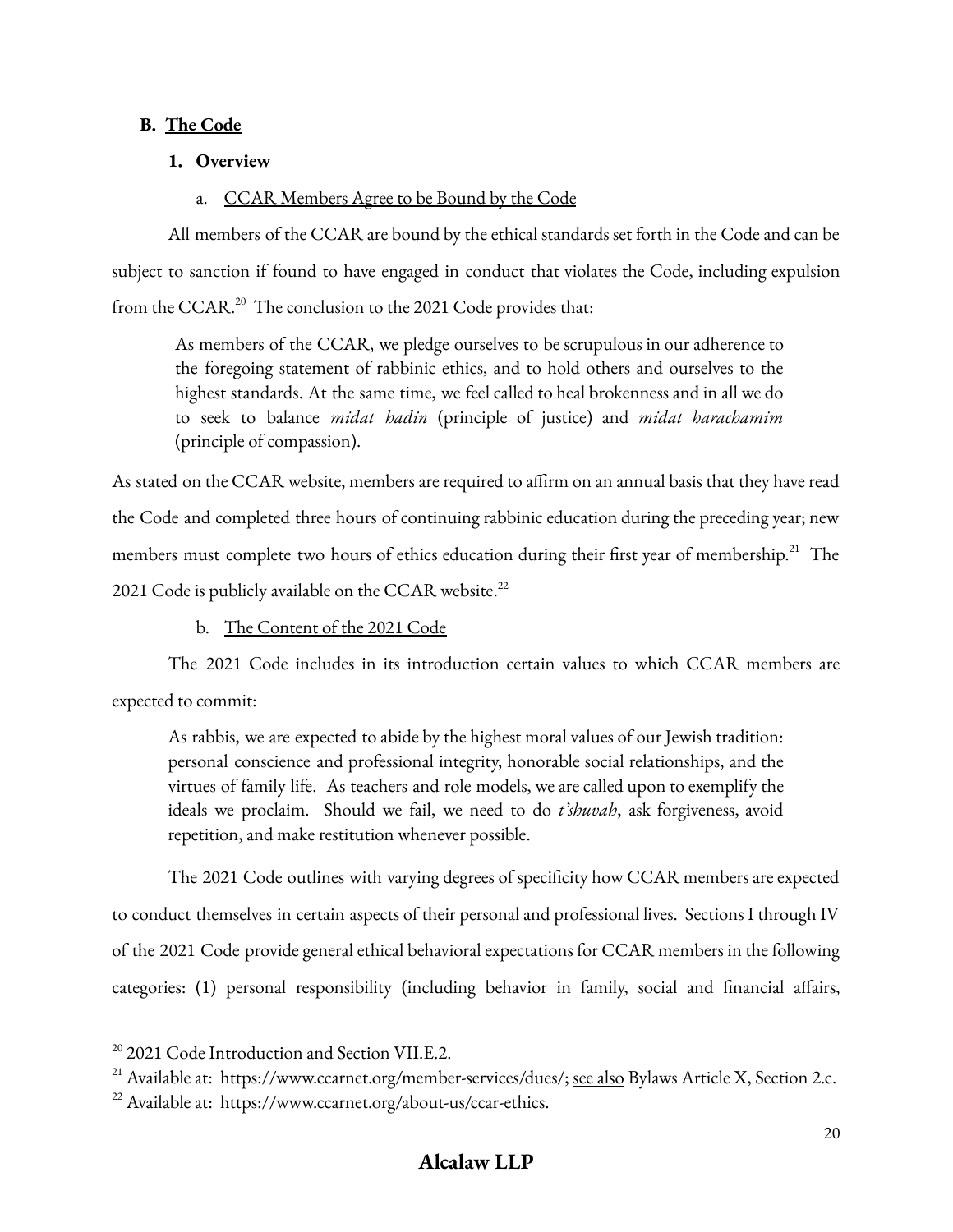intellectual honesty and rabbinic commitment); (2) rabbinic relationships (including relationships with rabbis in the same congregation and relationships with rabbis in different congregations); (3) confidentiality (including "holding sacred all information revealed within the provision of pastoral care," with certain limitations); and (4) rabbinic services (including honoraria and communication of services).

Section V sets forth ethics guidelines related to sexual boundaries, including reference to two types of violations: (1) Type 1 violations, which are "less egregious" and "include but are not limited to inappropriate comments, jokes, verbal conduct, and visual conduct of a sexual nature." ("Type 1 Violations"); and (2) Type 2 violations, which "include but are not limited to all forms of sexual harassment and intimidation, quid pro quo and requests for sexual favors, and any unwelcome physical contact or conduct" ("Type 2 Violations"). Section VI highlights the egregiousness of ethical violations related to the exploitation of minors. Section VII sets forth the procedures by which an allegation of unethical behavior by a CCAR member can be filed, investigated, adjudicated, sanctioned and appealed, $^{23}$  and Section VIII outlines the TRaC process.

## c. Amendments to the Code

The Code is subject to regular review by the CCAR and has been modified sixteen times since it was first drafted in 1991. Proposed amendments to the Code must be presented at the Convention and are adopted only if approved by the CCAR membership according to the criteria outlined in the Constitution and Bylaws. 24

# **2. Observations**

# a. The CCAR has Made Significant Efforts Over the Years to Modernize and Update the **Code**

Based on information learned during the investigation, since its adoption in 1991, the CCAR has routinely sought to review the Ethics Process and identify ways to evolve the Code to reflect lessons learned from ethics cases and current best practices. For example, the 2021 Code reflects a detailed

<sup>&</sup>lt;sup>23</sup> The BOA has additional rules, discussed more fully below.

 $24$  Constitution Article X, Sections 1-3.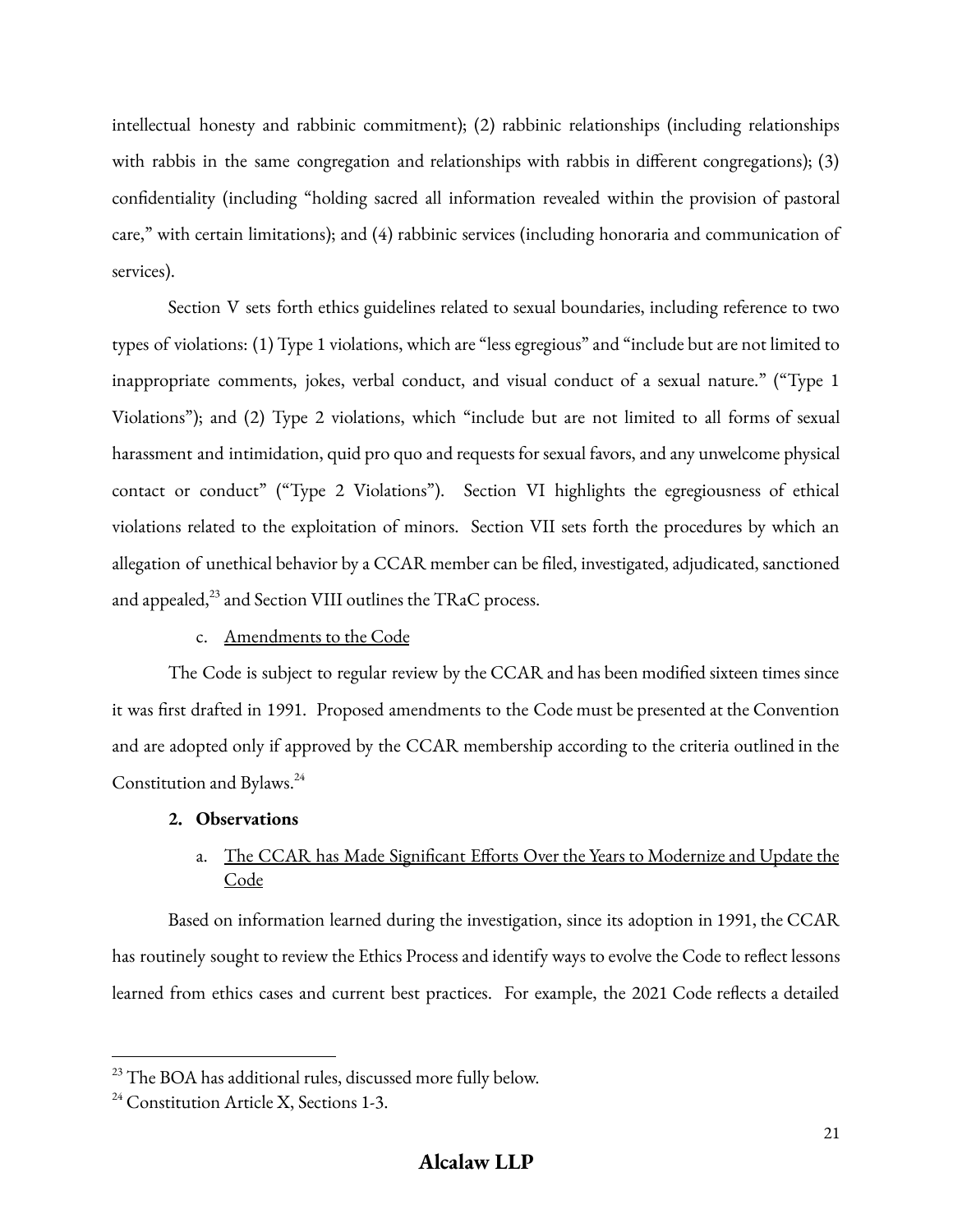inventory of conduct which would constitute a sexual boundary violation under the Code, 25 as well as the newly added Section VI, which emphasizes the particular "egregiousness" of ethical violations that involve minors.

# b. There is a Lack of Awareness About the Code in the Reform Movement

The 2021 Code provides that "[a]ll appropriate URJ personnel, CCAR members, and URJ congregational presidents should be informed of CCAR ethics procedures and instructed in how to handle inquiries about complaints."<sup>26</sup> In addition, based on information learned during the investigation, a concerted effort has been made in recent years to increase education related to the Code and the Ethics Process within the CCAR membership and HUC student body, including by the publication of articles on the CCAR website. However, information learned during the investigation indicated that, even within the CCAR membership, there is limited familiarity with specific provisions of the 2021 Code. Similarly, congregational leaders and congregants reported varying degrees of familiarity with the Ethics Process and the process by which one can file an ethics complaint. As a result, a number of people with whom Alcalaw spoke raised concerns about aspects of the Ethics Process that revealed a misunderstanding about how it currently operates.

## c. The 2021 Code is Poorly Organized and Contains Internal Inconsistencies

The 2021 Code is poorly organized and internally inconsistent in some places. Certain aspects of the Ethics Process are addressed in the 2021 Code and, in some instances, also in the Constitution, Bylaws and BOA rules. This lack of organization inhibits systematic understanding of the Ethics Process by a plain reading of the 2021 Code. For example, Section IX of the 2021 Code contains "additional provisions concerning notification," which supplement the notification provisions that are peppered throughout Section VII. Similarly, sexual misconduct is addressed in Section I.B and Section V. The rules governing the BOA are variously contained in Article VII of the Bylaws, Section VII of the Code and in the BOA's own rules, which are discussed more fully below.

<sup>&</sup>lt;sup>25</sup> 2021 Code Section V.

<sup>&</sup>lt;sup>26</sup> 2021 Code Section VII.B.1.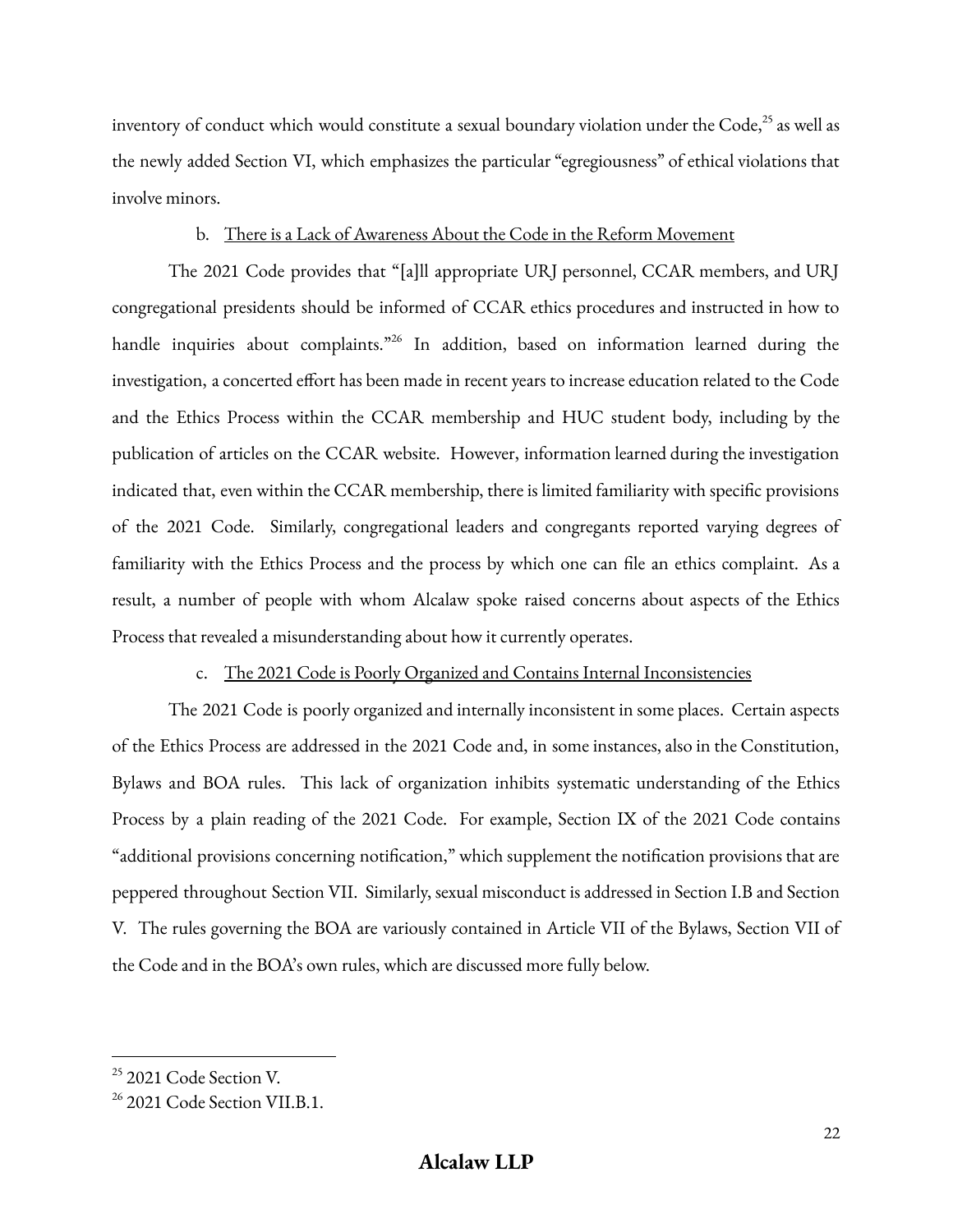There is also internal inconsistency in the 2021 Code. By way of example, Section VII.A outlines the intended "structure" of the Ethics Process and states with respect to information gathering teams ("IGT"):

To insure [sic] prompt and thorough responses to complaints, the EC *may* establish information gathering teams to conduct investigations. [emphasis added]

\* \* \*

In reviewing all other complaints [i.e., those not related to sexual misconduct], the use and composition of fact gathering teams will be left to the discretion of the EC. There may be cases not involving sexual misconduct in which the EC decides to conduct the investigation itself without designating a [sic] information gathering team.

However, IGTs are also addressed in Section VII.C.3, which directs that the EC Chair "*shall*" establish an IGT for every matter unless "sufficient information already exists for the EC to proceed with adjudication" (emphasis added). The permissive language in Section VII.A that affords the EC discretion to investigate matters themselves is replaced by mandatory language in Section VII.C.3.

## d. Some Ethical Guidelines Lack Clarity

The Code is intended to establish standards of behavior for CCAR members, but certain provisions of the Code fail to state clearly what conduct it prohibits. The lack of clarity makes it difficult for even the most well-intentioned rabbi to avoid running afoul of the Code and requires the EC to draw lines on a case-by-case basis, leaving the process vulnerable to claims of subjectivity and bias.

Consider, for example, the overlapping language regarding the propriety of romantic and sexual relationships between rabbis and their congregants that is found in Sections I.B and V of the 2021 Code. Section I.B states:

We are expected by others, and we expect of ourselves and each other, to be scrupulous in avoiding even the appearance of sexual misconduct, whether by taking advantage of our position with those weaker than ourselves or dependent upon us, or succumbing to the temptations of willing adults.

## Section V of the 2021 Code states:

As rabbis vested with real and symbolic religious authority, we have the responsibility to recognize the power differential inherent in our rabbinic roles and the vulnerability

# **Alcalaw LLP**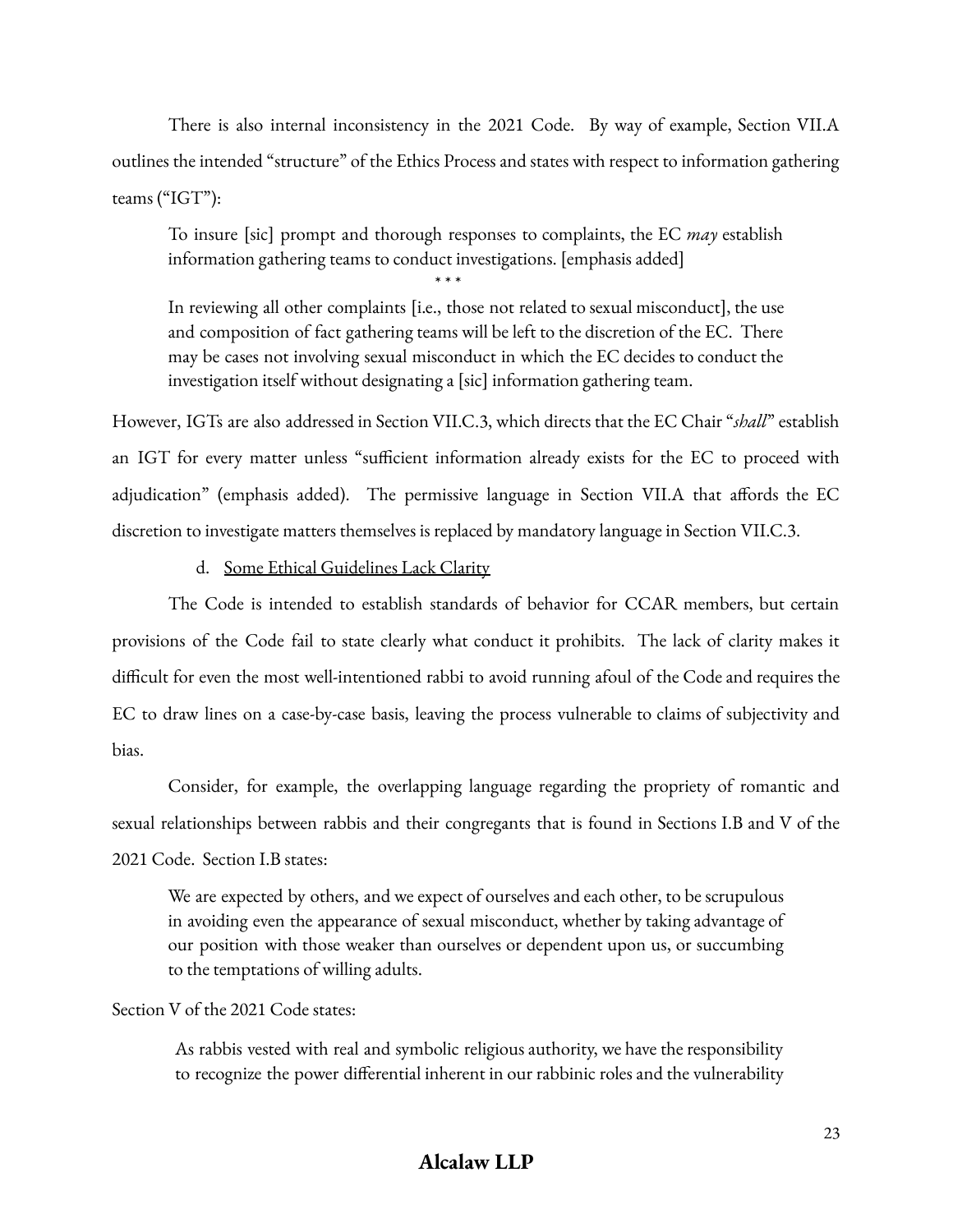of those whom we teach, counsel, and serve. It is our obligation to maintain appropriate boundaries in all situations and settings.

Given the language in Section I.B regarding "willing adults," the "appropriate boundaries" language in Section V could be read to mean that *any* sexual or romantic relationship between rabbi and congregant - even if between consenting adults - is unethical and subject to sanction. Based on information learned during the investigation, relationships between rabbis and congregants have not historically been treated as strictly prohibited, as there are currently CCAR members in good standing who married congregants. Further, it is not clear that the CCAR membership would intend to strictly prohibit consensual relationships between rabbis and congregants, as information learned during the investigation indicated that there is a recognition of how limiting such a prohibition would be to rabbis who serve in remote locations with small Jewish communities.

Alternatively, "appropriate boundaries" could be read only to prohibit the exploitation of the inherent power differential between a rabbi and a congregant, thereby entrusting CCAR and EC members to readily know the difference.

Concerns about the potential for inconsistent applications of the 2021 Code's provision regarding the sanctity of committed relationships were also raised during the investigation. The relevant provision reads:

[R]abbis are expected to honor the sanctity and fidelity of committed relationships, their own and those of others. Any sexual activity that betrays those relationships or leads others to betray like relationships constitutes an ethical violation. $^{27}$ 

This provision appears designed to, at a minimum, prohibit any extramarital sexual activity, but does not define what constitutes a "betrayal" of a "committed relationship." One CCAR member, who described the Code as "heteronormative," posited that the Code fails to adequately account for colleagues having consensual, bisexual relationships outside their relationship; another member questioned the impropriety of engaging in a sexual relationship after a formal marital separation had been initiated.

<sup>&</sup>lt;sup>27</sup> 2021 Code Section V.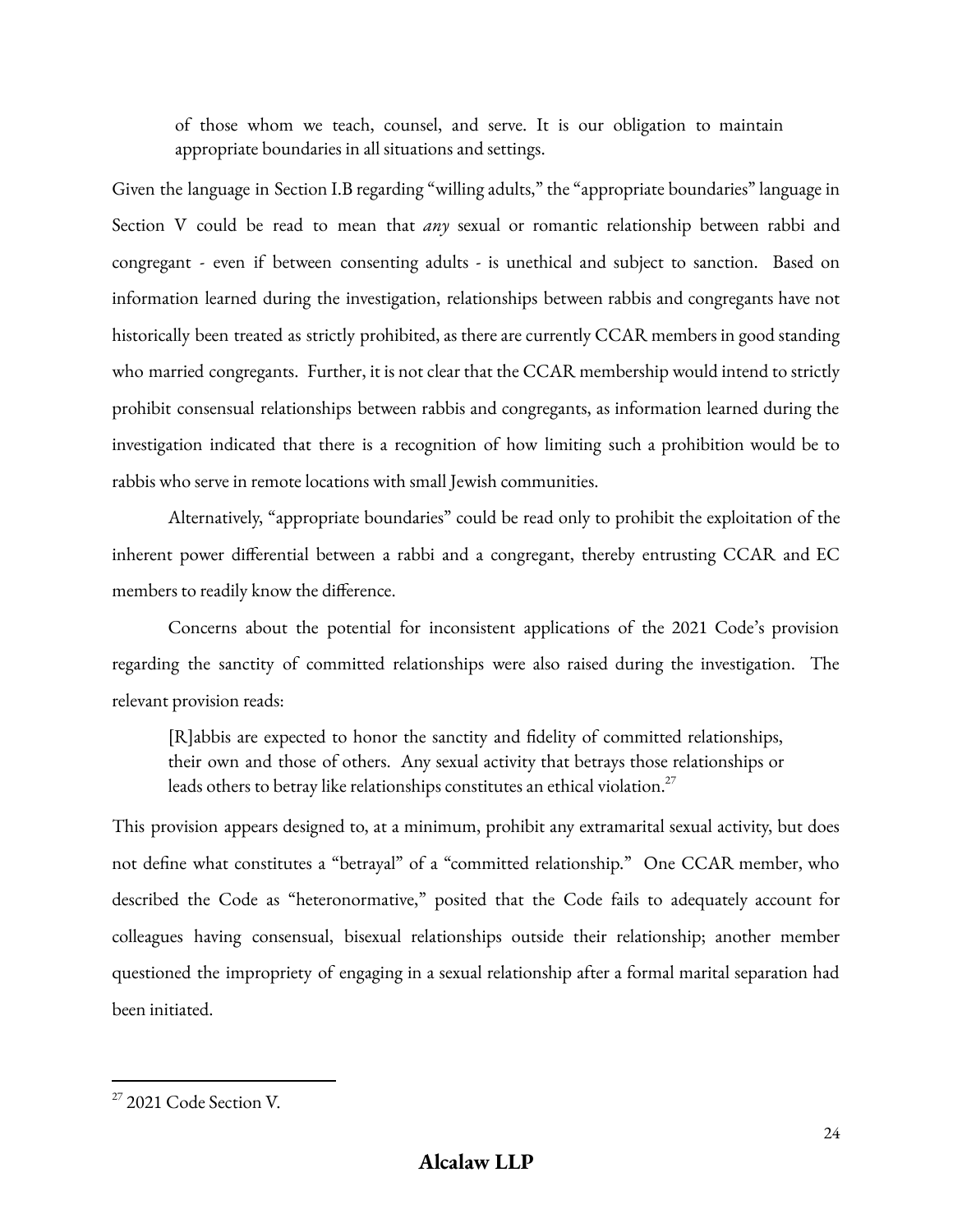In addition, the following provision related to "clandestine" relationships provides little practical guidance to a CCAR member:

Any personal relationship that the rabbi keeps clandestine (beyond the bounds of normal privacy), or which raises doubts for the rabbi regarding its ethical propriety ought to give the rabbi serious pause and propel the rabbi, at the very least, to seek moral counsel. 28

The phrase "clandestine (beyond the bounds of normal privacy)" is subjective, and a plain reading of the provision does not make clear whether engaging in such a relationship is a violation of the Code or is merely discouraged.

The CCAR's commitment to protecting vulnerable members of the community is reflected in Section III, which requires rabbis to make certain notifications if they learn information in a confidential context that may indicate a risk of imminent harm to another person. However, the guidance is somewhat ambiguous. The 2021 Code states that if, in a pastoral care setting, a rabbi learns about the exploitation of vulnerable persons or imminent harm to any person, the rabbi must "follow the laws" of its locality with respect to whether to reveal the otherwise confidential information to "persons authorized to address the safety of the person at risk."<sup>29</sup> The 2021 Code also states that based on a shared "religious conscience" it is "essential to report abuse of minors and incapacitated adults even when the state or province does not require the rabbi to do so," and that the rabbi's own "moral conscience" may direct a rabbi to report to "appropriate authorities" information "concerning one whose physical or psychological well-being is in danger." Critically, the 2021 Code leaves undefined the terms "persons authorized to address the safety of the person at risk" and "appropriate authorities," which affords a rabbi significant discretion but no clear guidance.

<sup>&</sup>lt;sup>28</sup> 2021 Code Section V.

<sup>29</sup> 2021 Code Section III.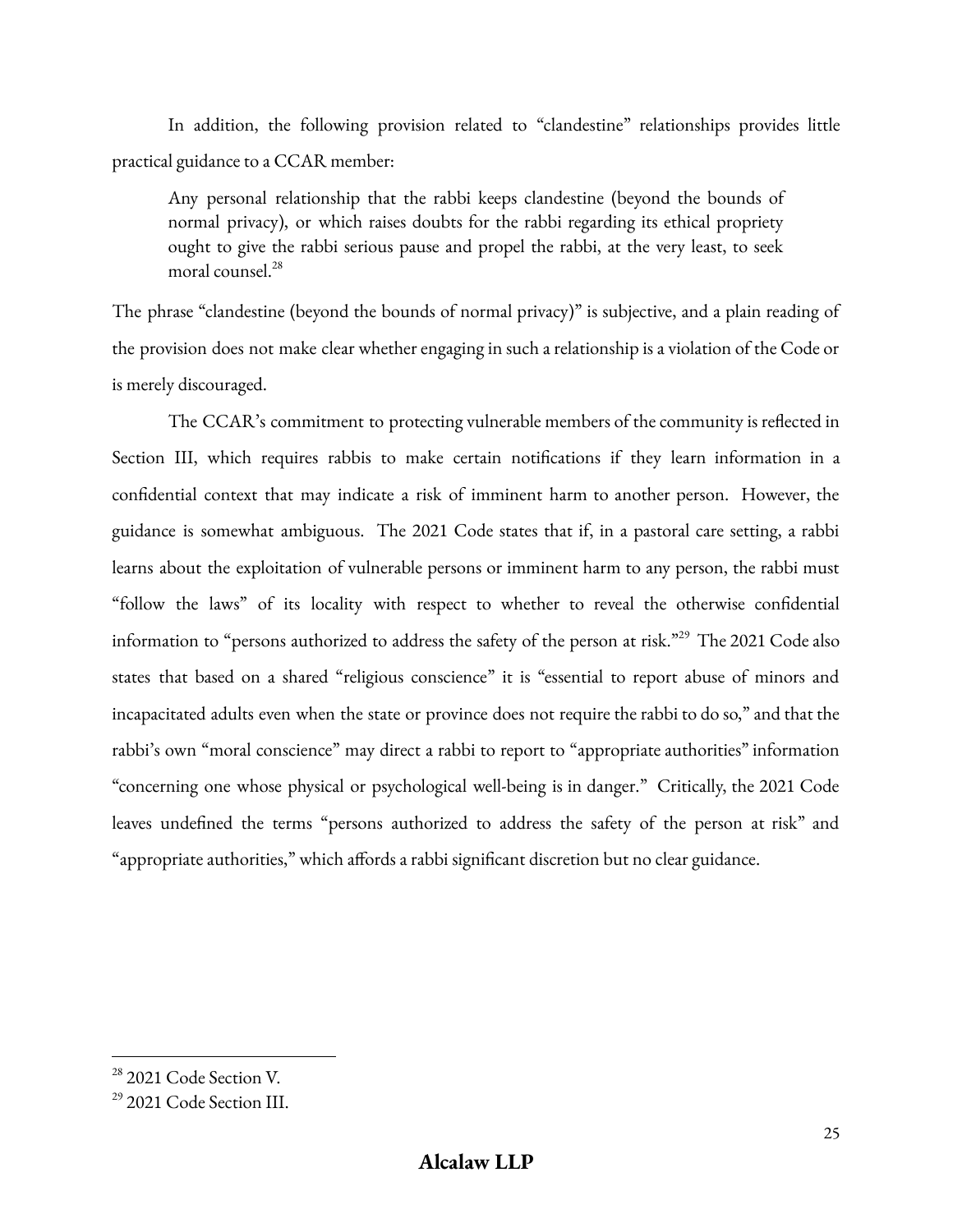## **C. Administration of the EC**

#### **1. Overview**

#### a. Selection of Committee Members

The Bylaws require that the EC include "at least one layperson" and state that EC members are to be "appointed by the President with the approval of the Board of Trustees" and "submitted to the Conference for ratification."<sup>30</sup> Neither the Bylaws nor the 2021 Code establish any requisite qualifications or diversity of background for EC members. Information gathered during the investigation indicated that prospective EC members are identified through an informal nomination process involving members of CCAR leadership and the EC who take diversity into consideration. There is no provision in the 2021 Code or the Bylaws disqualifying a rabbi from serving on the EC if they have previously been the subject of an ethics case; however, in practice, an informal review is conducted to determine whether the nominee has previously been alleged or adjudicated to have engaged in unethical conduct. All members of the EC and BOA are voted on by membership at the Convention.

The term limits for EC members are not codified, but based on information gathered during the investigation, members typically serve for a five-year term. There are currently 14 EC members: thirteen CCAR members - two of whom serve as Chair and Chair-Elect - and one lay person. In addition, two members of the CCAR leadership serve on the EC in an ex-officio capacity - the Chief Executive of the CCAR and the Senior Advisor for Ethics. The current EC members are listed on the CCAR website.<sup>31</sup>

#### b. EC Members Receive Training

Based on information learned during the investigation, beginning in the 1990s, the EC has received intermittent training from subject matter experts, and, in recent years, the training opportunities offered to EC members have become more robust and formalized and extend to diverse subject matters. In addition, certain material has been created to aid EC members in their

<sup>30</sup> Bylaws Article VII, Section 1.

<sup>&</sup>lt;sup>31</sup> Available at: https://www.ccarnet.org/ethics-committee/.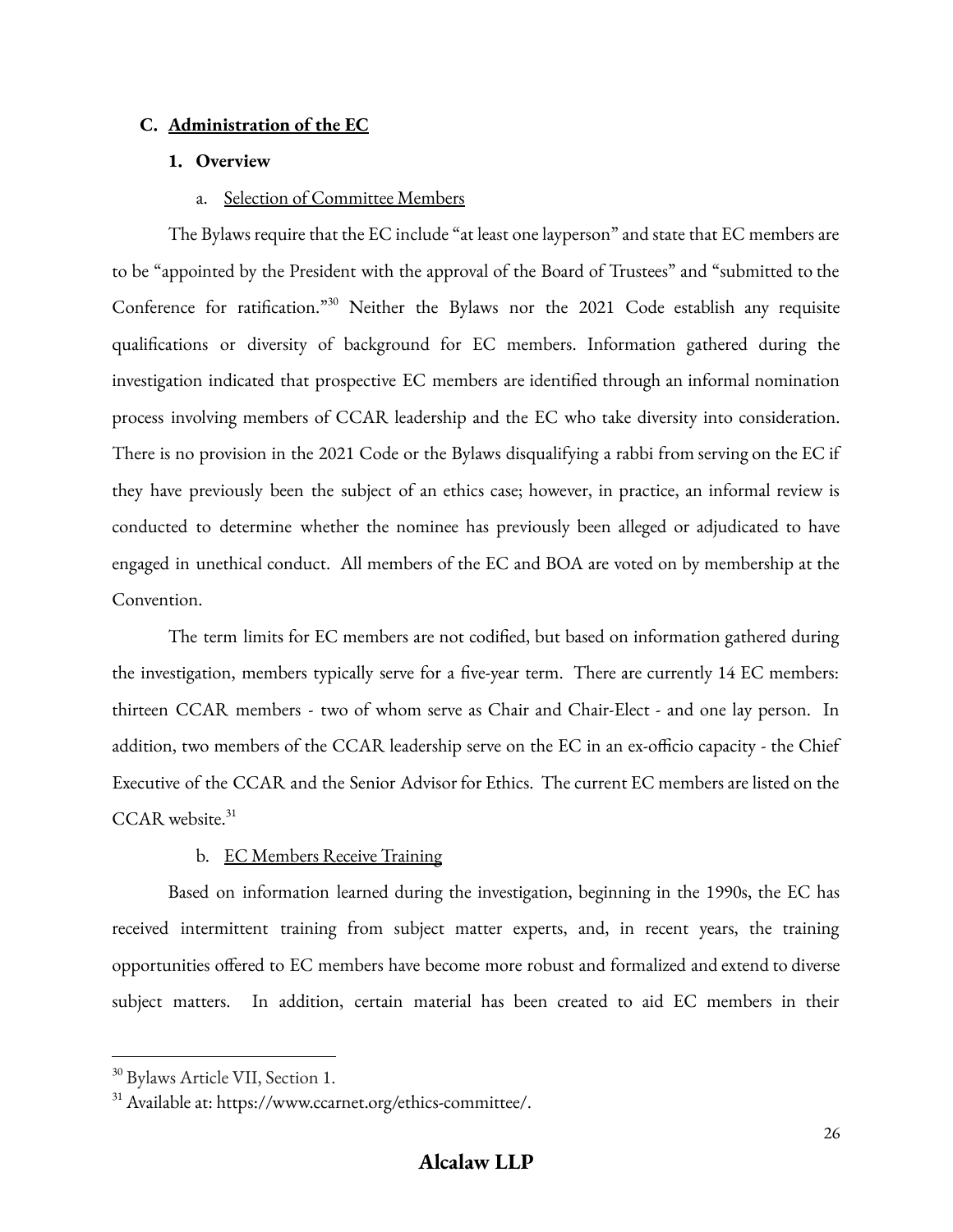management of the Ethics Process, including an IGT guide, a case manager guide and checklist and orientation material for new members. Current EC members described receiving an orientation with the EC Chair, on-the-job training and periodic training by specialists, including during an annual retreat. Several current EC members described training about various topics including restorative justice, investigations, reading psychological reports and interviewing techniques. Half of the current EC members reported that most of their learning occurred on the job. Nearly all of the current EC members expressed a desire for additional training.

## c. Requirement for Efficiency in the Ethics Process

The 2021 Code states generally that "the EC should make a diligent effort to reach a decision in an expeditious manner," <sup>32</sup> but, with limited exceptions, does not prescribe a specific time limitation within which the EC should complete its work. Based on information learned during the investigation, it takes approximately six months on average for a case to move through the Ethics Process from the time the complaint is filed until the matter is adjudicated by the EC.

## d. EC Recordkeeping

The investigation revealed that the EC's recordkeeping practices have evolved over the years, and that, in some instances, ethics-related materials have not been effectively preserved. Hard copies of material from the EC have been housed in various places over the years, including in the homes of EC members at times. The EC's current recordkeeping practices rely on a password-protected, web-based system that is accessible by invitation. Each EC case is identified by the rabbi's initials. To the extent there is duplication, numbers are added to the initials.

#### **2. Observations**

# a. The EC has Made Significant Efforts to Increase Training and Support for EC Members

The CCAR has demonstrated a commitment to enlisting the assistance of subject matter experts from outside the CCAR to educate and supplement the work of the EC, including by seeking out individuals with experience in law and psychology to serve on IGTs in cases that might require

<sup>&</sup>lt;sup>32</sup> 2021 Code Section VII.E.2.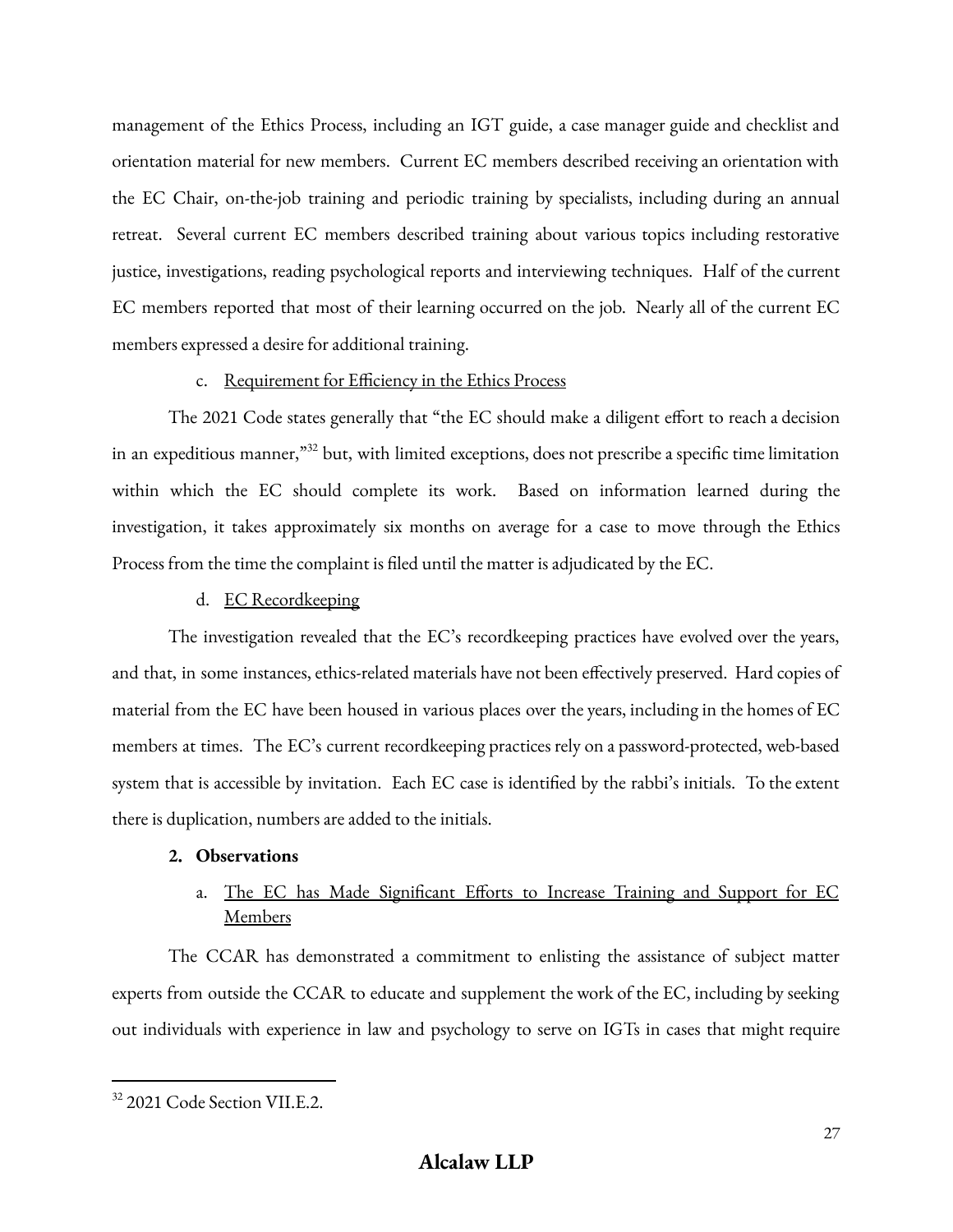specialized knowledge or skill. In addition, the EC has adopted the practice of assigning an EC member to serve as the case manager on each ethics matter to help disperse the workload of the committee more evenly and improve efficiency in the Ethics Process.

# b. The Process for Identifying Prospective Nominees for the EC Could Be More **Transparent**

While the names of EC nominees are presented to and voted on by the CCAR membership at the Convention, the absence of a systematic and transparent process for identifying prospective nominees permits speculation about favoritism. Some members interviewed voiced concern that personal relationships might impact the nomination process. One CCAR member commented that there are "weird power dynamics behind the process." One long-standing CCAR member shared her perception that "there is a cronyism in the CCAR" and there are "really fantastic people who never get picked for anything." Information learned during the investigation indicated that the names of the current EC members are published on the CCAR website and the nomination process, while informal, is discerning and mindful of the need for diversity of gender, age, and professional experience. In light of these efforts to promote transparency and representation, the lack of awareness about the nomination process of prospective EC members risks unnecessarily compromising the public perception of the EC's credibility.

## c. Membership on the EC Requires a Significant Commitment of Time and Energy

Many of the EC members Alcalaw spoke to reported that they were honored to be asked to serve on the EC and that they took their responsibility as EC members seriously, and that it proved to be a significant commitment both personally and professionally. A rabbi who was recently the subject of an ethics complaint reported being asked to "please be patient" with delays in the process as the EC is an "overworked committee." Along with the burden of managing the caseload, EC members also reported that the process can be emotionally taxing.

## d. The Ethics Process Could Be More Efficient

The investigation and adjudication of allegations contained in an ethics complaint can involve a significant scope of work, work that is performed by volunteers, many of whom have other, full-time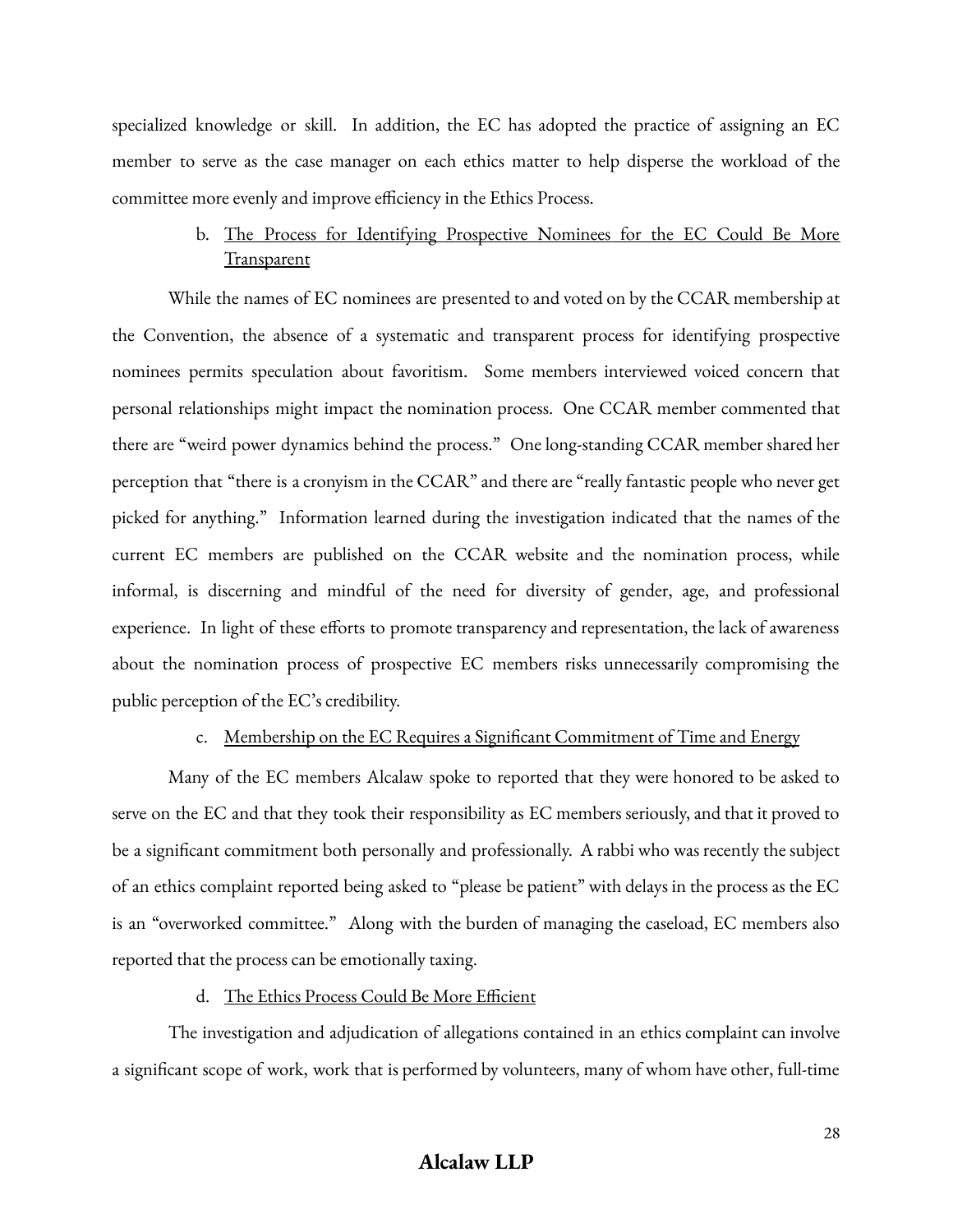employment. Complainants, rabbis who were the subject of an ethics complaint and some EC members reported that the Ethics Process can move slowly, and that inefficiency can create additional stress for everyone navigating an already difficult situation, particularly where the delay may affect a rabbi's livelihood.<sup>33</sup> The Code provides little guidance in this regard, as it generally does not designate timelines to guide the progression of an ethics complaint, or it directs that certain actions must be taken "promptly," a phrase that does not effectively manage the expectations of the parties about how quickly the matter may be resolved. Information learned during the investigation suggests that delays in the process can occur for reasons that include, among others, difficulty coordinating the schedules of volunteers and time spent recruiting, vetting and training volunteers to participate on an IGT.

# **D. Reporting an Ethics Complaint**

## **1. Overview**

# a. Who May File an Ethics Complaint

The 2021 Code provides that "anyone with knowledge of misconduct, whether or not an alleged victim, may submit a complaint."<sup>34</sup> The 2021 Code allows complainants to file complaints regardless of when the alleged misconduct occurred: "[t]here is no limitation period barring a complainant from filing a complaint with the EC or preventing the EC from investigating such alleged violations." 35

# b. How to File a Complaint

According to an article drafted by the current EC Chair and Chair-Elect and published on the CCAR website ("Ethics Process Part I Article"), the CCAR has adopted a "complaint-driven" Ethics Process, which means that the EC does not begin its process until the EC receives a formal complaint. $^{36}$ The EC cannot, on its own, initiate a complaint. To initiate an ethics inquiry, the complainant must

 $^{33}$  In some instances, the reporting party recognized that some of the delays experienced during the past two years were attributable, at least in part, to complications related to the pandemic.

 $34$  2021 Code Section VII.B.1.

<sup>&</sup>lt;sup>35</sup> 2021 Code Section VII.E.2.h.

<sup>&</sup>lt;sup>36</sup> Available at:

https://www.ccarnet.org/about-us/ccar-ethics/ethics-process-part-i-when-the-ethics-committee-receive s-a-complaint/.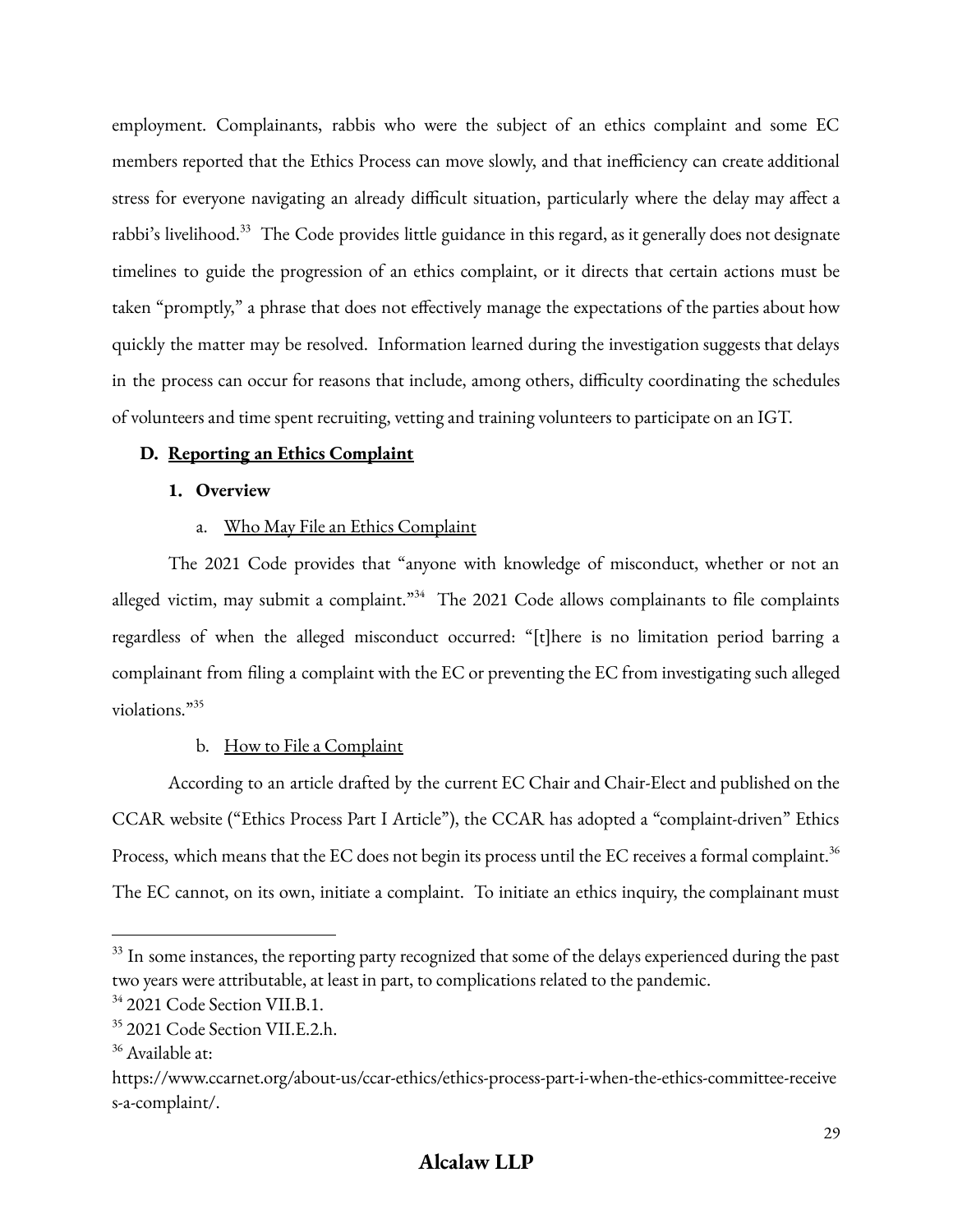do so in writing to the EC Chair and include "the names of all parties involved, as well as specific details of the misconduct."<sup>37</sup> In addition, members are allowed to self-report violations under the 2021 Code. Self-reports are treated as admissions and automatically trigger an investigation and adjudicative process. 38

#### c. The EC Informally Advises Persons Considering Filing Ethics Complaints

As outlined on the CCAR website, before filing a written complaint, a prospective complainant may first make inquiries about the Code and the reporting process by contacting the EC at Ethics@ccarnet.org. The 2021 Code directs EC members to respond to such questions "compassionately" but warns that the EC member "should not seek details or make judgments as to guilt or innocence."<sup>39</sup> It further provides that EC members "should inform the complainant about the procedure for making a complaint" and authorizes them to offer counsel to the prospective complainant.

According to the Ethics Process Part I Article:

In most cases, potential complainants have reached out to the chair of the EC before submitting a formal complaint. During this contact with a potential complainant, the chair outlines the process; if the complainant is also an alleged victim, the chair seeks to understand the alleged victim's support services."

Based on information learned during the investigation, the contents of these advisory communications between prospective complainants and EC members, typically the EC Chair, are preserved and maintained by the EC Chair. These materials are informally called the "uncase file."

d. Supportive Services

The 2021 Code establishes that, "[t]hroughout the entire process (information gathering, adjudicatory process, and, if relevant, the period of T'shuvah Rehabilitation Counseling)," one of the CCAR's goals is to "provide support to the alleged victims, to the rabbi and the rabbi's family, to the staff of the congregation, and to the congregation or constituency itself.<sup>340</sup> The CCAR aspires to

<sup>&</sup>lt;sup>37</sup> 2021 Code Section VII.B.1.

<sup>38</sup> 2021 Code Section VII.B.1.a.

<sup>39</sup> 2021 Code Section VII.B.1.

<sup>40</sup> 2021 Code Section VII.D.1.d.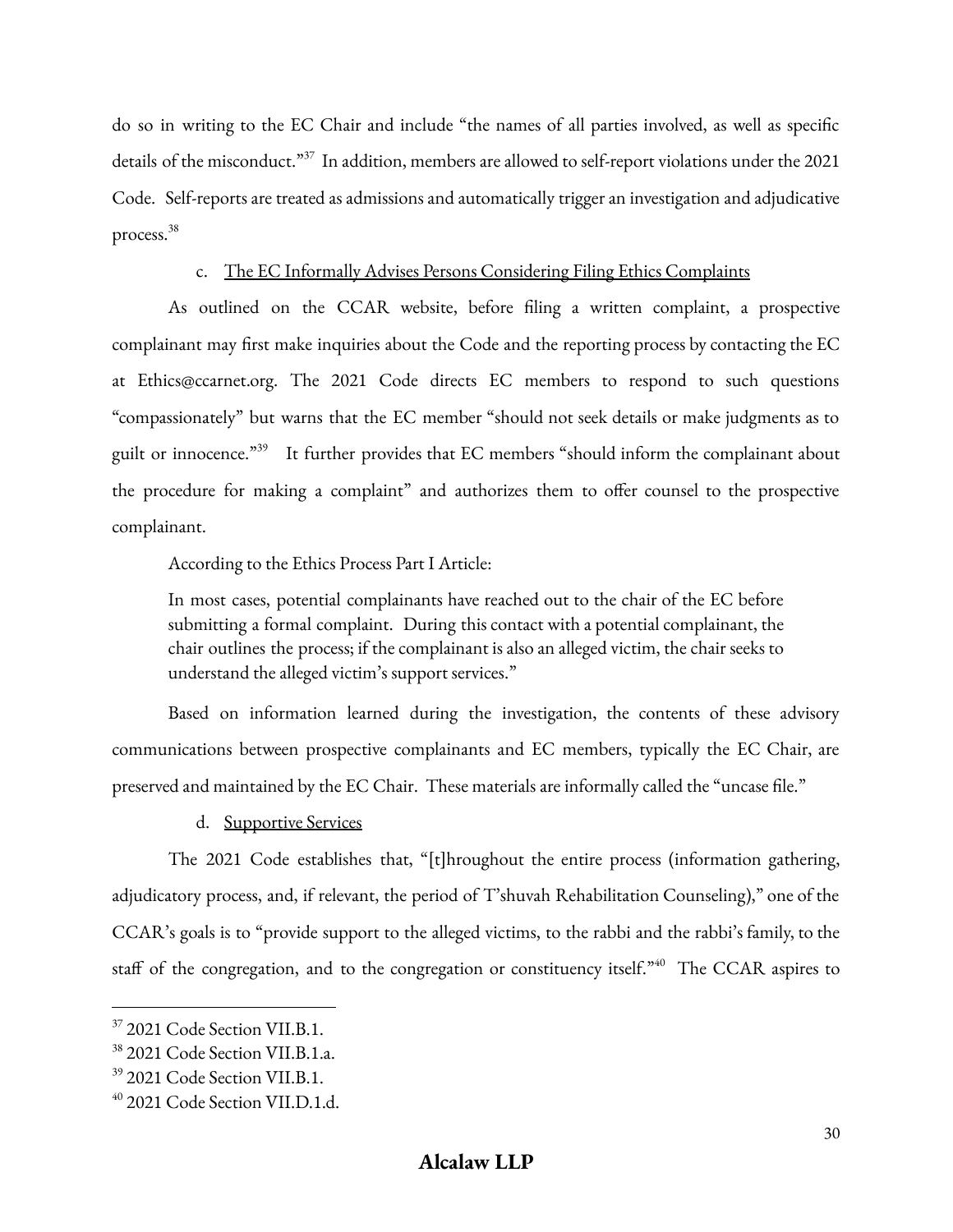provide support to the parties through "the offices of the Senior Advisor on Ethics, the Director of Rabbinic Career Services and in conjunction with the [URJ]."

The 2021 Code requires that various supportive services - including mentorship - be provided to a rabbi who is the subject of an ethics complaint. $\rm ^{41}$  The 2021 Code similarly requires that the EC Chair inquire whether the complainant, and any other alleged victim(s), have adequate support services available to them.<sup>42</sup> The 2021 Code does not specify what services may be available to complainants and/or victim(s), or family members of an accused rabbi, but does state that Section VII is intended to, among other things, "extend sensitivity and spiritual guidance through offering the opportunity for rabbinic referral to the complainants, as well as families of alleged perpetrators." $^{43}$ 

## **2. Observations**

# a. The EC's Dual Role of Advising Prospective Complainants and Adjudicating the Subsequent Complaint Can Raise Questions About the Appearance of Impartiality

The 2021 Code calls for EC members to serve as compassionate advisors to prospective complainants and impartial arbiters in the ethics case that follows. Impartiality of the EC is critical to preserving the integrity of the Ethics Process given the EC's role as the fact-finding and adjudicative body. Under the current practice, a prospective complainant may share information with an EC member during a preliminary conversation that is not recorded in a subsequently filed written complaint, and therefore not shared with the accused rabbi. One rabbi, who was the subject of an ethics complaint, disapproved of the fact that the EC Chair "was in communication with the complainant before there was even an ethics process," and that the rabbi was not privy to all of those communications. Requiring the EC to serve this dual role could unnecessarily compromise public perception, and that of an accused rabbi, about the integrity of the Ethics Process. In addition, it calls upon an EC member to put aside information learned while advising a complainant to ensure that it does not unfairly influence the adjudicatory process.

<sup>41</sup> 2021 Code Section VII.C.2.

<sup>&</sup>lt;sup>42</sup> 2021 Code Section VII.C.1.

<sup>43</sup> 2021 Code Section V.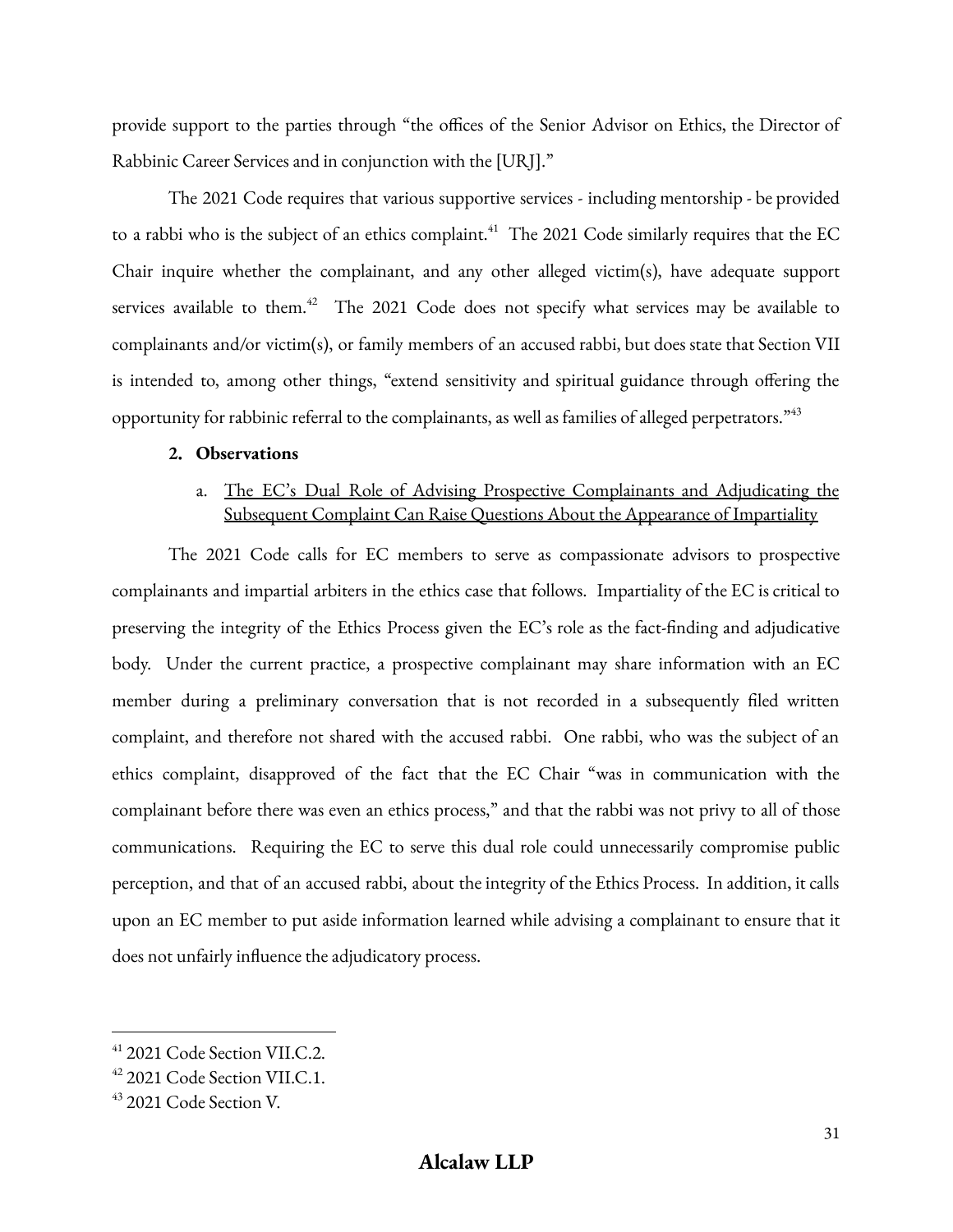# b. The Complaint-Driven System May Allow Potential Misconduct to Go Unexamined by the EC

The complaint-driven nature of the Ethics Process limits the EC's ability to investigate certain allegations or take action even when it becomes aware of possible misconduct by a CCAR member. The most significant avenue for the EC to learn of information that it cannot make use of is during exploratory conversations between would-be complainants and the EC Chair. The EC Chair's maintenance of the "uncase file" means that there is a repository of unofficial allegations of misconduct by CCAR members that never become the subject of a written complaint.<sup>44</sup> Simply put, this practice means that the EC may be aware of the possibility of serious misconduct but have no ability to investigate the matter or take action.

Alcalaw heard from a number of people who felt that the EC should have the authority to act as a proxy complainant to investigate allegations of misconduct. One CCAR member said, "the CCAR needs to be able to, on its own, start its own complaint . . . By the third time that they hear of misogyny, they should be able to say there is a pattern here we are going to investigate."

The investigation revealed that there have been occasions in which the EC has learned of the possibility of serious misconduct but may have been unable to take action because of the confines of the complaint-driven system. For instance, based on information learned during the investigation, in the late 1990s, the EC received a letter written by a CCAR member and addressed to the "CCAR Committee of Sexual Harassment," reporting the author's awareness of allegations by others that Rabbi Alfred Gottschalk ("GOTTSCHALK"), a former President and Chancellor of HUC-JIR and member of the CCAR who is now deceased, had engaged in sexual misconduct. In the letter, the CCAR member explained that, years earlier, two HUC-JIR students had reported to the CCAR member first-person accounts of alleged misconduct by GOTTSCHALK, and a third HUC-JIR student had relayed second-hand accounts of alleged misconduct by GOTTSCHALK. The CCAR member who sent the letter requested that the CCAR "begin an earnest investigation into allegations of sexual harassment of students of [HUC-JIR] by [GOTTSCHALK]."

 $44$  2021 Code Section VII.B.1.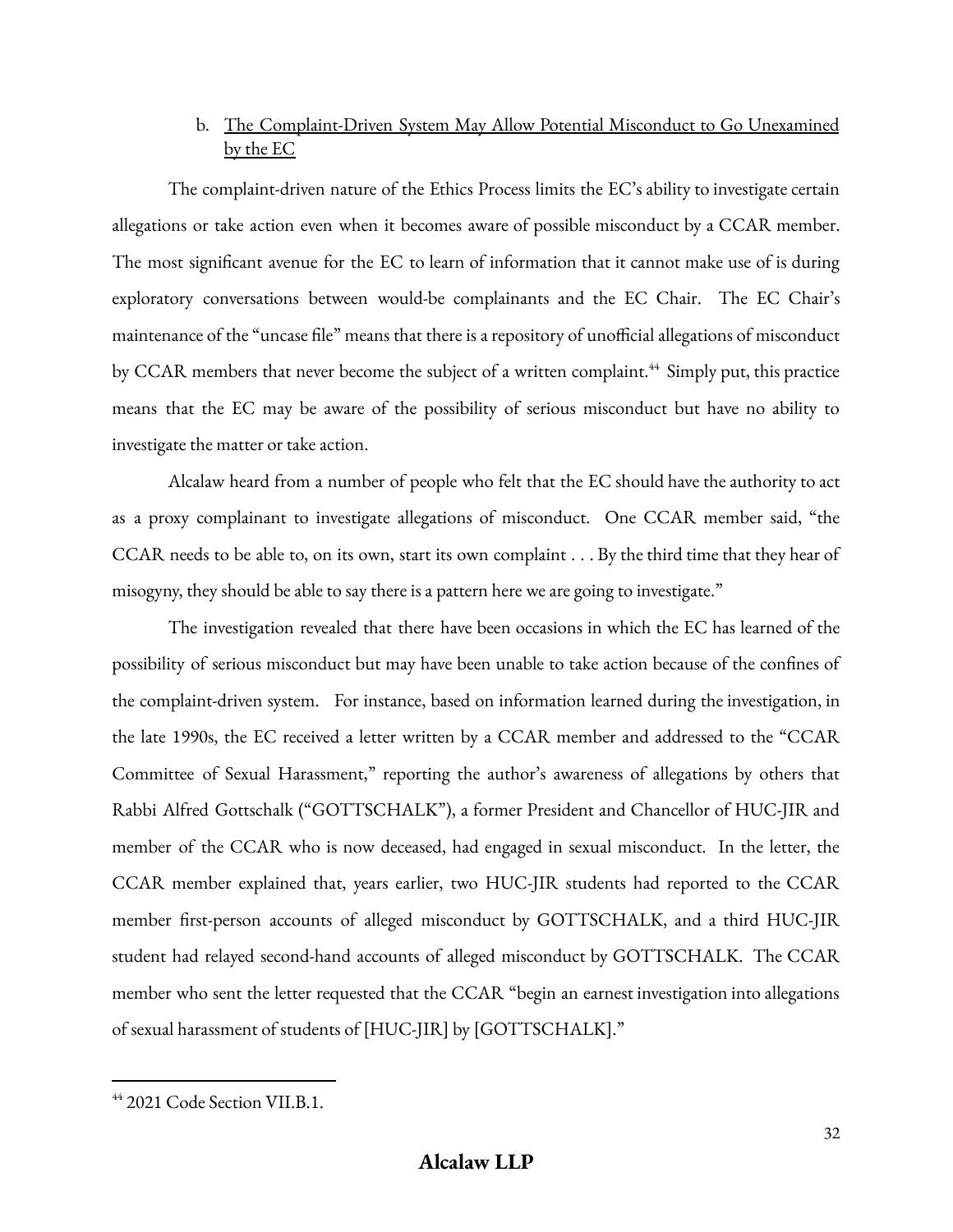Alcalaw reviewed handwritten notes maintained in EC records along with the letter, which indicated that the drafter of the notes communicated with the CCAR member who wrote the letter, as well as two of the individuals referenced as potential sources of information in the letter, but, according to the notes, each was unwilling or unable to meaningfully substantiate the allegations. Alcalaw's investigation did not reveal additional evidence of further investigative steps taken by the EC. Nor did the investigation reveal evidence of any other ethics complaints having been filed with the EC naming GOTTSCHALK.

Amending the Code to permit the EC to initiate a complaint on its own would raise certain considerations, including how to ensure consistency in application and what safeguards must be in place to allow accused rabbis to adequately defend themselves. A critical issue would be the sufficiency of information available upon which to premise the complaint. In other words, it would prove nearly impossible for the EC to investigate, let alone adjudicate, a generalized complaint of misconduct. Should the CCAR wish to allow for the initiation of complaints by the EC, rules would need to be promulgated to ensure a fair and consistent approach. For instance, the CCAR could decide that the EC would be empowered to initiate its own complaint only for serious violations of the Code (a phrase that could be defined in the Code to include only a limited number of violation categories).

## **E. Responding To, Investigating and Adjudicating an Ethics Complaint**

#### **1. Overview**

## a. Role of the EC Chair

The 2021 Code assigns extensive responsibility to the EC Chair, including training EC members, responding to inquiries, intaking cases, assigning case managers, <sup>45</sup> participating in adjudications, and presenting cases to the BOA when an appeal is filed. The EC has instituted certain changes in recent years to provide additional support to the EC Chair, including establishing the position of the Vice Chair and Chair-Elect, which also serves to promote continuity and provide a

<sup>&</sup>lt;sup>45</sup> According to the Ethics Process Part I Article, "each case is assigned a case-manager from the committee to help shepherd the complaint through the process and to be available to the rabbi, the complainant, and potential victims and witnesses."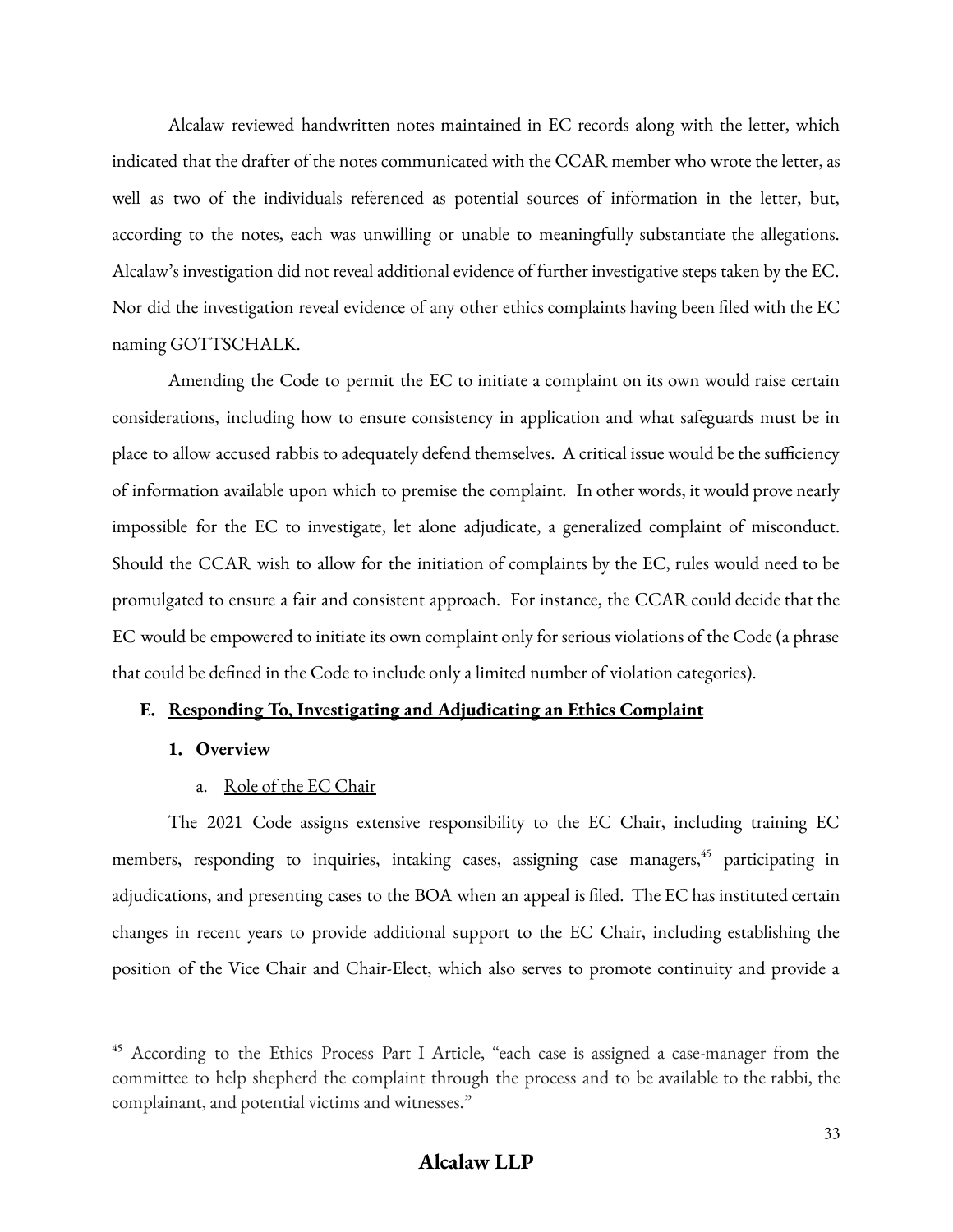period of mentorship to the future EC Chair. The 2021 Code does not explain how the EC Chair is to be selected.

## b. Initial Steps the EC Chair Must Take With Regard to Complainants and Victims

The 2021 Code provides that, upon receiving a written complaint, the EC chair must "promptly respond in writing to the complainant" outlining the process. 46 If the complainant is not also the alleged victim, the 2021 Code directs the EC Chair to provide a copy of the ethics complaint and information related to the investigation to the alleged victim(s). $^{47}$  The 2021 Code directs the EC chair to "inquire" whether the alleged victim(s) have "access to adequate support services."  $^{48}$ 

# c. Initial Steps the EC Chair Must Take With Regard to Rabbis Accused of Ethics Violations

Once a complaint is filed, the 2021 Code provides that the EC Chair must "promptly" send the rabbi a copy of the complaint and information about the investigation and alert the rabbi of support programs available through the  ${\rm CCAR.}^{\rm 49}$  The EC Chair is directed to inform the rabbi that they have two weeks in which to file a response, which will be shared with the complainant and any alleged victim(s). $50$ 

## d. Proceed to Adjudication or Establish an Information-Gathering Team

The 2021 Code provides that the EC Chair will "promptly" establish an IGT in all cases except where the complaint and response provide enough information for the EC to proceed directly to adjudication.<sup>51</sup> The 2021 Code also provides, albeit indirectly, that the EC must appoint an IGT in cases involving sexual misconduct.<sup>52</sup> In cases not involving an IGT, the "EC will conduct information gathering." Information learned during the investigation revealed that, in practice, the EC currently votes as a committee on whether to appoint an IGT in a given case. The 2021 Code states that the

<sup>46</sup> 2021 Code Section VII.C.1.

 $47$  2021 Code Section VII.C.2.

 $48$  2021 Code Section VII.C.1.

<sup>49</sup> 2021 Code Section VII.C.2.

<sup>50</sup> 2021 Code Section VII.C.2.

<sup>51</sup> 2021 Code Section VII.C.3.

<sup>52</sup> 2021 Code Section VII.A.

<sup>53</sup> 2021 Code Section VII.D.2.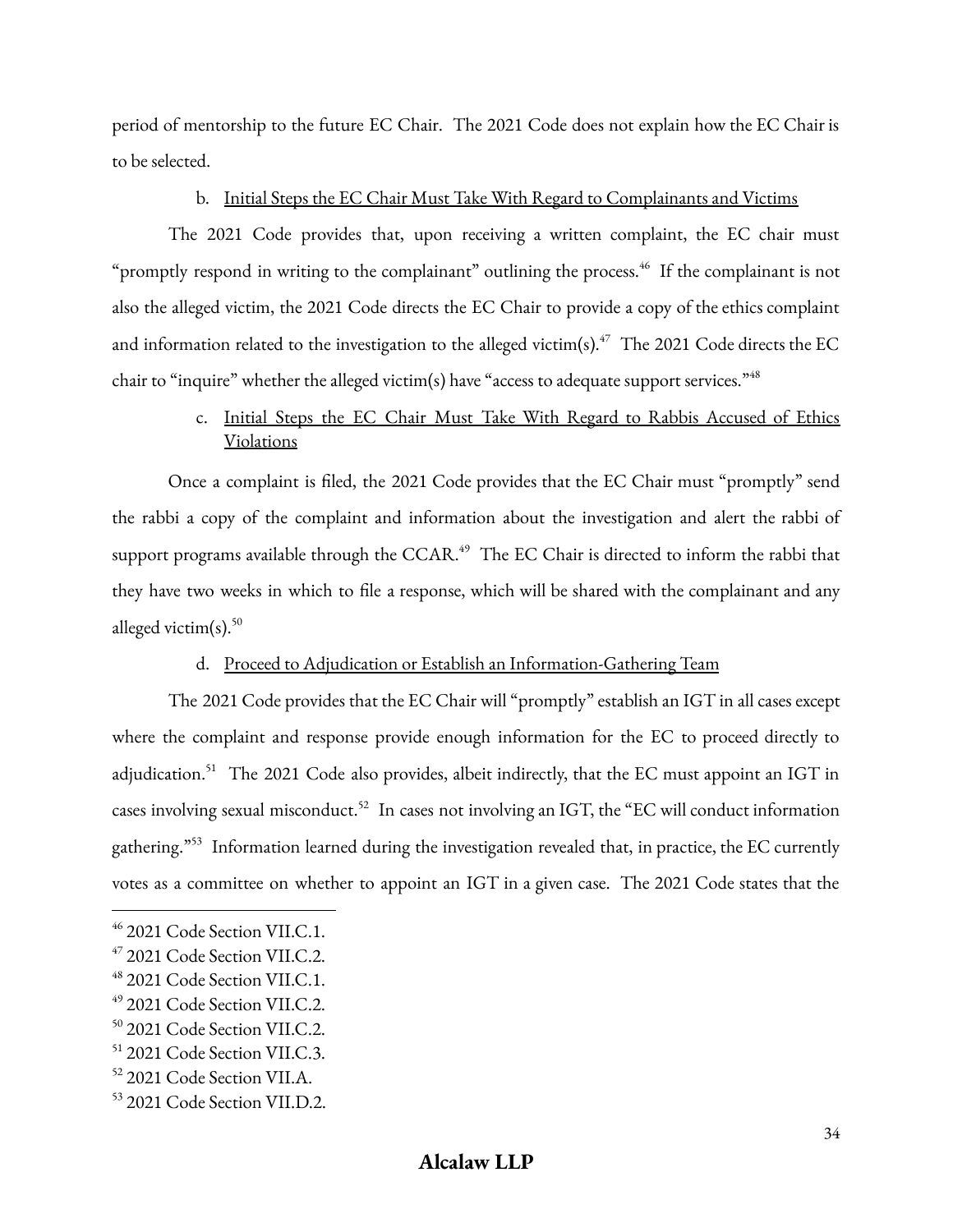composition of the IGT is left to the discretion of the EC, except in cases involving allegations of sexual misconduct, which require that the IGT be composed of two rabbis, one of whom is a member of the EC, and a layperson.<sup>54</sup> While the 2021 Code does not outline any qualification requirements for prospective IGT members, it notes that attention "should be paid to gender balance" and that the EC should maintain a list of subject matter experts with whom the IGT can consult.  $^{55}$ 

#### e. How the IGT Conducts Its Work

The 2021 Code provides some guidance to the IGT about how to conduct its work, stating that it must meet separately with the rabbi, alleged victim(s) and complainant, and that it may, in "its discretion," meet with "additional knowledgeable parties" and request information "relevant to the Complaint and the Response."<sup>56</sup> The information can include "print or electronic documents, reports, telephone records, computer data, financial data and records, or any other tangible or intangible information." <sup>57</sup> The IGT must keep "careful record of all meetings and materials, and log all telephone calls."<sup>58</sup> The 2021 Code does not establish a standard of proof that the IGT must adopt.

While the 2021 Code gives the EC discretion to impose a reprimand if a rabbi fails to cooperate with the EC, $^{59}$  the IGT does not have the ability to compel a potential witness to sit down for an interview or produce other material.

#### f. IGT Report

The 2021 Code instructs the IGT, "[a]s soon as possible after concluding the investigation," to prepare a written report (the "IGT Report") in which it recommends to the EC Chair: (1) a unanimous finding that there is sufficient information to proceed to the adjudicatory process; (2) a unanimous finding that there is not sufficient information to proceed to the adjudicatory process; or (3) a split finding, in which case the EC will determine whether to proceed to the adjudicatory

<sup>54</sup> 2021 Code Section VII.A.

<sup>55</sup> 2021 Code Section VII.A.

<sup>56</sup> 2021 Code Section VII.D.1.a.

<sup>57</sup> 2021 Code Section VII.D.1.a.

<sup>58</sup> 2021 Code Section VII.D.1.c.

<sup>59</sup> 2021 Code Section VII.E.2.f.3.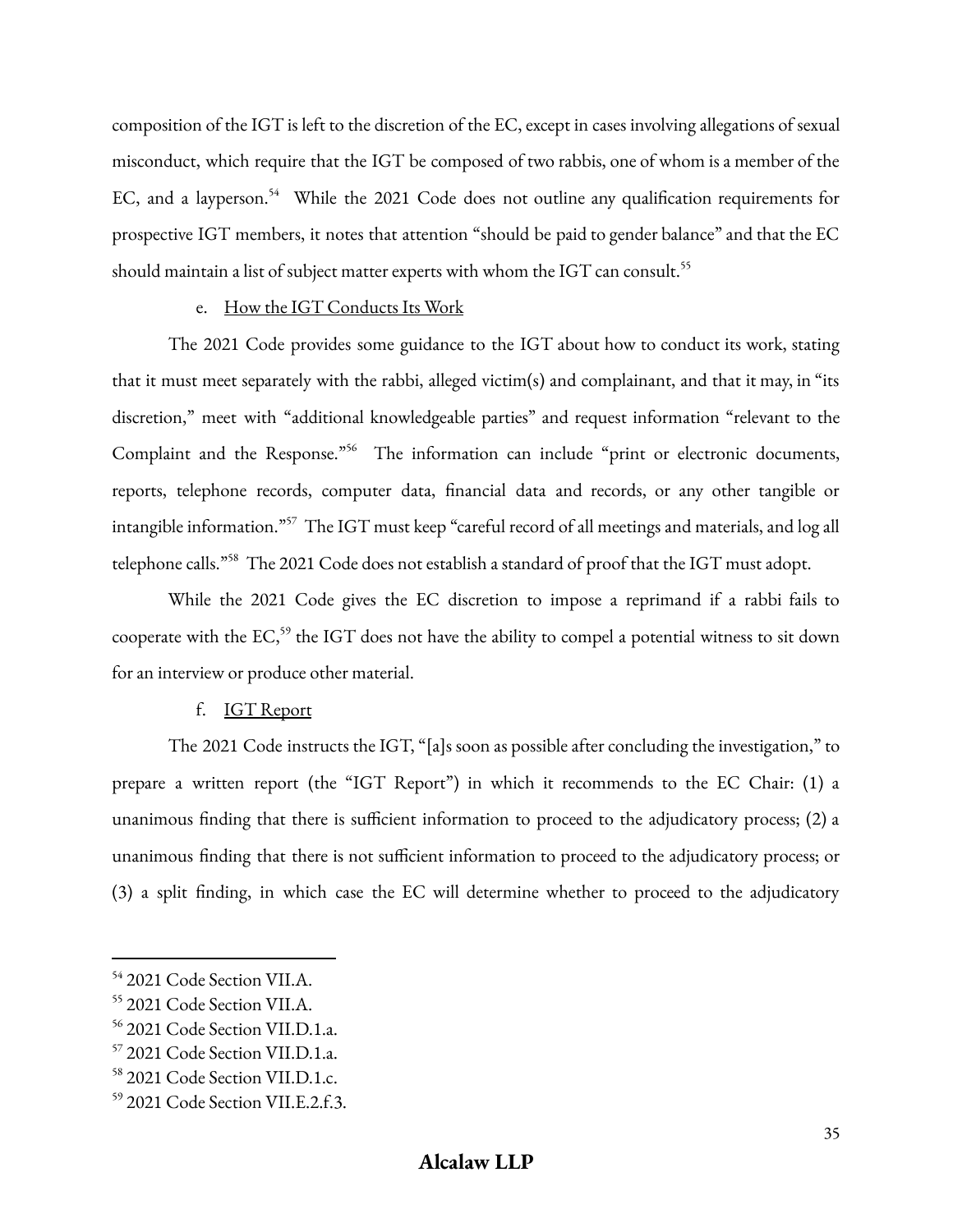process.<sup>60</sup> The 2021 Code directs that the IGT Report must be given to the accused rabbi, the complainant and any alleged victim(s), all of whom are given two weeks to respond in writing. $^{61}$  The EC Chair is directed to provide copies of the report and responses to EC members within two weeks of receiving the responses "if possible."<sup>62</sup>

#### g. Deliberations by the EC

The 2021 Code contemplates that the EC will hold deliberations before voting on a final decision regardless of whether an IGT was established. <sup>63</sup> Before the EC begins its deliberations, the rabbi and the complainant may request an opportunity to be heard by the EC, and the EC is to afford them the opportunity to do so separately from one another, either in person or remotely.<sup>64</sup> Both the rabbi and complainant must be informed if the other party asks to meet with the EC.<sup>65</sup> The EC may request that the IGT gather more information before rendering a decision. 66 Information gathered during the investigation suggested that the current EC has a positive and constructive dynamic during its deliberative process.

#### h. Decision Rendered by the EC

The 2021 Code provides that the EC should make a diligent effort to reach a decision in an expeditious manner.<sup>67</sup> Once the EC has reviewed the conclusions of the IGT, the "responses and presentations" of the respective parties, and reached a judgment, the EC Chair is directed to inform all parties about the EC's decision and the appellate process.<sup>68</sup> Decisions are to be "carefully drafted citing the correct sections of the Code of Ethics" and clearly set forth "the rationale upon which the decision is based."<sup>69</sup> The 2021 Code directs the EC to "keep a record of all aspects of the case including

<sup>60</sup> 2021 Code Section VII.D.1.e.

<sup>&</sup>lt;sup>61</sup> 2021 Code Section VII.D.1.f.1.

<sup>&</sup>lt;sup>62</sup> 2021 Code Section VII.D.1.f.1.

<sup>&</sup>lt;sup>63</sup> 2021 Code Sections VII.D.1.f.2., VII.D.2.

<sup>&</sup>lt;sup>64</sup> 2021 Code Section VII.D.1.f.2.

<sup>65</sup> 2021 Code Section VII.D.1.f.2.

<sup>&</sup>lt;sup>66</sup> 2021 Code Section VII.D.1.f.3.

<sup>67</sup> 2021 Code Section VII.E.2.

<sup>&</sup>lt;sup>68</sup> 2021 Code Section VII.D.1.f.3.

<sup>69</sup> 2021 Code Section VII.E.2.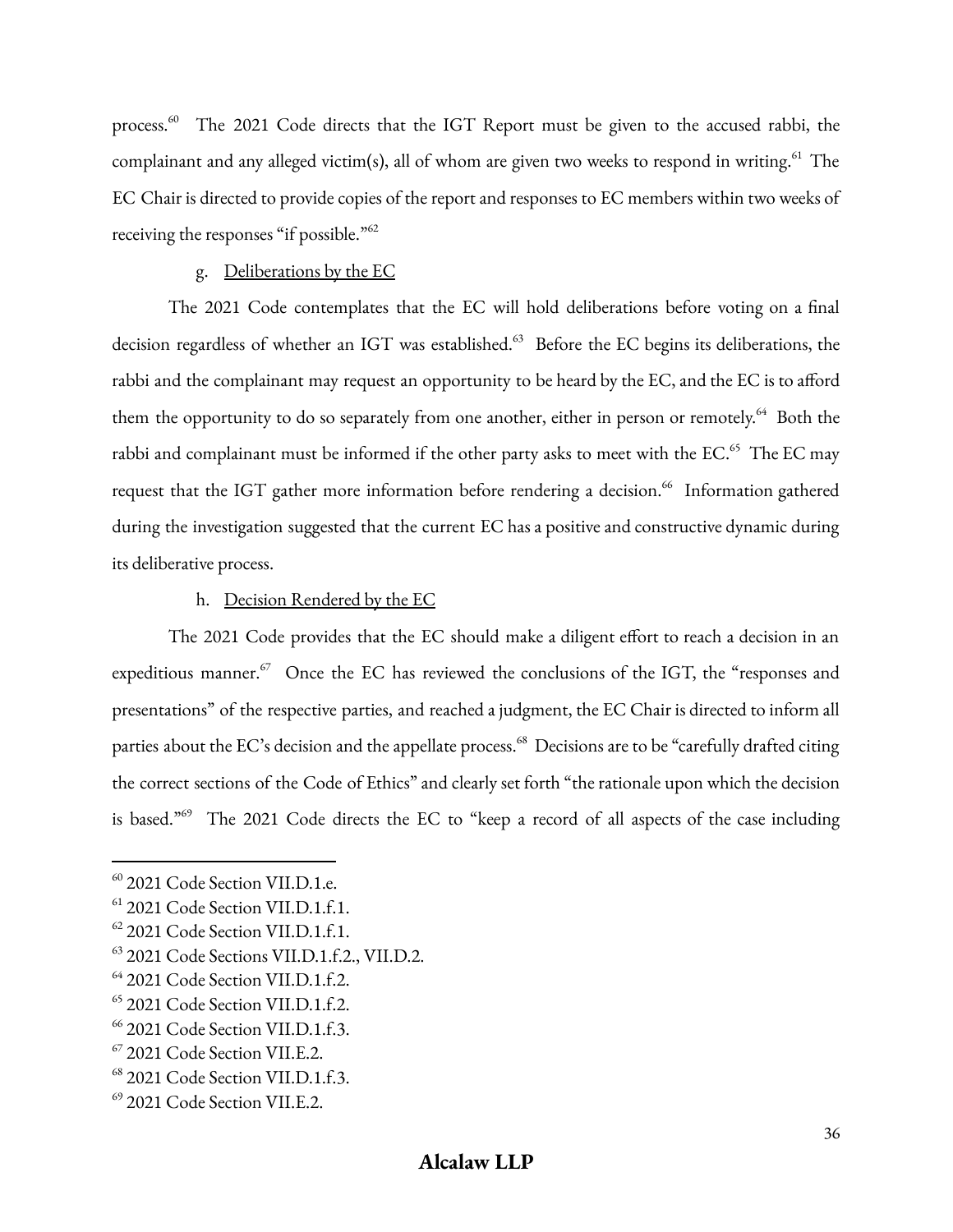correspondence, pleadings, etc." and that the decision be signed by the EC Chair and include "the date of the vote, the vote count, and the members of the EC who participated in the vote." $70$ 

### **2. Observations**

### a. EC Members are Dedicated Volunteers

Information learned during the investigation revealed that the volunteer members of the EC embrace their committee responsibilities with a fervent commitment to honoring the aspirational goals of the Code and the Ethics Process and devote a significant amount of time and careful consideration to the cases they adjudicate.

## b. EC Members Perform Too Many Roles

Members of the EC are called upon to, among other things, serve as intake advisors, case managers, investigators and adjudicators, and many reported feeling ill-equipped to perform all of these roles. One former EC member lamented, "[w]e are the DA, the defense attorney, and the judge and the jury."

## c. The EC Chair is Tasked With Too Many Duties

Based on information gathered during the investigation, the Ethics Process relies heavily on the EC Chair to keep the Ethics Process running smoothly and affords the EC Chair considerable discretionary power. Concentrating this breadth of responsibility and discretion with the EC Chair risks myriad issues including inefficiency, as well as potential inconsistency from the tenure of one EC Chair to the next.

The centralization of responsibility and discretion with the EC Chair also leaves the Ethics Process vulnerable when trying to resolve conflicts of interest that may arise. Information learned during the investigation indicated that when an EC member has a conflict of interest in a given matter, the person is expected to recuse themselves from the substantive adjudication of the case. Given that the EC Chair has the most institutional knowledge about the Ethics Process, when questions arise, EC members lean heavily on the EC Chair for guidance. The investigation revealed that, in at least one

<sup>70</sup> 2021 Code Section VII.E.2.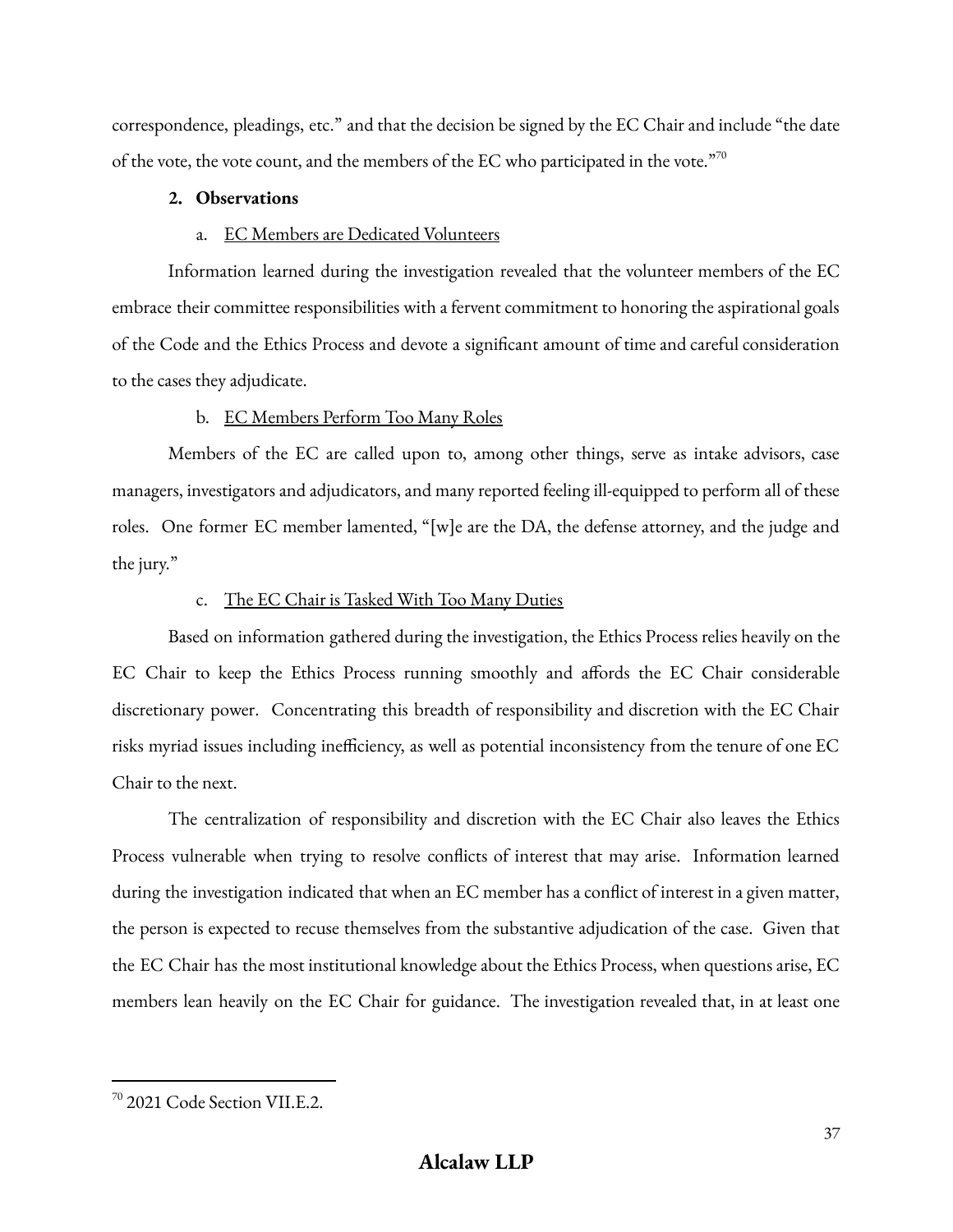instance in which the EC Chair had a conflict, the EC Chair was recused and refrained from voting but complete recusal from administering the process proved impractical.

# d. The 2021 Code Does Not Establish a Clear Standard of Proof for Information **Gathering**

Under the 2021 Code, the IGT is charged with determining whether there is "sufficient information to proceed to the adjudicatory process," but it does not set forth a standard by which that determination should be made.<sup>71</sup> In other words, what constitutes "sufficient information"? The lack of a clear standard creates opportunity for incongruous adjudications, particularly over time as the membership of the EC changes.

### e. EC Members Are Not Professional Investigators

As previously stated, information gathered during the investigation, and certain provisions of the 2021 Code, indicated an awareness in recent years of the need for EC members to receive training and support from subject matter experts, including lawyers and therapists, in the investigation of sensitive matters. Nonetheless, a number of CCAR members, including members of the EC, expressed the opinion that the investigatory function of the EC would be better left to professionals.

The need for investigative expertise is particularly acute when a rabbi has been accused of unethical behavior involving a minor. For example, based on information gathered during the investigation, in one case, the IGT concluded, without the benefit of first-hand information from any minor, that certain behavior by a rabbi involving minors did not constitute evidence of "grooming." $^{72}$ A decision about whether certain behavior constitutes "grooming" should not be one that the IGT makes, as it requires subject matter expertise to understand the nuance involved in identifying the motivation behind certain behavior which may appear to a lay person as innocuous or merely

 $71$  2021 Code Section VII.D.1.e.

 $72$  Grooming is a process by which an offender builds a relationship and emotional connection with a minor that breaks down appropriate boundaries and creates both trust and reliance on the offender, allowing the offender to potentially manipulate and abuse a child while ensuring the secrecy of the abuse.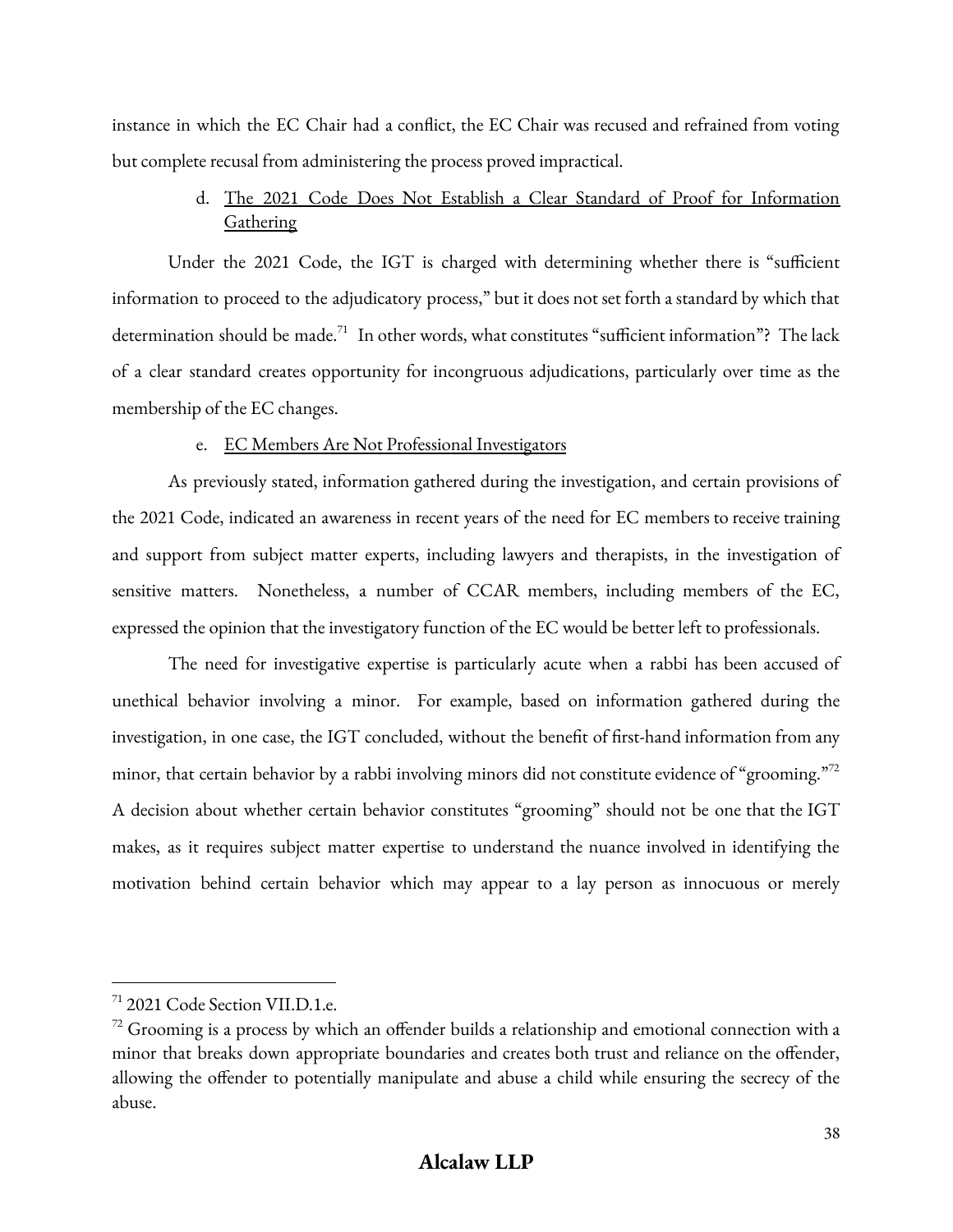inappropriate.<sup>73</sup> Having volunteer members of an IGT who lack expertise in investigating potential child abuse assess whether an individual is grooming a child is ill-advised, as an incorrect decision could have significant consequences. Moreover, having lay investigators determine the sufficiency of investigative steps or the manner in which interviews with minors might be conducted in furtherance of this determination is not the optimal practice for an issue of such sensitivity.

#### **F. Sanctions**

#### **1. Overview**

The 2021 Code provides that once the investigatory process is completed, the EC may either dismiss the complaint, $^{74}$  or, with the approval of two-thirds of the voting members of the EC, impose a sanction deemed appropriate based on the "severity of the violation and other attendant circumstances." 75

#### a. Reprimand

The sanction of reprimand is imposed when a rabbi's violation of the 2021 Code is deemed "minor" and consists of an admonishment that is communicated to the rabbi.<sup>76</sup> A reprimand is not published. The EC may require the rabbi to participate in "mentoring and/or therapeutic counseling."

### b. Censure

The sanction of censure is imposed when a rabbi's violation of the 2021 Code is "more serious than those giving rise to reprimand, but not sufficient to require suspension."<sup>77</sup> The EC is directed to impose certain "conditions or restrictions" the EC "may deem appropriate to protect those whom we

 $73$  Given the mandate of Alcalaw's investigation, which did not include reinvestigation of underlying conduct at issue in any given case, there was insufficient evidence gathered to support a finding one way or another if the behavior in any case examined was grooming.

 $^{74}$  If the allegations in a given complaint are found to be "without validity," Section X of the 2021 Code recommends that the EC "make every possible effort to restore the rabbi's good name and stature," and directs the EC to take additional measures on the rabbi's behalf if the EC finds the filing of the unfounded complaint to be "mischievous, malicious or vindictive."

<sup>&</sup>lt;sup>75</sup> 2021 Code Section VII.E.1-2. The suspension or expulsion of a rabbi also requires that a minimum quorum of six regular, voting EC members be present at the time of the vote.

 $76$  2021 Code Section VII.E.2.a.

<sup>77</sup> 2021 Code Section VII.E.2.b.1.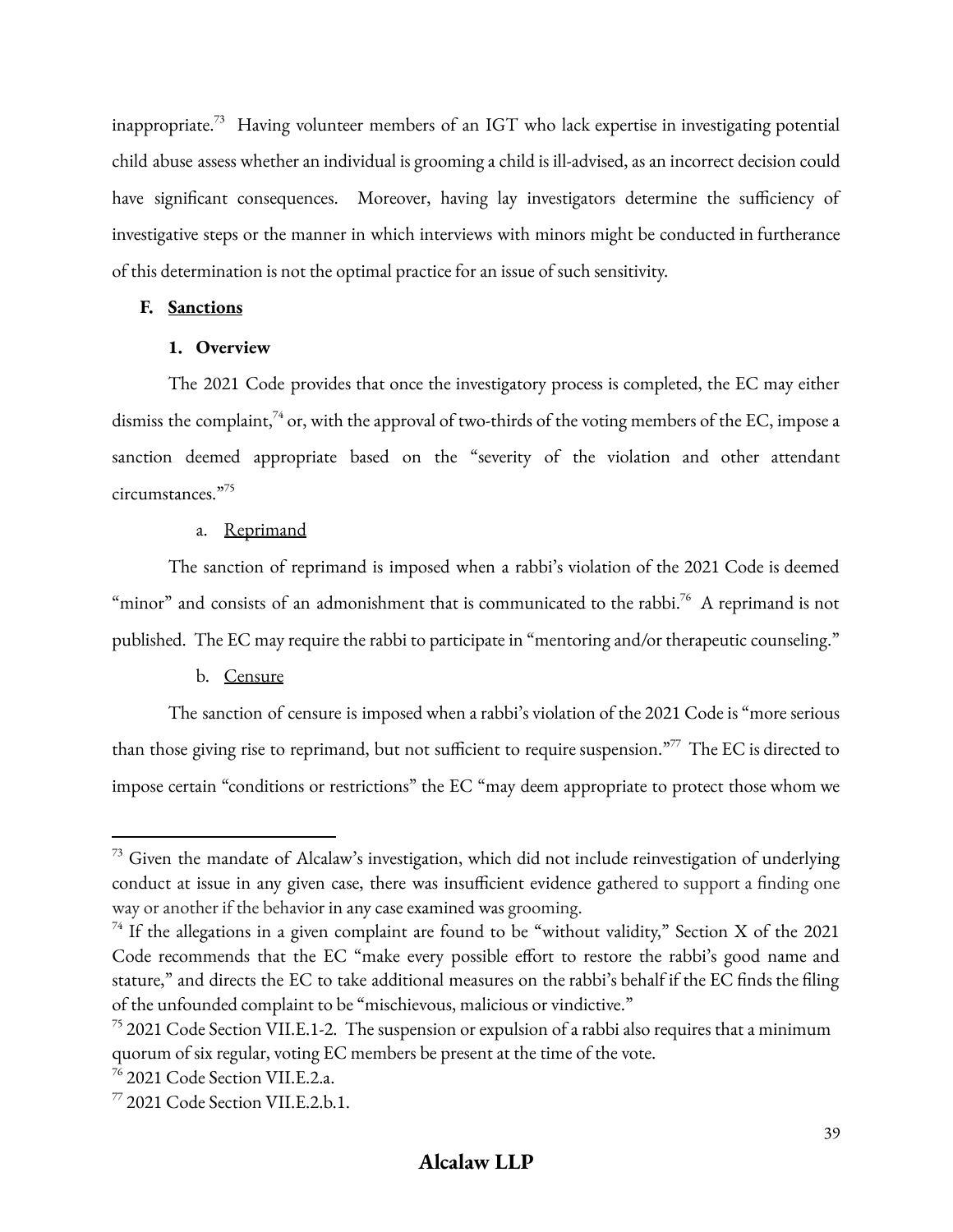serve, to prevent recurrence of the violation, and/or to foster rehabilitation of the rabbi."<sup>78</sup> The conditions can include a "psychological evaluation, therapy, t'shuvah-rehabilitation counseling and some restriction of rabbinic functions."<sup>79</sup> The EC can also elect to publish the rabbi's censure in the CCAR newsletter, website or member email ("Censure With Publication"), or not ("Censure Without Publication").<sup>80</sup> If a censured rabbi fails to satisfy the requirements set by the EC, or the EC determines that the requirements are proving ineffective, the EC may elect to remove the rabbi from all rabbinic functions, or suspend or expel the rabbi.<sup>81</sup>

#### c. Suspension

The sanction of suspension is imposed when a rabbi's violation of the 2021 Code "causes significant harm to the victim(s) or institutions involved" and/or "fails to recognize the wrongfulness of the rabbi's actions and to take responsibility for those actions."<sup>82</sup> A rabbi whose membership in the CCAR has been suspended due to an ethics violation is directed not to perform rabbinic functions unless approved by the EC or until the suspension is lifted. The sanction of suspension can also apply when a rabbi fails to cooperate in the Ethics Process, or fails to comply with conditions imposed in connection with an earlier censure. If a suspended rabbi fails to comply with the conditions set by the EC at the time of suspension, the EC may move to expel the rabbi. $^{83}$ 

#### d. Expulsion

The sanction of expulsion is reserved for a rabbi whose violation of the 2021 Code is among the "gravest offenses," or for a rabbi who commits "repeated violations."<sup>84</sup> Expulsion is automatically imposed when a rabbi against whom an ethics complaint has been filed "resigns from the CCAR during the process of information gathering but prior to the adjudicatory process."<sup>85</sup> A rabbi may be

<sup>78</sup> 2021 Code Section VII.E.2.b.3.

<sup>79</sup> 2021 Code Section VII.E.2.b.3.

<sup>80</sup> 2021 Code Section VII.E.2.b.3.

<sup>81</sup> 2021 Code Section VII.F.3.

<sup>82 2021</sup> Code Section VII.E.2.c.

<sup>83</sup> 2021 Code Section VII.F.3.

<sup>&</sup>lt;sup>84</sup> 2021 Code Section VII.E.2.d.

<sup>85</sup> 2021 Code Section VII.F.2.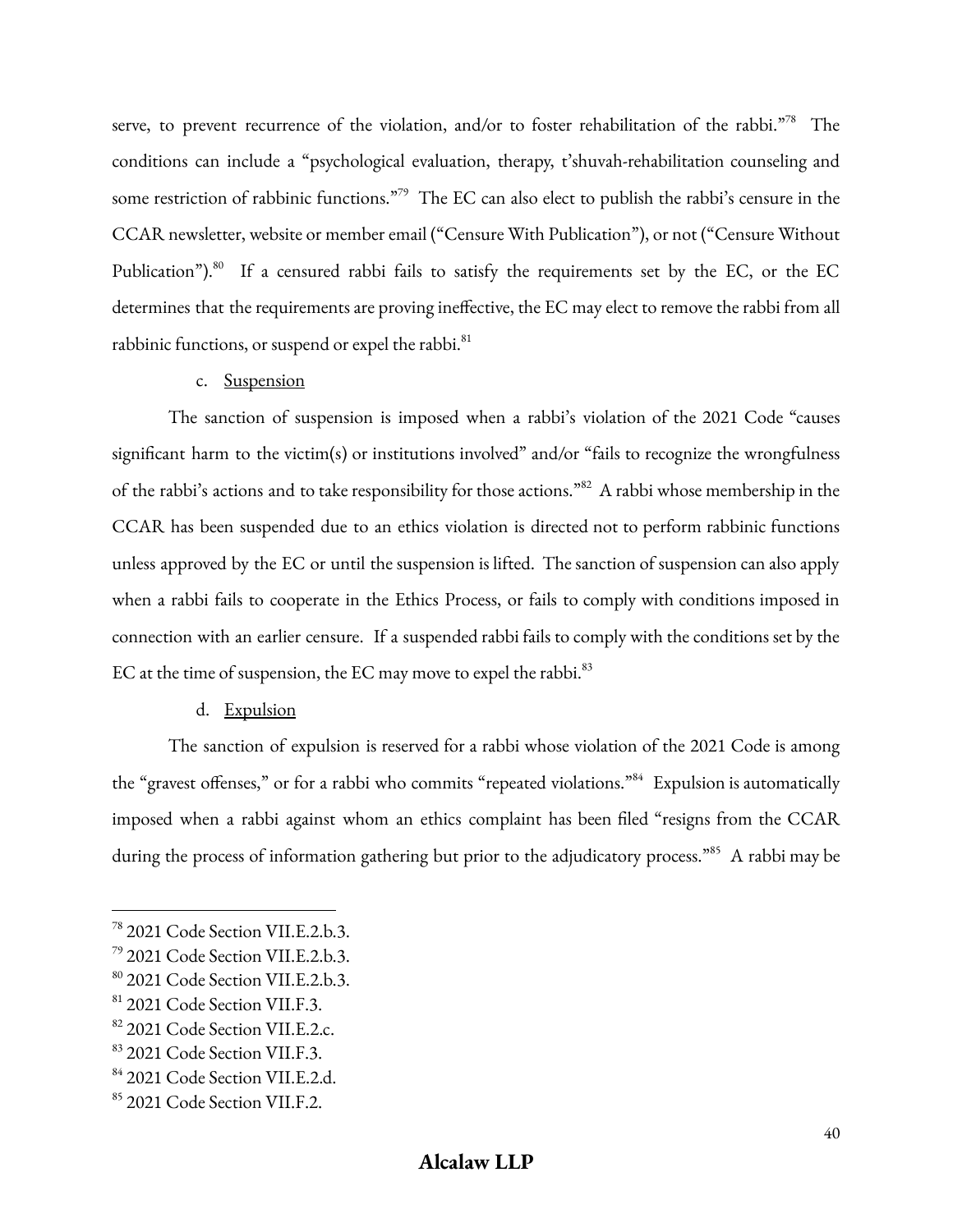expelled for failing to comply with conditions imposed in connection with an earlier suspension. The decision to expel a CCAR member is referred to the BOA, who must affirm the decision with a minimum of four concurring votes. 86 In practice, where a rabbi is subject to automatic expulsion for failure to cooperate, the matter is not referred to the BOA.

### **2. Observations**

# a. The 2021 Code Does Not Provide Clear Guidance About the Appropriate Sanction for a Given Violation

While the 2021 Code provides guidance as to the circumstances under which certain sanctions should be imposed, it affords the EC complete discretion in how to apply the guidance. Several members of the EC reported that the establishment of an objective standard for determining which sanction should be applied would be constructive. The difficulty in determining, for example, when censure is appropriate is compounded by the broad range of conditions the EC may impose, which can include restricting a rabbi from performing rabbinic functions and publicly announcing the censure.

### **G. Rules Regarding Confidentiality and Notification**

### **1. Overview**

### a. The Ethics Process is Confidential

Information learned during the investigation indicated that the Ethics Process has historically been treated as highly confidential in that EC members are advised that they may not share any information about an ethics matter outside of the EC. The Code has been amended to provide greater transparency to congregations and the public when certain sanctions are imposed on CCAR members. The 2021 Code contains provisions that reflect an effort to balance the CCAR's interest in protecting CCAR members from unwarranted reputational harm (consider Section X regarding "Unfounded Allegations") and protecting the broader community from misconduct by rabbis (consider the notification requirements in Sections VII and IX).

<sup>86</sup> 2021 Code Section VII.E.2.d.2.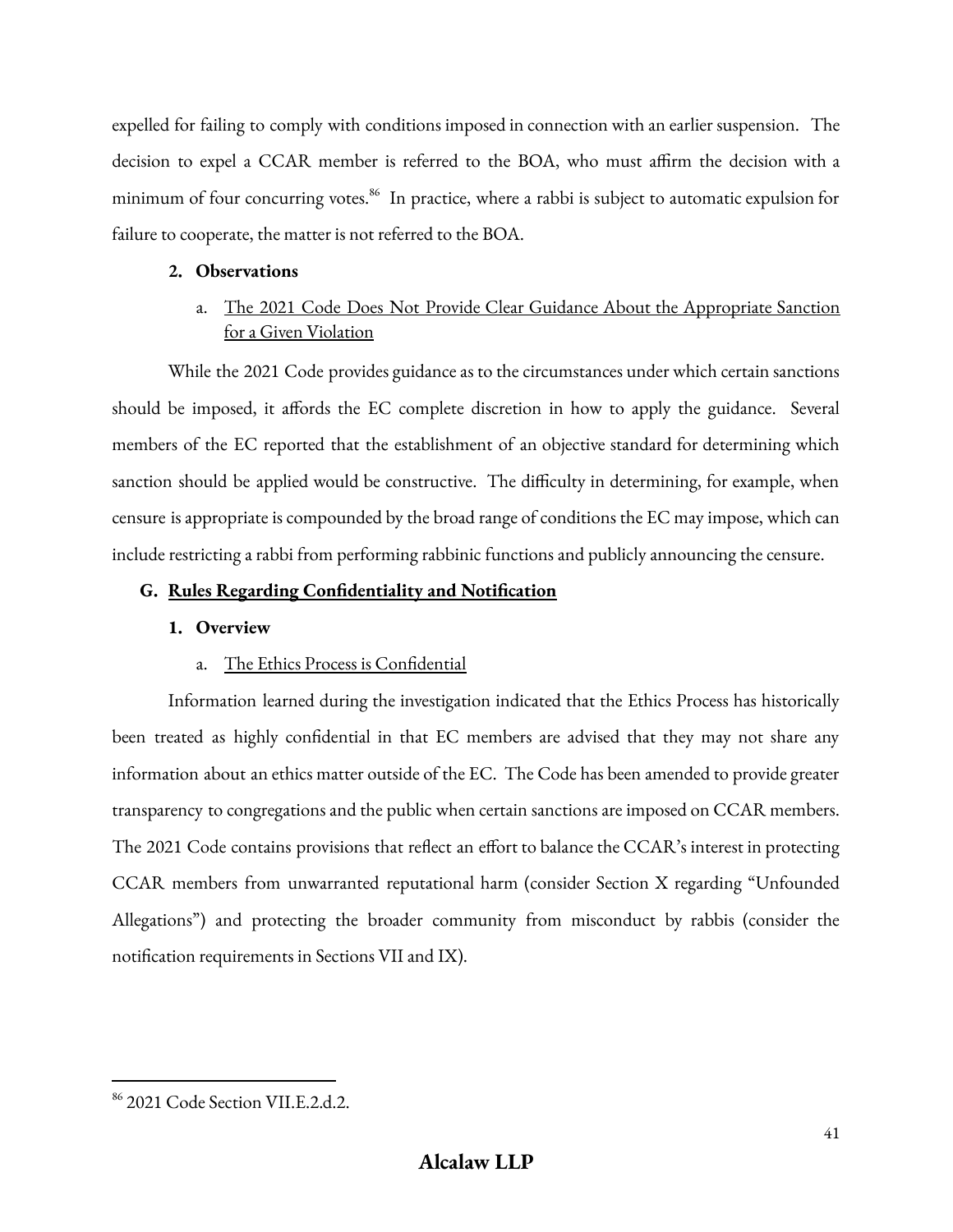# b. The EC Chair May Notify a Rabbi's Employer that an Ethics Complaint has been Filed Under Limited Circumstances

The 2021 Code authorizes the EC Chair to notify the rabbi's supervisor or the congregational president that the rabbi has been accused of an ethics violation in certain circumstances: (1) if the allegations relate to conduct that may pose "immediate harm to the congregation or other entity served by the rabbi"; or (2) if the EC Chair believes the rabbi to be a "serious danger to others."<sup>87</sup> The 2021 Code does not define what constitutes "immediate harm," or "serious danger," ostensibly leaving this initial determination squarely in the discretion of the EC Chair; however, the 2021 Code requires the EC Chair to consult with specified parties within the EC and the CCAR leadership before making any such notification. The 2021 Code further provides that the EC Chair may, after consulting the EC and the CCAR Chief Executive, "urge that the rabbi be removed from rabbinic function prior to the investigation." $^{388}$  Information learned during the investigation indicated that the EC's current practice is to designate an accused rabbi's employer an "alleged victim" and to share the complaint with the employer pursuant to Section VII.C.2 of the 2021 Code.

# c. The EC Chair May Notify the Director of Rabbinic Career Services of a Pending Ethics Complaint Under Limited Circumstances

The 2021 Code provides that when the allegation lodged against a rabbi constitutes a "serious accusation" - a term that is undefined in the 2021 Code - the EC Chair will notify the CCAR Director of Rabbinic Career Services.<sup>89</sup> The 2021 Code authorizes the EC to recommend the suspension of placement services for the rabbi in cases where a "serious accusation" has been made, but could go further to explicitly require the EC to make such a recommendation, and require the CCAR Director of Rabbinic Career Services to honor it if made. Separately, the 2021 Code provides that the EC Chair "should" notify the CCAR Director of Rabbinic Career Services that a complaint is pending against a rabbi "[i]n cases in which there might be a danger to individuals or the community when the

<sup>87</sup> 2021 Code Section VII.C.4.

<sup>88</sup> 2021 Code Section VII.C.4.

<sup>89</sup> 2021 Code Section VII.C.5.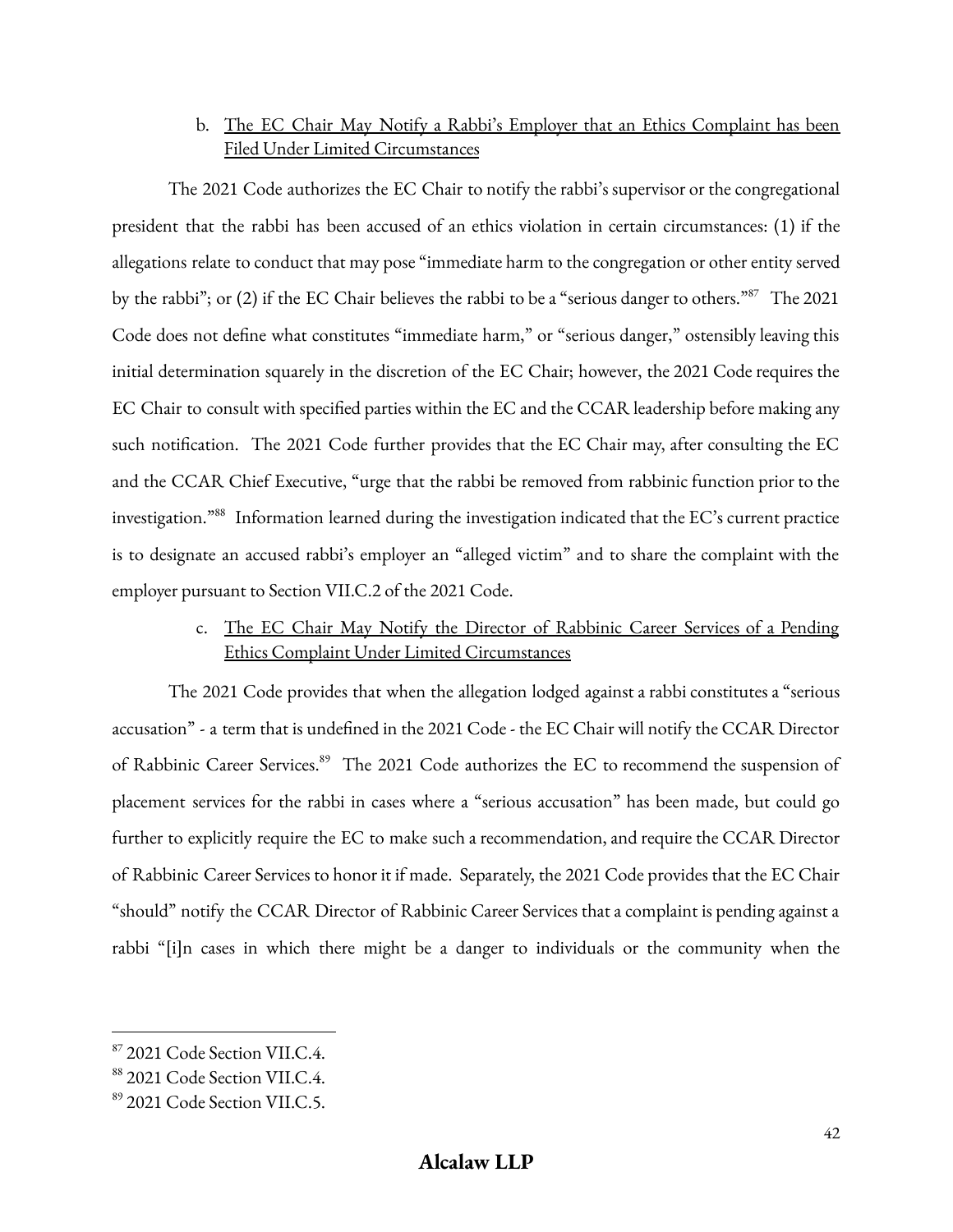complaint is formally made."<sup>90</sup> The 2021 Code does not provide guidance about how the CCAR Director of Rabbinic Career Services should respond to any such notification.

# d. The EC Chair Must Make Certain Notifications When a Rabbi is Adjudicated and **Sanctioned**

The 2021 Code provides that if the EC votes to suspend or expel a member, the EC must notify the CCAR Director of Rabbinic Career Services, who is directed to place the notification in the rabbi's "permanent file."<sup>91</sup> Section IX of the 2021 Code specifies that the following details must be "communicated in writing" to the Director of Rabbinic Career Services: (1) the date that the rabbi was censured, suspended or expelled; (2) the nature of the violation, including whether it involved minors; (3) details regarding the t'shuvah rehabilitation process; and (4) the status of the rabbi's eligibility for placement. The 2021 Code further provides that, in the event a rabbi is suspended or expelled, the EC must notify the president of the rabbi's congregation or supervisor or employer. $^{92}$ 

Publication of the sanction is required when the rabbi is subject to a Censure With Publication, suspension or expulsion, and may be satisfied by including the fact of the sanction in the CCAR newsletter, on the CCAR website or by email to CCAR membership.<sup>93</sup> The CCAR is required, under the 2021 Code, to "carefully maintain" a section of the publicly accessible website related to ethical violations of its members.<sup>94</sup> In compliance with the 2021 Code, the CCAR website currently lists the names of rabbis who have been Censured With Publication, suspended or expelled, and the provision(s) of the Code each was found to have violated. The CCAR website goes further to state:

While the CCAR does not have the power to "defrock" or remove someone's rabbinic title or status, we believe that an expelled person is unfit to serve as a rabbi under the Ethics Code of the CCAR. 95

<sup>&</sup>lt;sup>90</sup> 2021 Code Section VII.E.2.

 $91$  2021 Code Sections VII.E.2.c.4 and VII.E.2.d.3.

 $92$  2021 Code Sections VII.E.2.c.4 and VII.E.2.d.3.

<sup>93</sup> 2021 Code Sections VII.E.2.b.4, VII.E.2.c.4 and VII.E.2.d.3.

<sup>&</sup>lt;sup>94</sup> 2021 Code Section VII.E.2.g.

<sup>95</sup> Available at: https://www.ccarnet.org/ccar-expelled-rabbis/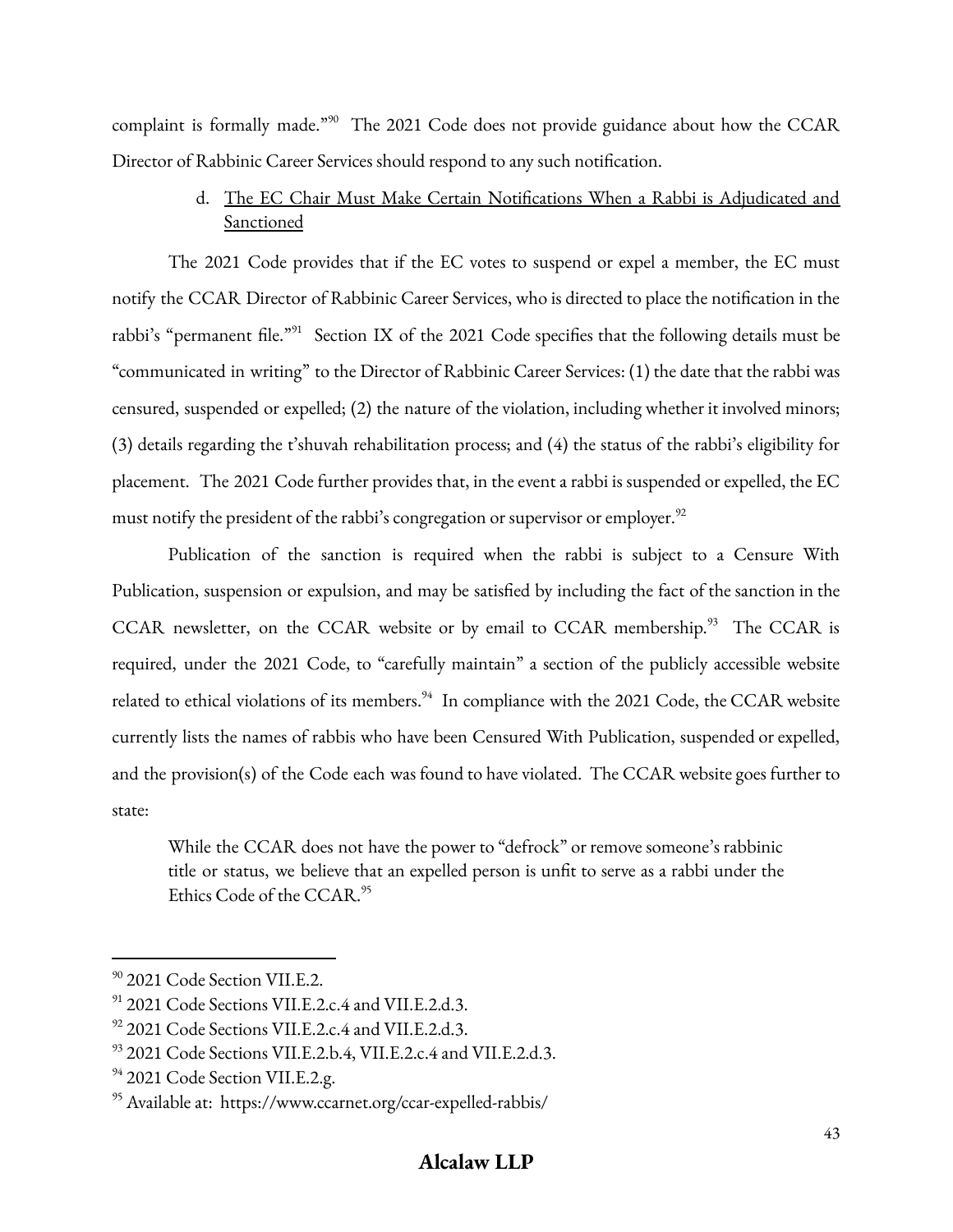# e. The Director of Rabbinic Career Services Must Make Certain Notifications Regarding a Rabbi's Prior Ethics Adjudications

The 2021 Code provides that "[w]hen a congregational pulpit selection committee or other prospective employer decides to invite a candidate eligible for placement for an interview," the Director of Rabbinic Career Services must notify the prospective employer in writing of the information regarding relevant ethics adjudications against the rabbi that was provided to the Director of Rabbinic Career Services by the EC, and provide copies of the notice to the rabbi.<sup>96</sup> In practice, where such a notification is going to be made, the Director of Rabbinic Career Services affords the rabbi an opportunity to notify the prospective employer first, and then follows with an official notice to the search committee. If a prospective employer seeks additional information, the prospective employer will be directed to ask the rabbi to provide written authorization for the EC Chair to release the information. 97

The 2021 Code provides that the CCAR need not provide notice to prospective employers when a "single non-criminal infraction" is involved and "an extended period of time" has passed.<sup>98</sup> The decision not to provide notice in that circumstance must be made in consultation with the EC Chair, the Chief Executive of the CCAR and legal counsel.<sup>99</sup>

# f. Congregational Leaders are Asked to Exercise "Discretion" When Seeking to Share Information Related to an Ethics Matter

Based on information learned during the investigation, the current practice of the EC is to remind congregational leaders who receive information from the EC about a relevant ethics case that the Ethics Process is confidential and to request that they exercise "discretion" about how the information is shared.

<sup>% 2021</sup> Code Section IX.C.

<sup>97</sup> 2021 Code Section IX.C.

<sup>98</sup> 2021 Code Section IX.D.

<sup>99</sup> 2021 Code Section IX.D.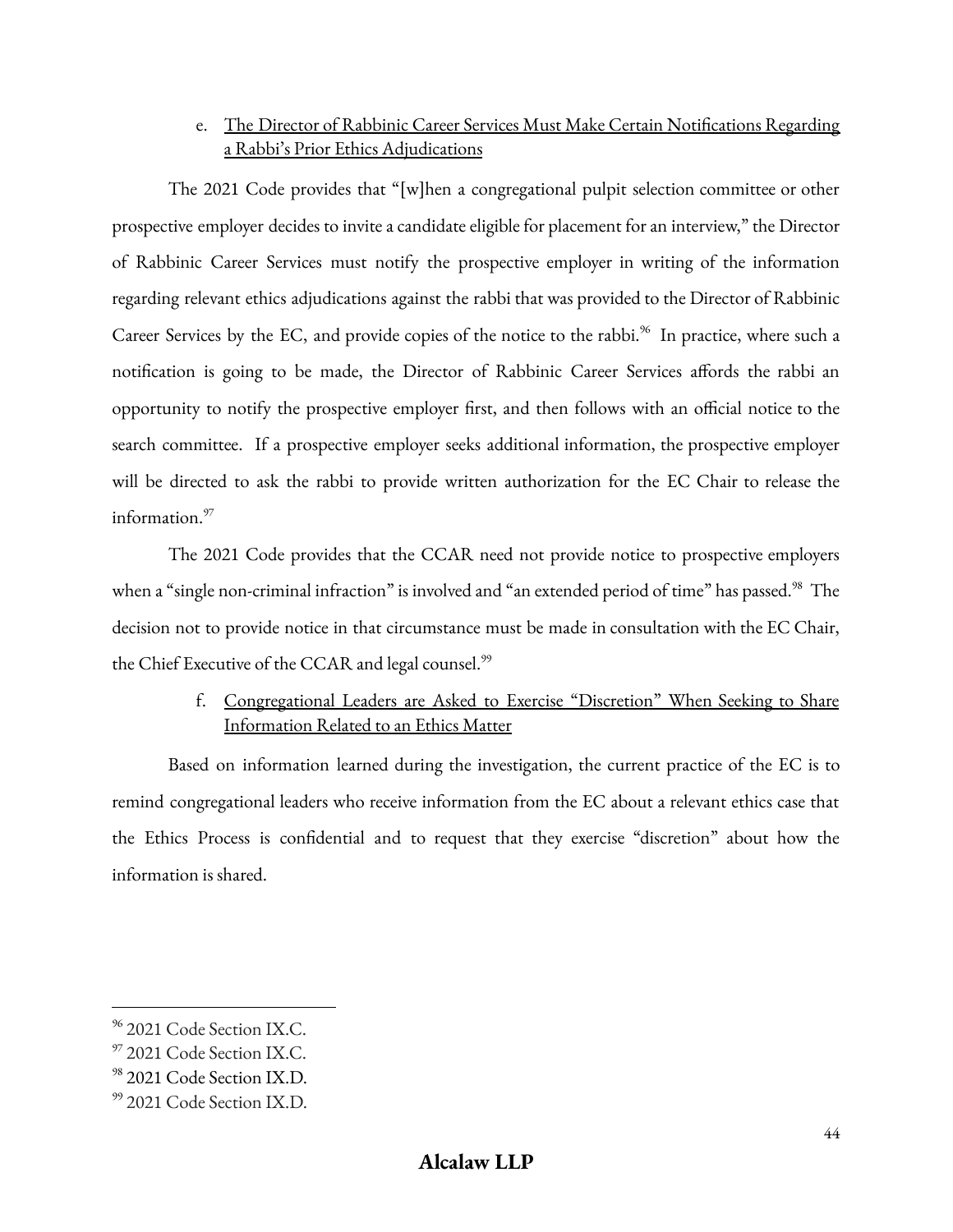### **2. Observations**

# a. The 2021 Code Contains an Inconsistency Regarding the Notification Requirements Related to the Sanction of Censure

The 2021 Code explicitly states that the EC must provide written notice to the Director of Rabbinic Career Services where a rabbi has been suspended or expelled but does not explicitly direct the EC to do so where a rabbi has been reprimanded or censured. However, Section IX.A, which specifies the information that the EC must include in any written notice to the Director of Rabbinic Career Services, includes the "fact that the person was *censured*, suspended or expelled on a particular date" (emphasis added). In this way, Section IX.A seems to contemplate that the EC would provide notice to the Director of Rabbinic Career Services where a censure is imposed. The fact that the 2021 Code does not direct the EC to alert the Director of Rabbinic Career Services where censure is imposed is also incompatible with the fact that the EC may elect to make the sanction public by imposing Censure With Publication. Information learned during the investigation indicated that in one case adjudicated in 2020 where Censure Without Publication was imposed, the EC advised the rabbi that it would provide notice to the Director of Career Rabbinic Services; in another case adjudicated in 2018 where Censure Without Publication was imposed, the EC did not advise the rabbi of the same.

### b. The Code's Provision Regarding Notification of Pending Matters Could be Clarified

The 2021 Code affords the EC Chair discretion to decide when to notify an employer and the Director of Rabbinic Career Services that an ethics complaint is pending against a rabbi but does not define the seemingly overlapping terms that should guide the decision: "immediate harm to the congregation or other entity served by the rabbi," "serious danger to others," and "serious accusation."<sup>100</sup> The EC's practice of designating an accused rabbi's employer an "alleged victim" and sharing the complaint with the employer pursuant to Section VII.C.2 should be codified to promote consistency and predictability.

<sup>&</sup>lt;sup>100</sup> 2021 Code Section VII.C.4.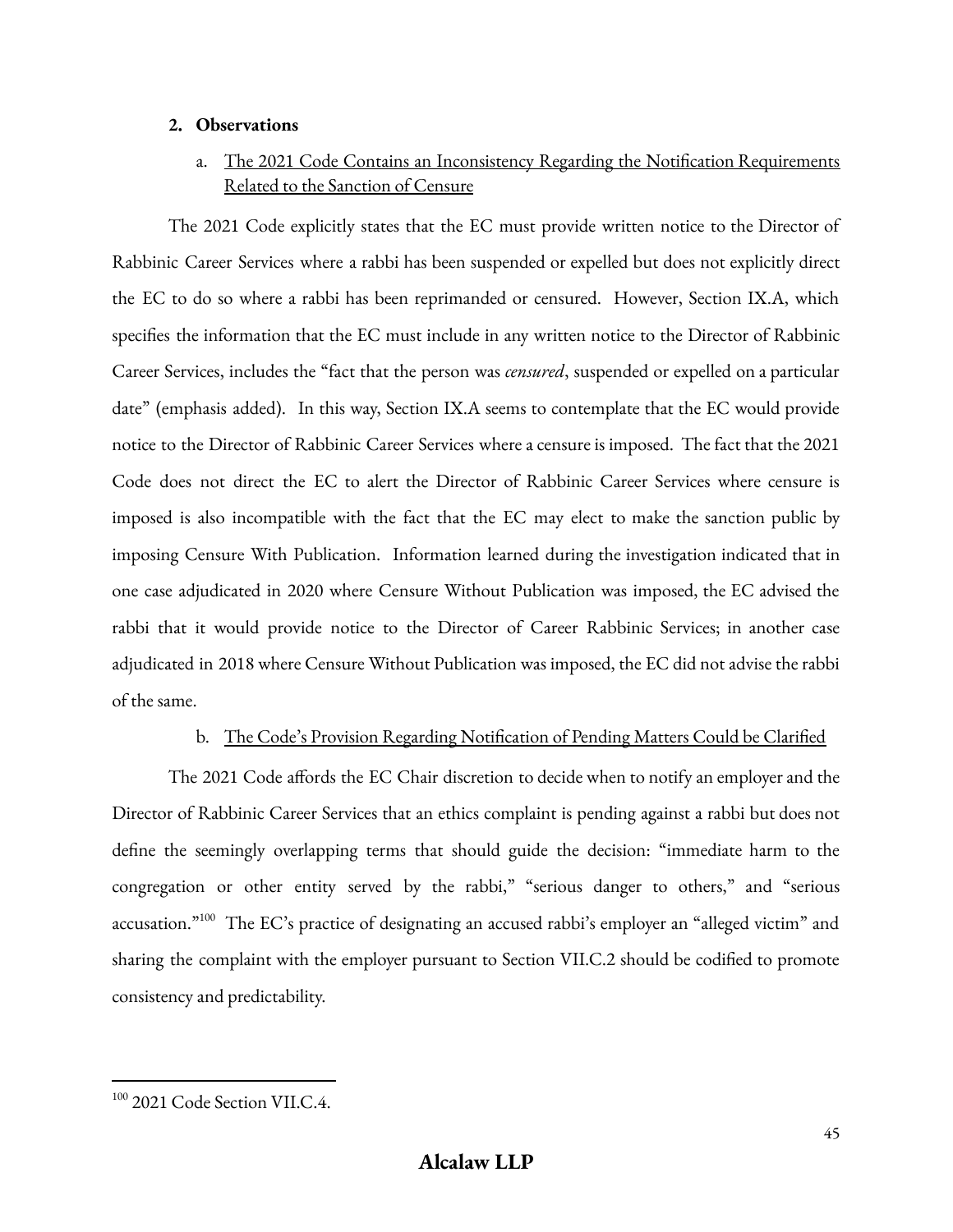#### **H. T'shuvah and Rehabilitation Counseling and Reinstatement**

#### **1. Overview**

#### a. Mandate of the T'shuvah Team

Section VIII of the 2021 Code provides for the establishment of a t'shuvah rehabilitation counseling team ("TRaC Team"), whose goal is to "supervise, guide and monitor the rabbi toward *t'shuvah* rehabilitation." A separate TRaC Team is selected for each matter, and the 2021 Code states that the TRaC Team must be "composed of at least two, ideally three colleagues" appointed by the EC Chair. The EC is charged with providing an "orientation" to the TRaC Team. The 2021 Code is silent about what the orientation should consist of or how the EC Chair should use discretion in selecting colleagues for the TRaC Team.

Section VIII defines the role of the "t'shuvah rehabilitation counselor" or TRaC Team member (hereinafter, "counselor"). The 2021 Code notes that the counselor is "not to be an advocate for the rabbi," and that it is "important" that the counselor "maintain appropriate objectivity and confidentiality." According to the 2021 Code, counselors are expected to meet with the rabbi "at least every three months," and "remain in continuous contact with the Chair of the EC and submit written reports following each session with the rabbi." A counselor's meetings with a rabbi "should lead to an awareness of the reality of what [the rabbi] has done and its impact on others. Awareness of the rabbi as an ethical role model and as one who must exemplify holiness should be emphasized."

Section VIII provides that counselors are also "responsible for helping the rabbi meet the requirements for reinstatement" and that reinstatement should "be encouraged and guided by the EC."<sup>101</sup> The 2021 Code emphasizes - both in Section V (Ethics Guidelines Concerning Sexual Boundaries) and Section VII (Powers and Procedures for Adjudicating Ethical Violations) the principle that while t'shuvah and "repentance" are always possible, reinstatement to the "sacred work of the rabbinate" is not always possible.<sup>102</sup> The 2021 Code directs that the "primary concern must be the safety of the individuals and communities we serve," and the possibility of reinstatement "must be

<sup>&</sup>lt;sup>101</sup> 2021 Code Section VII.E.2.e.3.

<sup>&</sup>lt;sup>102</sup> 2021 Code Sections V and VII.E.2.e.2.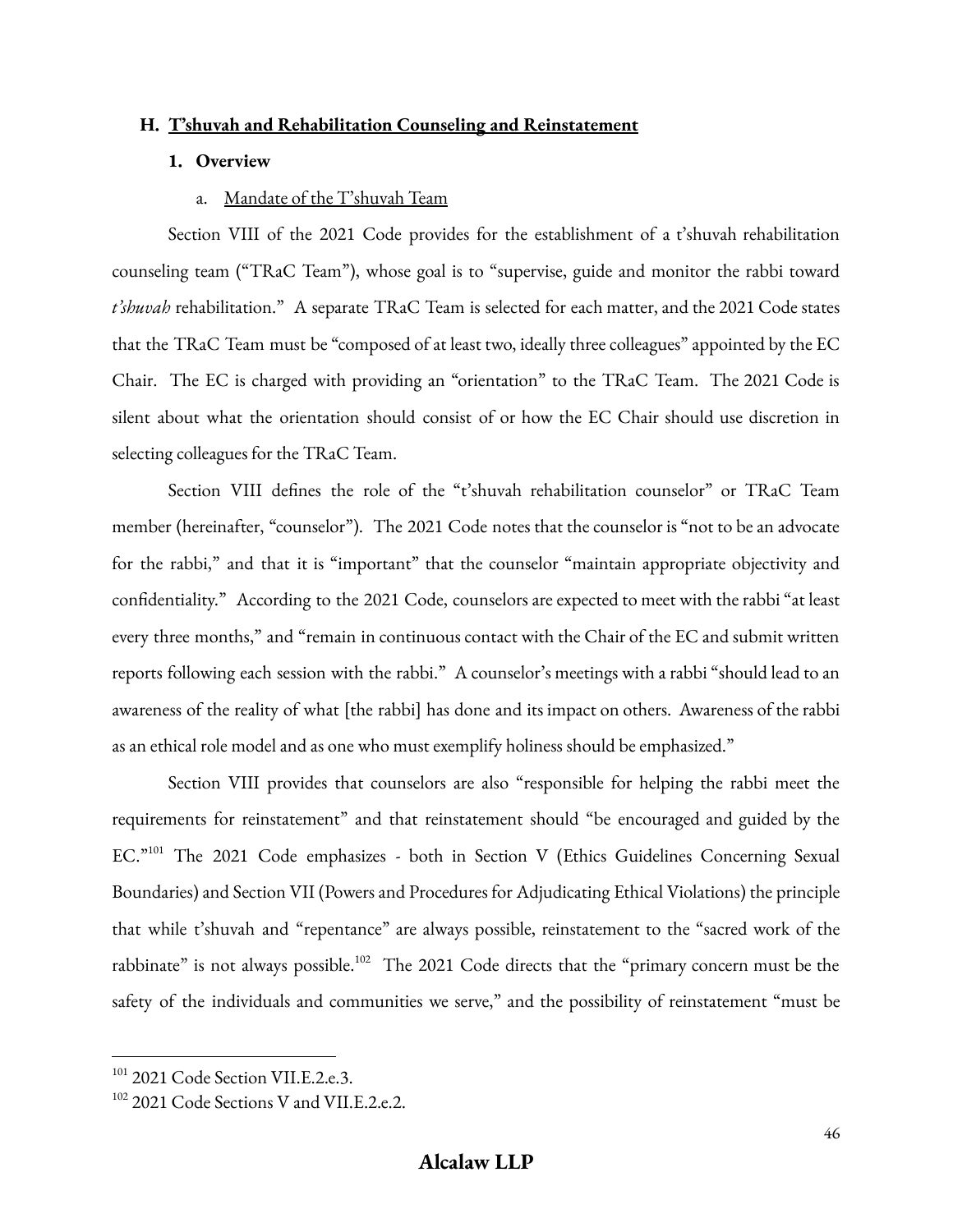considered in a context where the well-being of those who come to us for guidance and teaching is paramount."<sup>103</sup>

### b. Eligibility for Reinstatement

In order to be eligible for reinstatement, the 2021 Code requires that a rabbi demonstrate a "fundamental change in behavior and understanding," $104$  and fulfill the following requirements, among others: 105

- Unequivocal acknowledgment of responsibility for harm done to victim(s), the congregation or institution and the honor of the rabbinate, with specific violations and actions acknowledged;
- An acceptable expression of remorse to those who have been harmed;
- Resolve never to repeat any offense of this nature;
- The making of restitution which may include expenses incurred by the victim(s) and/or other appropriate actions as mandated by the EC;
- An appropriate course of therapy or remediation by a specialized professional approved by the EC. When a colleague is suspended, and sometimes when censured, there is both an intake and final evaluation by a qualified professional, other than the rabbi's own therapist, chosen by the EC. Both evaluations are made available to the rabbi if he/she requests. A summary of the evaluation is sent to the EC. The rabbi is financially responsible for these evaluations.

A rabbi's reinstatement must be recommended by at least two counselors, supported by positive assessments by professionals and approved by at least two-thirds of the EC. $^{106}$ 

c. Notifications Related to Reinstatement

The 2021 Code directs that the EC must provide written notice to the rabbi once sanctions have been lifted. $^{107}$  Written notice of a rabbi's reinstatement must also be provided to the Director of Rabbinic Career Services, who, along with the EC Chair and Chief Executive of the CCAR, must

<sup>&</sup>lt;sup>103</sup> 2021 Code Section VII.E.2.e.1.

<sup>&</sup>lt;sup>104</sup> 2021 Code Section VII.E.2.e.3.

<sup>&</sup>lt;sup>105</sup> 2021 Code Section VII.E.2.e.4.

<sup>&</sup>lt;sup>106</sup> 2021 Code Section VII.E.2.e.5.

<sup>&</sup>lt;sup>107</sup> 2021 Code Section VII.E.2.e.5.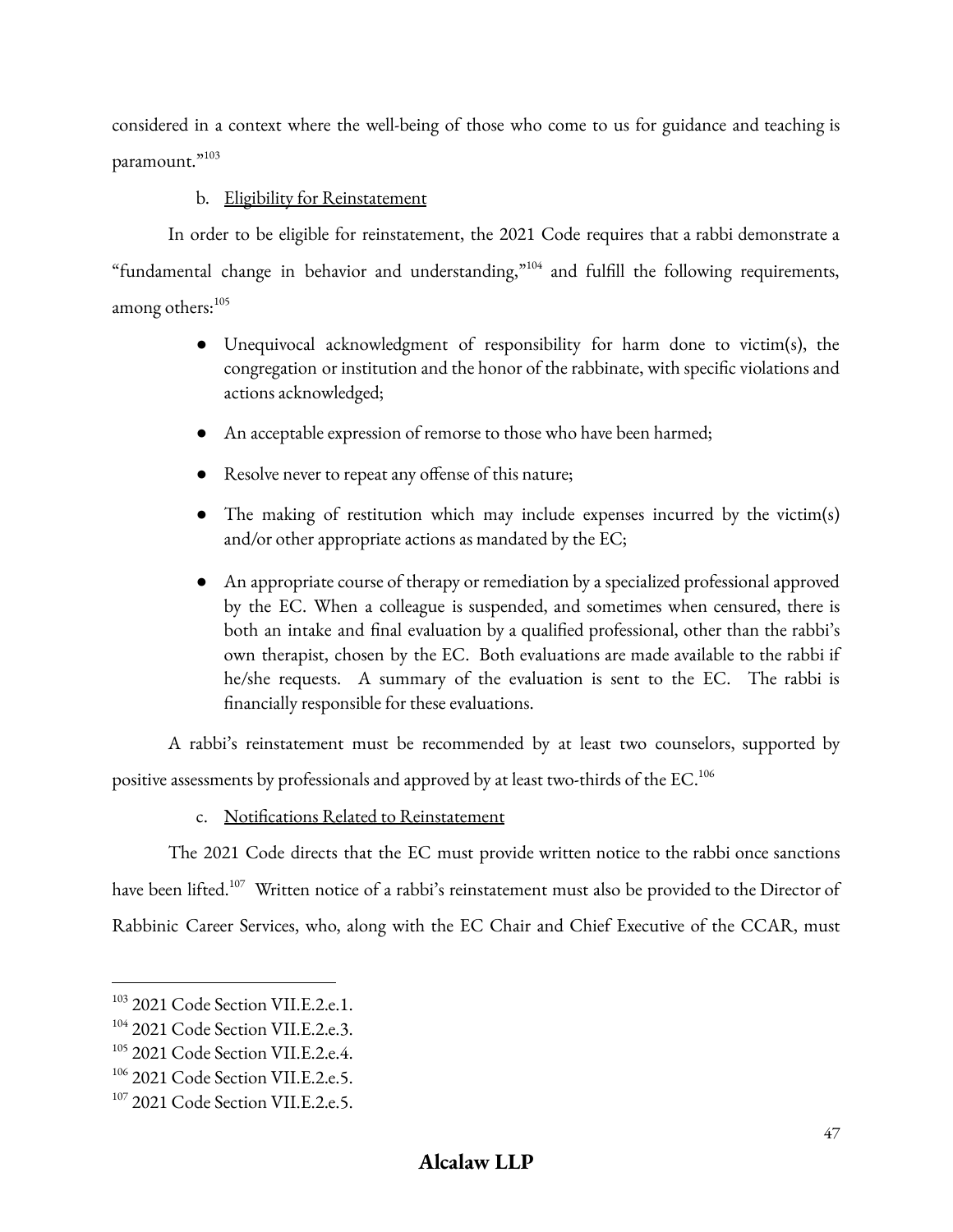maintain copies of the written notification in their files.<sup>108</sup> Notification of the rabbi's reinstatement may also be made to the CCAR membership, if the rabbi provides consent.<sup>109</sup> The 2021 Code does not contain a provision requiring notification of reinstatement to the complainant or victim(s).

#### **2. Observations**

#### a. The T'shuvah Process Lacks Structure, and Its Objectives Are Not Clearly Defined

The 2021 Code identifies "t'shuvah rehabilitation" as the goal of the t'shuvah process, but provides only limited instruction to counselors about how to properly "supervise, guide and monitor the rabbi" toward that goal.<sup>110</sup> While a TRaC Team guide has been used in recent years to provide a general overview of the counselor's role, information learned during the investigation indicated that the process and the TRaC Teams could benefit from developing a clearer picture of what "t'shuvah rehabilitation" looks like and how it is best achieved. Alcalaw heard multiple reports from counselors about a lack of guidance related to how the process should be structured. Several counselors expressed the need for a manual to guide the process, including one who reported: "[The EC] told me, we don't have a manual, but we use Maimonides . . . my first thought was, I am not qualified for this job." Another former counselor stated, "It would have been good to have metrics . . . but what are the metrics for somebody's soul repair?"

Information learned during the investigation revealed that TRaC Teams have often asked rabbis to write one or more letters of apology in order to satisfy the requirement that the rabbi make "an acceptable expression of remorse to those who have been harmed" in order to be eligible for reinstatement. The current practice of the EC is to ask the intended recipient of the apology letter whether they wish to receive it and to honor their request. Ultimately, however, it is the counselors or EC members who determine the sincerity and sufficiency of the apology offered. A number of the people with whom Alcalaw spoke expressed misgivings about this practice, including some complainants, both historical and recent, who expressed discomfort with the idea that the EC could deem an apology sufficient even if the complainant or victim did not. In addition, there might be cases

<sup>&</sup>lt;sup>108</sup> 2021 Code Section IX.B.

<sup>&</sup>lt;sup>109</sup> 2021 Code Sections VII.E.2.c.5 and VII.E.2.d.3.

<sup>110</sup> 2021 Code Section VIII.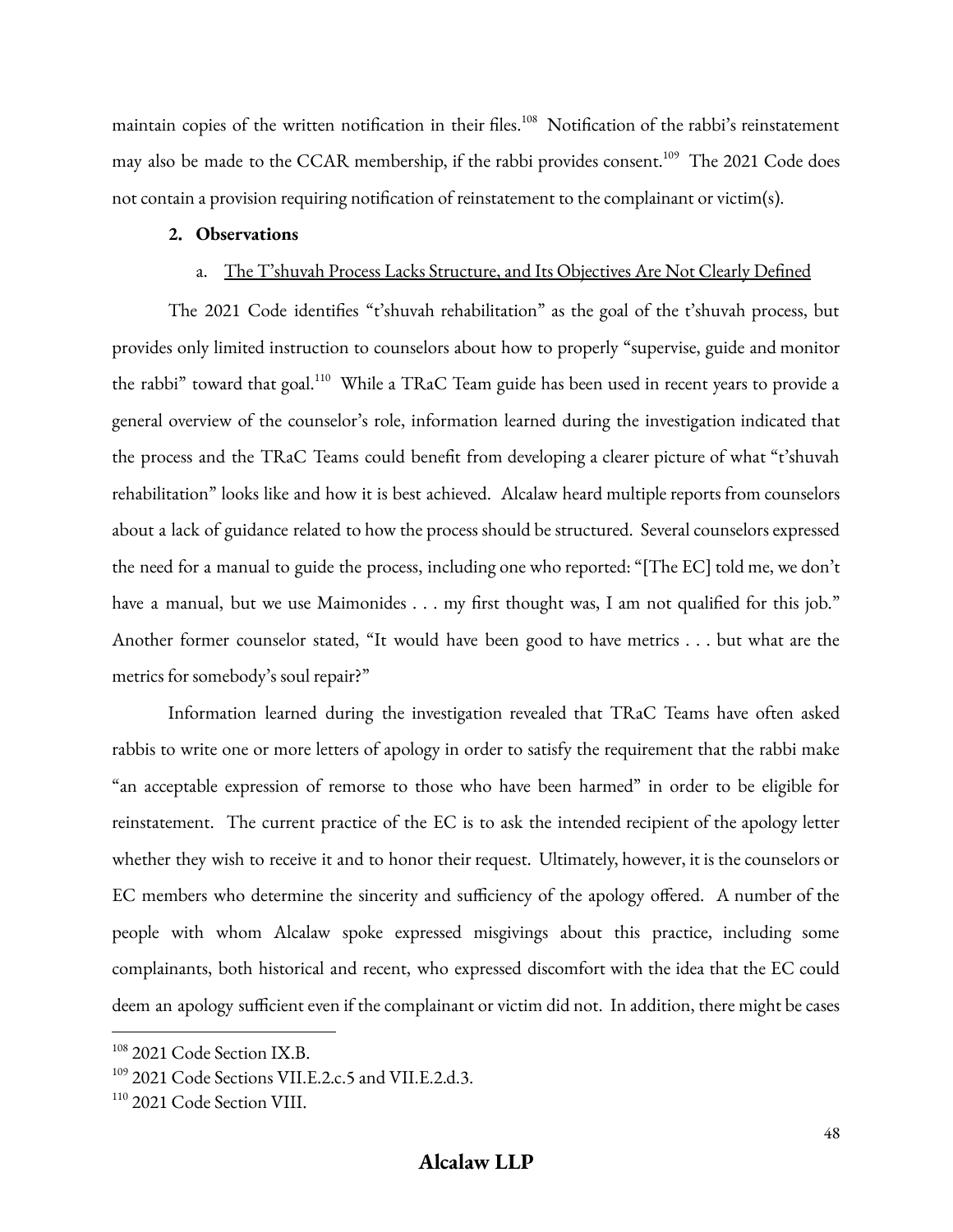in which the idea of a CCAR-mandated apology letter might be harmful to a victim, who might not share the CCAR's view on t'shuvah and might perceive such a letter as wholly insufficient to address the harm caused by the rabbi.

### b. The TRaC Process Would Benefit from Clear Timelines

The 2021 Code provides no timeline for completing the t'shuvah process. The lack of guidelines, coupled with ambiguity regarding how to assess when a rabbi has met the objectives, can cause the TRaC process to be protracted. In practice, TRaC Teams are typically asked to anticipate an 18-month commitment, but the process can extend beyond that period. Several former counselors reported their understanding that reinstatement was expected for a rabbi who complied with the conditions set. Counselors who have served on TRaC Teams more recently expressed an understanding that reinstatement will not always be appropriate.

Information learned during the investigation indicated that in some cases the TRaC process is extended because there is not a good method by which to bring an end to the process where a rabbi is not a good candidate for reinstatement but has otherwise complied with the conditions set. One concern raised was that expelling a rabbi from the CCAR is not the same as defrocking the rabbi, which means that the rabbi could still perform rabbinic functions in the larger Jewish community. This concern has resulted in a reluctance to expel rabbis even when reinstatement is unlikely because the opportunity to mentor - and restrict the rabbinic functioning of - the rabbi would be lost. Information learned during the investigation indicated that some rabbis have elected to resign from the CCAR rather than continue participating in a protracted t'shuvah process.

## c. Assessing a Rabbi's Suitability for Reinstatement is a Challenging Task for EC Members, Particularly When the Matter Involves Sexual Misconduct

The 2021 Code tasks counselors with helping the rabbi "meet the requirements for reinstatement." $^{111}$  It further provides that "the safety of the individuals and communities we serve" must be the primary concern when considering the reinstatement of a rabbi whose breach of the Code is "serious." Information learned during the investigation indicated that counselors and EC members

<sup>111</sup> 2021 Code Section VIII.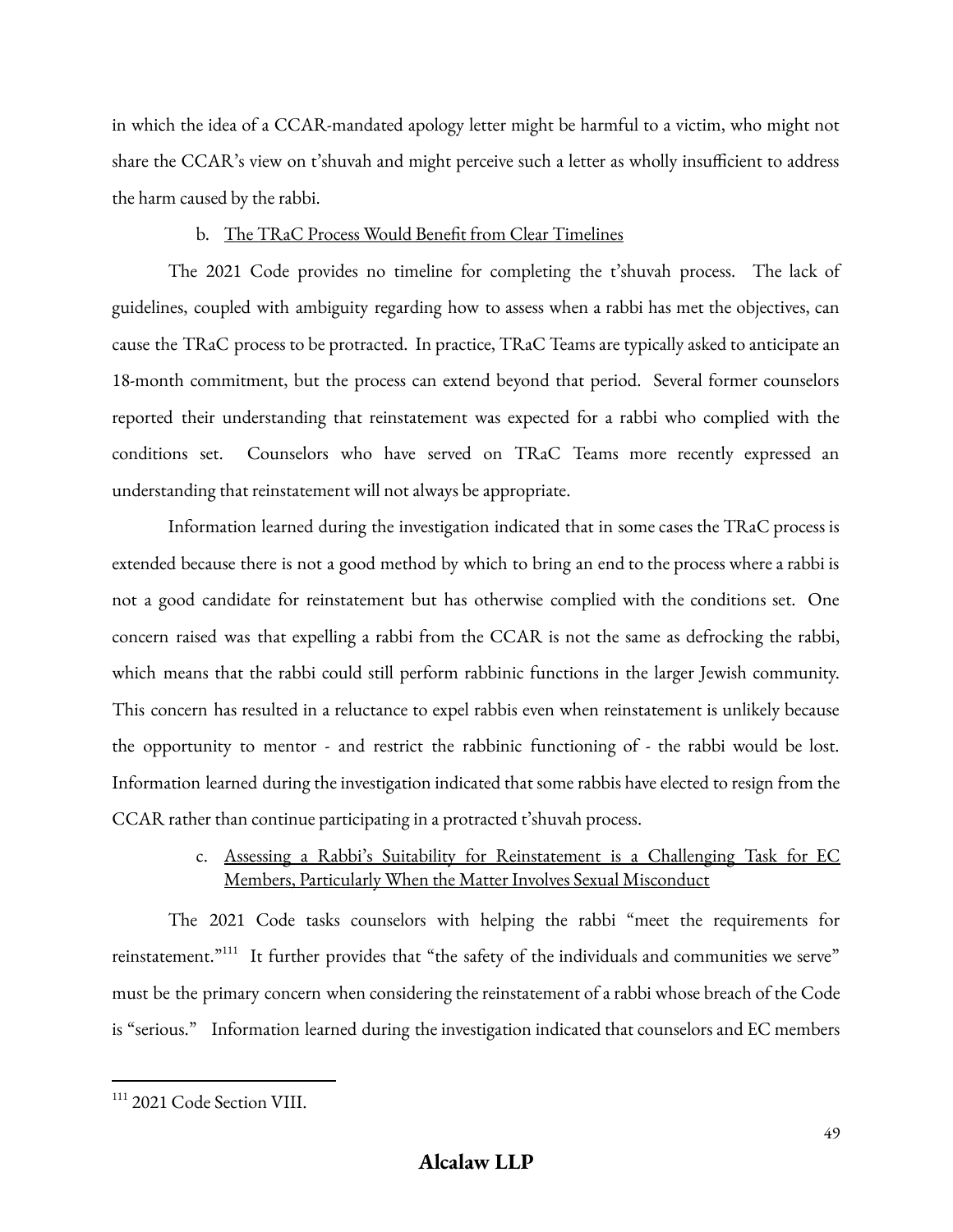are not asked to make determinations about if or when reinstatement may be appropriate in a vacuum. Rather, in recognition of the need for input from experts, the 2021 Code requires that a rabbi undergo one or more psychological evaluations following adjudication and receive a "positive assessment" in order to be eligible for reinstatement.<sup>112</sup> Under the EC's current practice, the rabbi is asked to submit for an evaluation at the beginning of the TRaC process, and then again later when being considered for reinstatement; the results of each evaluation are shared with and considered by the EC when making determinations regarding reinstatement.

While the practice of requiring the rabbi to undergo a psychological evaluation may afford the EC important information from a subject matter expert about the rabbi's psychological state, it still requires the TRaC team and the EC to assess the rabbi's conduct holistically to determine if reinstatement is appropriate. This process requires that EC members have a baseline understanding about how to select the appropriate psychologist to conduct an assessment and how to interpret assessments. Several CCAR members expressed their concerns about rabbis being asked to assess whether a rabbi who has committed a sexual boundaries violation is "safe" to return to the rabbinate. One CCAR member, who twice served as a counselor, strongly objected to counselors being expected to assess whether a rabbi is "safe" to return to the rabbinate, noting that "[a]nybody referring to another person as being safe is a fiction that no one can attest to." Another CCAR member who served as a counselor reported: "I don't think any rabbi is qualified to work with a sexual predator without proper training. We are not trained to do this."

### d. Restitution is Not Enforced as a Condition of Reinstatement

While the 2021 Code identifies "making restitution" as a condition that a rabbi must meet in order to be eligible for reinstatement,<sup>113</sup> information learned during the investigation revealed that it is rarely, if ever, enforced. Several complainants commented disapprovingly about the CCAR's failure to require a rabbi seeking reinstatement to make restitution.

<sup>&</sup>lt;sup>112</sup> 2021 Code Section VII.E.2.e.4-5.

<sup>113</sup> 2021 Code Section E.2.e.4.d.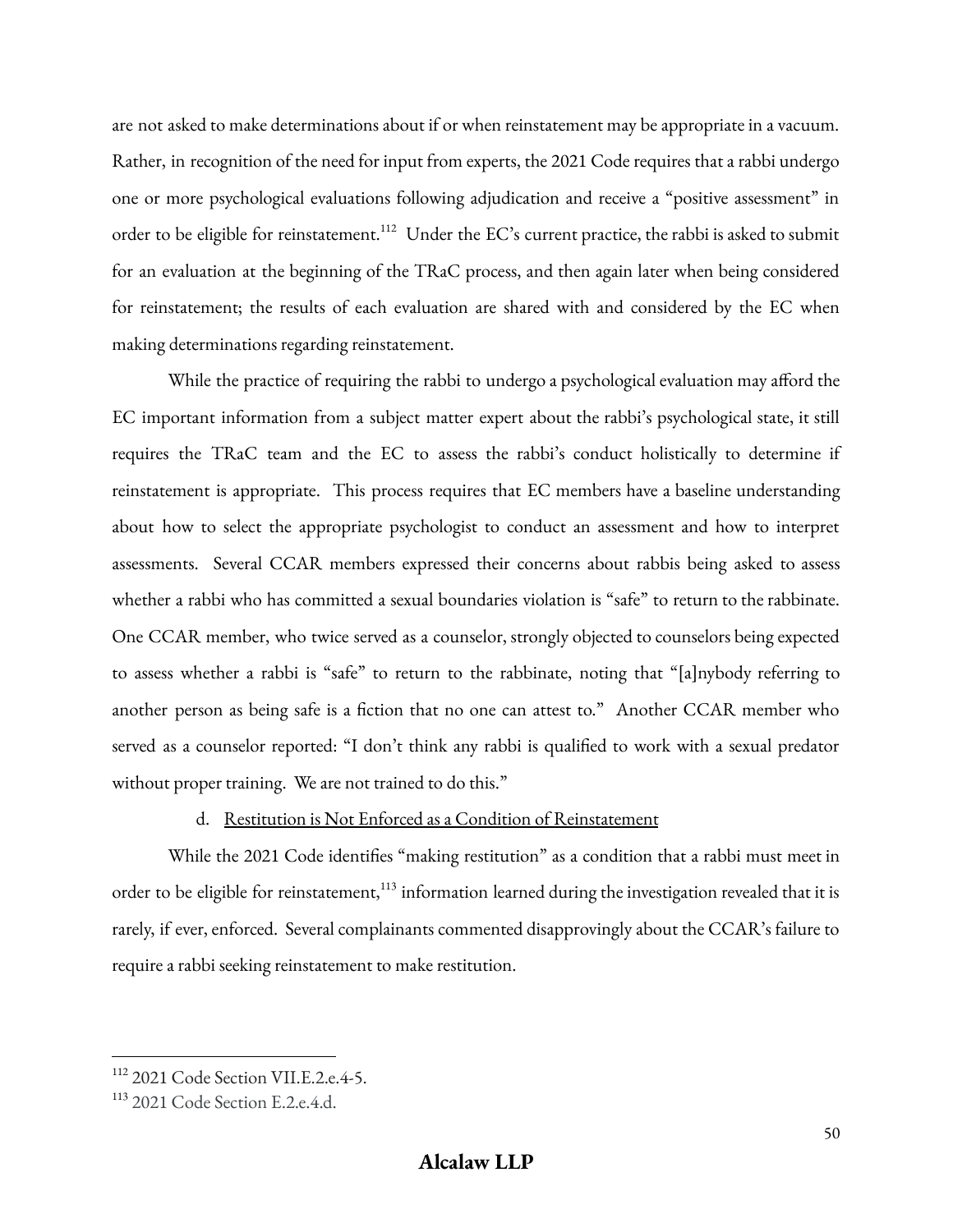### **I. The Board of Appeals**

#### **1. Overview**

#### a. Composition of the BOA

The BOA reviews decisions made by the EC, and its decisions stand "without further appeal." $^{114}$  According to information gathered during the investigation, the BOA was established in approximately 2007, before which appeals to decisions of the EC were made to the Board of Trustees. The Bylaws provide that the BOA "shall be composed of four rabbis and a layperson, and two alternates (one rabbi and one layperson)."<sup>115</sup> The BOA Rules provide for a recusal process when conflicts of interest arise. 116

BOA members serve for a term of five years and are "appointed by the President with the approval of the Board of Trustees" and "submitted to the Conference for ratification."<sup>117</sup> The Bylaws state that BOA nominees "should not have been either complainants or respondents in any CCAR ethics case in the previous ten (10) years nor should they have served on the Ethics Committee in the previous five (5) years."<sup>118</sup> The investigation revealed that members of the BOA have served for longer than the intended five-year term. One former BOA member, whose term exceeded five years, suggested that two- or four-year terms may be appropriate.

#### b. BOA Member Training

Based on information gathered during the investigation, the BOA receives significantly less training than the EC. A current BOA member reported that more training is needed.

<sup>&</sup>lt;sup>114</sup> Constitution Article V, Section 2.

<sup>&</sup>lt;sup>115</sup> Bylaws Article VII, Section 2.a.

<sup>&</sup>lt;sup>116</sup> According to the BOA Rules, both the Appellant and the EC Chair can raise an objection to "any particular member(s) of the BOA consider[ing] the appeal," and recusal decisions are made in accordance with Article VII of the Bylaws.

<sup>&</sup>lt;sup>117</sup> Bylaws Article VII, Sections 2 and 2.a.

<sup>&</sup>lt;sup>118</sup> Bylaws Article VII, Section 2.a.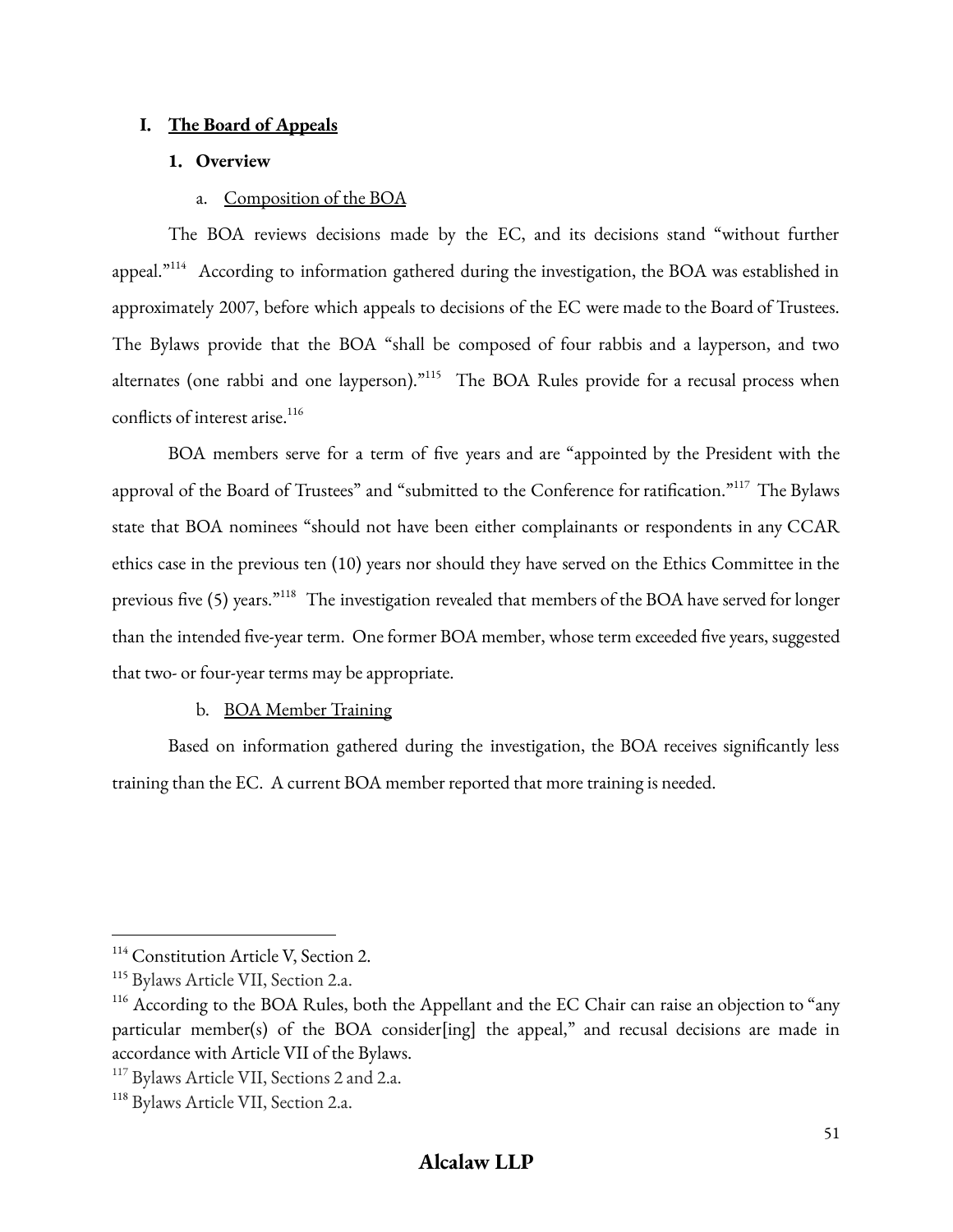### c. BOA Rules

The Bylaws empower the BOA to create its own rules and procedures so long as the rules do not "conflict with the CCAR Constitution and Bylaws and the Code of Ethics."<sup>119</sup> According to a member of the first BOA, the first BOA "created [its] own rules" called the Rules and Procedures of the BOA (the "BOA Rules"). The BOA Rules, which are not publicly available, provide that they "may be amended from time to time by a unanimous vote of the members of the BOA" and that, in the event of a conflict of rules, at least with respect to hearings before the BOA, the relevant provisions of the Constitution, Bylaws and Code prevail.

The Bylaws give the BOA broad discretion regarding its procedures, but provide that it should review "the appeal by the colleague and the response from the Ethics Committee" and may "schedule a hearing, meet by telephone with the appellant and the chair of the Ethics Committee, or reach its decision based on the documents submitted."<sup>120</sup>

d. Standard of Review

The BOA Rules adopt the standard set in the Bylaws, which states that the BOA's review should "proceed with a presumption of correctness" regarding the EC's decision.<sup>121</sup> The BOA is therefore not to "engage in a new full hearing," but:

[D]ecide if there was any prejudicial abuse of discretion by determining if the procedure was substantially fair and conformed to [the] CCAR Code of Ethics as well as whether the decision was reasonably supported by the evidence.

The same standard is included in the 2021 Code, but, without explanation, is cited only with respect to the appeal of a reprimand. $^{122}$ 

<sup>&</sup>lt;sup>119</sup> Bylaws Article VII, Section 2.d.

<sup>&</sup>lt;sup>120</sup> Bylaws Article VII, Section 2.d.

<sup>&</sup>lt;sup>121</sup> Bylaws Article VII, Section 2.e.

<sup>&</sup>lt;sup>122</sup> 2021 Code Section VII.E.2.a.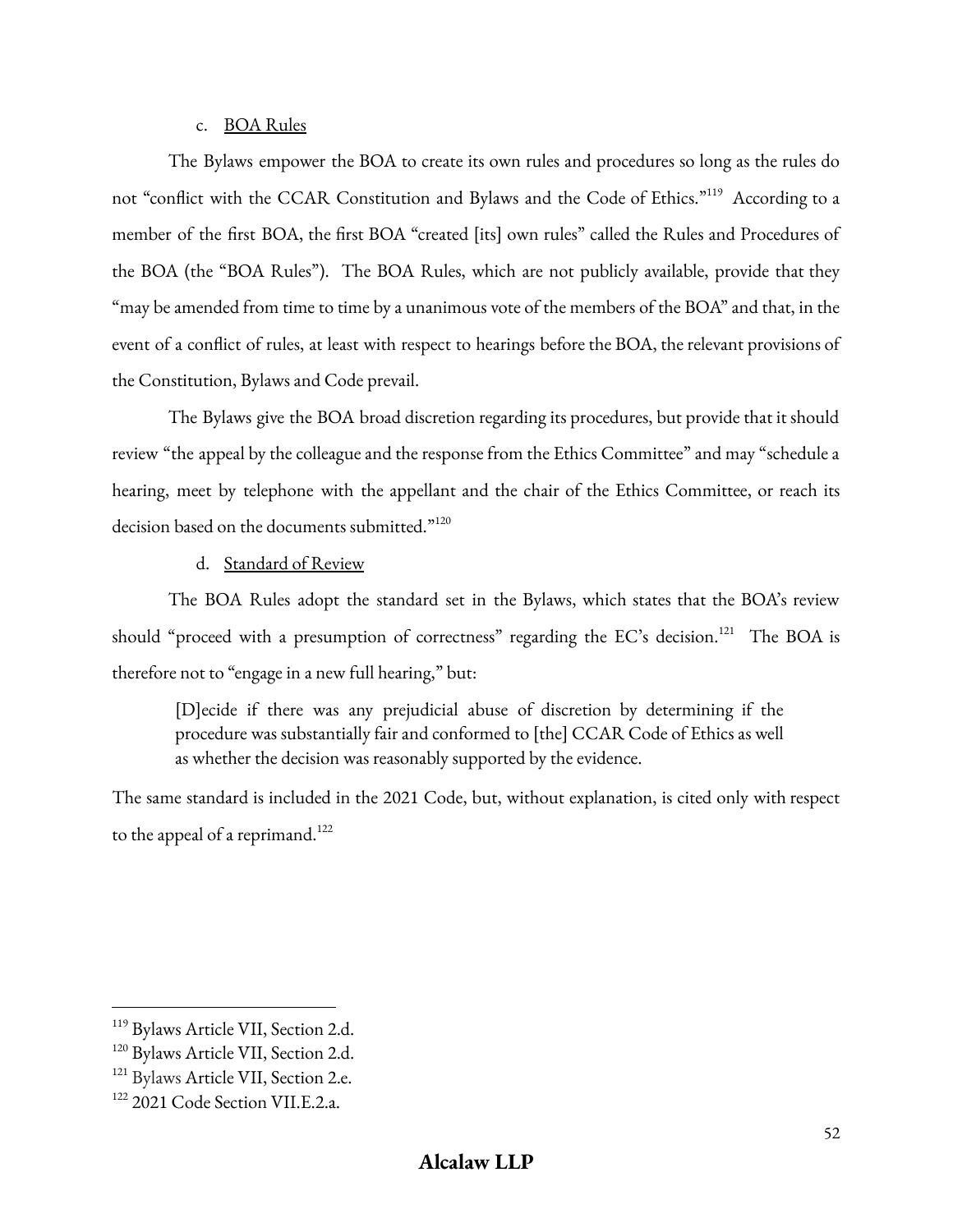#### e. Who Can File an Appeal

The 2021 Code provides that a rabbi may appeal any sanction imposed by the  $EC$ .<sup>123</sup> If censure is imposed, the 2021 Code gives the rabbi the right to appeal the sanction,<sup>124</sup> or, more narrowly, the EC's decision to preclude the rabbi from performing rabbinic functions and/or the publication of the censure.<sup>125</sup> Regardless of the scope of the censure-related appeal, the 2021 Code gives the sanctioned rabbi, the complainant and the alleged victim(s) the opportunity to appear before the BOA. $^{126}$  Notably, the 2021 Code does not extend the parties the same opportunity to appear when a suspension or expulsion is imposed.<sup>127</sup> The BOA can override any decision by the EC to allow the rabbi to engage in "rabbinic employment with restrictions" while removed from rabbinic function more generally. 128

If a suspension is imposed, the 2021 Code states that the BOA "may uphold the suspension, levy lesser penalties, or may reject the imposition of suspension without imposing any sanctions."<sup>129</sup> The 2021 Code further states that the default consequence of a suspension is that the rabbi "may not seek or accept rabbinic employment or engage in the practice of the rabbinate in any institution," but provides that the BOA may direct otherwise.<sup>130</sup> If the EC permits a suspended rabbi to engage in rabbinic employment "with restrictions," the BOA may direct otherwise.<sup>131</sup>

<sup>&</sup>lt;sup>123</sup> 2021 Code Sections VII.E.2.a, VII.E.2.b.3, VII.E.2.c.3 and VII.E.2.d.2.

<sup>&</sup>lt;sup>124</sup> 2021 Code Section VII.E.2.b.6.

<sup>&</sup>lt;sup>125</sup> 2021 Code Section VII.E.2.b.5 [N.B.: The provision contains a typographical error: "The rabbi shall have the right to appeal to the BOA the decision of the EC [ ] from all rabbinic functions and/or publish notice of censure in the CCAR newsletter, CCAR website, or CCAR member email."]

<sup>&</sup>lt;sup>126</sup> 2021 Code Section VII.E.2.b.5.

<sup>&</sup>lt;sup>127</sup> 2021 Code Section VII.E.2.b.5-6.

<sup>&</sup>lt;sup>128</sup> 2021 Code Section VII.E.2.b.7.

<sup>&</sup>lt;sup>129</sup> 2021 Code Section VII.E.2.c.3.

<sup>&</sup>lt;sup>130</sup>2021 Code Section VII.E.2.c.5 includes the following institutions in the prohibition: "congregations affiliated with the URJ or the World Union for Progressive Judaism, or in institutions associated with the Reform Movement, including but not limited to the URJ, the Hebrew Union College‑Jewish Institute of Religion, the Skirball Cultural Center, the Religious Action Center, and the Israel Religious Action Center."

<sup>&</sup>lt;sup>131</sup> 2021 Code Section VII.E.2.c.6.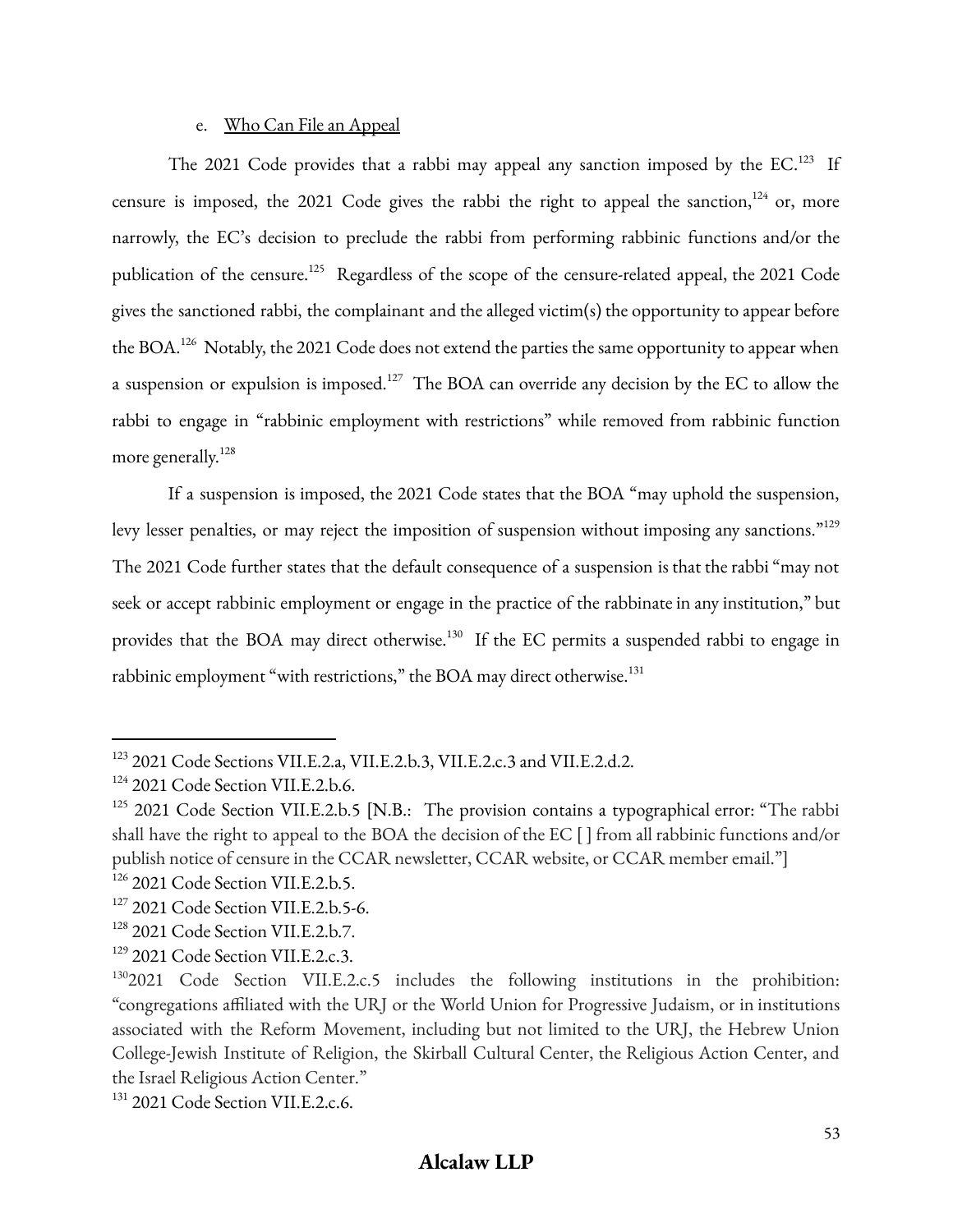If expulsion is imposed, the 2021 Code provides that the BOA may review the decision on referral from the EC or appeal by the sanctioned rabbi.<sup>132</sup> The BOA may "dismiss the charge, or impose a lesser sanction including suspension in accordance with the procedures outlined above, or impose expulsion from the CCAR."

Neither the 2021 Code nor the BOA Rules afford a complainant the right to appeal an adjudication by the EC to the BOA. However, the 2021 Code does provide that "[i]f the EC dismisses the complaint, the complainant or alleged victim(s) may appeal to the EC. $^{n133}$ 

#### f. Appellate Procedure

The BOA Rules provide that within 30 days after the EC renders a decision, the rabbi (called the "Appellant") may appeal by written notification to the BOA Chair and the EC "briefly stating the basis for appeal" (called the "Notification of Appeal"). The investigation revealed that most cases decided by the EC have not been appealed. The BOA Rules state that the Appellant then has 30 days to submit to the BOA and the EC copies of their "statement in support of appeal" (the "Appellant's Statement"), which should include their arguments and "all relevant documents in the record before the EC."

The BOA rules provide that within ten days after receiving the Notification of Appeal, the EC Chair must provide the BOA with the EC decision, Appellant's name and prior and present places of employment. After receiving the Appellant's Statement, the EC has 30 days to respond by providing the BOA and the Appellant with the "EC's statement in opposition to the appeal" (the "EC's Statement"), which shall include the EC's arguments and all relevant documents.

The BOA Rules afford the BOA 30 days after receiving the EC's Statement to schedule a hearing, which must be held within 60 days.

### g. The Hearing

The Bylaws provide that the BOA may determine the time and place of the hearing, and that at least four members of the BOA must be present for the BOA to convene.<sup>134</sup> The BOA Rules state that,

<sup>&</sup>lt;sup>132</sup> 2021 Code Section VII.E.2.d.2.

<sup>&</sup>lt;sup>133</sup> 2021 Code Sections VII.E.1.

<sup>&</sup>lt;sup>134</sup> Bylaws Article VII, Sections 2.b and Section 2.d.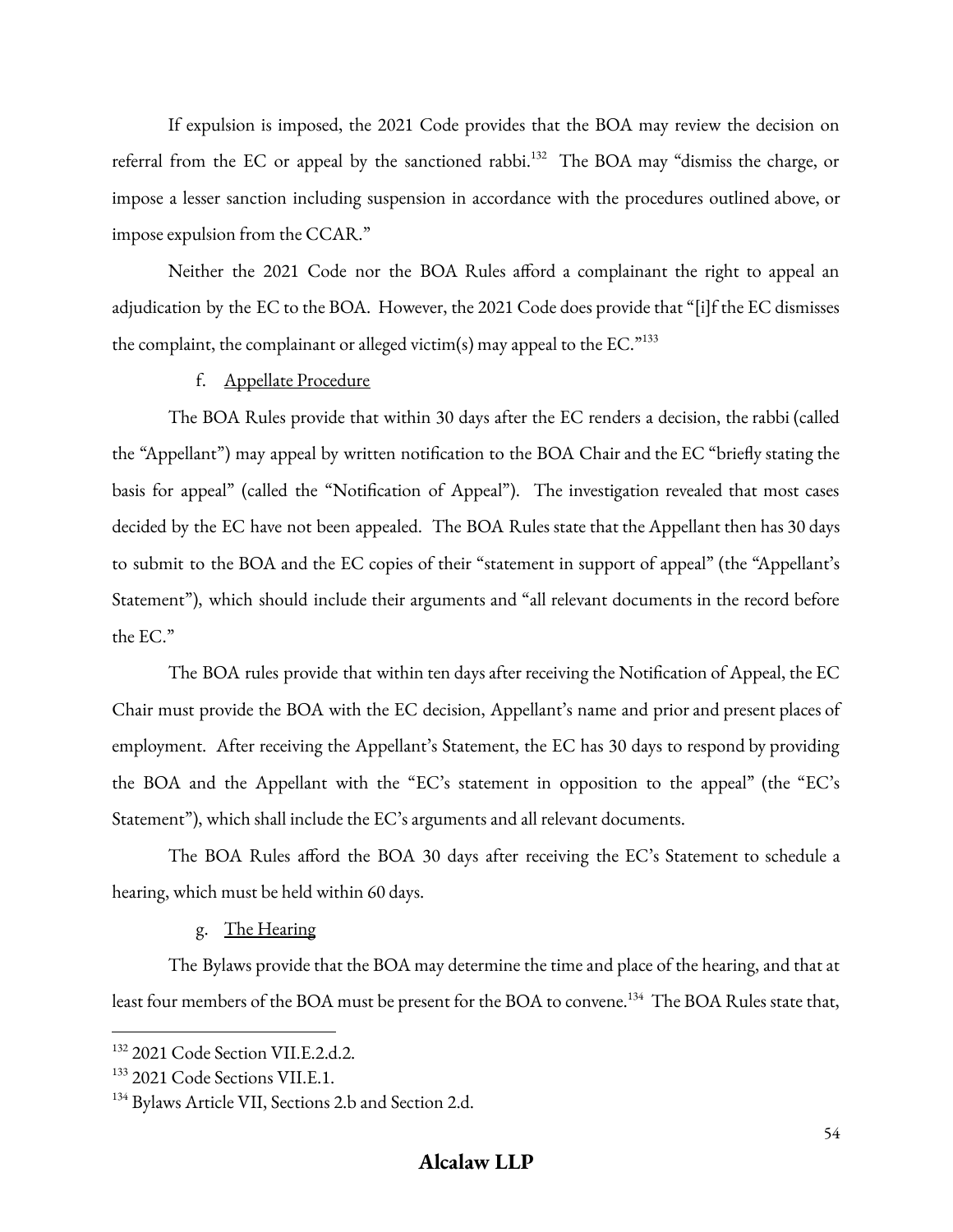during the hearing, the Appellant presents its case first, followed by the EC. The 2021 Code provides that in matters involving censure, the complainant and alleged victim(s) may also present their case.<sup>135</sup> The parties may be advised by an attorney during the hearing, but attorneys may not participate in the hearing or address the BOA. Each party is afforded no more than thirty minutes to present its case and answer questions from the BOA, but the BOA can extend the time in its "sole discretion."

The BOA Rules state that the BOA can also, in its "sole discretion," request that a material witness appear at the hearing and answer questions from the BOA. According to its rules, the BOA may similarly request "additional written information or documents from any party," which are shared with the other party.

#### h. The BOA Decision

The BOA Rules provide that the BOA must issue its decision in writing within 30 days of the close of the hearing, which may occur after the presentations of the parties following the receipt of information requested by the BOA. The Bylaws provide that "[a]ll decisions short of expulsion require a minimum vote of at least three members," while cases involving expulsion require "a vote of four of the five" BOA members.<sup>136</sup> With regard to BOA recordkeeping, one former BOA member said that they were always asked to destroy the basic material that had been provided to them once a decision had been made.

#### **2. Observations**

#### a. The Appellate Standard of Review is Confusing

The BOA Rules incorporate several legal standards, including "abuse of discretion," whether the "procedure was substantially fair" and whether the "decision was reasonably supported by the evidence." In this way, the BOA Rules are confusing, and ask rabbis and other non-lawyers to apply complicated legal standards. The "abuse of discretion" standard is generally understood in American jurisprudence to call for a narrow review by an appellate judge. Under an "abuse of discretion" standard, an appellate judge is asked not whether they would have made the same decision as the lower

<sup>&</sup>lt;sup>135</sup> 2021 Code Section VII.E.2.b.5. Notably, the same language is not incorporated in the provisions of the 2021 Code that pertain to suspension and expulsion.

<sup>&</sup>lt;sup>136</sup> Bylaws Article VII, Section 2.b.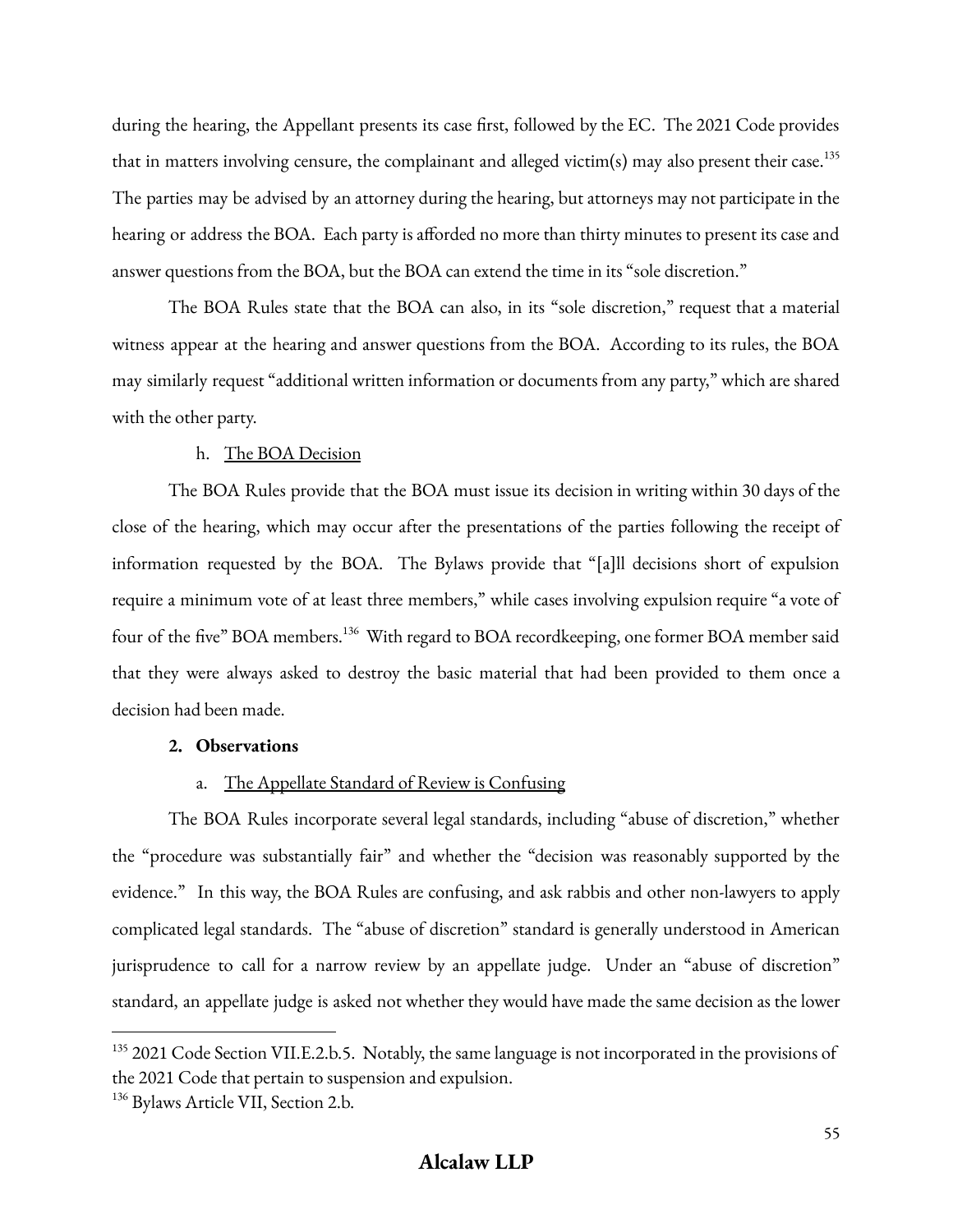court, but whether the lower court's decision falls within the range of decisions that could reasonably have been reached under the circumstances. While members of the BOA with whom Alcalaw spoke consistently reported their understanding that their inquiry should be focused on whether the underlying process was "fair," information learned during the investigation indicated that their review was at times more far-reaching than an "abuse of discretion" review.

### b. There is Confusion About Whether the BOA Rules Permit Additional Fact-Finding by the BOA

The BOA Rules are internally inconsistent about whether the BOA may supplement the record before the EC by engaging in fact-finding, a practice that is antithetical to traditional appellate review. While the BOA Rules state that in reviewing a decision by the EC, the BOA "is not to engage in a new full hearing," the BOA Rules also state:

In its sole discretion, the BOA may request any person who offered substantial evidence material to the EC's decision in the matter to appear at the hearing in order to respond to any questions the BOA deems necessary to reaching its decision. The BOA may request additional written information or documents from any party, in which event the responding party shall provide copies to the other party.

On its face, this provision authorizes the BOA to develop a new record upon which to base its decision and reflects a departure from traditional appellate review, which asks an appellate court to consider only the record upon which the lower court's decision was based. In American jurisprudence, where an appellate court believes that a more fulsome record is required, the matter is remanded to the lower court to develop the record in the first instance.

#### c. There is Confusion Among EC and BOA Members About Who Can File an Appeal

The investigation revealed that there is confusion among BOA members about who can file an appeal. While the BOA Rules and 2021 Code appear to be clear that generally a complainant cannot file an appeal, members of the BOA were not clear on whether complainants are permitted to file an appeal. One member said that the BOA takes appeals "even if it comes from a [complainant]." Another BOA member said that the victim had the right to appeal when censure was being sought but not when suspension was being sought, which "doesn't seem fair."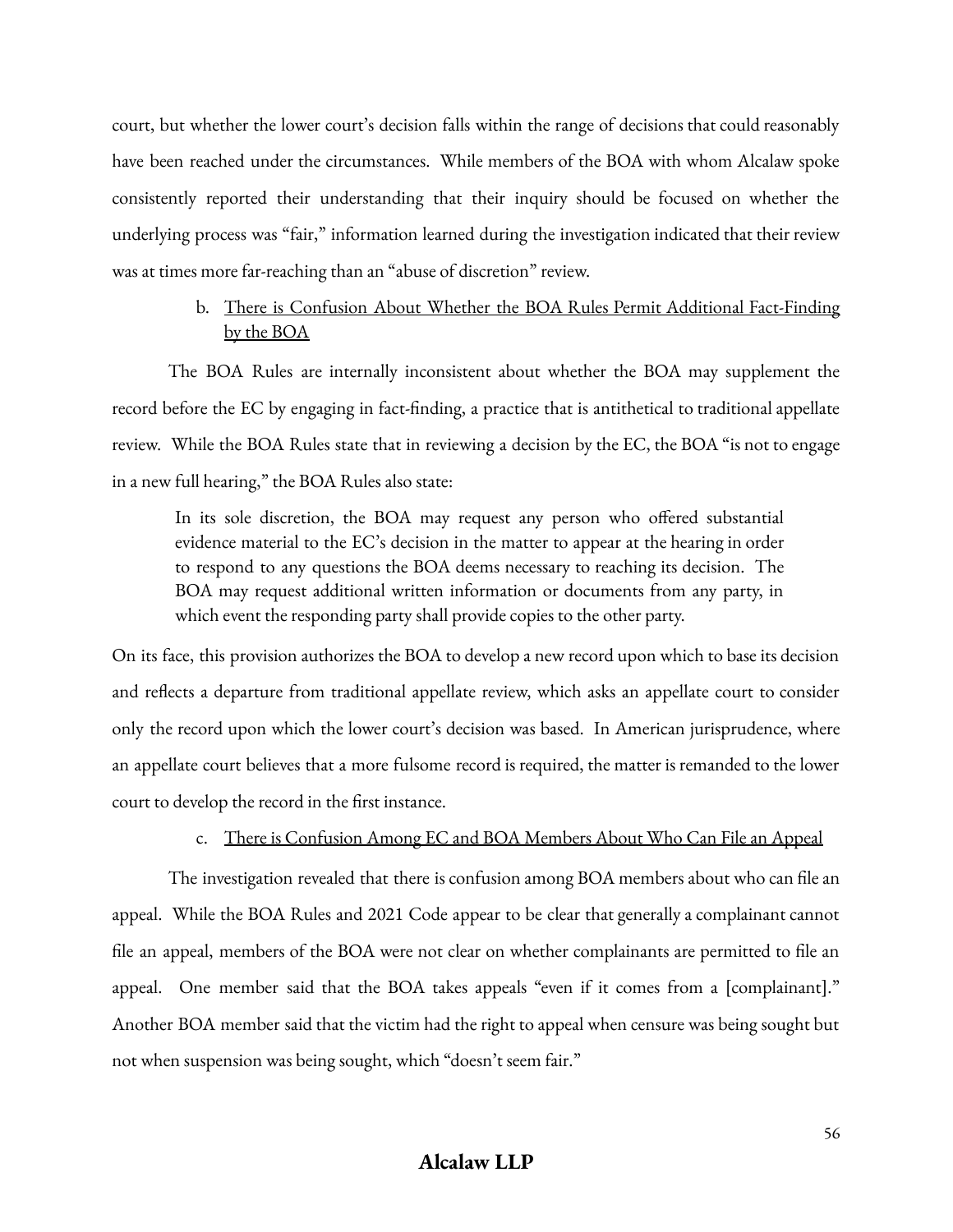#### **II. REPORTED IMPACT OF THE ETHICS PROCESS**

With the adoption of the Code in 1991, the CCAR established an intentional and formal system by which to hold its membership accountable to a high ethical standard. Information learned during the investigation indicated that the Code supplanted an ad hoc approach to responding to allegations of misconduct by CCAR members, and since the birth of the Ethics Process in 1991, the volunteers of the EC have adjudicated dozens of cases under the leadership of various EC Chairs and the guidance of an ever-evolving Code. This section explores the impact of the Ethics Process over the years as reported by those interviewed by Alcalaw, and includes the perspectives of complainants, prospective complainants, congregational leaders and rabbis accused of having committed ethics violations. While these accounts span many years and reflect the impact of various iterations of the Code and the Ethics Process, in many instances, the impressions left on the parties have lingered despite changes to the Code. The opportunity to learn from the lived experiences reflected in this collection of voices is a valuable resource to the CCAR as it looks to further evolve its Ethics Process.

#### **A. Impact on Complainants and Would-Be Complainants**

## **1. Some Individuals Reported a Hesitancy to Report Because They Could Not Do So Anonymously**

The 2021 Code does not allow for the anonymous reporting of allegations of unethical behavior by a CCAR member in that it requires that a written complaint naming all relevant parties be filed and shared with the rabbi.<sup>137</sup> Alcalaw heard from a number of people who expressed concerns that the Ethics Process does not provide such an option, particularly because written complaints are shared with the rabbis they accuse. One individual, who was the complainant in an ethics matter, described her experience when the complaint was shared with the rabbi: "They sent the complaint to the rabbi" and "I was very scared."

A CCAR member expressed dismay that she was denied the ability to report the misconduct of a rabbi anonymously stating, "it is hard to feel cared for by my own organization that I pay dues to, that I still don't have a path forward to make a report." Another CCAR member who considered

<sup>137</sup> 2021 Code Sections VII.B.1 and VII.B.1.b.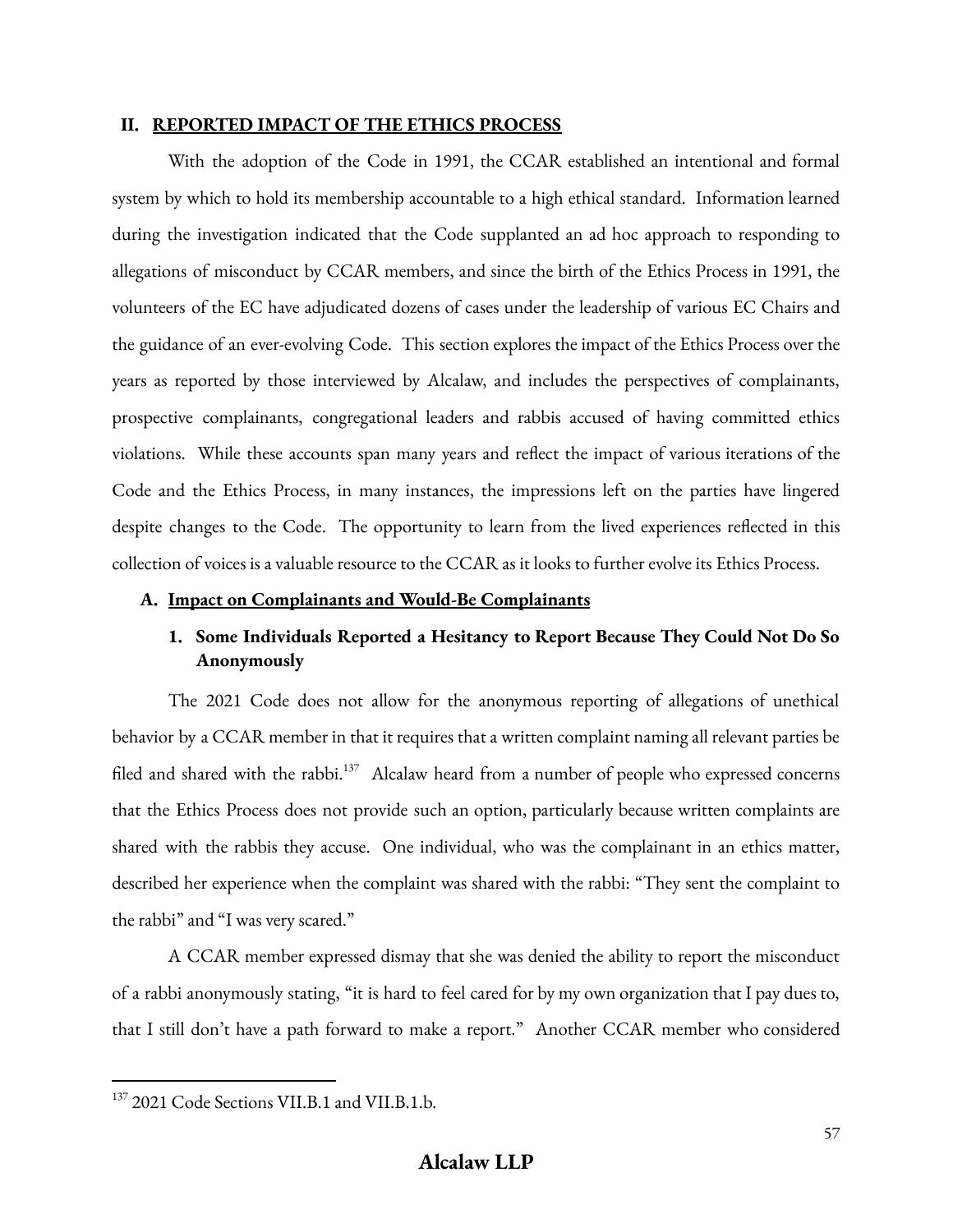filing an ethics complaint reported: "I wish there would have been a way for me to feel comfortable sharing . . . in a confidential way," noting that it "didn't feel safe or right" that everything would be shared with the rabbi. Another CCAR member reported that he was encouraged by a leader of the CCAR to file an ethics complaint against the rabbi emeritus of his congregation but would only have been willing to do so anonymously because of potential "ramifications that could be harmful to me and my family," noting that he did not trust that "there would be support."

### **2. Some CCAR Members Reported a Hesitancy to Report Because of Fear It Would Affect Career Prospects**

A theme commonly reported was that rabbis who had been subjected to, or had knowledge of, misconduct by CCAR members elected not to report it to the EC because they believed the personal cost would be too high. Alcalaw heard from a number of members who reported having had difficulty navigating contentious or even toxic dynamics between associate and senior rabbis or senior rabbis and rabbis emeritus, but did not see the Ethics Process as a viable option for resolving the conflict, because they feared retaliation by the offending rabbi, negative gossip that would impact future job opportunities or because the EC did not provide the proper forum.

Information learned during the investigation indicated that female rabbis in particular have felt disincentivized from raising complaints about discriminatory and hostile work environments as they feared it would limit future career opportunities. One CCAR member, who reported that she declined to file an ethics complaint against a prominent member of the Reform Movement explained that she perceived the CCAR membership as an "old boys club" that was "not going to hire an outspoken female." Another CCAR member reported that she declined to file an ethics complaint because she believed it would harm her chances of finding employment in a different congregation. The member shared her perception that similar concerns persist:

[T]here is still an old boys network and no matter how good the ethics process may be, I believe - and women understand - that there are placement ramifications if you bring an ethics complaint against a senior rabbi. All those rabbis talk to each other and then it becomes a difficult and unsettling thing.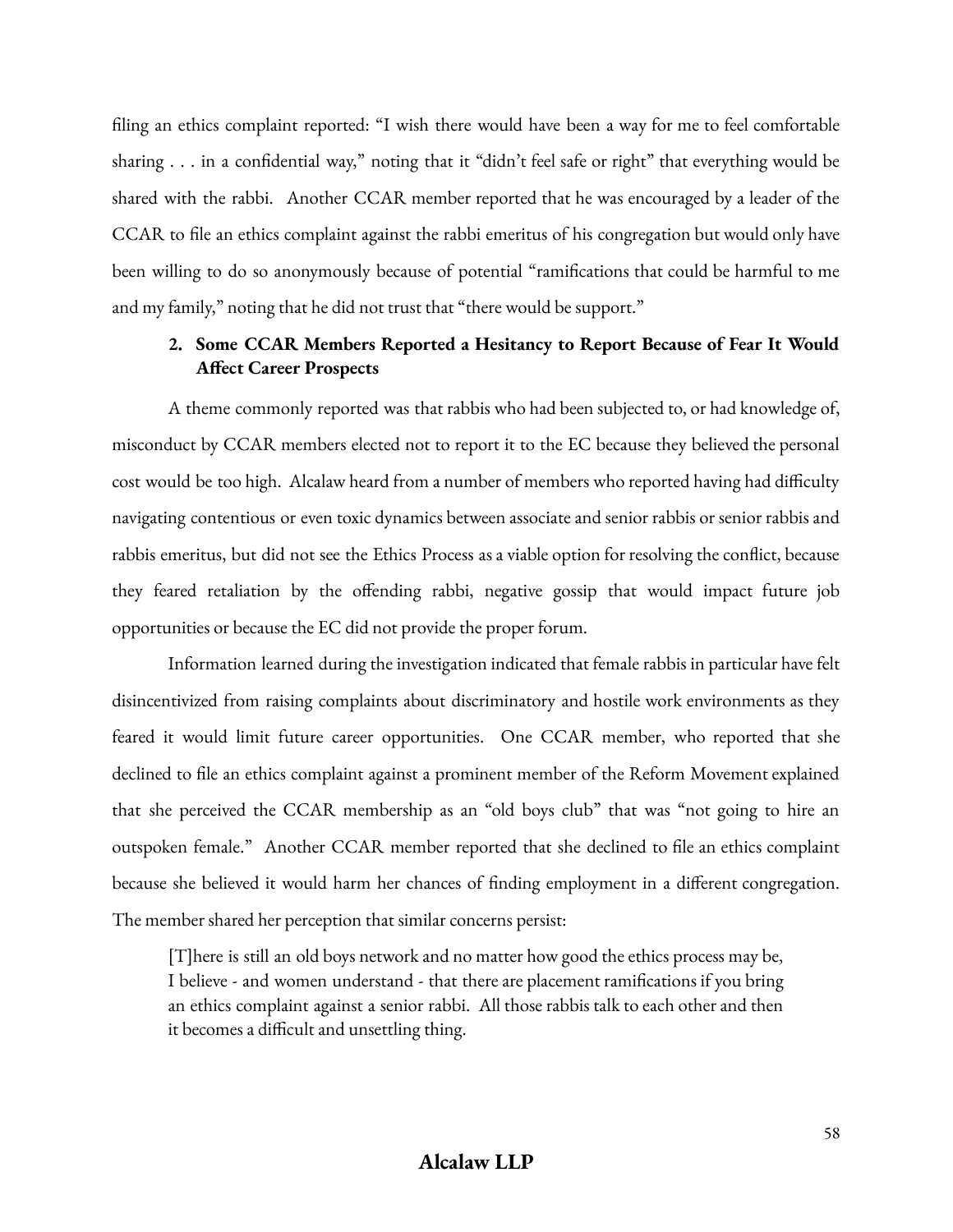Others reported similar concerns. For instance, one CCAR member reported having confronted a rabbi who had sexually harassed her, and that he responded with a veiled threat: "You wouldn't want to make an ethics complaint because you want to be able to work as a CCAR rabbi." Another CCAR member described a conflict with an emeritus rabbi which he was "quite sure was a flagrant violation of the CCAR ethics code," but reported that he did not file an ethics complaint because he came to understand through conversations with colleagues that the EC didn't have "any leverage" and that it "won't go anywhere" and "you will look like someone who makes trouble." Yet another CCAR member, who reported to be speaking on behalf of a group of colleagues, shared that a belief persists that filing an ethics complaint against "senior rabbis using, abusing, channeling their power in harmful ways towards subordinate colleagues" was futile. The rabbi reported that colleagues who had raised such concerns had been discouraged by responsive comments from other CCAR members like "having a boss be a jerk is difficult but not an ethics violation." The CCAR member further reported that while many people had similar, "horrible" experiences, she believed that they "seem[ed] to be beyond the ethics code's power."

### **3. Some Complainants Reported Concern About Rabbis Managing the Entire Ethics Process**

Alcalaw heard reports from complainants about discomfort at the entire ethics process being managed by rabbis. One CCAR member said, "I don't think victims feel safe coming to a room full of rabbis who in their minds represent the person who abused them. It's like trying to report police abuse to a police officer." The CCAR member said, "I wanted us to behave as rabbis, not pseudo-lawyers or judges."

Others pointed to the close connections between rabbis as potentially counterproductive to the effective operation of the process. One CCAR member said that the "difficulty of a process like this being administered in-house by volunteers when they're our friends and colleagues . . . when it comes to holding people to account for ethical conduct, it's not easily done." The CCAR member said, "Sometimes we let things slide with colleagues that we might not with an underling." Another CCAR member said, "I don't know how to do this work when everyone was bunkmates in camp" and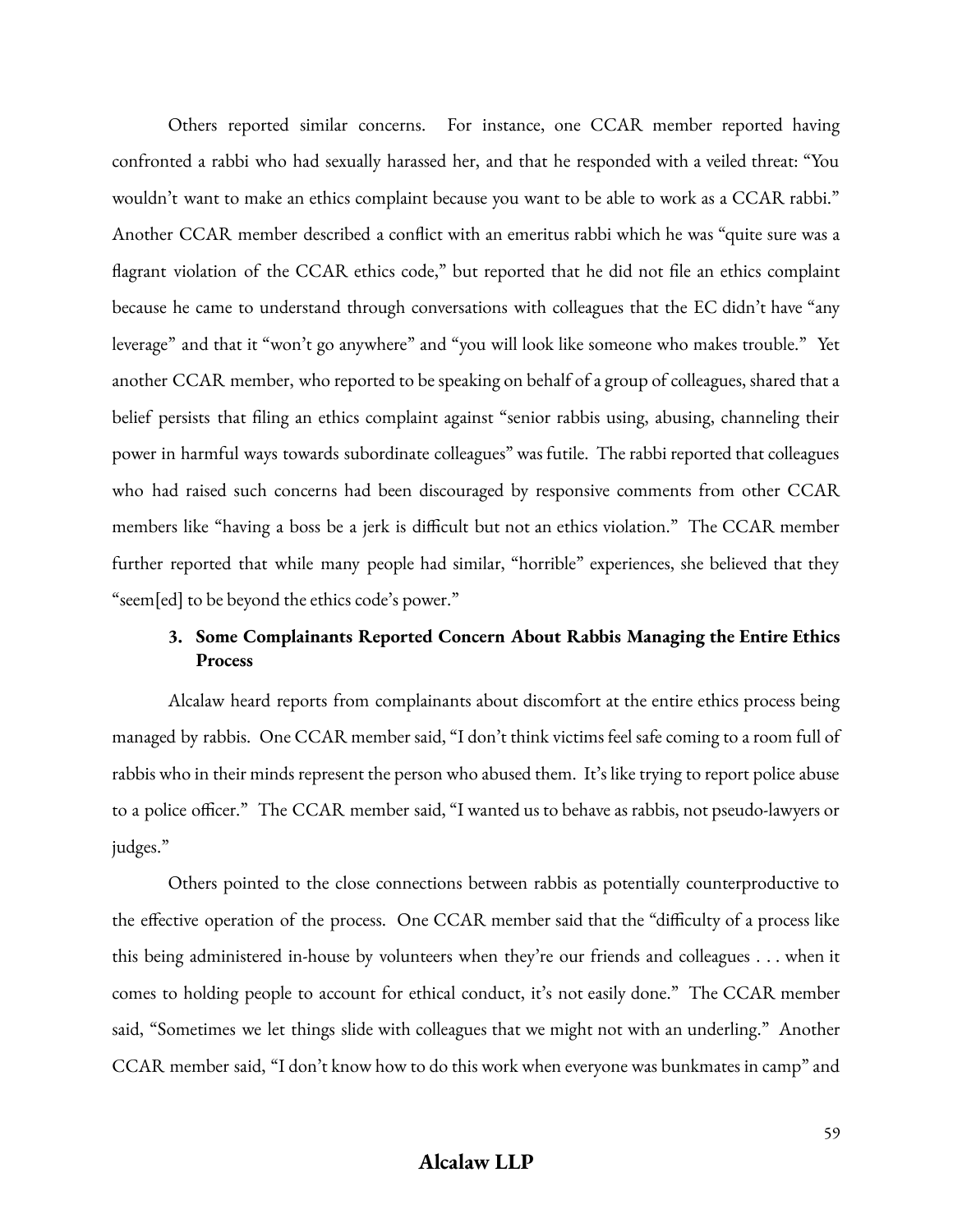called for the appointment of an "outside professional." A congregational leader stated, "At our synagogue, we have a lot of cynicism about the CCAR. It is thought of as a union for rabbis. I think it is a totally flawed process because it is a union policing its own people." A CCAR member said it seemed to him that the CCAR had a "good old boys network and if you had the right creds, contacts, were thought especially well of, then your experience would be better," which would include "leniency on ethical issues."

#### **4. The Code Could Include More Trauma-Informed Practices**

Almost universally, complainants reported that participating in the Ethics Process was stressful, emotional and taxing. The management of the complainant or victim experience has largely been left to the individual skill and experience of the volunteer EC members. Reportedly, many were conscious of the need for trauma-informed practices and handled this aspect of their work well; others, less so. Alcalaw repeatedly heard reports from complainants that aspects of the process could be more sensitive to the emotional needs of the complainants, particularly with regard to managing a complainant's expectations surrounding the sharing of information, timelines and possible outcomes.

By way of example, several complainants described being unpleasantly surprised by the receipt of the IGT report without warning. One complainant, who had a generally good experience with the Ethics Process, criticized the EC for the way the report was delivered, stating that they "threw a bomb" when emailing the report with no warning: "it's almost like they are blind to what they are giving you." The complainant noted that the IGT report contained statements about the complainant made by the accused rabbi that were harmful, and noted that the communication from the EC about the report could have been better handled. Another complainant reported a similar experience and said, "They should not deliver [the IGT report] without warning."

#### **5. Complainants Seek More Transparency in the TRaC Process**

The 2021 Code does not provide for information to be shared with a complainant or victim regarding a rabbi's progression through the TRaC process and timeline for possible reinstatement. Concerns about the historical practice of not informing victims were raised by several people. Alcalaw heard from several complainants who expressed significant anxiety about their lack of insight into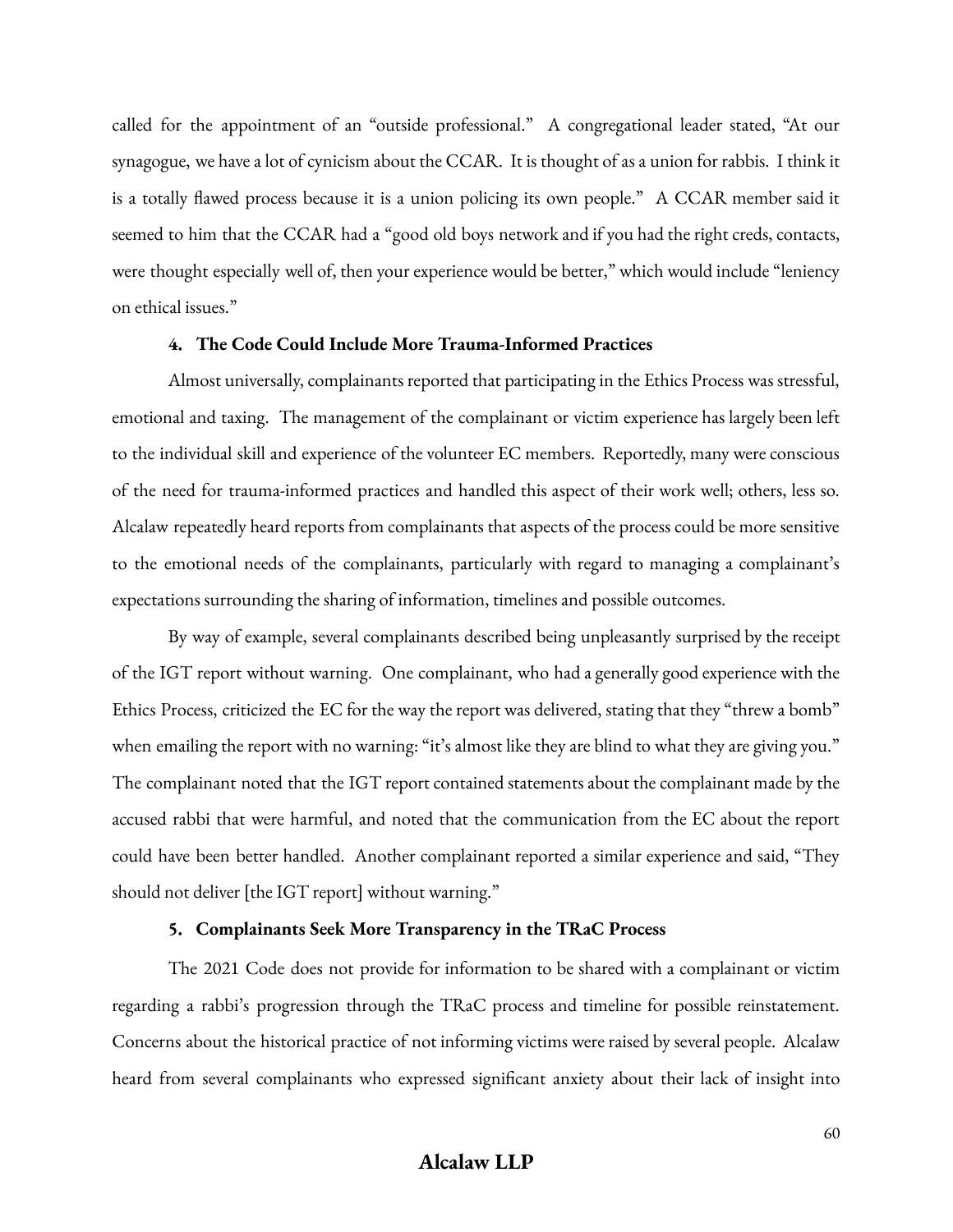whether and when the rabbi could be reinstated. One complainant gave voice to the anxiety associated with not knowing when, and if, an adjudicated rabbi's t'shuvah process would come to an end and said that she could not "move on" while the rabbi was still in the t'shuvah process.

#### **B. Impact as Reported by Rabbis Who Were the Subject of an Ethics Complaint**

## **1. Many Rabbis Reported Feeling a Lack of Support from the CCAR During the Ethics Process**

The majority of the rabbis with whom Alcalaw spoke - including several who self-reported a violation and others for whom the allegations proved to be unfounded - reported feeling that the CCAR did not provide sufficient support to them during the Ethics Process. One rabbi, whose case was investigated and then dismissed, reported that he "appreciate[d] the ethics process," but felt that it was "so weighted against the rabbi," and left him feeling "alone and adrift." Another rabbi who was the subject of an ethics complaint reported feeling "really dropped by the CCAR" during the process. Yet another reported feeling "unsupported" from the beginning. Another rabbi who was found not to have committed any ethics violation by the EC emphasized the importance of assigning an advocate to each accused rabbi, noting "I didn't feel that my rabbinic organization had any support of me, I felt it was the CCAR against me." In an effort to address this issue in recent years, mentors are now available to consult with accused rabbis during the pendency of the Ethics Process.

#### **2. The T'shuvah Process is Amorphous and Can Be Protracted**

Most of the sanctioned rabbis with whom Alcalaw spoke reported having generally positive impressions of their t'shuvah counselors, but some were critical of what they perceived as a lack of clarity and organization surrounding the process and objectives. One member reported that the TRaC Team "was somewhat disorganized" and "didn't have a plan from start to finish," but declined to "blame them because I don't think they got a lot of direction." Yet another member reported, "It wasn't clear what the goal was."

### **3. The Psychological Evaluation Requirement Imposes a Heavy Financial Burden on Sanctioned Rabbis**

As outlined in the 2021 Code, sanctioned rabbis are required to submit for one or more psychological evaluations by a specialized professional chosen by the EC as a condition of the

## **Alcalaw LLP**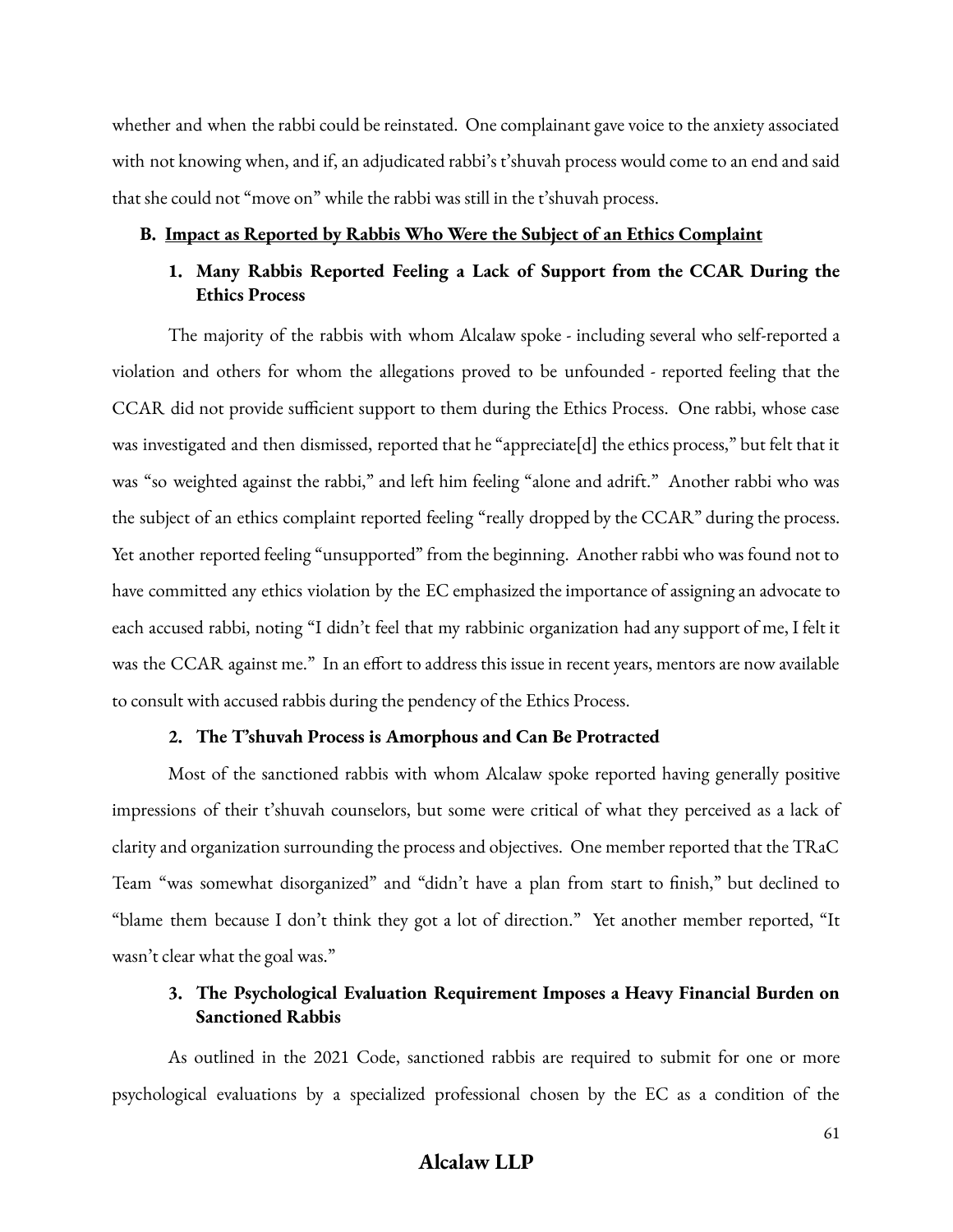post-adjudication process.<sup>138</sup> In practice, there are a very limited number of specialized professionals approved by the CCAR, and rabbis are required to cover the cost of the evaluation and any related travel expenses, which typically amounts to several thousands of dollars. Most of the rabbis interviewed reported that this requirement posed an unduly heavy burden. One rabbi reported that the evaluation cost \$4,000, plus the cost of traveling to and spending a night in New York City. The rabbi shared her belief that "it was a good assessment and process," but the exorbitant cost made it feel like paying a "fine." Another rabbi said that the evaluation cost \$7,500, which included travel. One EC alumni perceived this as unfair: "[w]e're talking to people with no job, just fired, no income, primary breadwinner and they have to spend thousands of dollars to fly to one city with one person." Based on information learned during the investigation, the CCAR has offered some rabbis financial support when the cost of the psychological evaluations has caused a hardship.

### **4. The Confidentiality Requirement Can Have Negative Consequences for Rabbis**

Several rabbis who were the subject of an ethics complaint reported that the Ethics Process was not truly confidential in that non-rabbi complainants or lay leaders could disclose information from the Ethics Process without consequence, while the rabbi was prohibited from doing the same. In at least two ethics cases reviewed by Alcalaw, a party to the case shared information from the Ethics Process with the press, and news articles about the matter were published; in one case the sanction imposed was not otherwise subject to publication.

### **C. Impact as Reported by Congregational Lay Leaders**

# **1. Lack of Notice of a Rabbi's Prior Ethics Case Has Negatively Impacted the Perception of the CCAR in Some Congregations**

Alcalaw spoke with representatives of several congregations whose rabbis were the subject of an Ethics Process, who reported having learned after-the-fact that the rabbi had been the subject of prior allegations of unethical behavior that were not disclosed to the congregation. Based on information learned during the investigation, in each instance considered, the lack of notification did not constitute a departure from the notification provisions of the Code, either because the earlier allegations were

<sup>&</sup>lt;sup>138</sup> 2021 Code Section VII.E.2.e.4.f.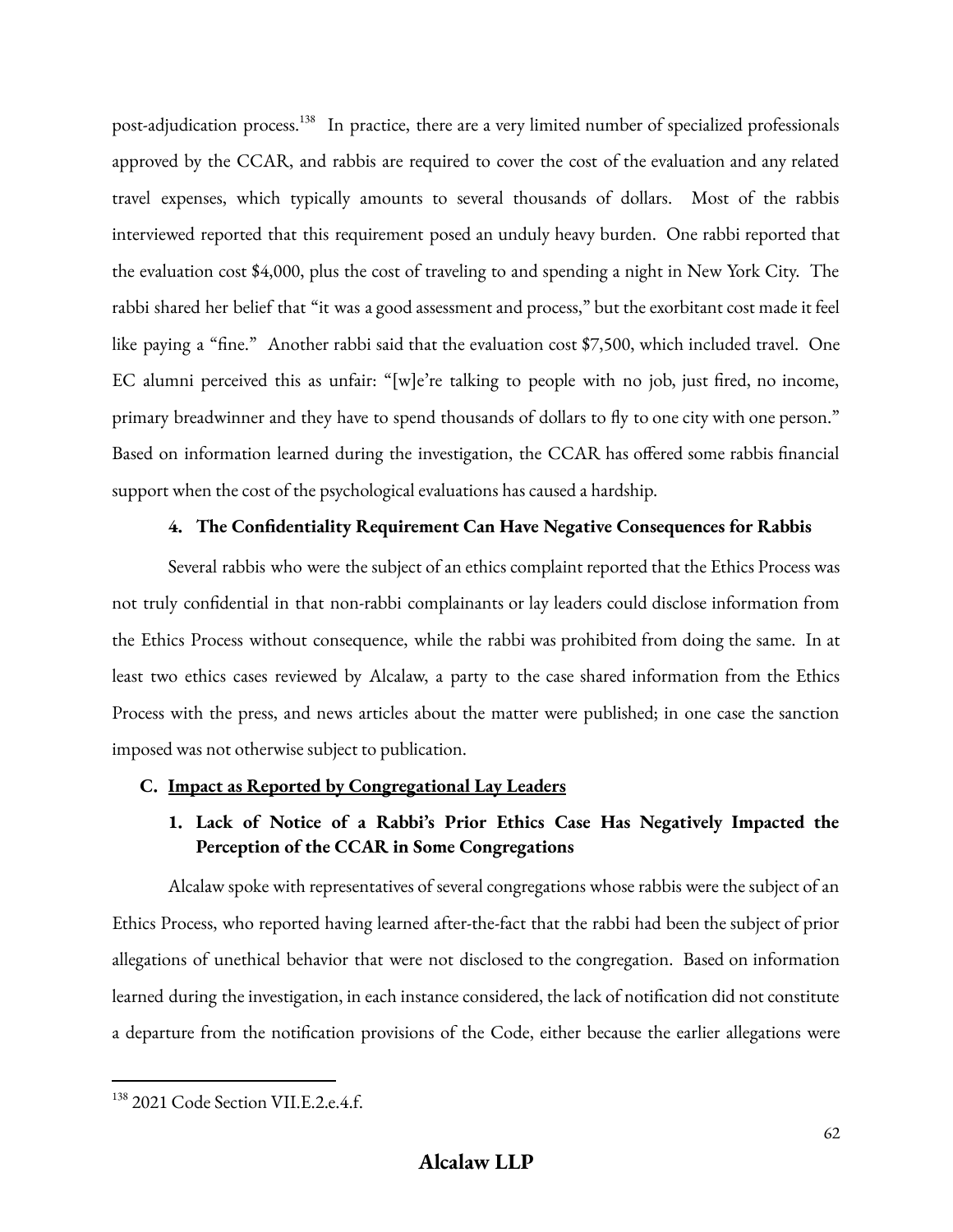dismissed, or resulted in a sanction that did not trigger notification requirements. The congregational representatives reported that the revelation damaged their perception of the CCAR and fostered a desire to see greater transparency in the search process to permit congregations to make informed employment decisions.

In one illustrative case, lay leaders of a congregation reported that they had never been informed by the CCAR that the rabbi they hired had been the subject of a reprimand and undergone a t'shuvah process while serving a previous congregation. The lay leaders further reported that when the EC voted to impose upon the rabbi a sanction of Censure Without Publication based on newly alleged conduct committed while serving their congregation, they first learned about it from a third-party, and only later from the EC. Notably, the Code does not require the EC to notify employers or prospective employers when a rabbi has been the subject of a reprimand. Nonetheless, the lay leaders explained that because they had not been informed that the candidate rabbi had a prior ethics violation during the search process, they assumed that none existed, and the candidate rabbi hadn't reported otherwise. The lay leaders said these experiences led to a "loss of trust" in the CCAR. The lay leaders further shared:

We do not agree that reprimand and censure should be confidential from a synagogue board, so that we can be proactive and not reactive. These things never stay in the dark. For there to be a sacred partnership, it starts with the hiring process. The CCAR acts like a search firm and there needs to be more transparency. We aren't free to hire any rabbi; we have to use the CCAR process.

### **2. The Confidentiality Surrounding the Ethics Process Impedes Effective Management of Affected Congregations**

Information learned during the investigation highlighted the divergent yet interconnected roles that the EC and congregational leadership play when a congregational rabbi has been accused of, or found to have engaged in, unethical behavior, and the need for greater collaboration between the CCAR and the URJ to establish clear protocols for information sharing with congregations about ethics complaints. Some congregational representatives reported that the confidentiality surrounding the Ethics Process has had financial implications for their congregations, as they negotiated or honored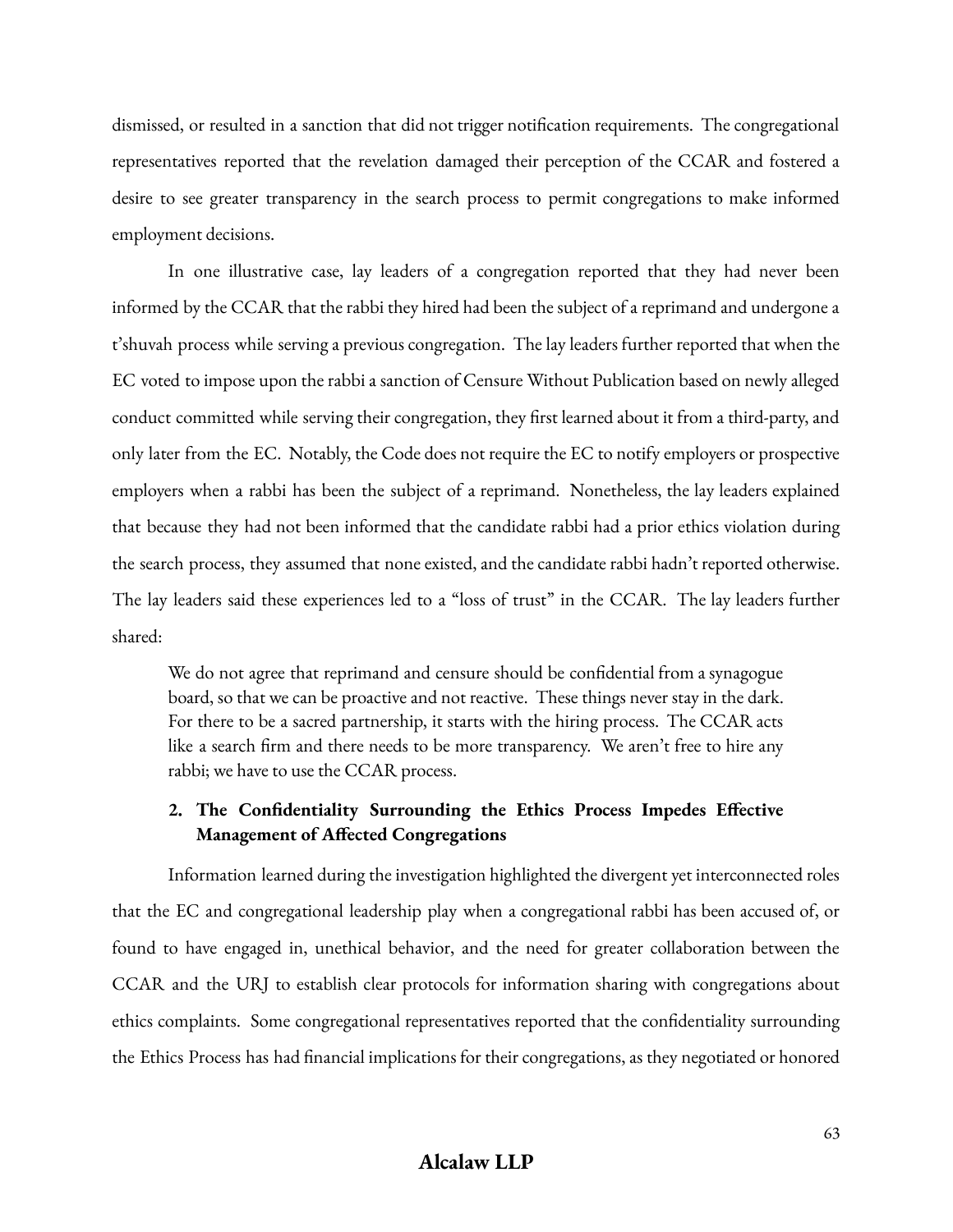contracts with a rabbi who was, unbeknownst to them at the time, the subject of an ongoing Ethics Process that later led to the imposition of a sanction.

In addition, the filing of an ethics complaint may trigger the need for congregational leadership to determine whether the conduct at issue warrants suspension or termination of the rabbi's employment. The investigation revealed that, in some instances, the confidentiality surrounding the Ethics Process has created complications for the leadership of the affected congregations in this regard.

By way of example, in one instance, the EC voted to suspend a congregational rabbi following an ethics adjudication. As a result, the Board of the synagogue - who knew the details of the rabbi's violation - voted to terminate the rabbi's contract. Thereafter, the question of termination was put to the congregation. The lay leadership reported feeling hamstrung in their ability to share the EC's factual findings with the congregation. Several parties affiliated with the congregation sought support from the URJ, which prepared a letter to share with the congregation that stated in part:

As for membership status in the URJ for a congregation that chooses to have an ongoing relationship with a suspended or expelled CCAR rabbi, there is no current policy on this because it is unprecedented. No congregation has chosen to do this. We would not accept the application of a new congregation whose Rabbi was suspended or who continued to recognize that Rabbi in its letterhead.

\* \* \*

We hope and pray the congregation will follow the Board's impressive leadership and send a clear message that it will not accept anything other than a commitment to the highest ethical standards.

The codification of this unwritten expectation would provide helpful guidance to congregations responding to an ethics-related crisis.

Some collaboration between the CCAR and the URJ has already occurred. The entities jointly created the North American Commission on Rabbinic-Congregational Relationships ("NCRCR"), a commission which has as its mission to "advise, support and nurture healthy relationships among lay leadership and rabbis."<sup>139</sup> In addition, the URJ employs two directors of consulting and transition management, who are responsible for, among other things, interfacing with the EC about ethics matters and providing direct support to congregations facing crises involving

<sup>&</sup>lt;sup>139</sup> Available at: https://ravblog.ccarnet.org/2020/11/ncrcr-review-process/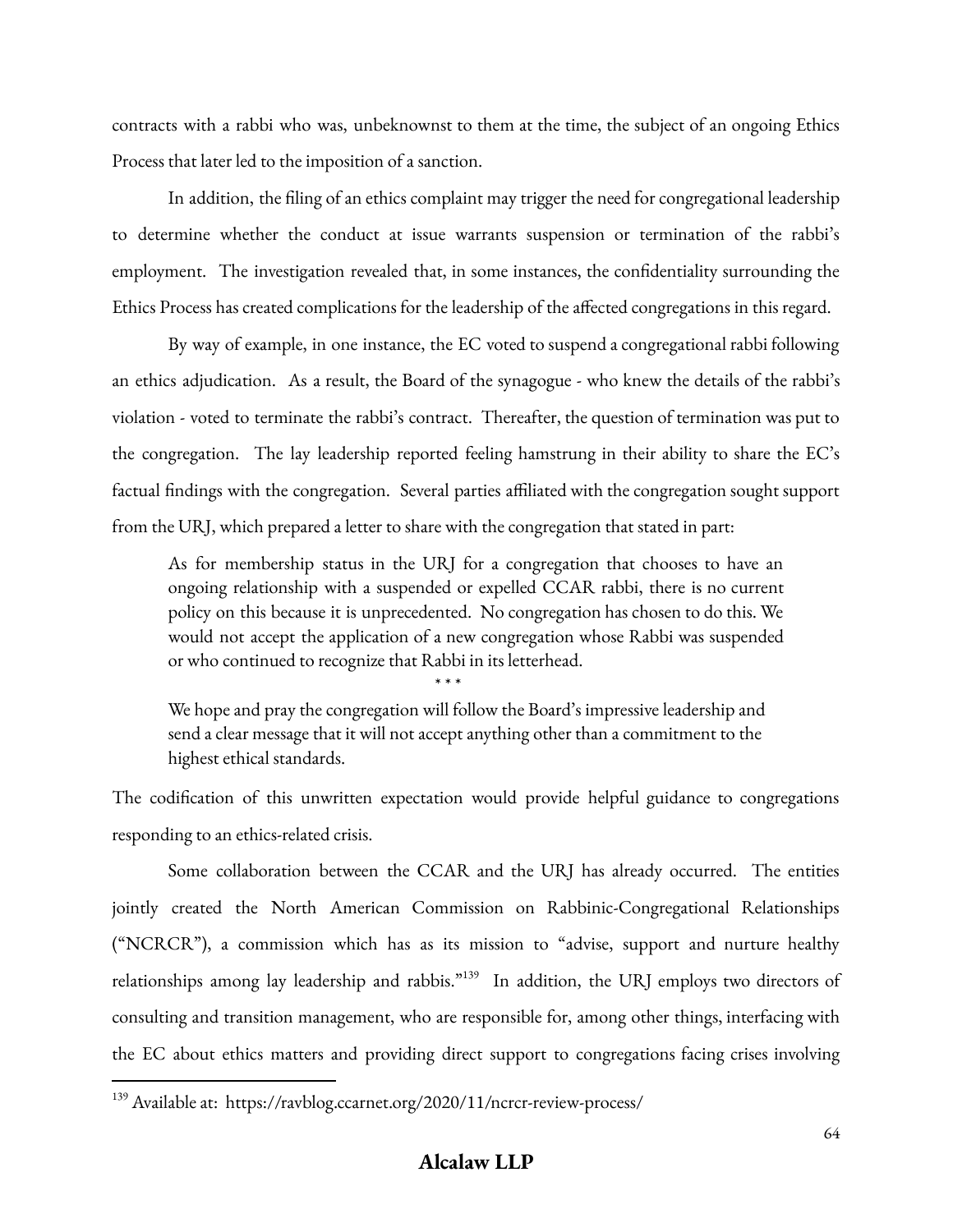ethics-related issues. While the investigation revealed that there is some collaboration between these URJ employees and the CCAR, the investigation also revealed that the support available to congregational leadership seeking to navigate the turmoil that may result when a CCAR rabbi becomes the subject of an ethics complaint is limited by the lack of resources and well-established policies and protocols between the partner organizations.

### **3. Congregations Harmed by a Rabbi's Misconduct Seek a T'shuvah Process**

Several congregational representatives reported that the imposition of sanctions against their congregational rabbi created hurt and unrest among the congregation that was not addressed by the rabbi during the t'shuvah process:

Our congregation was left traumatized by the conduct of our rabbi and has never experienced an act of t'shuvah from [our rabbi], despite his years of involvement with the CCAR panel that was charged with leading his t'shuvah process.

For a sanctioned rabbi to engage in a t'shuvah process with his former congregation, transparency about the violation would be necessary. The successor to a rabbi who was the subject of an Ethics Process shared his perspective that the confidentiality of the Ethics Process prevented congregational healing:

We understand that healing requires truth and, at the very least, the members of an aggrieved and hurt congregation need to know the truth. Both speedy deliberation and open conversation are denied the congregation.

### **D. Two Significant Amendments That Have Been Made to the Code**

# **1. The 2021 Code Contains a Provision That Provides Notice When an Ethics Violation Involves a Minor**

Section VI of the 2021 Code provides that "any violation of Section V [Ethics Guidelines Concerning Sexual Boundaries] or any section of this Code of Ethics that involves minors is considered to be especially egregious." This provision, which was added to the Code in 2021, allows for notice to be provided when a rabbi is sanctioned for a sexual boundary violation involving a minor. $^{140}\,$  By way of

<sup>&</sup>lt;sup>140</sup> In addition, the concept of distinguishing between Type 1 Violations and Type 2 Violations was added to Section V in 2021, providing an avenue to give the public more particularized notice about the type of conduct at issue.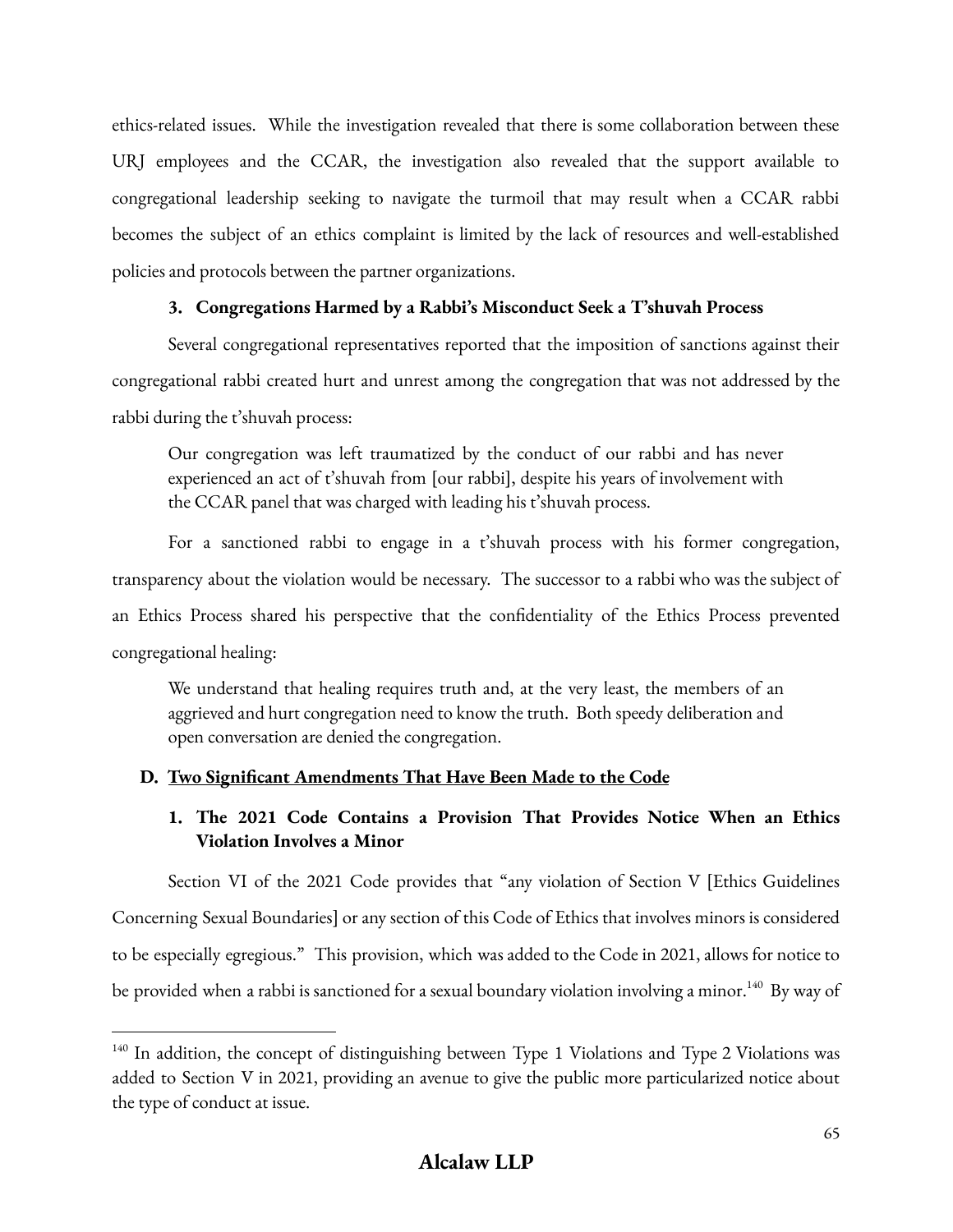historical example, no such provision existed in the Code in 2000 when ZIMMERMAN was suspended from the CCAR. Based on information gathered during the investigation, while the CCAR made public at the time that ZIMMERMAN was adjudicated to have violated Section A.2 of the Code, a provision related in part to sexual conduct, the CCAR did not communicate details about the nature of the allegations underlying ZIMMERMAN's suspension, including that they involved an underage teenager.

### a. Overview of the Zimmerman Ethics Process

In 2000, ZIMMERMAN was the President of HUC-JIR, a past-President of the CCAR, a former Senior Rabbi at Central and a prominent figure in the Reform Movement.<sup>141</sup> Information learned during the investigation supports the following procedural and factual overview:

In June 2000, a woman (the "Complainant") filed a written complaint with the EC alleging that ZIMMERMAN had engaged in an inappropriate sexual relationship with the Complainant over a period of years, and that the sexual contact began while he was a rabbi and she was an underage teenage congregant at Central.<sup>142</sup> Following receipt of the written complaint, the CCAR initiated an Ethics Process, and a three-person IGT (then called an Investigative Panel) conducted an investigation, which included, among other things, interviews with the Complainant and  $ZIMMERMAN.^{143}$  Based on the information gathered during the IGT's investigation, including its finding that the Complainant was "extremely credible," the EC voted to suspend ZIMMERMAN from the CCAR for at least two years with certain conditions, which included therapeutic components and a prohibition on performing rabbinic functions. The EC Chair informed ZIMMERMAN of the EC's decision in a letter dated November 20, 2000.

<sup>&</sup>lt;sup>141</sup> On January 1, 1997, HUC-JIR published a comprehensive accounting of ZIMMERMAN's career in an article published on January 1, 1997 announcing his inauguration as the seventh president, available at:

http://huc.edu/news/1997/01/01/rabbi-sheldon-zimmerman-inaugurated-7th-president-huc-jir.

 $142$  Given the mandate of its investigation, Alcalaw did not conduct an investigation into the underlying conduct alleged in the complaint against ZIMMERMAN.

<sup>&</sup>lt;sup>143</sup> Documents reviewed by Alcalaw indicated that the EC Chair spoke with a second person who alleged that ZIMMERMAN had engaged in an inappropriate sexual relationship with her. ZIMMERMAN declined an invitation to speak with Alcalaw.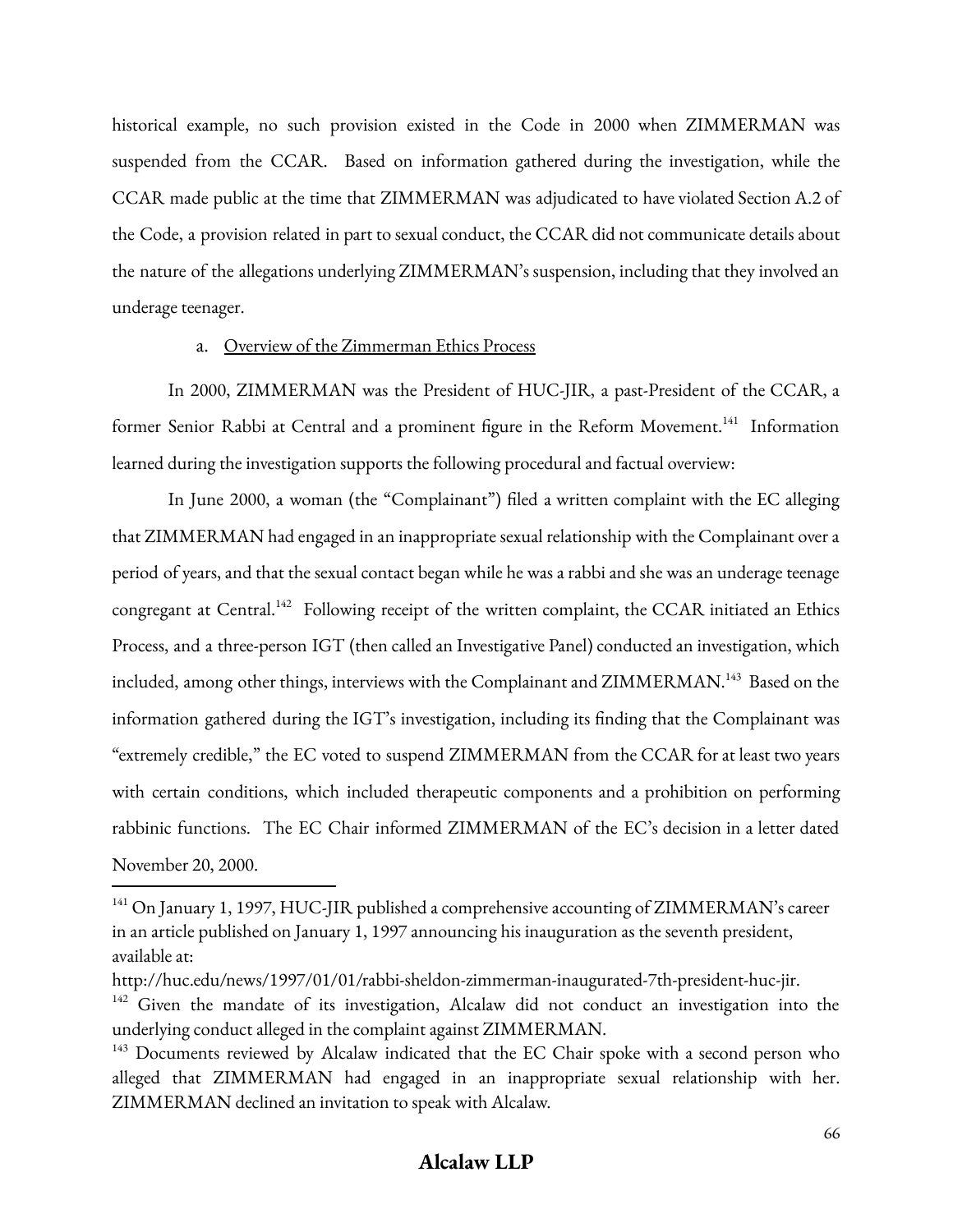Information learned during the investigation indicated that both the EC Chair and members of the CCAR leadership communicated with the Chair of the HUC-JIR Board of Governors in the days after the EC voted to suspend ZIMMERMAN and before ZIMMERMAN resigned as President of HUC-JIR.<sup>144</sup> On November 29, 2000, members of the CCAR leadership engaged in a conversation with the Chair of the HUC-JIR Board of Governors and ZIMMERMAN's attorney, during which ZIMMERMAN's suspension was discussed (the "November 29 Meeting"). In a December 1, 2000 letter from ZIMMERMAN's attorney to the CCAR, which included a letter from ZIMMERMAN consenting to his suspension from the CCAR and agreeing to comply with conditions set by the EC, ZIMMERMAN's attorney recounted the details of the November 29, 2000 Meeting and requested that the CCAR not disclose the details of ZIMMERMAN's conduct to the CCAR Board of Trustees or the public beyond stating that it involved allegations of sexual misconduct in violation of Section A.2 of the Code. While there was insufficient evidence gathered during the investigation to determine the full scope of information regarding ZIMMERMAN's conduct that was shared with the CCAR Board of Trustees, on December 4, 2000, the CCAR Board of Trustees voted to approve ZIMMERMAN's suspension as recommended by the EC.

### b. HUC-JIR's Communication About Zimmerman's Suspension

ZIMMERMAN resigned his role as President of HUC-JIR in a letter to the Board of Governors of HUC-JIR dated December 4, 2000, in which he stated that the CCAR had "conducted an ethics inquiry into matters connected to personal relationships of mine that existed before I became President of [HUC-JIR]" and "determined that I should be suspended." HUC-JIR reported ZIMMERMAN's resignation that same day in a letter from its Board of Governors that offered the following explanation:

The events at issue in the Central Conference's action relate to personal relationships of Rabbi Zimmerman's that existed prior to his tenure as president of the College-Institute. Inasmuch as the parties involved have a right to their privacy, further comment by the College-Institute is inappropriate.

<sup>&</sup>lt;sup>144</sup> The investigation did not reveal evidence of the CCAR leadership having specifically relayed information regarding ZIMMERMAN's suspension to the leadership at Central, except insofar as the Chair of the Board of Governors at HUC-JIR was a Trustee at Central at the time.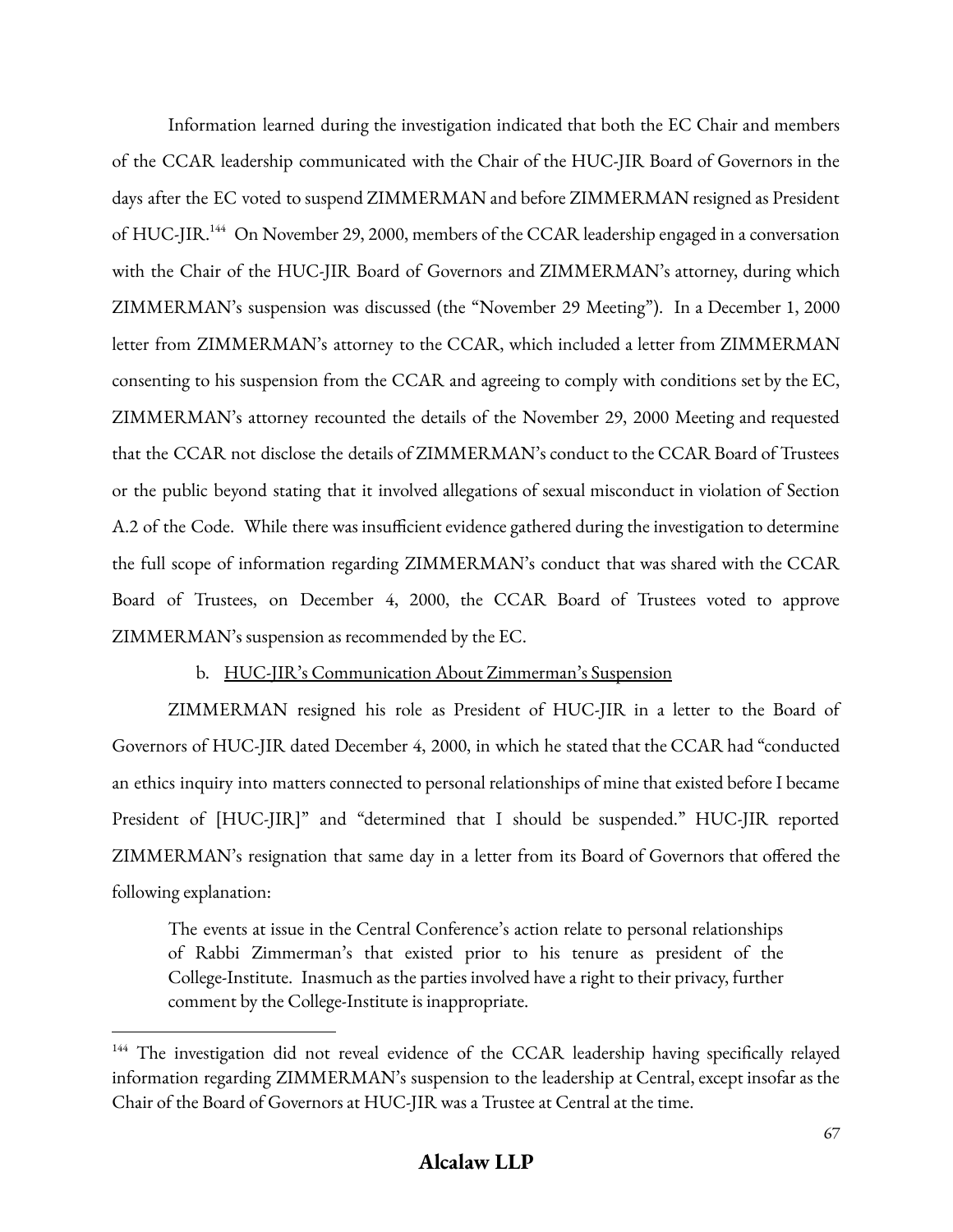### c. CCAR's Communication About Zimmerman's Suspension to Membership

News of ZIMMERMAN's suspension was communicated to the CCAR membership in a letter from the CCAR leadership dated December 5, 2000. The letter stated that ZIMMERMAN had been suspended for "violation of Section A(2) of the CCAR's Code of Ethics." The letter did not specify the exact nature of the allegations against ZIMMERMAN, including that they involved sexual contact with an underage teenager, noting "[i]t is the practice of the CCAR not to comment on specific ethics cases" and urging its membership to "respect this policy."

### d. Media Reports About the Adjudication

ZIMMERMAN's suspension became a matter of national news. An article published in the New York Times ("NYT") on December 7, 2000, citing information learned from the CCAR and HUC-JIR, reported that ZIMMERMAN had "resigned from his job after being suspended by the movement's rabbinic organization for having entered into 'personal relationships' in the past that the organization said violated its ethical code.<sup>"145</sup> According to the NYT article, the CCAR acknowledged that the ethical violations that led to ZIMMERMAN's suspension fell within the portion of the code that dealt with sexual conduct, but declined to provide any further details:

Rabbi Paul J. Menitoff, the conference's executive vice president, said its board approved the penalty on Monday, based on a recommendation by its ethics committee, which looks into complaints about the conference's 1,700 members.

Rabbi Menitoff said that conference rules prevented him from discussing the case but that the board decided Rabbi Zimmerman had violated a part of the ethics code, paragraph 2A, which deals with sexual conduct.

The NYT article further quoted the Executive Vice President as having said that the decision to suspend ZIMMERMAN was "very difficult and painful for everyone involved," but that it had been arrived at by following "the same process that we'd follow with any rabbi in the conference in similar circumstances."

<sup>&</sup>lt;sup>145</sup> Available at:

https://www.nytimes.com/2000/12/07/us/suspended-rabbi-quits-seminary-presidency.html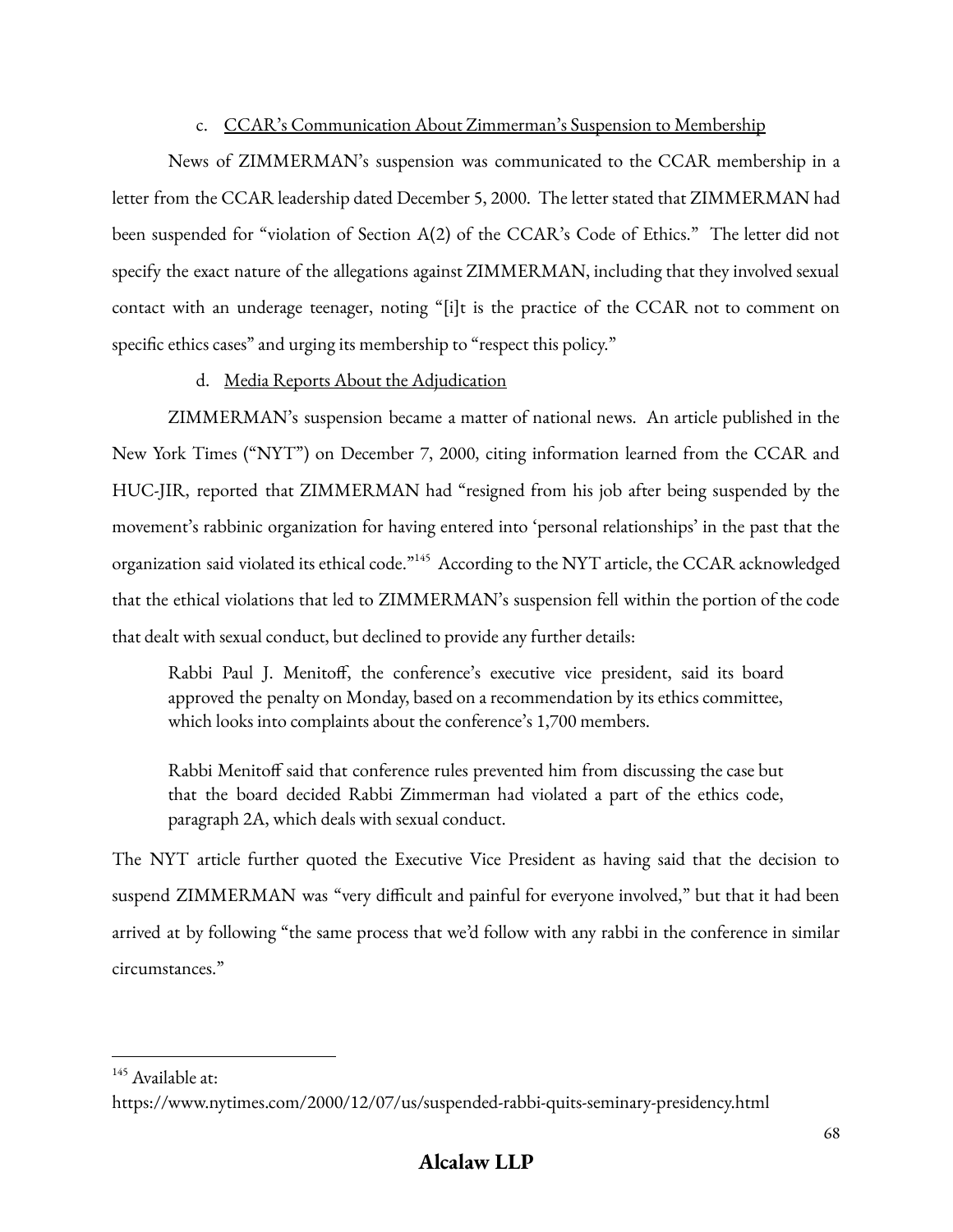#### e. Public Discourse Regarding ZIMMERMAN's Suspension

Given ZIMMERMAN's prominence in the Reform Movement at the time of his suspension from the CCAR, the CCAR's handling of the ZIMMERMAN matter was not without controversy. Materials reviewed by Alcalaw, including public reporting, material in CCAR files and interviews with those involved in the Ethics Process, indicated that some within the Reform Movement felt that the suspension should not have been made public. Others reported having seen ZIMMERMAN's suspension as a strong statement of the CCAR's commitment to not tolerating misconduct, regardless of the prominence of the person accused. Some of the CCAR members involved in the Ethics Process who had knowledge of the scope of the allegations against ZIMMERMAN commented to Alcalaw about what they perceived as a public misconception about the conduct at issue, and lamented that the fealty to maintaining the confidentiality of the process prevented them from being able to correct the narrative.

#### f. ZIMMERMAN's T'shuvah and Reinstatement

Following his suspension, ZIMMERMAN was assigned a t'shuvah mentoring team and underwent a t'shuvah process. Within months of ZIMMERMAN's suspension, in April 2001, public reporting revealed that ZIMMERMAN had been hired to serve as the Executive Vice President of Birthright Israel USA, Inc. The CCAR ultimately extended the term of ZIMMERMAN's suspension beyond the two years originally imposed to a period of more than four years. In January 2005, the CCAR determined that ZIMMERMAN had satisfied the conditions set for his t'shuvah process, and he was reinstated to full membership in the CCAR. Following his reinstatement to the CCAR, ZIMMERMAN served as a congregational rabbi and a counselor on a TRaC Team.

#### g. Impact as Reported by the Complainant

The Complainant reported to Alcalaw that the CCAR's failure to publicly refute the "myth" that ZIMMERMAN's transgression was an affair with an adult had a harmful impact. The Complainant noted that the CCAR could have said more about the seriousness of ZIMMERMAN's conduct without breaching the promise of confidentiality, but instead "[t]hey used the confidentiality of the process to prevent the world from knowing that he was a predator." The Complainant raised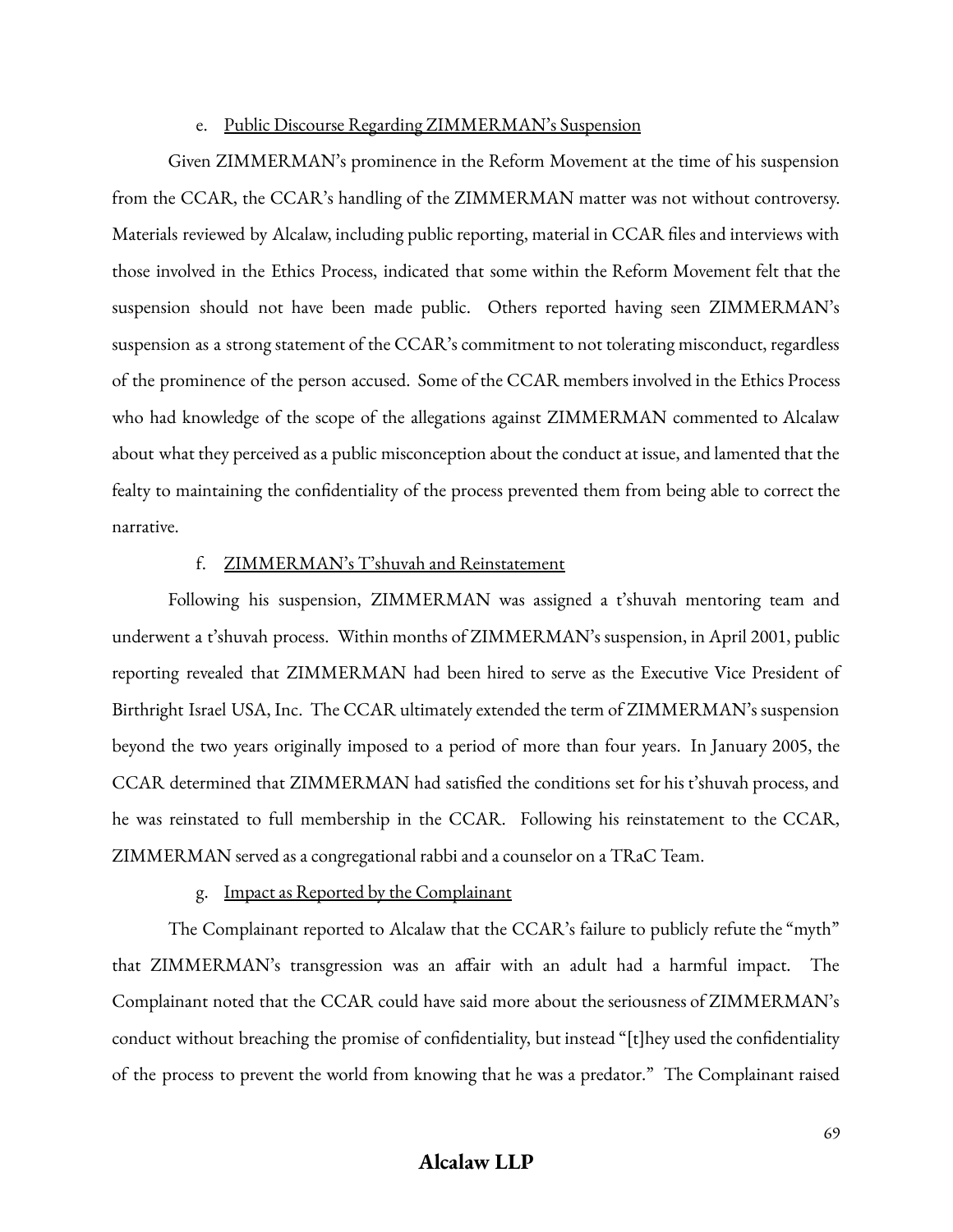this incongruity in a letter to the EC Chair six weeks after ZIMMERMAN's suspension was imposed, in which she expressed gratitude that her anonymity and privacy had been preserved, but misgivings that the public did not have a sense of the underlying circumstances.

The Complainant's account and materials reviewed by Alcalaw indicated that both prior to and following ZIMMERMAN's reinstatement to the CCAR, the Complainant communicated to the CCAR in writing her belief that ZIMMERMAN should be expelled from the CCAR for his conduct. The Complainant renewed her call for expulsion in a letter sent to the CCAR during the pendency of Alcalaw's investigation, citing, among other things, her belief that ZIMMERMAN had "not done t'shuvah or provided restitution," and expressing her disapproval that, at the time of his reinstatement, "the CCAR accepted [ZIMMERMAN's] claim of partial responsibility" thereby implying that, as a victim, she too bore responsibility.

The lasting negative impact of the public misconception that persisted cannot easily be measured, especially as it relates to the Complainant, who reported to Alcalaw, "it forced me to continue to keep what happened to me a secret because I feared public shaming" and "it completely alienated me from the Reform Movement."

## **2. Rabbis Who Resign During the Pendency of an Ethics Process Are Regarded as Expelled**

The 2021 Code provides that if a rabbi resigns from the CCAR after an ethics complaint has been filed against them but before the matter has been adjudicated, the rabbi will be "regarded as expelled,"<sup>146</sup> a designation that triggers publication on the CCAR website. This provision was added to the Code to deny rabbis the ability to escape the scrutiny of the EC by resigning. This was not always the case.

By way of historical example, no such provision existed in the Code in 2001 when COOK resigned. Based on a review of relevant case material and related interviews, Alcalaw's investigation revealed that COOK's resignation from the CCAR on April 26, 2001, coincided with the filing of complaints by two female rabbis - both former students of COOK at HUC-JIR - who each alleged that

<sup>146</sup> 2021 Code Section VII.E.2.f.2.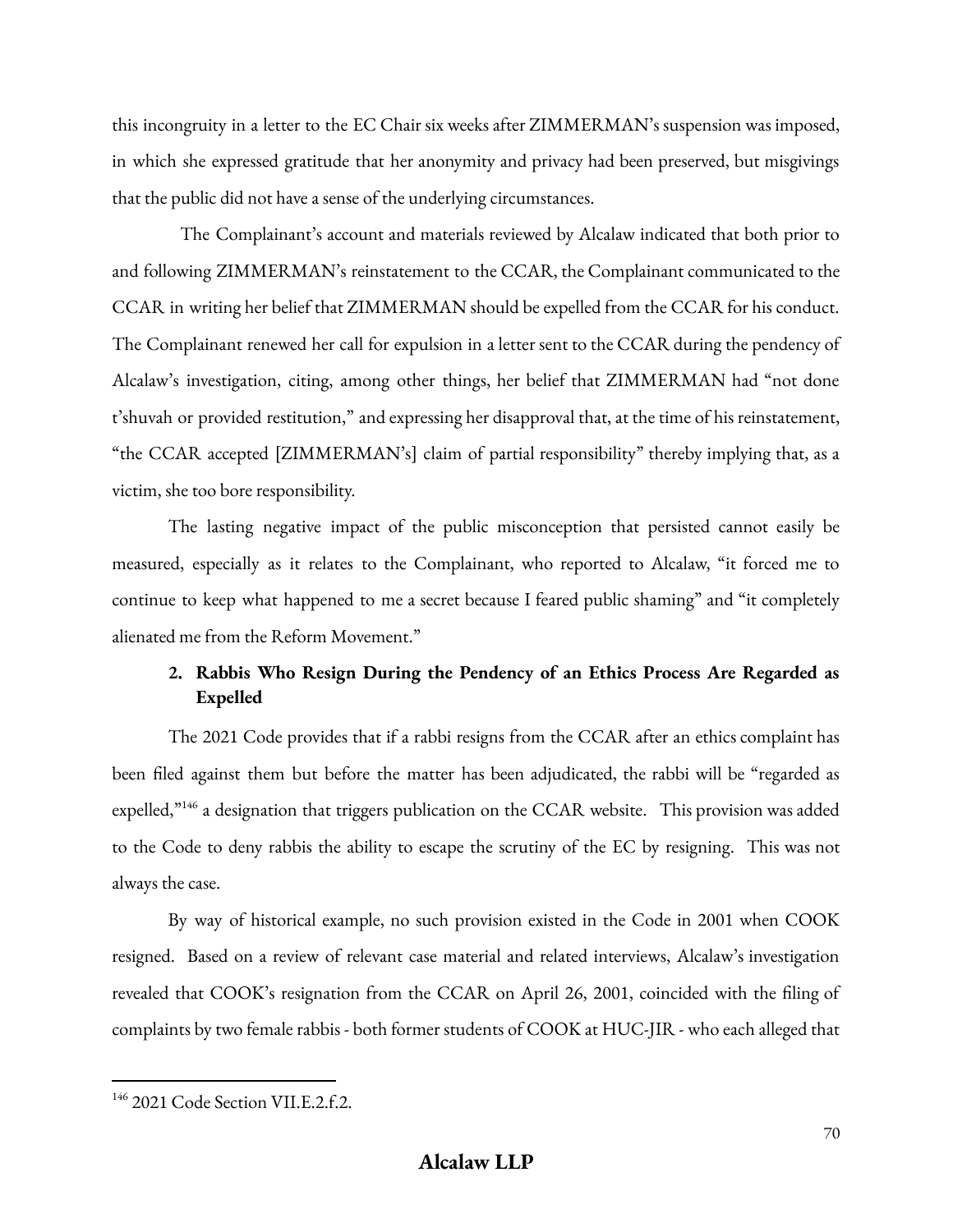COOK had engaged in behavior that violated Section A.2 of the Code in his role as a professor. Each of the signed complaints was dated April 25, 2001. COOK resigned his membership from the CCAR in a letter to CCAR leadership dated April 26, 2001. In the letter, COOK outlined numerous and varied reasons for his resignation, none of which indicated an awareness of the impending Ethics Process. A review of handwritten notations on the complaints maintained by the CCAR indicated that the EC received the complaints, at least one of which was reported to have been sent by mail, within a matter of days after COOK resigned. COOK's resignation meant that the CCAR no longer exercised any authority over COOK.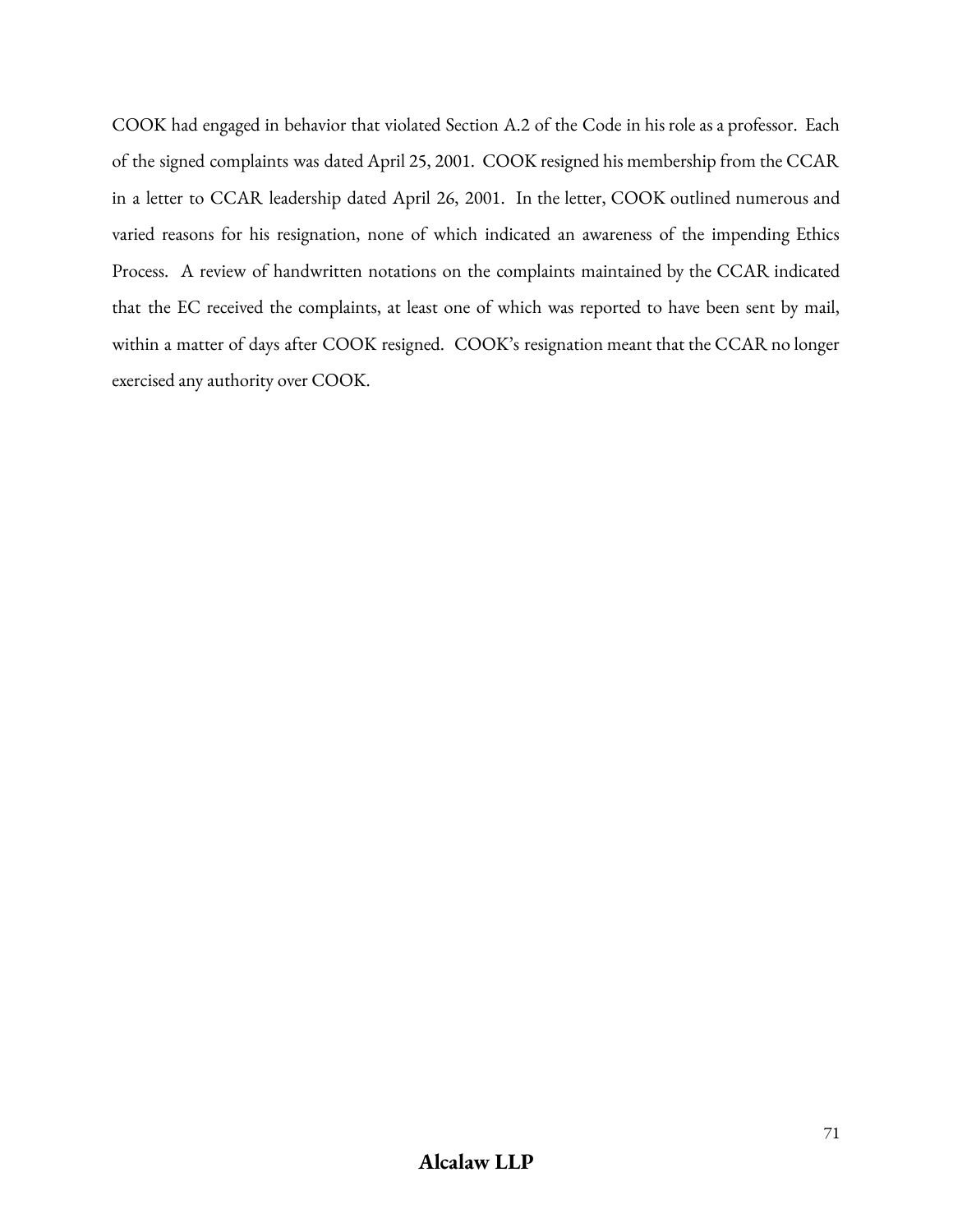#### **III. RECOMMENDATIONS**

The CCAR has continually looked for ways to evolve its Ethics Process, including through the long-standing work of the EPR and, most recently, the undertaking of this investigation and the creation of the Task Force on Ethics. In this section, Alcalaw identifies additional ways that the CCAR might evolve its Ethics Process to promote better clarity, notice, efficiency, symmetry of process, impartiality, broader investment and collaboration across the Reform Movement, and, when possible, an emphasis on employing trauma-informed practices for the benefit of accused rabbis and complainants alike.

### **A. Engage in a T'shuvah Process**

While Alcalaw's investigation was ongoing, PERSON made a public statement encouraging community members to contact Alcalaw and expressing an understanding that engaging in t'shuvah would be a component of bringing about healing. $147$  Alcalaw heard from individuals impacted by the CCAR's response to complaints of unethical conduct by rabbis over several decades, and some reported feeling harmed by aspects of the process. In recognition of instances in which individuals reported feeling negatively impacted by the CCAR's handling of an ethics complaint, including matters reported by Alcalaw to the Investigation Response Team that predate the creation of the Code, the CCAR should undergo a process of t'shuvah, which might include a reaffirmation of the commitment to use the lessons learned from the personal accounts shared during this investigation to further evolve the Code.

# **B. Collaborate with Partner Organizations to Expand the Impact of the Ethics Process Within the Reform Movement**

## **1. Collaborate with the URJ and HUC-JIR to Adopt Policies of Reciprocity**

The CCAR should seek to partner with the URJ to establish a policy or system by which the URJ requires all affiliated congregations to honor an adjudication by the EC that includes a restriction of rabbinic duties. In turn, the entities should explore the possibility of establishing a system by which

<sup>147</sup> Available at: https://www.ccarnet.org/ccar-ethics-update-rabbi-hara-person-august-4-2021/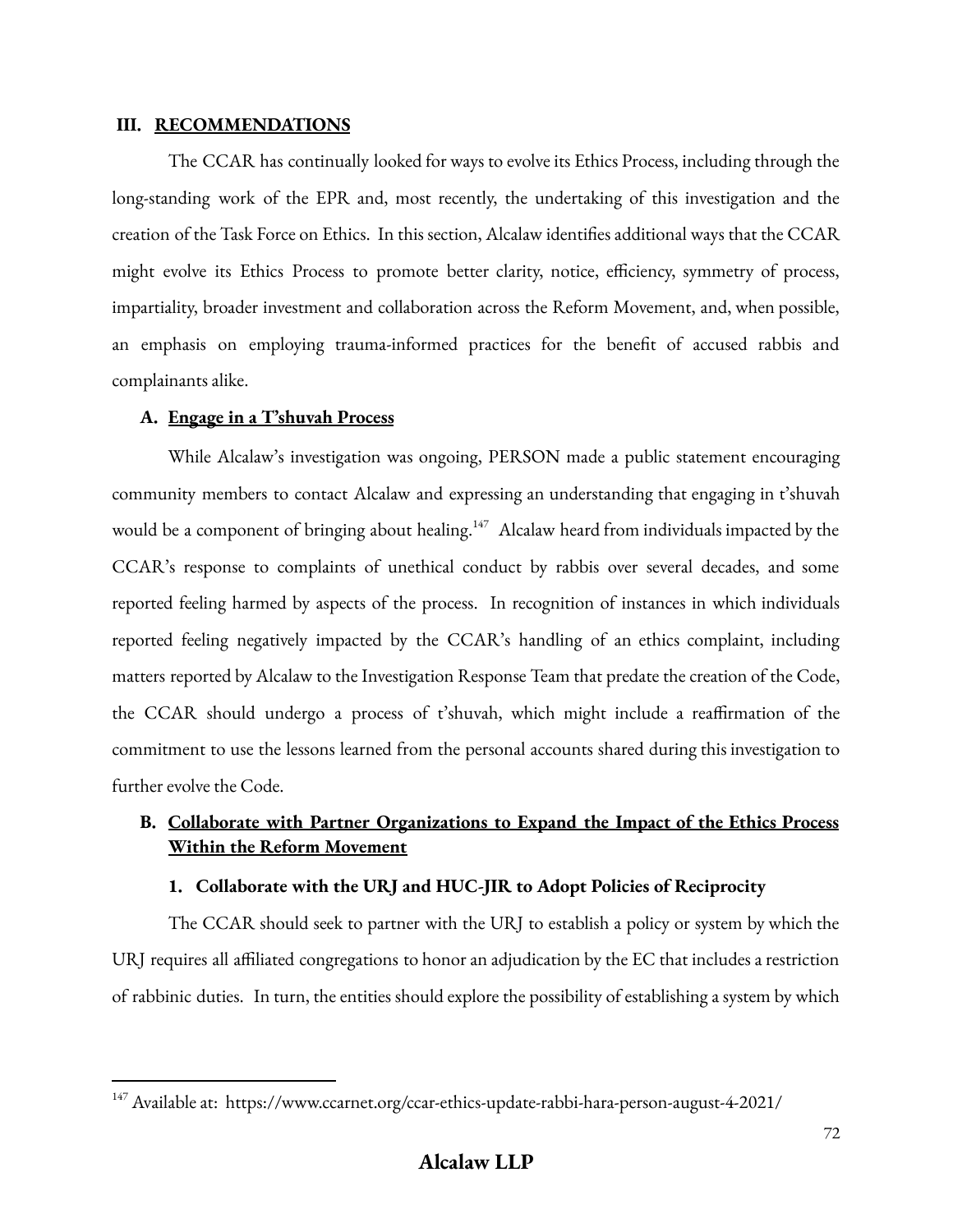the URJ could apprise the EC if a CCAR member has been disciplined or terminated from a congregation due to unethical behavior.

The CCAR should similarly seek to partner with HUC-JIR to establish a policy or system by which any HUC-JIR employee (who is also a CCAR member) who is suspended or expelled from the CCAR due to ethics violations risks an adverse employment action by HUC-JIR. In turn, the entities should explore the possibility of establishing a system by which HUC-JIR could apprise the CCAR if a CCAR member has been disciplined or terminated from employment with HUC-JIR due to unethical behavior. The CCAR should support HUC-JIR in exploring the possibility of establishing a process by which a rabbi who has been expelled from the CCAR for committing one or more egregious ethics violations may be defrocked.

## **2. Collaborate with the URJ to Bolster Its Support of Congregations Impacted by Rabbi Misconduct**

Recognizing the challenges that congregational leadership faces after learning that a rabbi in the congregation's employ has been accused of misconduct, the CCAR should explore opportunities to expand its partnership with the URJ. This could include, among other things, creating clear protocols related to the sharing of EC-related information within a congregation and establishing a process by which rabbis in the TRaC process can engage in t'shuvah to repair harm done to the congregations in which they served.

#### **C. Increase Education About the Code and the Ethics Process**

The investigation revealed a general lack of familiarity with the Code and the Ethics Process despite additional efforts that have been made in recent years to drive education among CCAR membership and the HUC student body. Continuing to increase awareness about conduct that is prohibited by the Code and the rules that guide the Ethics Process could serve to deter unethical behavior among the membership and promote consistency in the implementation of the Ethics Process. The CCAR should supplement the educational efforts already in place to increase familiarity with the 2021 Code among its membership and the larger Reform community. Such efforts could include the following, among other things: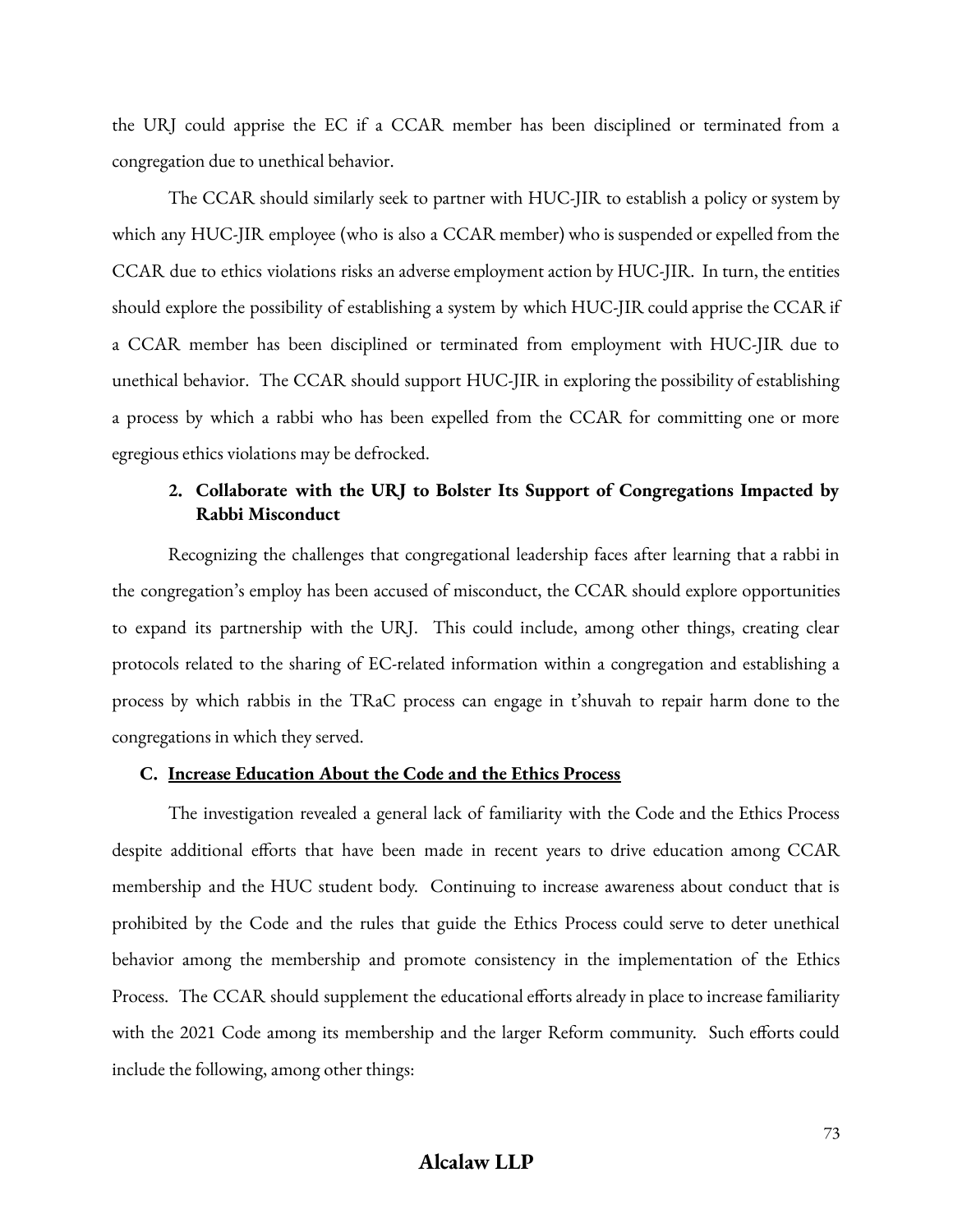- Education of CCAR members:
	- Continuing to require CCAR members to affirm on an annual basis that they have read the Code and extending beyond the first year of membership the requirement that a portion of the requisite continuing rabbinic education hours be ethics-related;
	- Requiring CCAR members to affirm on an annual basis that they have not, in the preceding year, been arrested, fired or subject to any disciplinary action by their employer for conduct that might constitute a violation of the Code; and
	- Engaging the EC Chair, or another CCAR member, to spearhead the publishing of advisory ethics opinions using fictionalized fact patterns reflecting scenarios that have come before the EC.
- Education of the public:
	- Creating a streamlined information sheet with an easy-to-read summary of the Ethics Process and step-by-step guide for anyone wishing to file a complaint.
- Education in collaboration with  $HUC$ -JIR:
	- Collaborating with HUC-JIR to increase awareness among students about the Code and the Ethics Process, including by requesting that HUC-JIR require students to study and affirm their familiarity with the Code prior to ordination.
- Education in collaboration with the URI:
	- Collaborating with the URJ to increase awareness among lay leaders and congregants about the Code and the Ethics Process, including by providing updated copies of the Code to all URJ-affiliated congregations and encouraging them to post information about the Code in a prominent place within the synagogue.

# **D. Implement Additional Measures Designed to Prevent and Address Inter-Colleague Conflict**

In an effort to prevent or constructively address conflict between associate and senior rabbis, and senior and emeritus rabbis that may or may not give rise to an ethics complaint, the CCAR should explore opportunities for CCAR members to receive support and training related to navigating critical points of transition in their careers, as well as maintaining proper boundaries in the face of power differentials.

In recognition of the fact that members facing interpersonal conflicts with a colleague may not wish to file a formal ethics complaint, the CCAR should explore the possibility of providing an alternative path for navigating conflicts of this nature, perhaps through an informal mediation or guided conversation process. The CCAR could consider this process in collaboration with the URJ, perhaps as an expansion of NCRCR. Should the CCAR elect to develop such a process, the question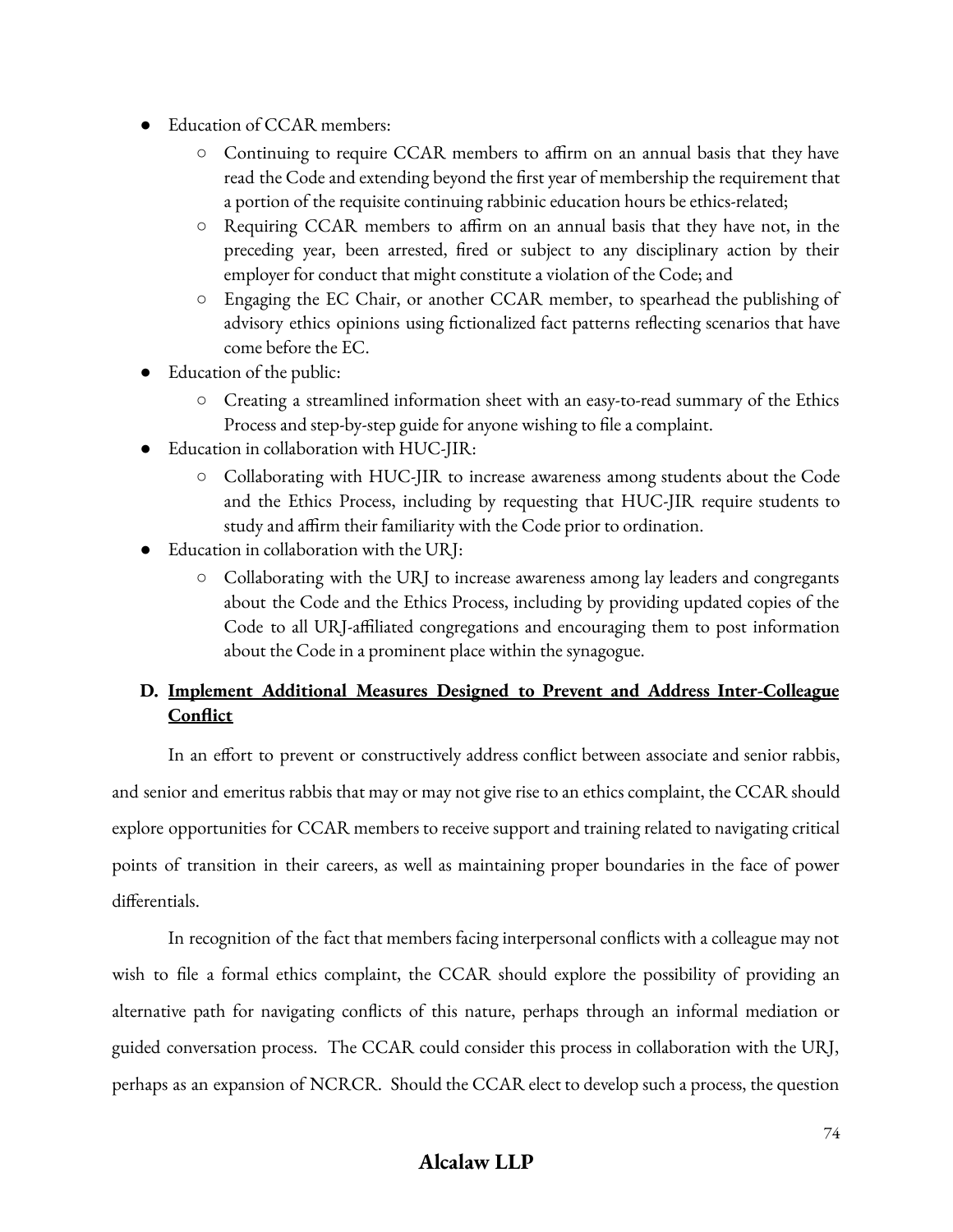of whether to resolve a conflict through mediation should be left to the complainant, and alleged violations of Section V or VI of the Code should not be eligible.

### **E. Enhance Recordkeeping**

## **1. The CCAR Should Ensure that the EC and BOA Recordkeeping is Digitized and Organized**

The CCAR should augment its current system of recordkeeping by (1) creating a docketing system that uses numbers, instead of rabbis' initials; and (2) ensuring that EC and BOA members keep all material generated as a result of their work, including emails, in a digital format on the system used by the EC in an organized and chronological manner.

#### **F. Expand Section VI of the Code Related to Violations Involving Minors**

## **1. Include Specialized Notification and Sanction Requirements for Sexual Boundary Violations Involving a Minor**

The CCAR should give greater weight to Section VI's declaration that violations involving minors are "considered to be especially egregious" by establishing bright line rules related to the notification requirements and sanctions that will apply in cases where a rabbi is alleged to have committed a sexual boundary violation of a minor. These may include, but not be limited to, the following: (1) eliminate the discretionary standard that currently guides when notification is made to congregational leaders that an ethics violation involving a minor has been alleged; (2) narrow the sanction(s) that may be imposed to reflect the "especially egregious" nature of the offense and, at a minimum, mandate expulsion for any Type 2 Violation involving a minor; (3) advise prospective employers of any prior ethics violations involving minors indefinitely; and (4) publish a rabbi's prior adjudication for a sexual boundary offense involving a minor on the CCAR website indefinitely.

## **2. Mandate that the EC Chair Make Certain Notifications When Potentially Criminal Conduct Involving a Minor is Reported**

The Code should include a provision that mandates the EC Chair to promptly make the following notifications if an allegation of potentially criminal conduct by a CCAR member involving a minor is reported: (1) report the critical information to law enforcement in the jurisdiction where the misconduct is alleged to have occurred; (2) notify the leadership of the synagogue where the rabbi is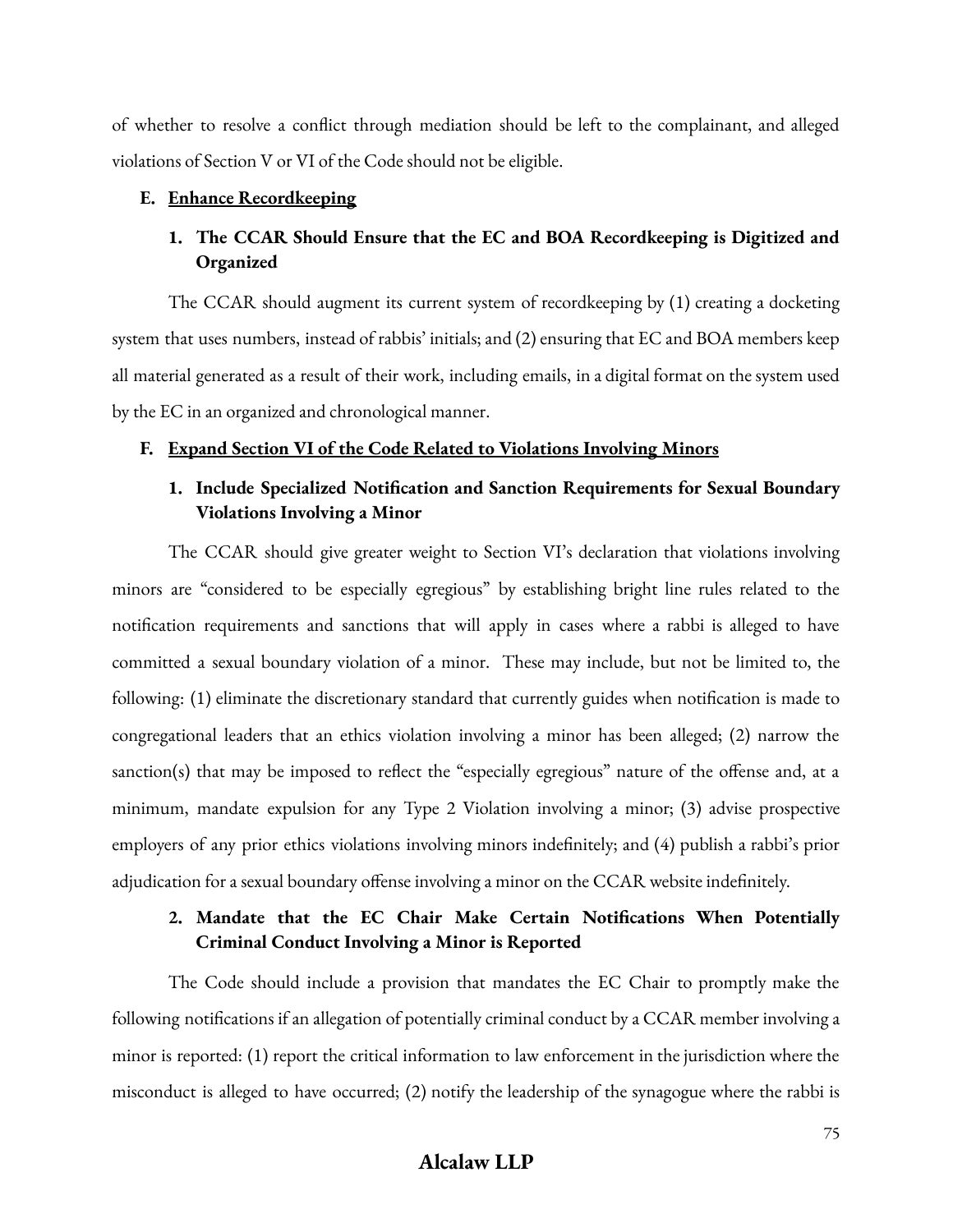employed; and (3) ensure notification to the parent(s) or guardian(s) of the minor. Codifying these expectations will help to ensure consistency in response among EC Chairs whose obligations as mandatory reporters may otherwise vary depending on the state in which they live or work.

### **3. Explicitly Prohibit Boundary Violations Involving Minors**

The CCAR should amend Section VI of Code to make clear that boundary violations involving minors, including grooming behavior, constitute a violation of the Code.

### **G. Revise the Rules and Regulations that Govern the Ethics Process**

### **1. Amend the Code to Establish a Clear Standard of Proof**

The CCAR should adopt and codify a clear standard of proof for all fact-finding determinations by an IGT. The standard of proof typically adopted in this context is a preponderance of the evidence standard.

## **2. Amend the Code to Provide Greater Notice**

In the context of a religious membership organization like the CCAR, the determination of what rises to the level of an ethics violation necessarily touches on both religious values and ethical sensibility. Consistent with the ethos of the organization, the CCAR should amend the Code in a way that more concretely advises its membership of the behaviors it expects of them in various aspects of their personal and professional lives. Careful attention should be given to providing clear notice regarding the ethical guidelines CCAR members are expected to follow in the following areas, which have been the subject of complaints before the EC: (1) consensual adult relationships between rabbis and congregants; and (2) sexual activity outside of a committed relationship with partner consent.

## **3. Amend the Code to Mandate Expulsion for Certain Violations**

Consistent with the ethos of the organization, the CCAR should amend the Code to identify any violations for which expulsion from the CCAR is warranted and add a provision to the Code stating a bright line rule.

## **4. Revise the Rules and Regulations to Eliminate Redundancy and Inconsistency**

The CCAR should revise the 2021 Code to eliminate redundancy and inconsistency, and to promote clarity and readability. More broadly, the CCAR should review and conform the 2021 Code,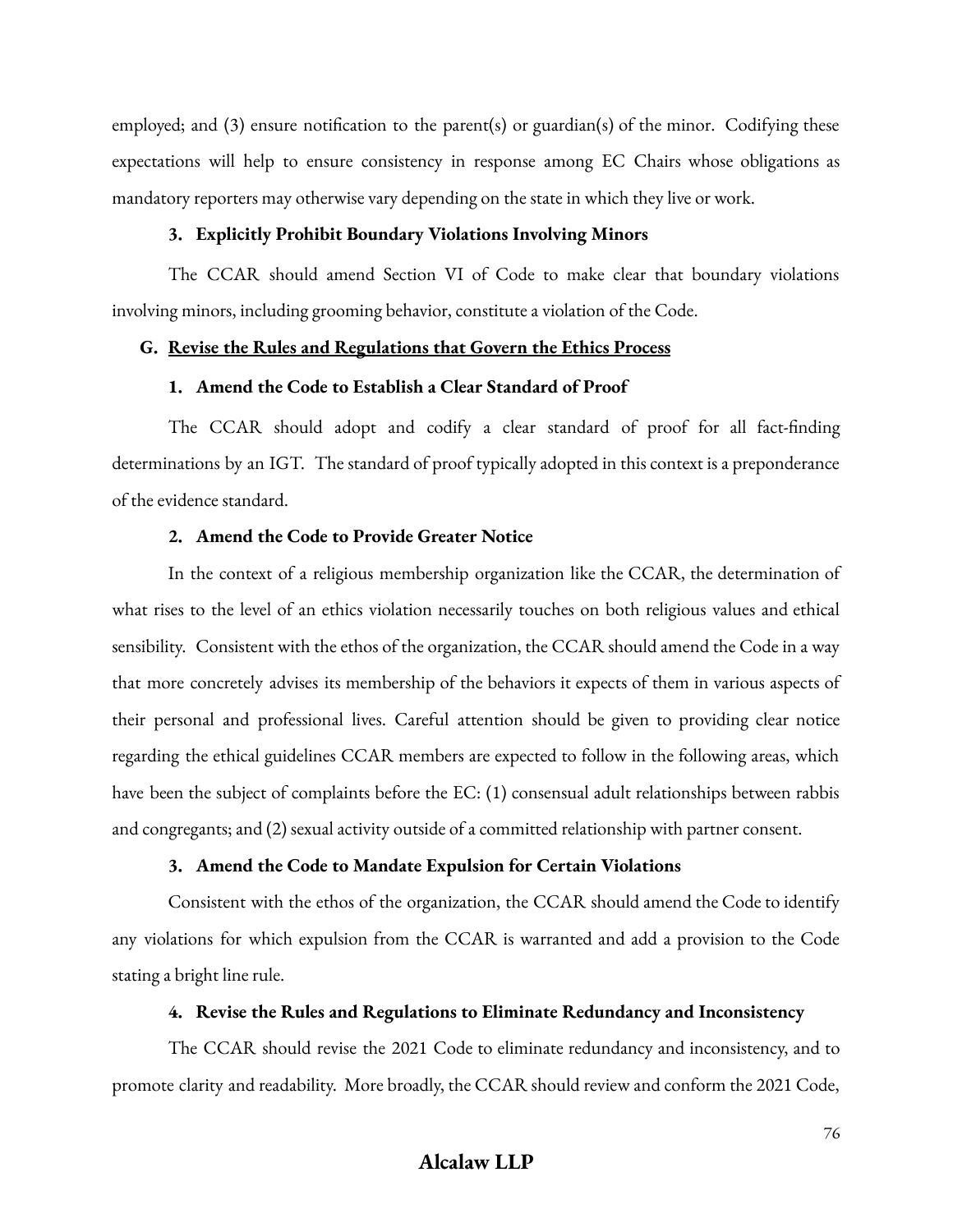the Constitution, the Bylaws and the BOA Rules to remove redundancy and inconsistency across the various documents, correct typographical errors, and to ensure uniformity across all provisions.

## **5. Amend the Code to More Clearly State When Notifications Will Be Made by the EC and Director of Rabbinic Career Services**

To better inform complainants, accused and sanctioned CCAR members and congregational lay leaders about when and to whom information regarding pending and adjudicated ethics matters will be shared, the CCAR should revise the Code provisions related to notifications to provide clearer notice. This could include, among other things: (1) codifying the EC's current practice of treating an accused rabbi's employer as an "alleged victim" and providing the employer with a copy of the complaint and other relevant material pursuant to Section VII.C.2; and (2) stating clearly with respect to each sanction (including reprimand) whether the Director of Career Rabbinic Services is required to provide notice to prospective employers.

### **6. Amend the Code to Create More Predictable Timelines in the Process**

In an effort to better manage the expectations of the parties, the Code should be amended to include more predictable timelines, which could include, at a minimum, where the word "promptly" appears in the Code, replacing it with a more precise period of time. Where delays in the process become unavoidable, the Code should afford the EC flexibility, but require notification of the same to the parties.

## **7. Amend the Code to Advise Parties About the Impact of External Legal Proceedings**

In order to provide all parties greater clarity about the possible impact that pursuing an external legal process may have on a related Ethics Process, the CCAR should modify the language in Section VII.E.2.f.1 of the 2021 Code to more clearly apprise the parties that the Ethics Process will be suspended during the pendency of a criminal investigation, prosecution or civil litigation.

### **H. Expand Opportunities for Ethics Violations to Be Reported**

#### **1. Create a Standardized Complaint Form**

The CCAR should create a standardized complaint form that would be used for intake, provided as a template to complainants and be publicly available on the CCAR website. This form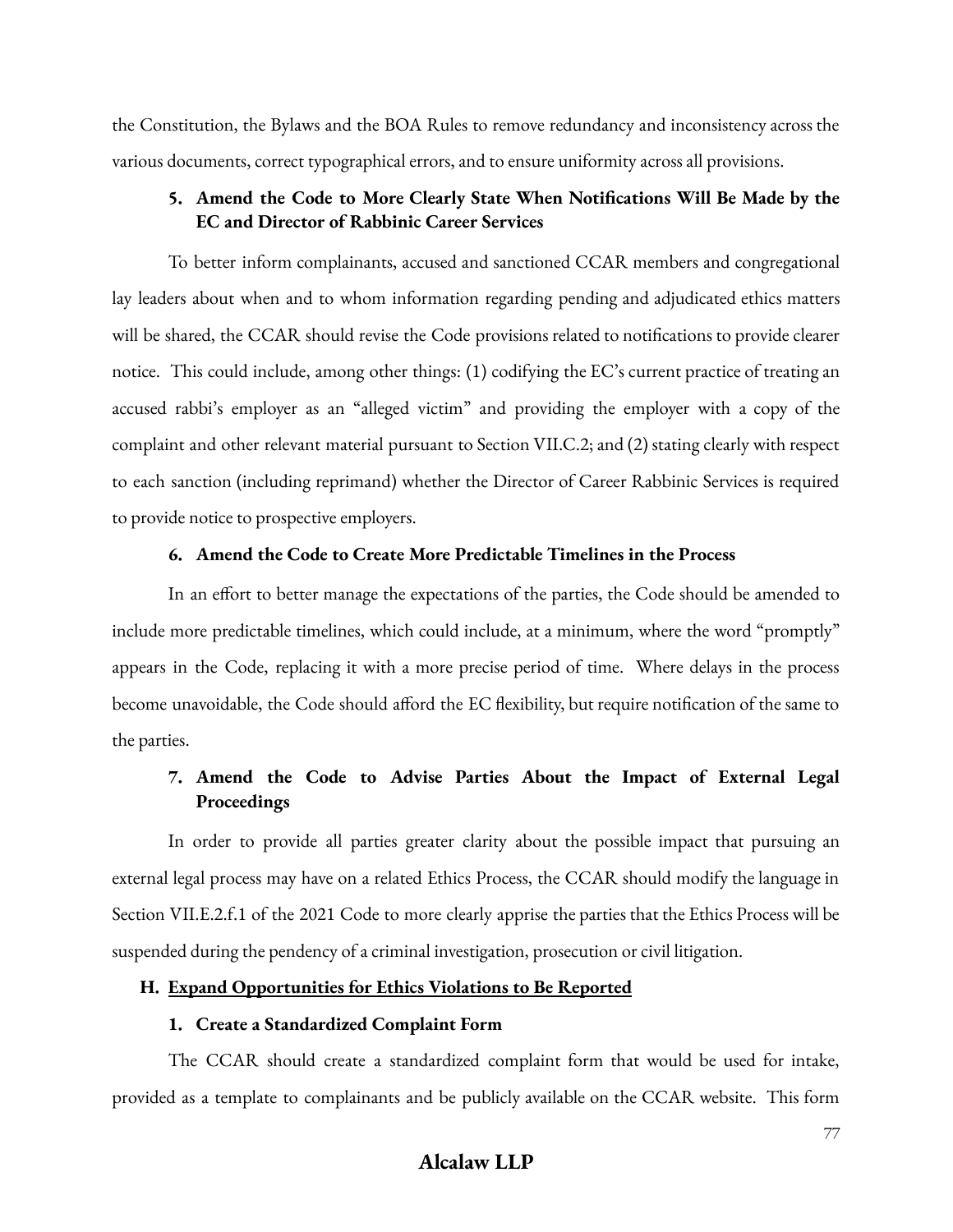would ensure that the alleged conduct is tethered to a specific provision of the Code, which would permit complainants to more easily understand conduct that rises to the level of an ethics violation and provide rabbis accused of ethics violations with more precise notice.

## **2. Explore the Option of Allowing the EC to Serve as Proxy Complainant in Select Matters**

The Code does not currently provide a method by which the EC could examine whether a CCAR member has violated the Code without a formal, written complaint by a named complainant first being filed. To expand opportunities for ethics violations to be reported, the CCAR should explore the possibility of establishing a process by which the EC could initiate an investigation when it learns information - either in an anonymized complaint or through public reporting, for example - that is sufficiently particularized to indicate that a CCAR member may have engaged in an ethics violation. In exploring this possibility, the CCAR should be mindful of the need to adopt a consistent standard to guide the EC about when to elect to undertake further examination of such information. For example, the CCAR could limit the EC's ability to examine such information if it pertains to a limited category of serious ethics violations, such as sexual misconduct or physical violence, and even then only if a majority of EC members agree that the information is sufficiently particularized to possess indicia of reliability.

## **3. Create a New System for Fielding Inquiries About the Ethics Process and Intaking Complaints**

In recognition of the fact that people identified factors that have historically inhibited reporting and the difficulties associated with the EC serving a dual role as advisor and adjudicator, the CCAR should reimagine the first point of contact for individuals who may wish to seek guidance from the CCAR regarding a potential ethics violation. The first point of contact could be an ombudsperson, a CCAR staff member or a volunteer, but should be a neutral third-party (i.e., not a member of the EC), and would ideally be familiar with the Jewish laws and values that underpin the Ethics Process and employ trauma-informed practices. In conceiving of this new system, the CCAR should strive to make reporting allegations of misconduct more accessible, including by affording an opportunity for anonymous reporting, while also advising prospective complainants that providing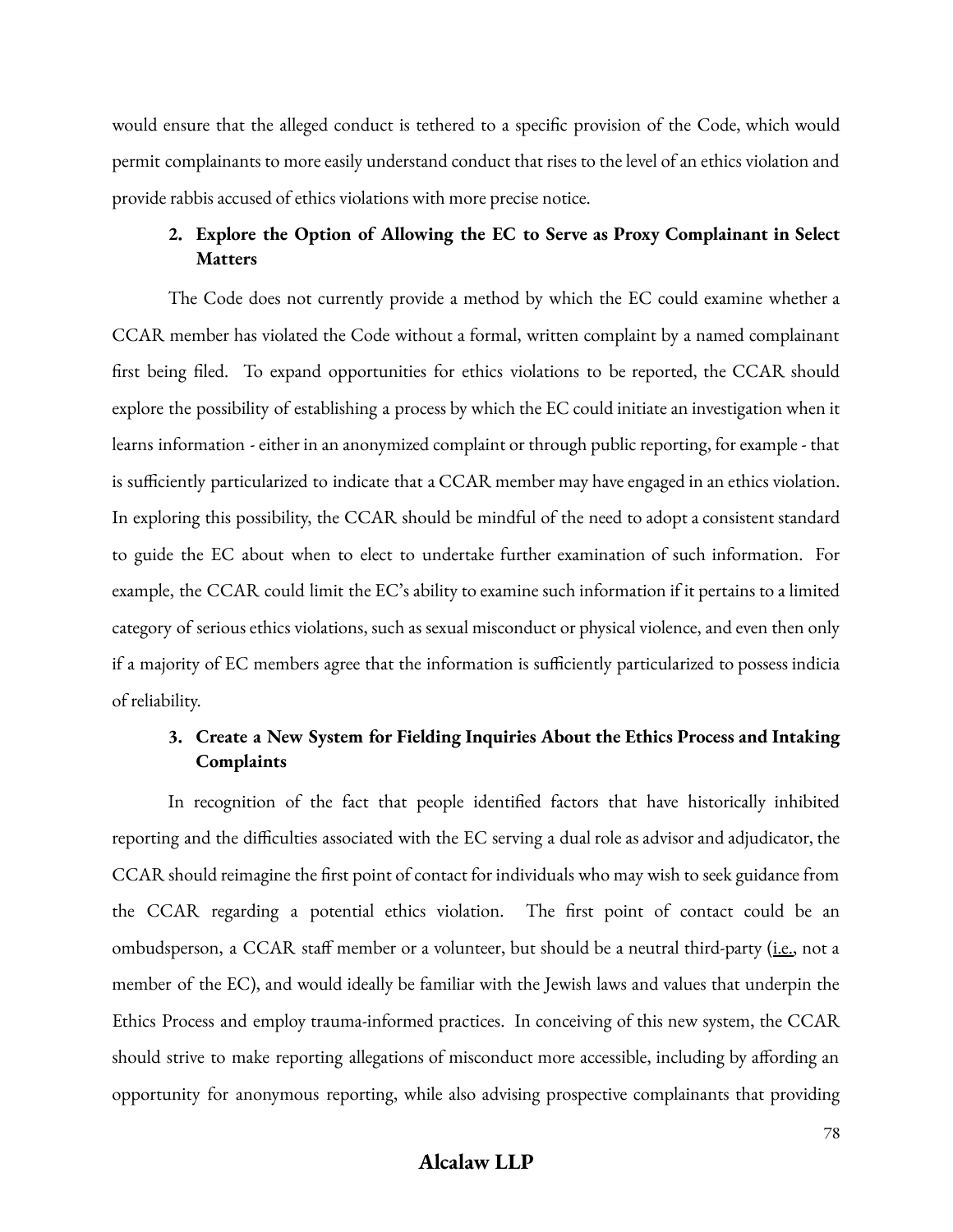limited information or anonymizing their report may limit the EC's ability to effectively investigate or take action against the rabbi who is alleged to have committed the ethics violation at issue.

Among other things, the first point of contact could (1) provide an impartial and confidential forum in which prospective complainants and rabbis considering self-reporting could ask questions regarding the Code and the Ethics Process; (2) apprise callers of all available courses of action, which, depending on the nature of the allegation, may include (a) seeking an informal resolution through mediation, (b) filing a formal ethics complaint with the EC, (c) reporting any criminal conduct to law enforcement, or (d) reporting any misconduct to the CCAR member's employer so that corrective employment action may be taken; (3) inquire about the caller's need for supportive services and refer the caller to any relevant services available through the CCAR or the CCAR's partner organizations; and (4) when applicable, facilitate the intaking of a formal ethics complaint that would then be forwarded to the EC for adjudication.

### **4. Add a Non-Retaliation Provision to the Code**

The CCAR should explicitly prohibit retaliation by a CCAR member against any person who files an ethics complaint or participates in the Ethics Process as a witness or otherwise, and specify that doing so would constitute a violation of the Code.

#### **I. Incorporate More Trauma-Informed Practices into the Code**

In recognition of the fact that the Ethics Process can be emotionally taxing for the parties, in upgrading the Ethics Process, the CCAR should seek to build trauma-informed practices into the process wherever possible. One important way to do this is to, wherever possible, provide accused rabbis and complainants with clear sightlines as to the estimated timeline along which the process will proceed, the possible outcomes and with whom their information will be shared. The CCAR could also add a provision to the Code directing the EC to notify complainants and victims when a sanctioned CCAR member is eligible for reinstatement.

#### **J. Require Rabbis to Make Restitution Whenever Possible**

As a component of the t'shuvah process, and as contemplated in the 2021 Code, the CCAR should endeavor to require sanctioned rabbis to provide restitution where applicable.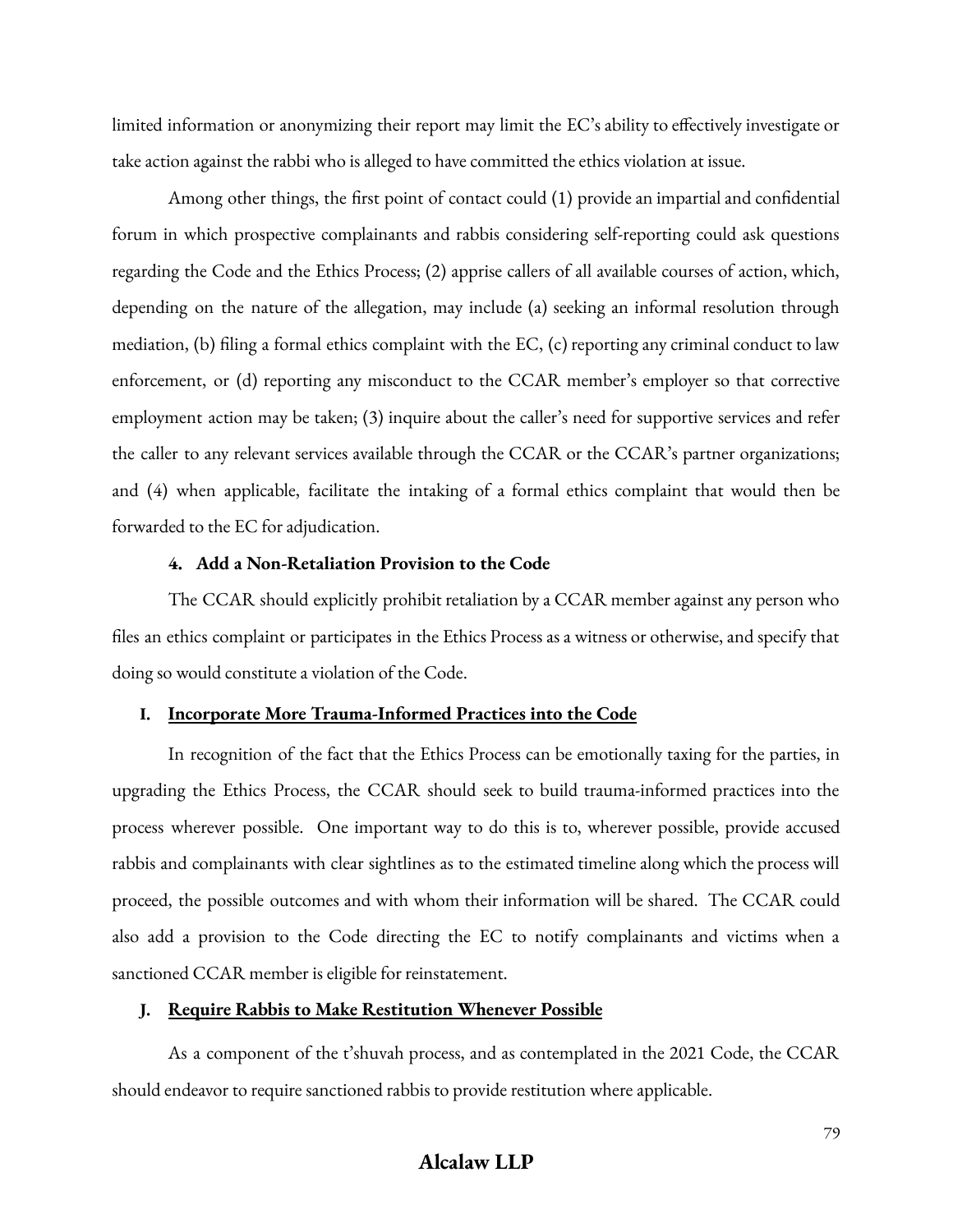#### **K. Narrow the Focus of the EC**

#### **1. Adopt a More Transparent Process for Nominating Prospective EC Members**

The CCAR should create a more transparent process for nominating prospective EC members to avoid any appearance of favoritism or bias and to ensure diversity in candidates.

#### **2. Focus the Role of the EC Chair**

To make the workload of the EC Chair more manageable and to protect the efficiency, impartiality and sustainability of the Ethics Process, the CCAR should reimagine the role of the EC Chair. Beyond continuing to actively participate in the adjudication of cases, the position should focus primarily on assigning case managers, serving as signatory on all EC adjudications, and ensuring that the EC operates efficiently and in conformity with the Code; the EC chair should no longer manage intake. To realize this change, it may be necessary to expand the roles of the Senior Advisor for Ethics and the case managers to ensure that duties primarily handled by the EC Chair are distributed more broadly. In addition, the CCAR could continue to promote the work already performed by the EC Chair to increase educational opportunities within its membership including by, among other things, having the EC Chair publish advisory ethics opinions based on hypothetical factual scenarios.

### **3. Remove the Investigative Function from the EC Whenever Possible**

Ideally, the primary function of the EC would be limited to what it is uniquely positioned to do, which is to determine through an ecclesiastical lens (1) whether certain conduct by a rabbi, as established by a neutral factfinder, violates the Code; and (2) if so, the appropriate sanction. To accomplish this, the CCAR should examine ways to outsource some or all of the investigative function currently performed by the EC to trained investigators who could be tasked with investigating allegations of unethical conduct, and drafting a report detailing factual findings. This could be accomplished by, among other things, hiring one or more internal investigators or hiring an external investigative firm.

To the extent that outsourcing the investigative function proves cost prohibitive, the CCAR should consider, at a minimum, having one or more individuals with trauma-informed training and specialized experience investigate any allegations of sexual misconduct, given the particular sensitivities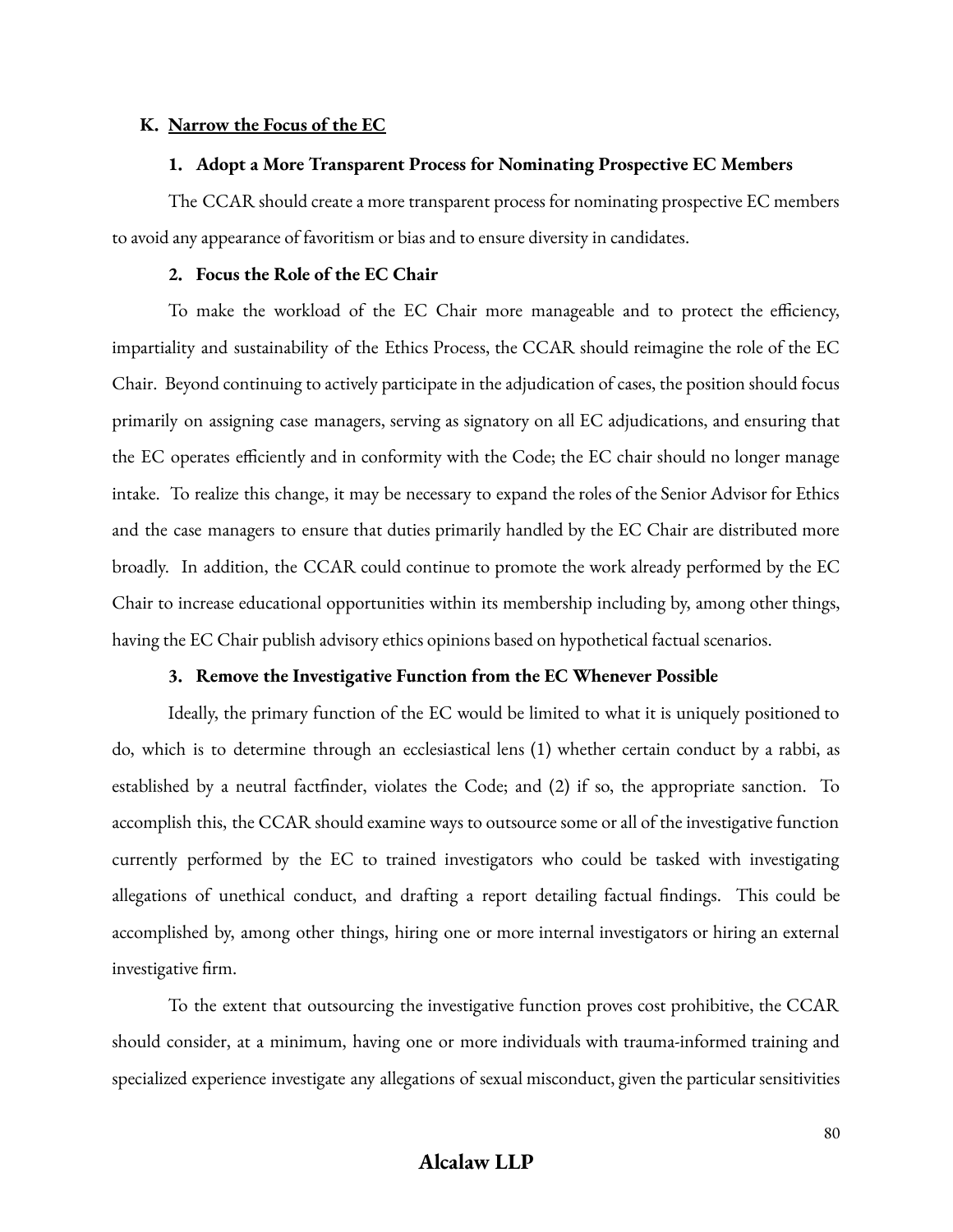at issue. To the extent that volunteers continue to perform an investigatory function, the CCAR should provide continuing and expanded education related to conducting investigations, including interviewing techniques, report writing, implicit bias and assessing credibility, among other things.

#### **4. Continue and Increase Training to EC and BOA Members**

The CCAR should continue and expand upon the educational opportunities provided to members of the EC, and offer the same opportunities to members of the BOA. Relevant trainings could include, among other topics, (1) the effects of trauma, including delayed disclosures; (2) power differentials; (3) emotional abuse and gaslighting; (4) child sex abuse, including grooming behavior, healthy boundaries and the nexus between the two; (5) warning signs of abuse; (6) understanding physical abuse and domestic violence; (7) sexual harassment; (8) discrimination; and (9) implicit bias.

#### **L. Create Clearer Sanctions**

#### **1. Eliminate Censure Without Publication**

The CCAR should eliminate the discretion of the EC to impose a sanction of censure but not publicize it to the CCAR in its newsletter, website or member email. Violations that do not rise to the level of public censure should fall under the sanction of reprimand.

## **2. Require Publication of Any Sanction that Includes Any Restriction of Rabbinic Function**

Insofar as the ability to impose a sanction of censure that is not made public persists, the CCAR should eliminate the EC's ability to impose "some restriction of rabbinic function" as a condition of censure. Any violation that the EC deems warrants "some restriction of rabbinic function" should require publication.

#### **3. Amend the Code to More Clearly State the Impact of Each Sanction**

The CCAR should create greater transparency regarding the consequences for each sanction by systematically stating whether each triggers (1) notification to the rabbi's employer and prospective employers; (2) notification to the Director of Rabbinic Career Services; (3) publication in the CCAR's newsletter, website or member email; and (4) any restriction on the rabbi's ability to perform rabbinic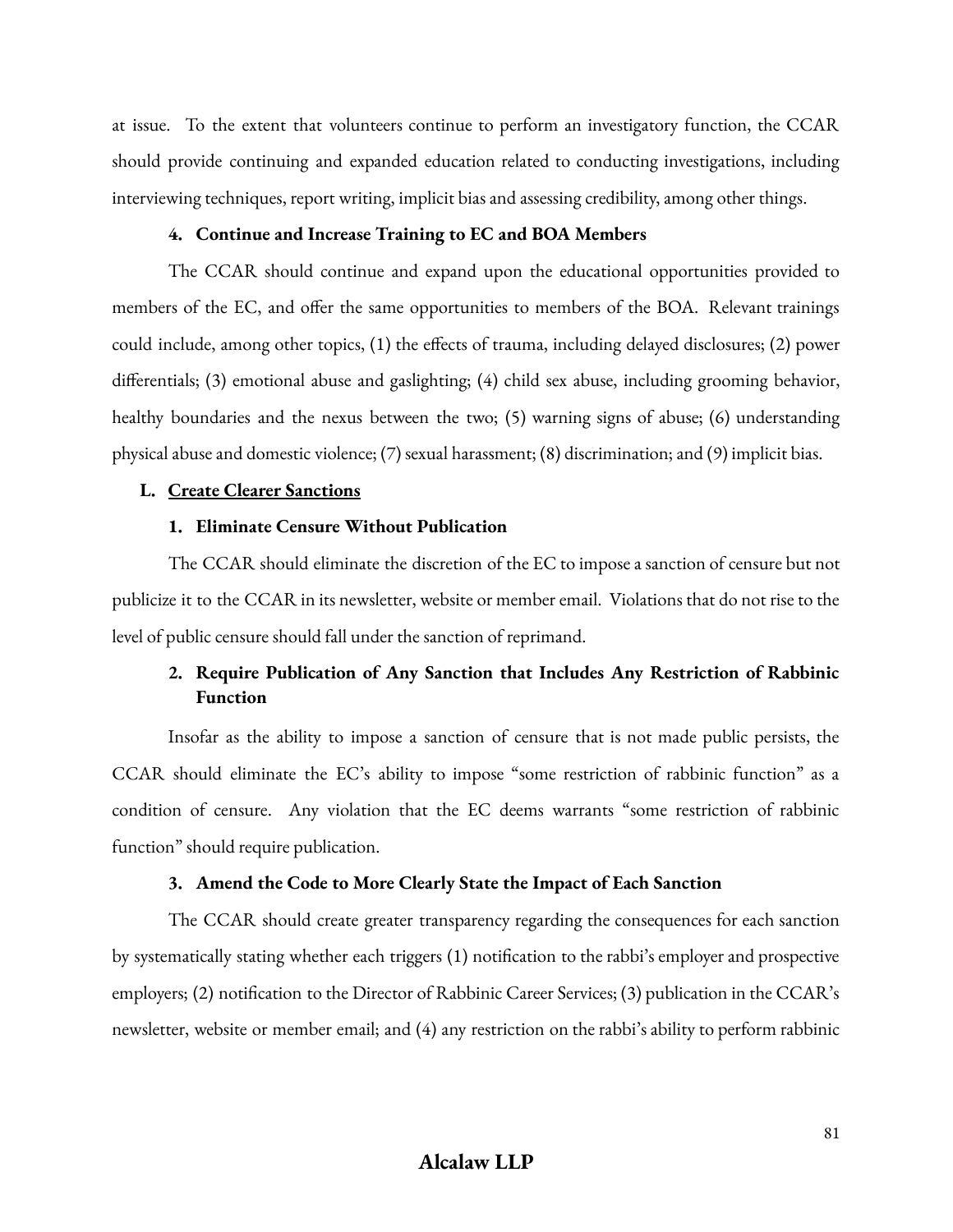functions. In doing so, the CCAR should pay particular attention to avoiding overlap between the conditions that may be imposed for various sanctions.

### **M. Provide Additional Guidance for the T'shuvah Process**

#### **1. Identify Possible Outcomes of the T'shuvah Process in Each Case**

The operation of the t'shuvah process is challenged at times because it strives to achieve two potentially divergent goals: spiritual growth and eligibility for reinstatement. To address this tension, the EC should more clearly identify at the outset of the t'shuvah process the specific objectives for a given rabbi. This will allow the TRaC Team to tailor their process to achieving those objectives, and afford the rabbi notice about what the possible outcomes of the process may be.

### **2. Create a Curriculum for TRaC Team Members to Follow**

Consistent with the ethos of the organization, the CCAR should devise a general curriculum for the t'shuvah process that each TRaC Team could customize as appropriate to more pointedly address the issues in a given case. The use of a curriculum would promote consistency across cases, provide a process for TRaC Team members to follow, and more clearly identify the objectives that the rabbi who is the subject of the process should hope to meet. In particular, TRaC Teams should consider whether a mandated apology letter is appropriate on a case-by-case basis, taking into consideration the sincerity of the rabbi and whether the communication would be welcomed by the complainant or congregation.

### **3. Examine the Psychological Evaluation Process**

Given the significant financial burden imposed on a sanctioned rabbi who might be facing the loss of employment as a result of a violation of the Code, the CCAR should consider broadening the universe of therapists used to evaluate sanctioned rabbis regionally, and whether the evaluation could be conducted virtually without compromising the integrity of the process.

#### **4. Do Not Indefinitely Hold Rabbis in the TRaC Process**

The CCAR should establish predetermined benchmarks at which the EC will assess a rabbi's continued eligibility for reinstatement to better manage the professional and personal expectations of the sanctioned rabbi and the related impact on any complainants. If, during the course of the t'shuvah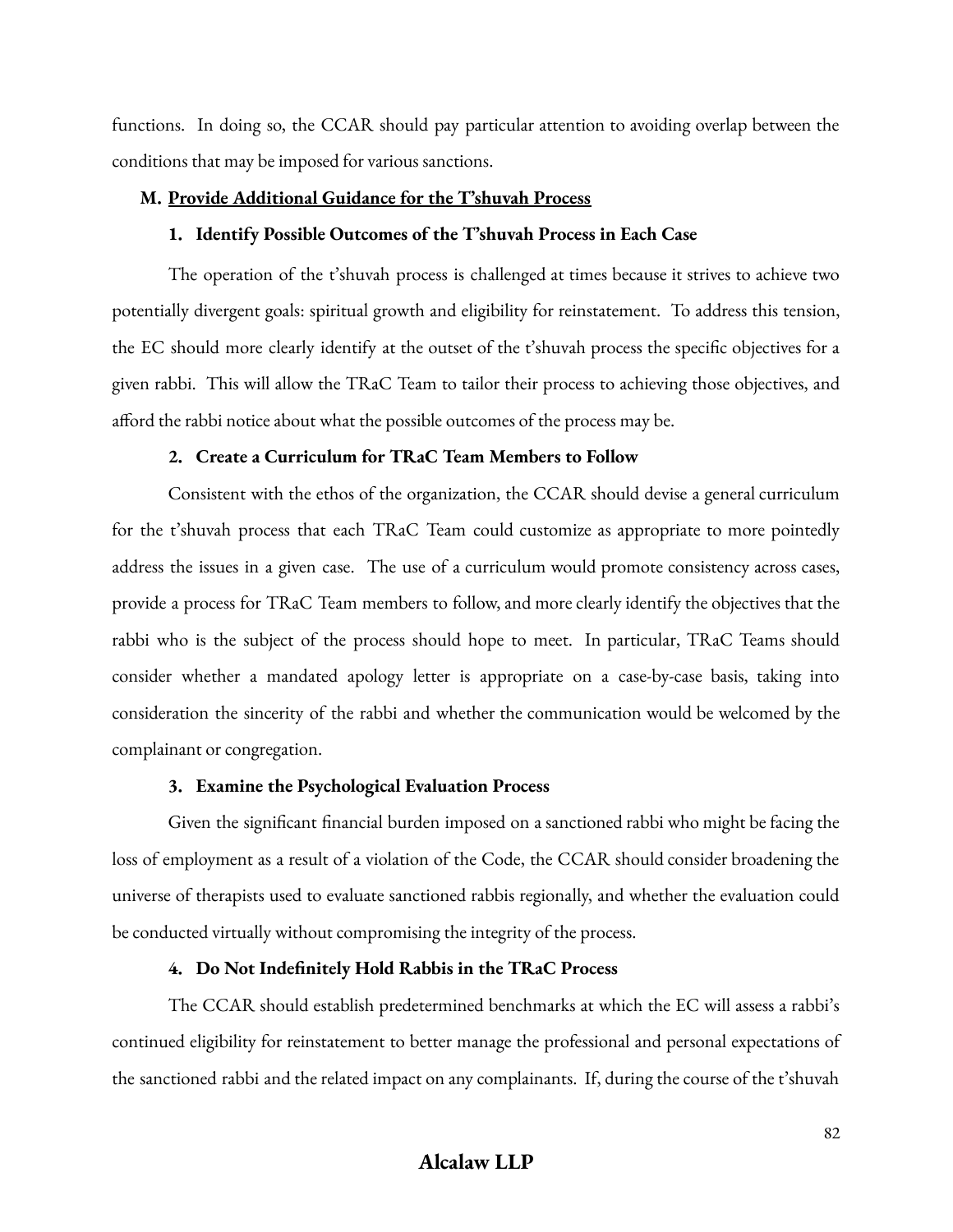process, the TRaC Team and EC determine that the rabbi is no longer eligible for reinstatement, the rabbi and complainant should be so advised.

## **5. Establish a Process Regarding the Legacy of Rabbis Found to Have Engaged in Unethical Behavior**

Establish a process by which to determine how a given CCAR member's legacy should be treated within the CCAR if the rabbi has been found to have engaged in unethical behavior that rises to a certain level of seriousness. This should include, but not be limited to, whether a rabbi should be allowed to be honored along with their classmates after reaching 50 years in the rabbinate.

#### **N. Clarify the Role of the Board of Appeals**

### **1. The Promulgation of the BOA Rules Should Not Be Left to the BOA**

The creation and amendment of the BOA Rules should not be left to the four rabbis and one lay person selected to serve on the BOA because such a structure concentrates unnecessary power over the reversal of EC decisions in the hands of a few volunteers. Rather, the BOA Rules should be amended in the same manner as the Code to, among other things, promote consistency between the Code and the BOA Rules. Given that the BOA has the final say on EC decisions, having rules that have been created with consensus and are consistent with other ethics rules is critical. Like the Bylaws and the 2021 Code, the BOA Rules should be available to the public to promote transparency.

#### **2. The BOA Standard of Review Should Be Amended**

The BOA standard of review should be revised to provide clearer guidance to the BOA members, typically non-lawyers, about the intended scope of their review. The standard of review should more clearly state that the EC's determinations should be afforded great deference, as they are the body most steeped in the facts and best-positioned to assess the credibility of the parties. The BOA should review sanction determinations for reasonableness and reverse an EC decision only in an exceptional case where the EC's decision was not within the range of reasonable decisions.